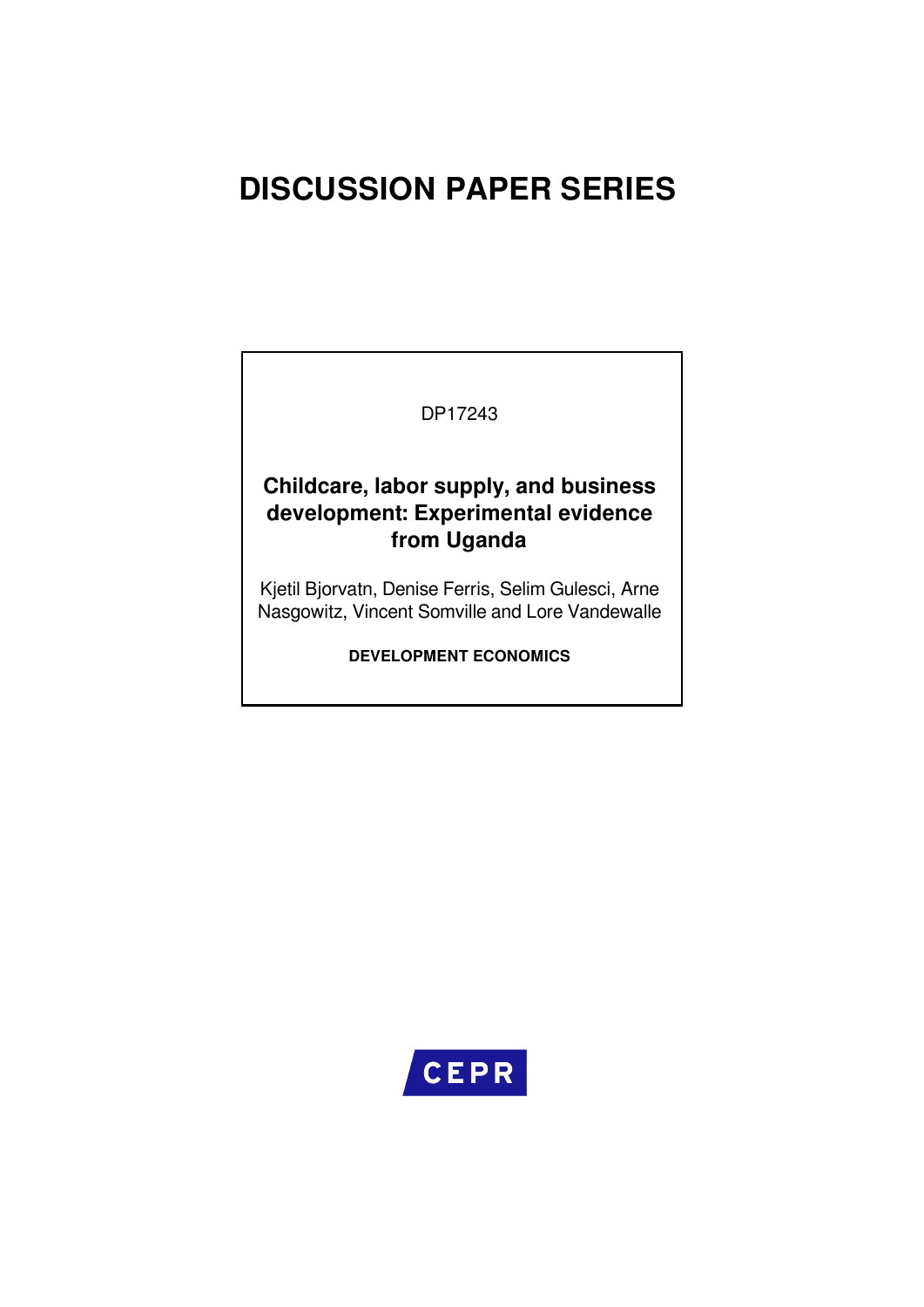# **Childcare, labor supply, and business development: Experimental evidence from Uganda**

*Kjetil Bjorvatn, Denise Ferris, Selim Gulesci, Arne Nasgowitz, Vincent Somville and Lore Vandewalle*

> Discussion Paper DP17243 Published 23 April 2022 Submitted 22 April 2022

Centre for Economic Policy Research 33 Great Sutton Street, London EC1V 0DX, UK Tel: +44 (0)20 7183 8801 www.cepr.org

This Discussion Paper is issued under the auspices of the Centre's research programmes:

Development Economics

Any opinions expressed here are those of the author(s) and not those of the Centre for Economic Policy Research. Research disseminated by CEPR may include views on policy, but the Centre itself takes no institutional policy positions.

The Centre for Economic Policy Research was established in 1983 as an educational charity, to promote independent analysis and public discussion of open economies and the relations among them. It is pluralist and non-partisan, bringing economic research to bear on the analysis of medium- and long-run policy questions.

These Discussion Papers often represent preliminary or incomplete work, circulated to encourage discussion and comment. Citation and use of such a paper should take account of its provisional character.

Copyright: Kjetil Bjorvatn, Denise Ferris, Selim Gulesci, Arne Nasgowitz, Vincent Somville and Lore Vandewalle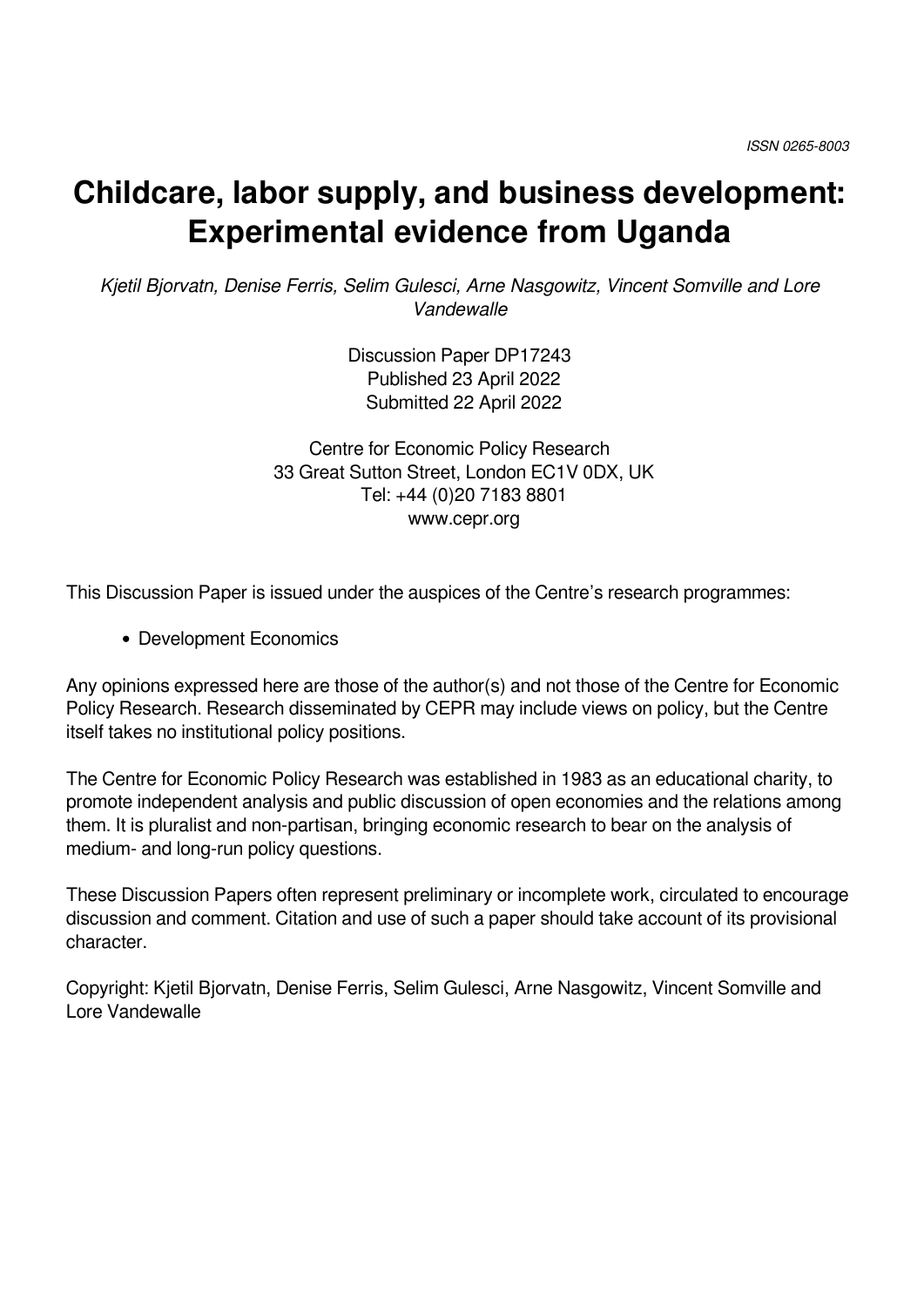# **Childcare, labor supply, and business development: Experimental evidence from Uganda**

### **Abstract**

In a field experiment in Uganda, mothers of young children are randomly offered a childcare subsidy, an equivalent cash grant, both or nothing. Childcare leads to a 44 percent increase in household income, which is at least as large as the impact of the cash grant and driven by an increase in mothers' business revenues and fathers' wage earnings. The childcare subsidy also improves child development while the cash grant does not. Overall, our findings demonstrate that childcare subsidies can be an effective policy to simultaneously promote child development and reduce poverty in a low-income context.

JEL Classification: N/A

Keywords: childcare, pre-school, cash transfers, Income, Labor Supply, entrepreneurship, gender, child development

Kjetil Bjorvatn - kjetil.bjorvatn@nhh.no *NHH Norwegian School of Economics*

Denise Ferris - dnferris@gmail.com *BRAC International*

Selim Gulesci - gulescis@tcd.ie *Trinity College Dublin and CEPR*

Arne Nasgowitz - arne.nasgowitz@nhh.no *NHH Norwegian School of Economics*

Vincent Somville - vincent.somville@nhh.no *NHH Norwegian School of Economics*

Lore Vandewalle - lore.vandewalle@graduateinstitute.ch *Graduate Institute, Geneva*

Acknowledgements

We gratefully acknowledge the financial support of the German Institute of Labor Economics' Growth, Gender, and Labour Markets in Low-Income Countries (IZA-G2LM) research initiative (GA-5-544), the Research Council of Norway (274557 and 262675) and the Private Enterprise Development in Low-Income Countries (PEDL) program (MRG 5491). We have benefited from discussions with Oriana Bandiera, Anne Fitzpatrick, Andreas Madestam, Alice Mesnard, David McKenzie, Rohini Pande, Eric Verhoogen, and from comments by seminar participants at Bilkent University, City University of London, Columbia University, Geneva Graduate Institute, Kadir Has University, Norwegian School of Economics (NHH), Oxford University, Paris School of Economics, Royal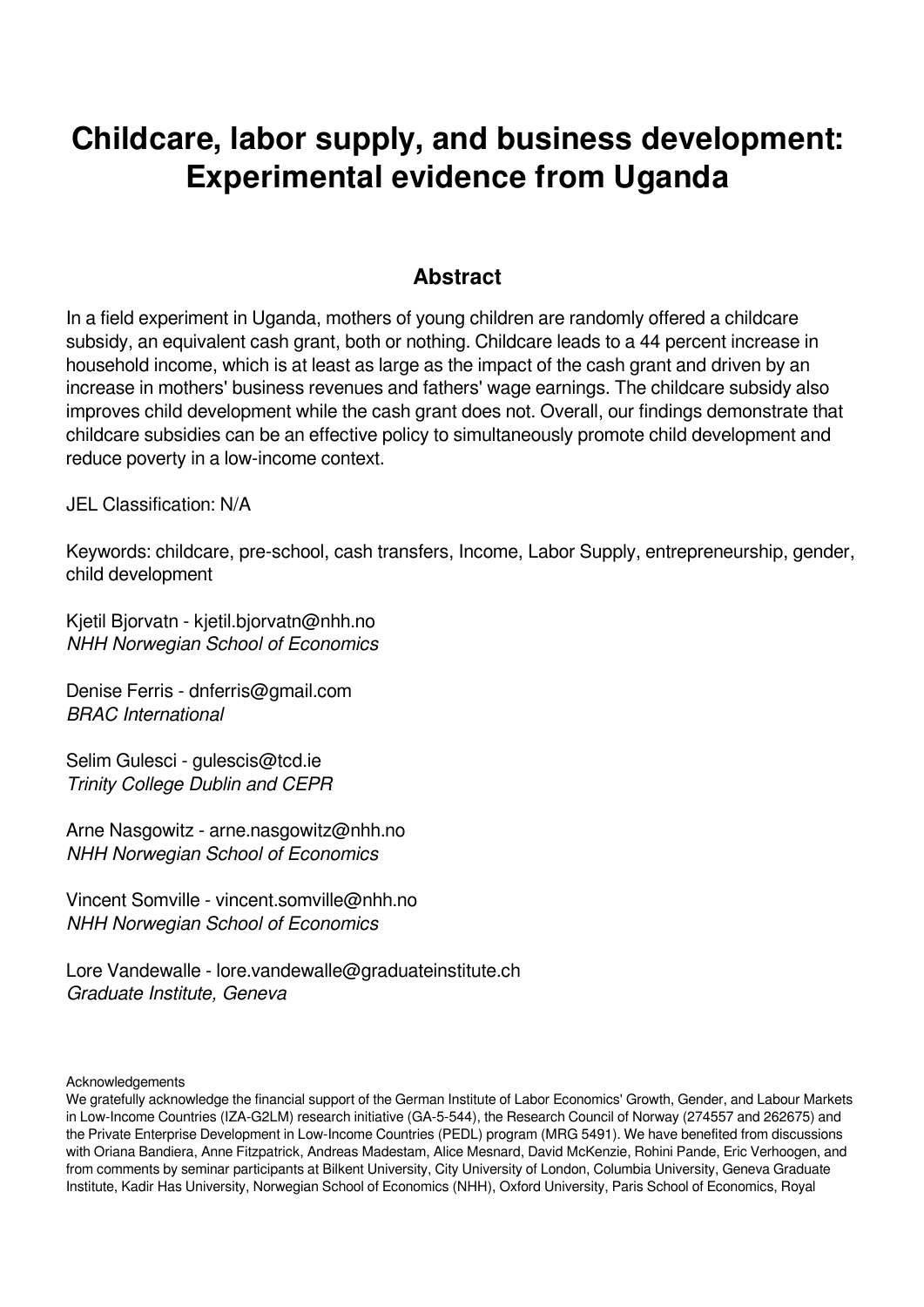Holloway, Stockholm School of Economics, Texas A&M, Trinity College Dublin, University of Geneva and attendees at the National Bureau of Economic Research (NBER) Conference on Caregiving. Thanks also to Akshay Moorthy, Benjamin Bjorvatn Oien and Marte Sigvaldsen for their excellent research assistance and Save the Children for sharing the International Development and Early Learning Assessment (IDELA) tool. The study was preregistered at the American Economic Association Randomized Controlled Trials registry (ID AEARCTR-0004490) and obtained the approval of the NHH Institutional Review Board and the Bocconi University Ethics Committee. All remaining errors are our own.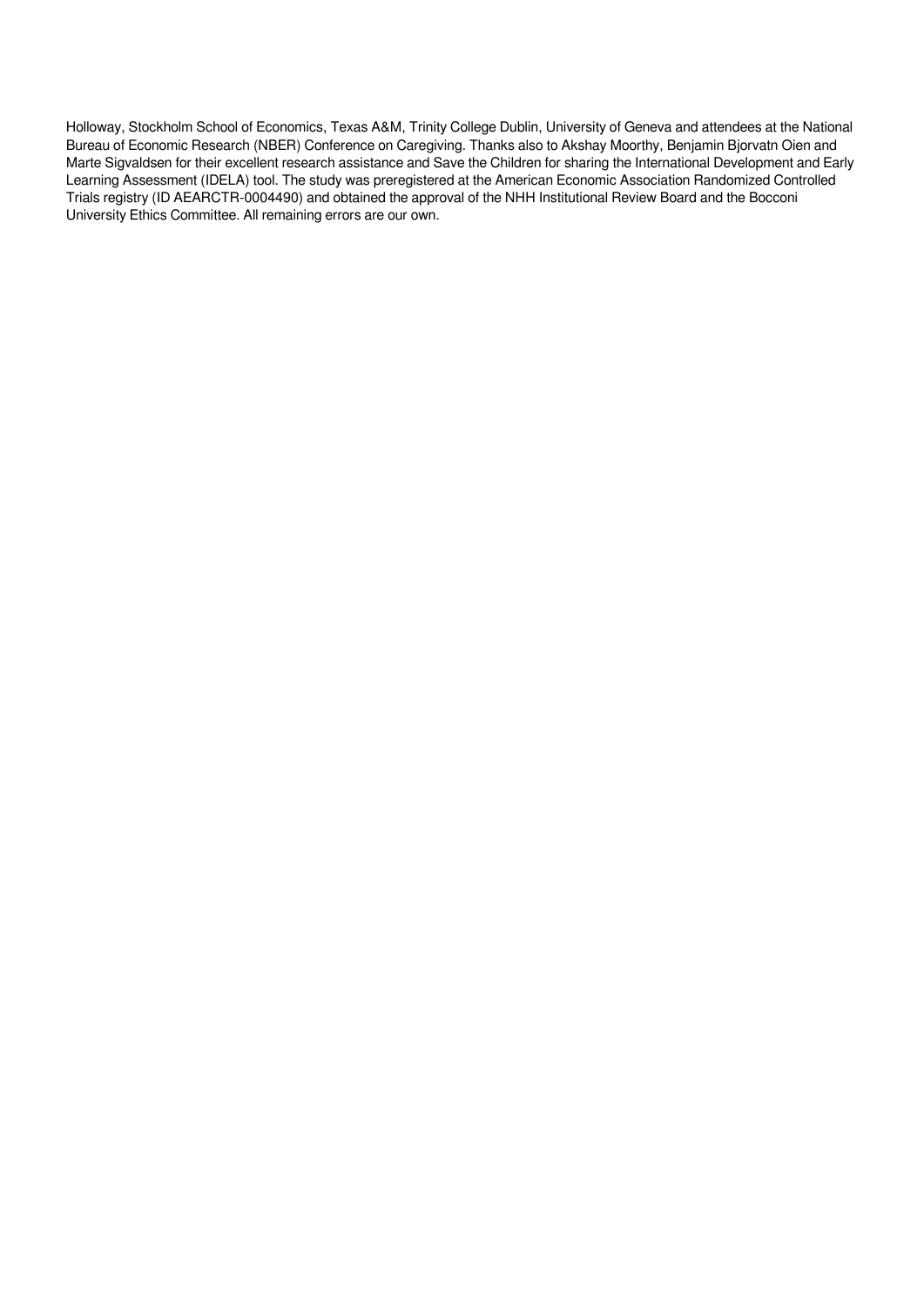# Childcare, labor supply, and business development: Experimental evidence from Uganda\*

Kjetil Bjorvatn Denise Ferris Selim Gulesci Arne Nasgowitz Vincent Somville Lore Vandewalle <sup>†</sup>

April 22, 2022

#### **Abstract**

In a field experiment in Uganda, mothers of young children are randomly offered a childcare subsidy, an equivalent cash grant, both or nothing. Childcare leads to a 44 percent increase in household income, which is at least as large as the impact of the cash grant and driven by an increase in mothers' business revenues and fathers' wage earnings. The childcare subsidy also improves child development while the cash grant does not. Overall, our findings demonstrate that childcare subsidies can be an effective policy to simultaneously promote child development and reduce poverty in a low-income context.

*Keywords*: Childcare, Pre-school, Cash transfers, Income, Labor supply, Entrepreneurship, Gender, Child development

<sup>\*</sup>We gratefully acknowledge the financial support of the German Institute of Labor Economics' Growth, Gender, and Labour Markets in Low-Income Countries (IZA- $G^2LM$ ) research initiative (GA-5-544), the Research Council of Norway (274557 and 262675) and the Private Enterprise Development in Low-Income Countries (PEDL) program (MRG 5491). We have benefited from discussions with Oriana Bandiera, Anne Fitzpatrick, Andreas Madestam, Alice Mesnard, David McKenzie, Rohini Pande, Eric Verhoogen, and from comments by seminar participants at Bilkent University, City University of London, Columbia University, Geneva Graduate Institute, Kadir Has University, Norwegian School of Economics (NHH), Oxford University, Paris School of Economics, Royal Holloway, Stockholm School of Economics, Texas A&M, Trinity College Dublin, University of Geneva and attendees at the National Bureau of Economic Research (NBER) Conference on Caregiving. Thanks also to Akshay Moorthy, Benjamin Bjorvatn Øien and Marte Sigvaldsen for their excellent research assistance and Save the Children for sharing the International Development and Early Learning Assessment (IDELA) tool. The study was preregistered at the American Economic Association Randomized Controlled Trials registry (ID AEARCTR-0004490) and obtained the approval of the NHH Institutional Review Board and the Bocconi University Ethics Committee. All remaining errors are our own.

<sup>†</sup>Author affiliations: Bjorvatn, Nasgowtiz: NHH Norwegian School of Economics; Somville: NHH Norwegian School of Economics & Chr. Michelsen Institute; Ferris: BRAC International; Gulesci: Trinity College Dublin; Vandewalle: The Geneva Graduate Institute.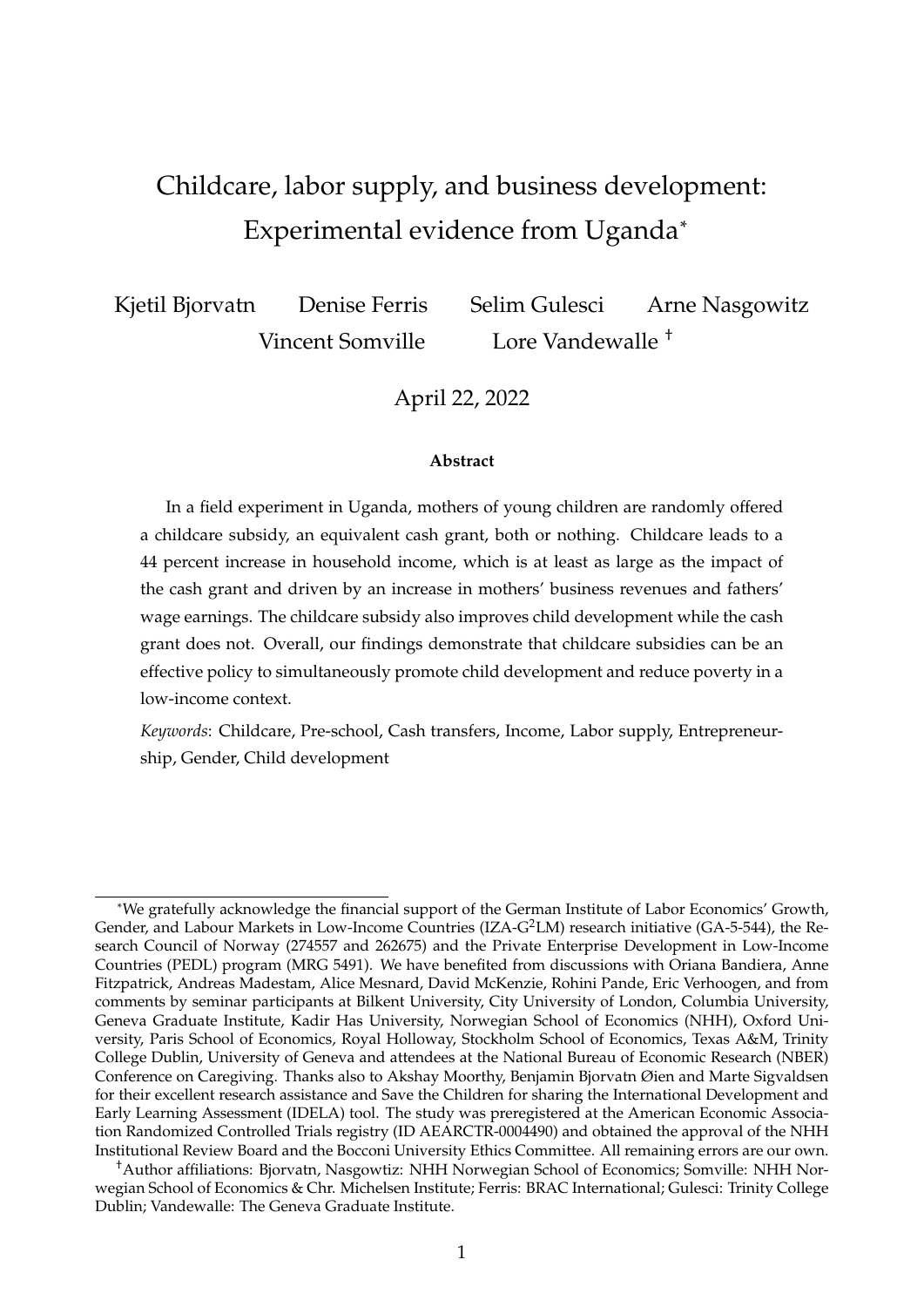## **1 Introduction**

In high-income countries, access to childcare is critical for increasing women's labor force participation (Baker et al., 2008; Gelbach, 2002; Goldin, 2021). This is because childcare serves to alleviate time constraints in that women typically spend a large amount of time taking care of young children in the family, and childcare services enable them to dedicate more time to paid work instead. However, it is unclear if these lessons carry over to a lowincome context where multiple market imperfections along with social norms may further limit women's labor market opportunities. There is limited causal evidence concerning the impact of childcare subsidies on maternal labor market outcomes and even less regarding those of other household members (Dinkelman and Ngai, 2022; Duflo, 2012; Evans et al., 2021; Jayachandran, 2021). Moreover, evidence on the impact of childcare services on child development is mixed, therefore it is not clear if access to childcare will be beneficial for children in a low-income context.

This paper reports from a field experiment designed to understand the effects of offering childcare and/or cash transfers to mothers of a 3–5 year-old child. In Uganda, as in many other low-income contexts, self-employment is an important source of income.<sup>1</sup> Capital and labor are two key inputs in any business. Yet, entrepreneurs may not be able to invest in capital due to credit constraints, while their labor supply may be constrained by domestic duties, such as childcare. Moreover, there may be important complementarities between capital and labor. For instance, lacking access to capital may severely limit the returns to childcare, as the marginal product of labor can be very low. Similarly, the returns to an increase in capital may be contingent on having access to childcare, allowing the entrepreneur to work more hours, and more productive hours, in the business.

To study these mechanisms, we randomly assigned the women in our sample to one of four groups. The first group was offered free childcare for one year. While private childcare services exist in urban and peri-urban regions of Uganda, these are typically not accessible to the poor, or are limited to a program that runs only in the morning. The childcare treatment offered was to enroll one child aged 3–5 years of age in a nearby childcare center of choice with all costs covered. The second group was offered an unconditional cash grant equal to the cost of the childcare treatment. The cash grants were unconditional but labeled as a business grant and transferred directly to the women. The third group was offered both free childcare and the cash grant. A final and fourth group of women served as a control. We surveyed the participants at the baseline and approximately one year later to measure their labor supply and earnings and that of other household members. We also collected information on the child development indicators of the "target child" eligible for

<sup>&</sup>lt;sup>1</sup>Among women in our sample, a third were running a small-scale business at baseline while only 12% were in wage-employment.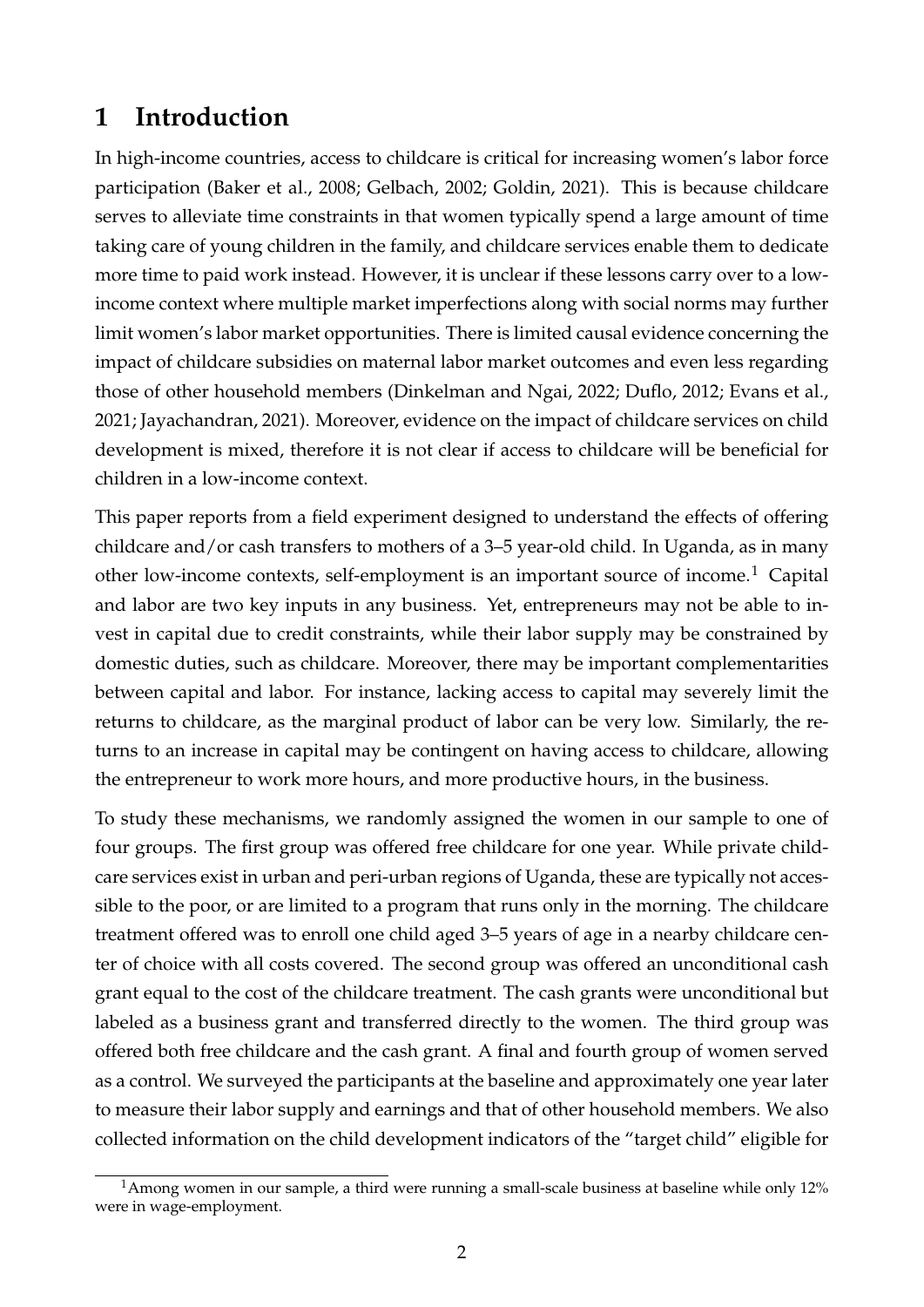#### the childcare treatment.

Our experimental design allows us to assess the relative importance of time and credit constraints for labor supply and business development, as well as the cost-effectiveness of subsidized childcare. A key contribution of our paper is to provide a comprehensive picture of the household dynamics resulting from the different treatments. While our focus is on women's labor market outcomes, we also consider those of the father and the household. In addition, we capture treatment effects across a broad range of outcomes related to family well-being, such as child development, happiness, stress and domestic violence. This is crucial to obtain a more comprehensive understanding of the potential effects of providing access to childcare.

We find that the childcare subsidy leads to a large increase in full-day enrollment of target children. Relative to the control group where only a third of the target children attend fullday childcare, the subsidy leads to an approximately 50 percentage point increase. This corresponds to a nearly 150 percent increase relative to the control. The cash transfer on its own leads to a small 7 percentage points (ppt) (equivalent to 21 percent) increase and this is significantly smaller than the effects of the childcare treatments.

At the household level, we find that access to childcare leads to a significant increase in total labor income, driven by an increase in earnings from self-employment. Overall, childcare results in a 44 percent increase in household income, with the effect being at least as strong as that of the cash grant (which leads to a 36 percent increase in household income). Interestingly, access to childcare does not have significant effects on household labor supply, business assets or the number of employees employed in household businesses. Conversely, cash transfers lead to a significant increase in household labor supply, driven by self-employment. The cash treatment also results in an increase in business assets and some expansion in the number of employees. We do not find any complementarity between the childcare and cash treatments along these dimensions.

When we disaggregate the outcomes to evaluate the treatment effects on individual household members, we find that all three treatments lead to a large and significant increase in mothers' revenues from self-employment, and a smaller reduction in their income from wage employment. For the childcare treatment, we do not find any average effect of childcare on the mother's labor supply, investments in business assets or employees. This suggests that childcare enables mothers to be more productive at work, generating higher revenues despite working the same number of hours or employing the same level of inputs.<sup>2</sup> In contrast, in line with the hypothesis of binding capital constraints, both the cash and the combined treatment lead to investment in productive assets, employment of workers

<sup>&</sup>lt;sup>2</sup>In line with this, Delecourt and Fitzpatrick (2021) show that having a child present at the place of business is associated with lower profitability in female-owned businesses in Uganda.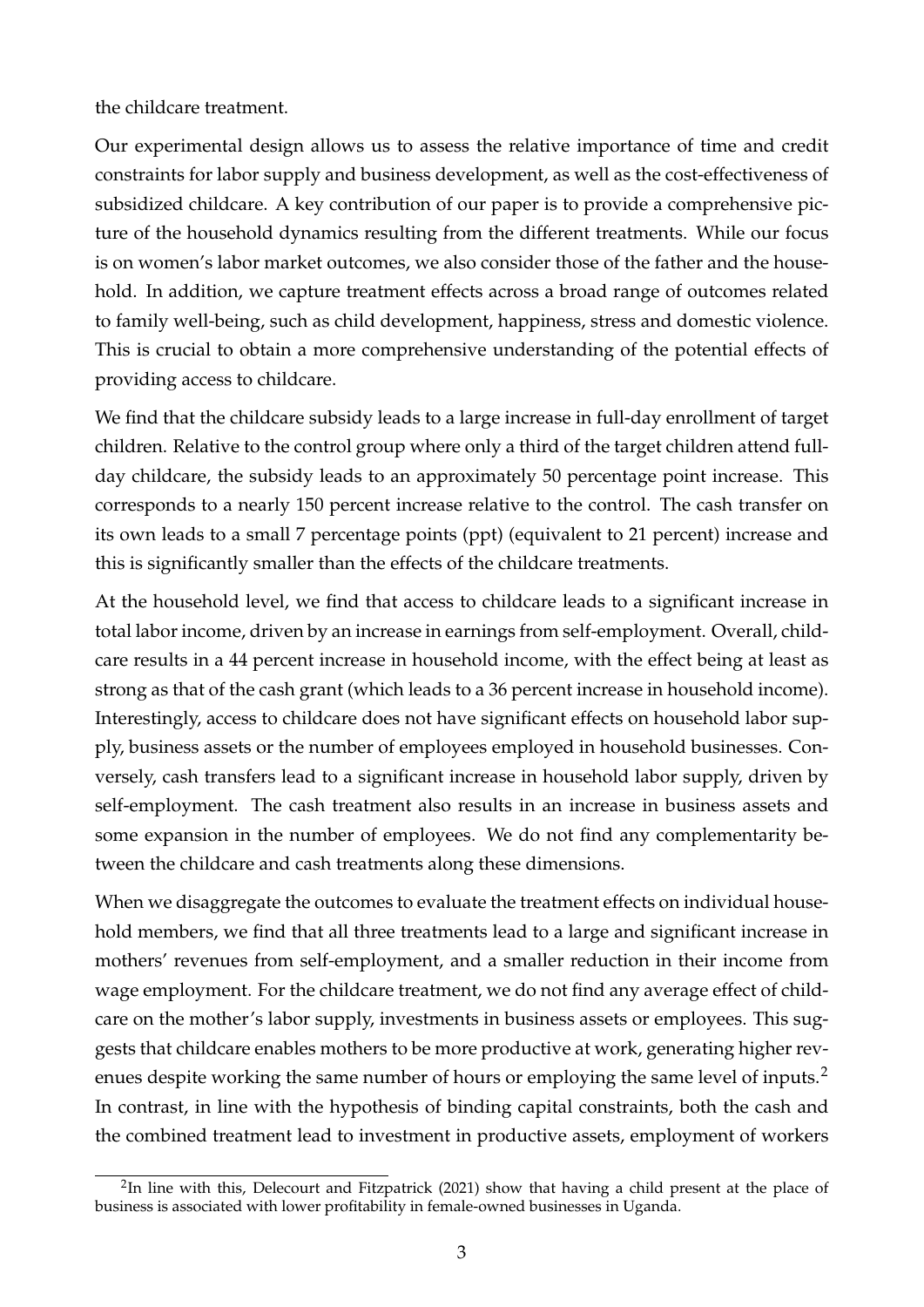and the creation of new businesses. We also find that childcare increases the father's labor supply and earnings from wage labor. The other treatments do not have a robust effect on the father's labor supply, and none of the treatments have an impact on the father's business assets or employees.

Finally, when we analyze the treatment effects on child development, we find that childcare has the additional benefit of significantly improving children's development, driven by an improvement in early literacy and motor skills. However, the cash grants do not have a significant effect on children's development. In terms of well-being, both childcare and the cash grants increase the mothers' reported levels of happiness and life satisfaction, along with household consumption and food security. In terms of domestic violence, offering childcare does not have a significant impact on domestic violence, while we cannot exclude that the cash grants increase the reported prevalence of physical violence between partners.

Our study contributes to the research on the effects of access to childcare on labor supply and income. Almost all existing evidence is from middle- or high-income countries, and in general, the studies find positive effects of childcare on the mother's employment.<sup>3</sup> However, there is little evidence concerning the effects of childcare on other household members and the family as a whole (Evans et al., 2021). We provide evidence from a low-income country, and analyze the impact of subsidized childcare on the mother's labor supply, the broader household economy, and child development. Another important strength of our analysis is the inclusion of cash transfers as a separate treatment arm, at a cost equivalent to the childcare subsidy. This allows us to assess the cost-effectiveness of subsidizing childcare, evidence absent from the existing literature.

Our factorial design also allows us to speak to the literature on the effectiveness of interventions to promote small and medium enterprises. Previous work has shown that male-owned enterprises benefit more from financial support and training programs than female-owned enterprises (Berge et al., 2015; Bernhardt et al., 2019; de Mel et al., 2008; Delecourt and Fitzpatrick, 2021; Fafchamps et al., 2014; Fiala, 2018). One potential explanation is that women face more severe time-constraints, arising from domestic work and care obligations. Our design allows us to test separately for the importance of *time* and *credit* constraints in explaining the development of women led businesses. Our evidence points to time constraints being particularly important for subgroups such as single mothers and women who already have a business at baseline (which is the sample studied by most of the papers on small-scale business development, e.g. Berge et al. (2015); Bernhardt

<sup>&</sup>lt;sup>3</sup>We are aware of only one working paper from a low-income country (Martinez et al., 2017). For evidence from high- and middle-income countries, see Baker et al. (2008); Bauernschuster et al. (2016); Berger and Black (1992); Berlinski and Galiani (2007); Berlinski et al. (2009); Bick (2016); Clark et al. (2019); Gelbach (2002); Hojman and López Bóo (2019); Jain (2016); Martínez A. and Perticará (2017); Paes de Barros et al. (2011); Rosero and Oosterbeek (2011).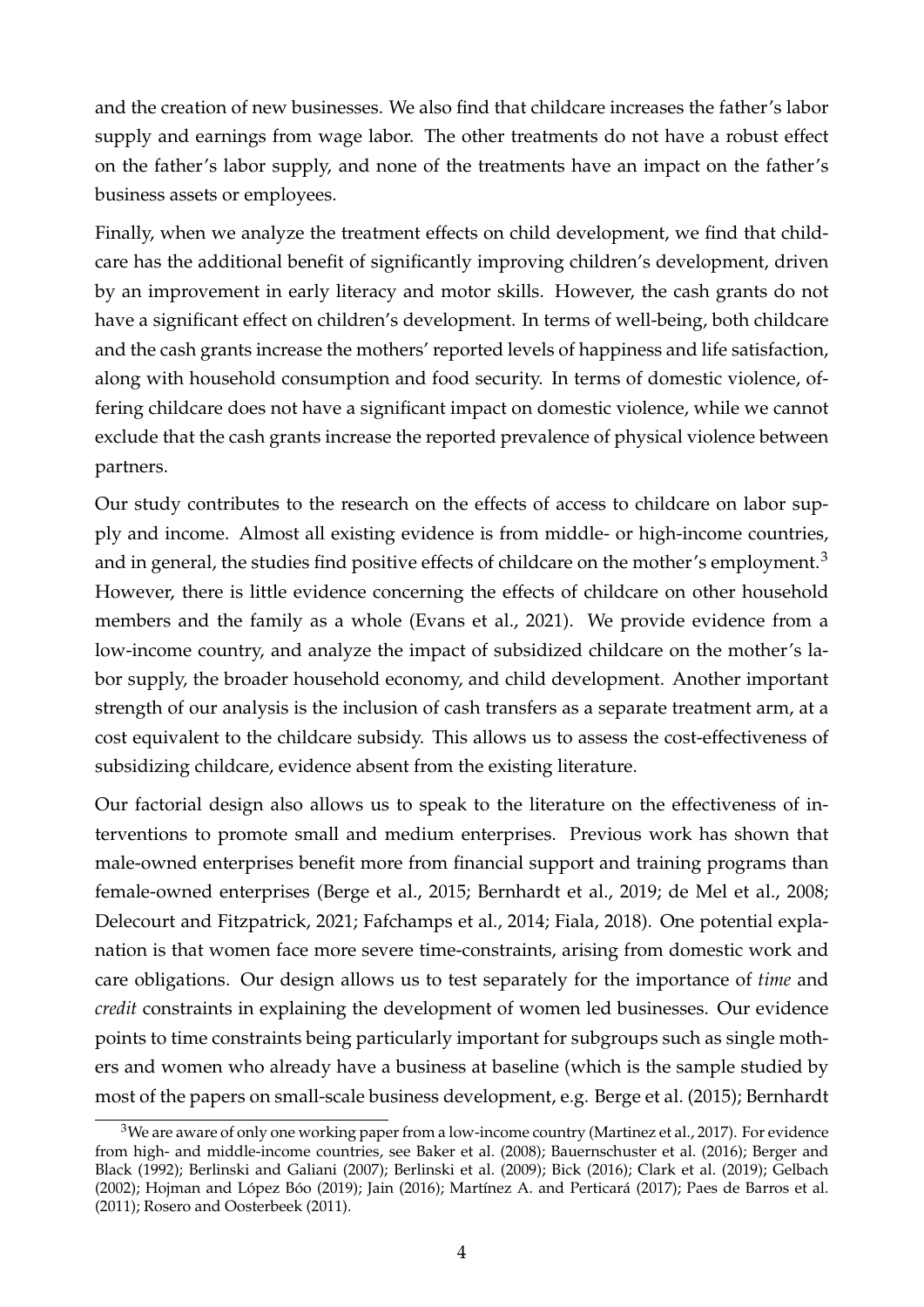et al. (2019); de Mel et al. (2009); Fafchamps et al. (2014)).

Finally, the paper complements the growing evidence on the role of childcare services in promoting child development. Most of this evidence is from high-income countries, and in general shows that the impact is particularly strong for children in low socio-economic status families (Baker et al., 2008; Cascio, 2009; Felfe and Lalive, 2018; Havnes and Mogstad, 2015; van Huizen and Plantenga, 2018). The more limited evidence in low- and middleincome countries shows that effects are not always positive and highlights the quality of childcare and the recipient's economic status as important mediators (Andrew et al., 2019; Behrman et al., 2004; Berlinski et al., 2009; Bernal and Fernández, 2013; Bietenbeck et al., 2017; Bouguen et al., 2018; Dean and Jayachandran, 2020; Dowd et al., 2016; Engle et al., 2011; Mwaura et al., 2008). Given the existing evidence, it is not trivial that access to childcare will benefit children. Furthermore, given the cost of childcare, it is plausible that a better outcome could be achieved through simple cash transfers. We contribute to this literature in two ways: by providing experimental evidence on the effects of receiving fulltime childcare on child development in Uganda, and by comparing the effect of childcare with that of an equivalent cash grant.

The remainder of the paper is organized as follows. Section 2 describes the experimental design, baseline characteristics, estimation strategy and take-up of the treatment. Section 3 presents treatment effects at the household level, and for the mother and father separately. It also discusses the underlying mechanisms. Section 4 summarizes treatments effects on child development and family well-being. Finally, Section 5 concludes.

## **2 Empirical Design and Data**

We start by describing our experimental design, and then move on to a description of the sample and close by specifying our estimation strategy.

### **2.1 Experimental design**

Our experiment is designed to understand the effects of childcare and cash transfers on business development. Capital and labor are two key inputs of production in any business. Nonetheless, entrepreneurs may be unable to invest in capital due to credit constraints, while their labor supply may be constrained by domestic duties, such as childcare. Delecourt and Fitzpatrick (2021) show that in Uganda, it is common for female business owners to take their children to work and that this is associated with lower profitability than other female-owned businesses where a child is not present. They show that the presence of a child may limit female entrepreneurs' ability to carry out certain tasks, such as travelling to purchase supplies. Hence, the labor supply constraint may have both a quantity dimension (affecting the number of hours at work) and a quality dimension (affecting productivity at work). Moreover, there may be important complementarities between capital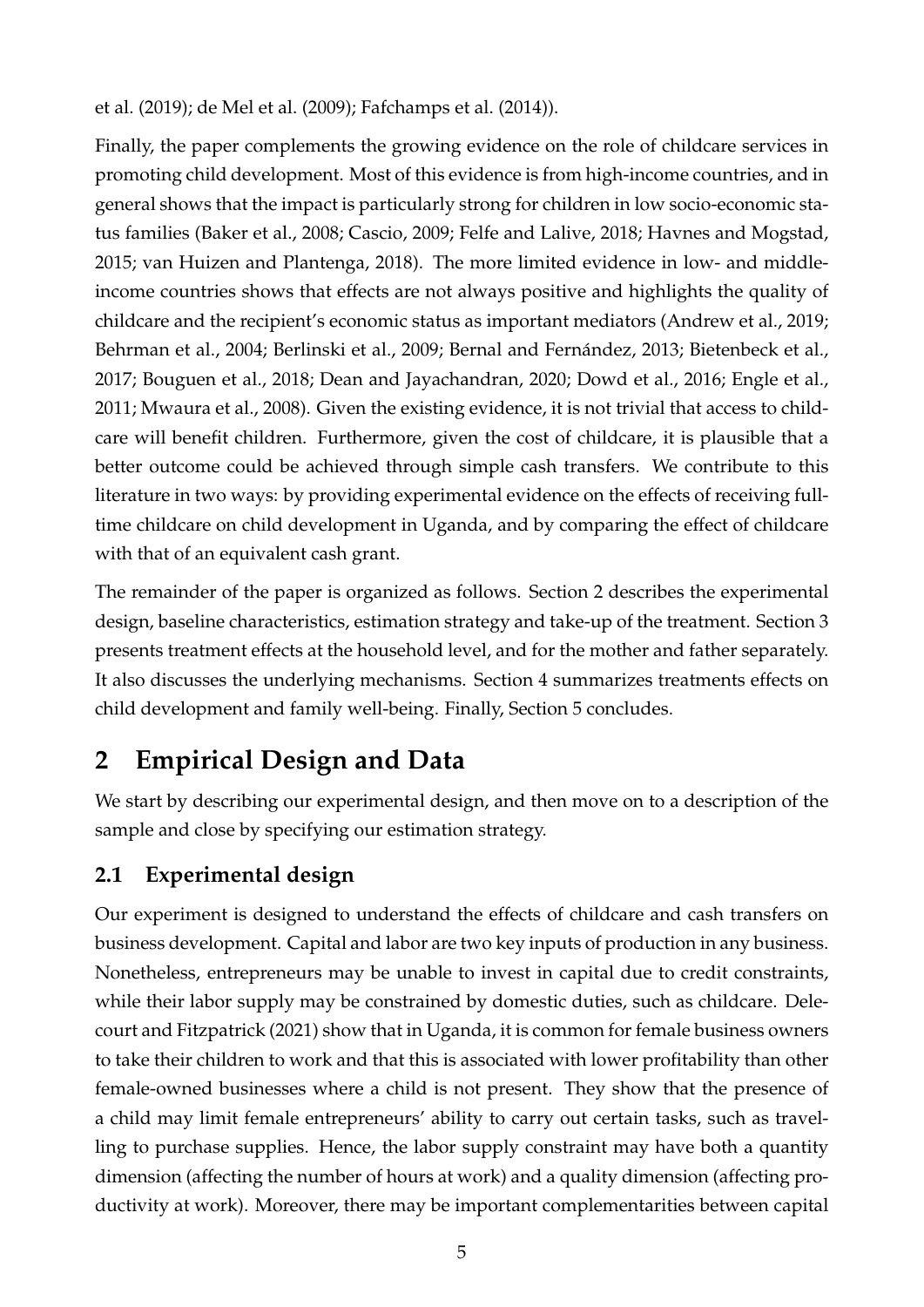and labor. For instance, a lack of access to capital may severely limit the returns to childcare, as the marginal product of labor can be very low. Similarly, the returns to an increase in capital may be contingent on the entrepreneur having access to childcare, allowing her to work more hours, and more productive hours, in the business.

To shed light on these mechanisms, we designed and implemented a randomized controlled trial with four treatment arms: a childcare treatment that primarily targets the time constraint; a cash treatment that primarily targets the capital constraint; and a combined treatment, offering both childcare and cash, which explores any potential complementarity between the treatments:

- T1 One year of free, full-time childcare.
- T2 Cash grant that equals the average cost of childcare.
- T3 The childcare and cash grants combined.
- C Control group (no intervention).

The childcare intervention offered free, full-day childcare for a year. While private childcare services exist in urban and peri-urban regions of Uganda, these are typically not accessible to the poor, or are limited to a program that runs only in the morning. The childcare treatment offered to enroll one child aged 3–5 years of age in a nearby childcare center of choice and covered the costs (tuition for full-day attendance, breakfast and lunch). The total cost was on average UGX 411,752 (equivalent to USD 111.2) per year. We assisted with the enrollment of children and paid the centers directly at the start of each trimester (in line with their requirements).

The cash grant was delivered in the form of mobile money and was equal to the average cost of childcare within the district. This was labeled as a business grant and was transferred at the same time as the childcare fees were paid to the childcare centers (three installments, one each trimester). The transfers were made directly to the mothers. The total cost of the cash transfer was on average UGX 424,322 (USD 114.6) per year.

While our primary focus is on women's business development, our study also allows us to address the important question of how childcare and cash grants affect the cognitive and non-cognitive development of children. Moreover, our study recognizes that women do not live in isolation and we also document the treatment effects on other household members, their partners in particular.<sup>4</sup>

 $^4$ In a recent paper, Evans et al. (2021) review the literature on the impact of early childhood interventions. They show that while the potential effects of such interventions on other household members are generally acknowledged, few studies quantify the effects on mothers' outcomes and almost none consider the impacts on other household members. Evans et al. (2021) highlight that this lack of evidence may lead policymakers to over or underestimate the benefits relative to the costs of early childhood interventions.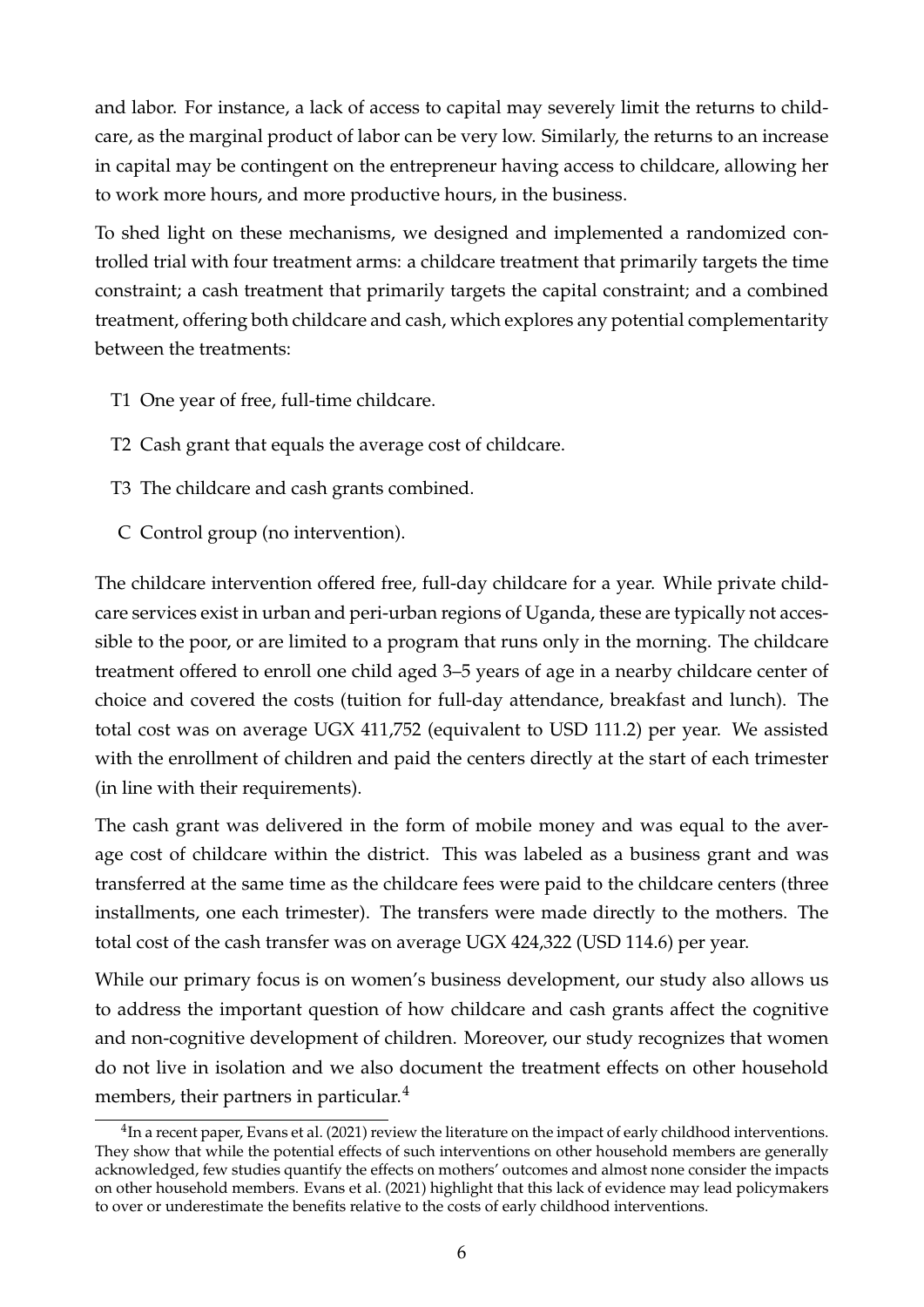The sample for the study was selected from three districts in Western Uganda (Kasese, Kyenjojo and Kabarole), three districts in central Uganda (Mukono, Masaka and Mityana) and three districts in Eastern Uganda (Mbale, Iganga and Jinja). In these districts, we identified 454 communities containing at least one childcare center. To identify eligible households, we conducted a census of each of these communities. Households had to satisfy three criteria to be part of the study: (i) the female caregiver should be present within the household (mother or grandmother), (ii) the household should have one (and only one) child in the age range 3–5 years (we refer to this child as the "target child") and (iii) the target child should not already be attending full-time childcare (but we allowed for children attending part-time childcare). We also wanted to have a sufficiently large group of households without a younger child (less than 3 years old). To that end, we restricted the study sample to communities that have at least three households that satisfy the additional criteria of not having a younger child (and one household that does not satisfy this). From the list of eligible communities and households, we randomly selected 1,496 households across 400 communities to participate in the baseline survey.

We conducted the baseline surveys in November and December 2018. We then randomized the sample into the four treatment arms. Randomization was conducted at the individual level and blocked by (i) district, (ii) whether the target child had younger siblings or not, (iii) whether the target child attended any (part-time) childcare or not, (iv) the female caregiver's main occupation (self-employed, wage-employed or unemployed), and (v) whether the female caregiver was the child's mother (versus grandmother).<sup>5</sup> The interventions covered the 2019 school year, which began in February and ended in late November. A short-term follow-up survey was conducted in July–August 2019, and a long-term follow-up survey in November–December 2019 for children and in February 2020 for households. Figure 1 summarizes the timeline of the project.

#### FIGURE 1: PROJECT TIMELINE



*Notes: Figure 1 shows the timeline of the surveys (three household surveys:* Baseline*,* Short-Term *and* Long-Term*, as well as two child development surveys:* Child*), and the timing of the cash transfers (\$). The numbers below the tick marks indicate the month of the year.*

The household surveys were answered by the primary female caregiver of the target child.

<sup>5</sup>Of the 1496 households that took part in the baseline survey, 363 were randomly allocated to T1, 364 to T2, 357 to T3 and 412 to C. These are not symmetric groupings because the number of observations differed across strata and it was not always divisible by four.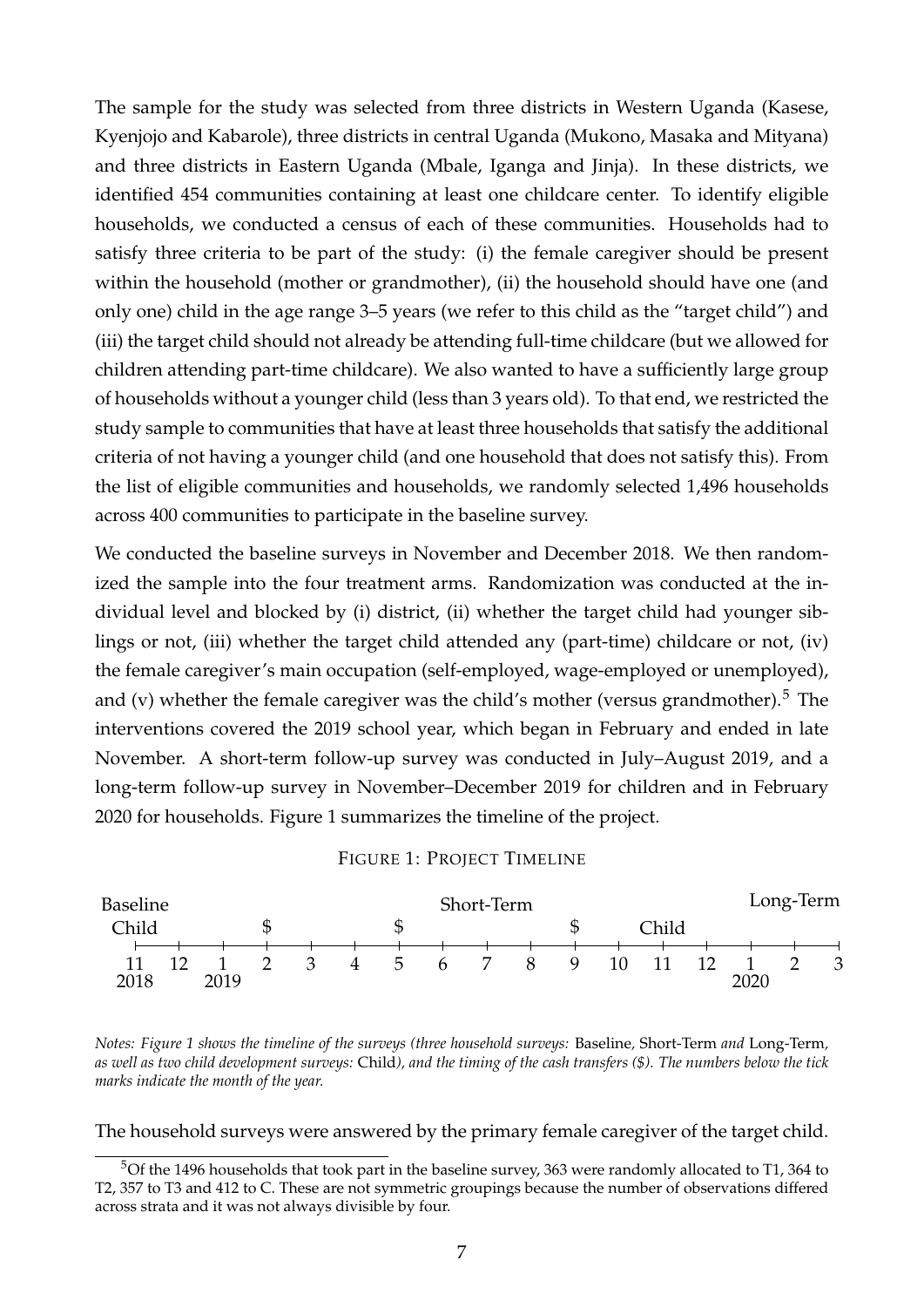At baseline and at the long-term follow-up, the household surveys collected information on the labor supply and business activities of the respondent and other household members, the demographic and socio-economic characteristics of all the household members, and on the respondent's well-being. During the short-term follow-up, we collected information on only a subset of indicators in order to track some potential short-run changes.

The child survey was based on the International Development and Early Learning Assessment (IDELA), as developed by Save the Children. The tool consists of a set of questions and tests aimed at measuring the level of competency that children possess across four domains: motor skills, early literacy, early numeracy and socio-emotional skills. We chose IDELA because that tool is tailored to the age of the children targeted by our study, covers the most important domains of child development and has been tested in and translated for use in Uganda (Halpin et al., 2019; Pisani et al., 2018).

### **2.2 Baseline characteristics**

Table A.1 in Appendix A presents key background characteristics of the participants from the baseline survey. We observe that in 87 percent of households, the primary caregiver is the target child's mother (as opposed to the grandmother). For brevity, we will refer to the female respondent as the "mother" in the remainder of the paper. The average mother was 35 years old and lived in a household with five members. Her partner (i.e. the father or stepfather of the target child) was listed as being part of the household for 68 percent of the families. As for the "mother", we will refer to the partner of the mother as the "father" in what follows. In 49 percent of the households, there is another potential caregiver, i.e. another person besides the mother or the father who is older than 12 years of age. In terms of religion, about a third of the women are Muslim and the remainder Christian. The average child was 3.6 years old at baseline and almost half of them are boys. For about three quarters of the households, the target child was the youngest child in the household, and the average target child had two elder siblings: one male and one female. The enrollment rate of the target children in half-day childcare was 38 percent, none attended full-day childcare.

The average household generated UGX 109 thousand in monthly income, with both wage earnings and profits from self-employment contributing substantially.<sup>6</sup> The pattern differs when we turn our attention to the individuals within the household. Indeed, Table A.2 shows that self-employment constitutes the larger share of the mother's labor hours and earnings than wage-employment, whereas the opposite holds for fathers.<sup>7</sup> This highlights the gender-segmented nature of the labor market in Uganda where women are more

 $6$ Unless otherwise stated, the monetary values are expressed in 1,000 Ugandan shillings (UGX) and are winsorized at the 99<sup>th</sup> percentile. In 2019, UGX 1299.5 = USD 1 PPP.

 $7$ The father's labor market outcomes are coded as zero if the respondent does not have a partner.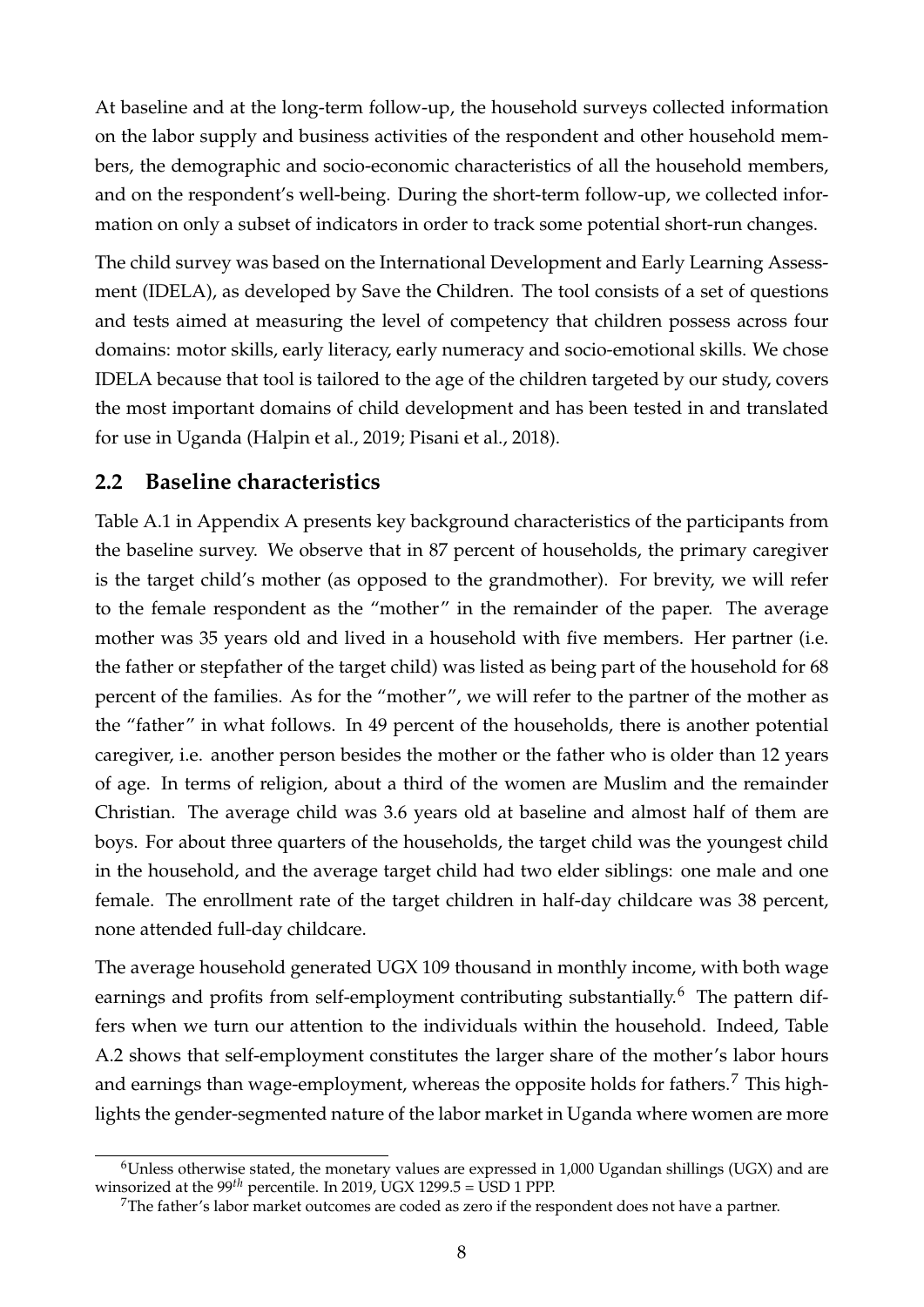involved in self-employment, and men in wage-employment.<sup>8</sup>

Tables A.1 and A.2 provide balance tests, comparing the sample of non-attritors (i.e. households still in the sample at the time of the follow-up survey) by treatment status. Of particular interest, columns 2–4 present the standard difference between the control and the three treatment arms, while columns 5–7 report the normalized differences (Imbens and Wooldridge, 2009). Fewer than 5 percent of the pairwise mean comparisons are statistically significantly different, which could have occurred through random chance. Moreover, all the normalized differences are smaller than one fourth of the combined sample variation. Hence, we conclude that the randomization was successful in achieving baseline balancing in key observable characteristics and that the control group therefore constitutes a valid counterfactual for the treatment groups.

#### **2.3 Estimation strategy**

We estimate the treatment effects using the following model:

$$
y_{it} = \alpha + \sum_{k=1}^{3} \beta^k T_i^k + \lambda y_{i0} + \Gamma_{i0} + \varepsilon_{it}
$$
 (1)

where  $y_{it}$  is the outcome of interest for respondent *i* at follow-up (*t*=1),  $y_{i0}$  is the baseline level of the outcome,  $T_i^k$  $i<sub>i</sub><sup>k</sup> = 1$  if the respondent is in the following treatment group: (i) childcare only (k=1), (ii) cash only (k=2), (iii) childcare & cash (k=3); Γ*i*<sup>0</sup> are indicators for randomization strata which were determined at baseline. In this specification, the  $\beta^k$ correspond to intention to treat (ITT) estimates. Under the assumption that the control observations constitute a valid counterfactual for each treatment group, *β k* identifies the causal effect of the offer of childcare ( $\beta$ <sup>1</sup>), cash ( $\beta$ <sup>2</sup>), or both ( $\beta$ <sup>3</sup>). Throughout the paper, monetary values are expressed in 1,000 UGX and are winsorized at the 99*th* percentile.

The treatments are randomized at the individual level. Hence, we do not cluster the standard errors but they are robust to heteroscedasticity. We group outcomes that test the same hypothesis in families and correct the *p*-values to account for multiple hypotheses testing using the procedure proposed by Benjamini and Hochberg (1995). This allows us to control the *false discovery rate* within families of outcome variables. We correct the *p*-values by treatment arm and group the outcomes into families as specified in each table's notes.

We test for differential attrition in Table A.3. For the household survey, the attrition rate

 $8$ We see a similar pattern in other datasets from Uganda, such as the 2018/19 wave of the World Bank's Living Standards Measurement Study (LSMS). For households living in our study districts, 12 percent of women (of the same age range as the participants in our sample) were in wage-employment and 21 percent were self-employed. For males, the corresponding rates were 32 percent for wage labor and 25 percent for self-employment.

 $9$ If information on the baseline level of the outcome is missing (due to non-response for a specific question during the baseline survey), we impute the missing value at baseline with the sample mean and we control for this using an indicator variable equal to one if the observation has been imputed.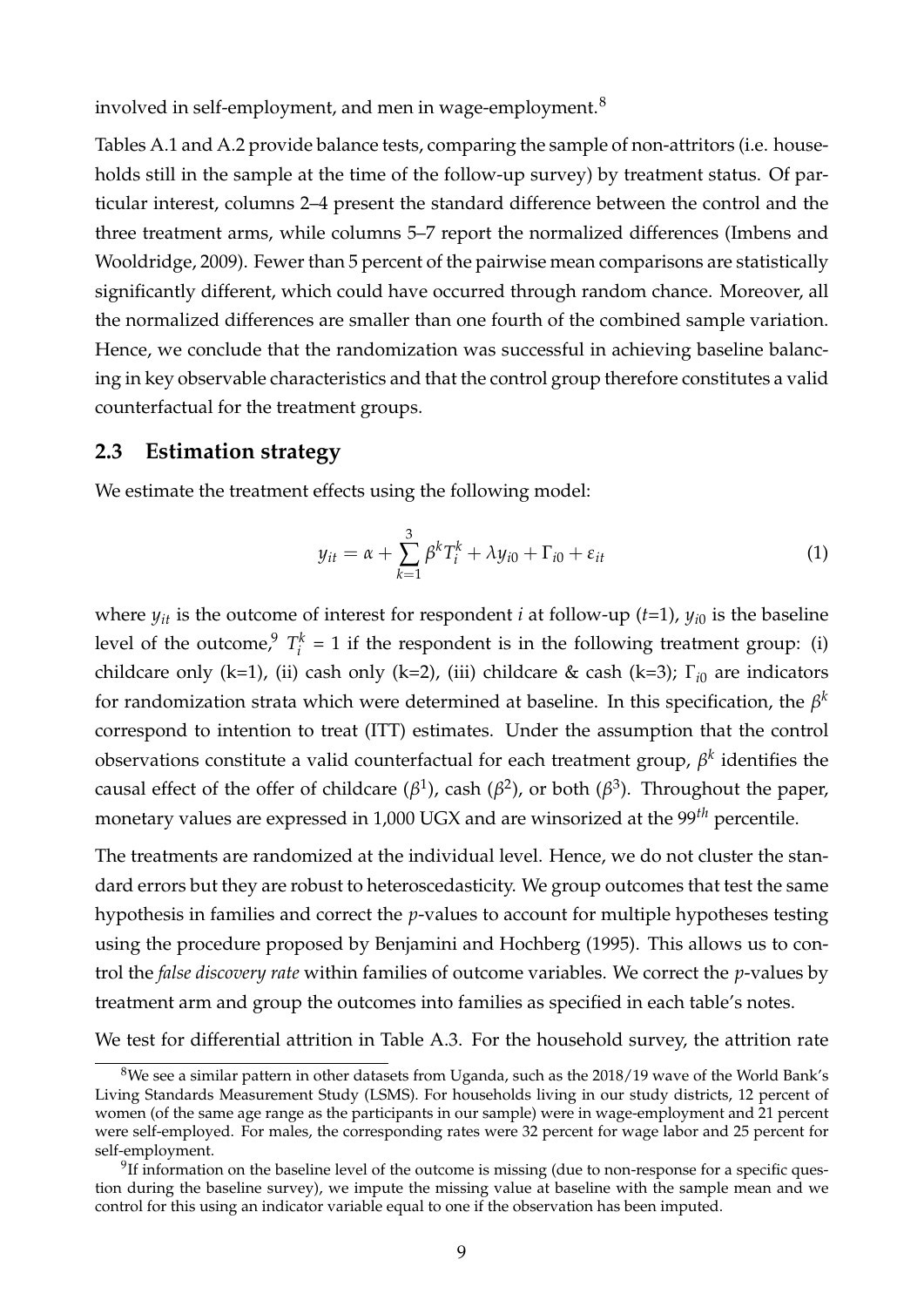was eight percent among the control group and 4–5 percent among the three treatment arms. The difference in attrition between the childcare and the childcare & cash arms relative to the control group is statistically significant, but not for the cash only versus control arm. There is no differential attrition across the three treatment arms, as can be seen from the *p*-values in the bottom panel of the table. For the child survey, the attrition rate was ten percent among the control group and this was lower by 4 ppt for the childcare arm and by 3 ppt for the cash and combined arms. Due to the differential attrition rate in the control group relative to the treatment groups, we assess the sensitivity of our findings with respect to attrition throughout the analysis. To do so, as pre-specified in our pre-analysis plan, we follow Kling et al. (2007) and Fairlie et al. (2015) and calculate the lower and upper bound estimates that adjust for differential non-response rates in the treatment groups relative to the control. We calculate the upper bounds by imputing the mean among the treated plus 0.05 (or 0.1 or 0.2) standard deviations (SD) to the non-responders in the treatment group. For the control group, we impute using the mean among the control minus 0.05 (or 0.1 or 0.2) SD. To calculate the lower bounds, we follow the opposite procedure. For the treatment group, we take the mean minus 0.05 (or 0.1 or 0.2) SD and for the control we take the mean plus 0.05 (or 0.1 or 0.2) SD. We then re-estimate the treatment effects. We report the results in Appendix B. Overall, the attrition bounds show that our main findings are unlikely to be driven by differential attrition.

#### **2.4 Take-up**

Before presenting the treatment impacts of our interventions, we confirm that the childcare treatment actually led to an increase in the enrollment of the target child in childcare. Table 1, column 1 indicates a 15 (14) ppt increase in the likelihood that the target child is enrolled in any childcare among the childcare (childcare & cash) treatment groups. This corresponds to an increase of around 18 percent relative to the control group where 82 percent of the children are enrolled.<sup>10</sup> The cash transfer also increases enrollment in any childcare by 7 ppt — this effect is significantly smaller than the effects in the treatment arms that include childcare ( $p$ -value  $<$  .01). Column 2 shows the treatment effects on enrollment in full-day childcare. In the control group, only 34 percent of the children are enrolled in full-day. This proportion is approximately 50 ppt larger in the childcare treatments. This corresponds to a nearly 150 percent increase relative to the control. In contrast, the cash treatment leads to only a 7 ppt (21 percent) increase and this is significantly smaller than the effects of the childcare treatments ( $p$ -value  $<$  .01). Column 3 shows that the mothers re-

 $10$ We see similar enrollment rates among children of this age range in other data from this region. For example, in Figure A.1 we compare the school enrollment rates of the children in our control group with children residing in the same districts using the 2018/19 wave of the Uganda LSMS. Among our control group, enrollment rates in any type of school are 79 percent and 83 percent among children aged 3 or 4 at baseline, while in the LSMS sample the corresponding rates are 69 percent and 82 percent respectively. Among the children aged 5 years at baseline, enrollment rates are above 90 percent in both samples.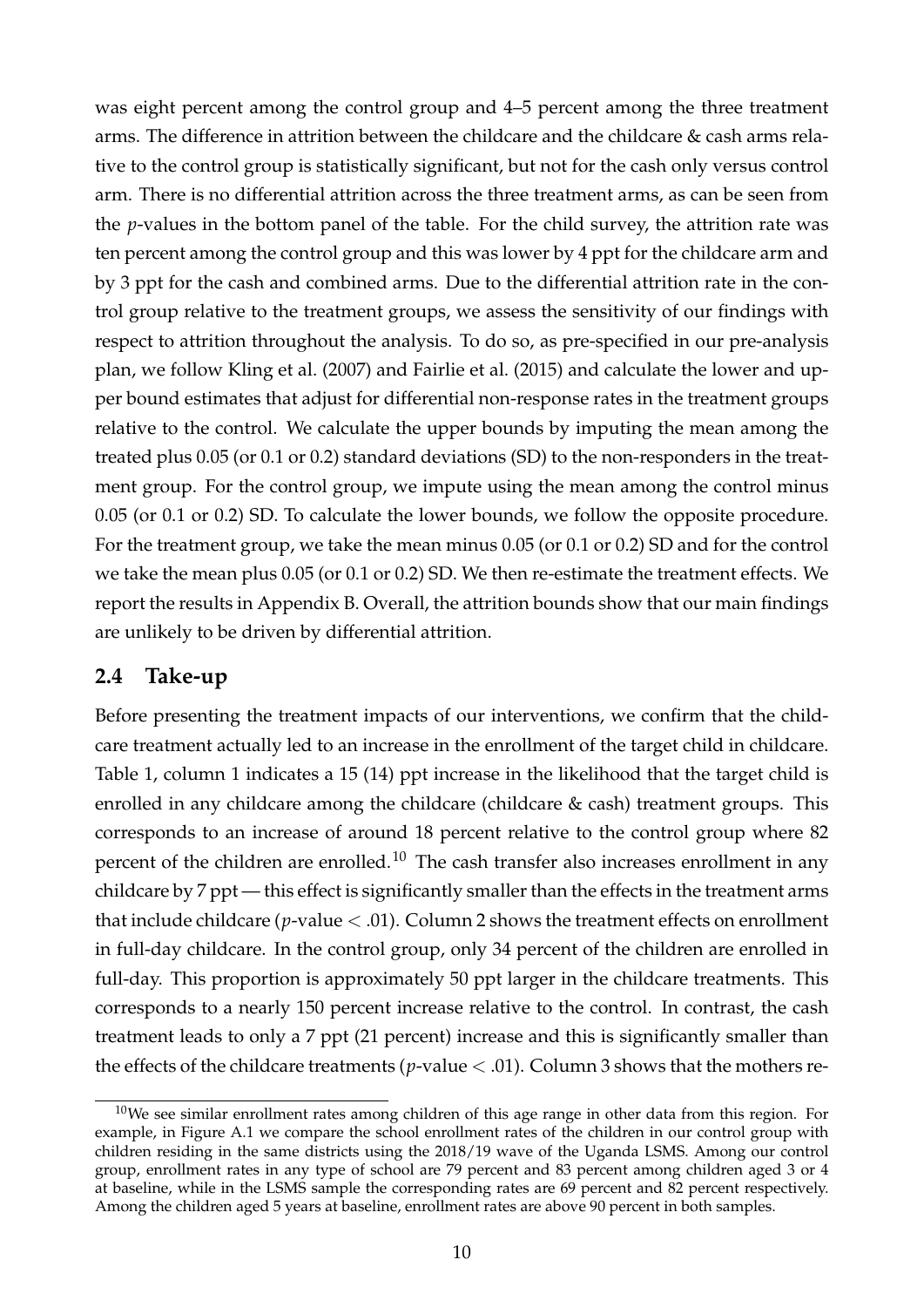port fewer days of missed childcare in all the treatment groups during the third trimester: Compared to 21 days on average in the control group, the childcare arms miss 15 fewer days and the cash only transfer arm 9 fewer days. The treatment effects in the childcare treatments are significantly higher than in the cash treatment ( $p$ -value  $<$  .01).

|                                     |          | Enrollment                              | Attendance         |
|-------------------------------------|----------|-----------------------------------------|--------------------|
|                                     | (1)      | Any childcare Full-day childcare<br>(2) | Days missed<br>(3) |
| Childcare                           | $.15***$ | $.48***$                                | $-15.21***$        |
|                                     | (.02)    | (.03)                                   | (1.9)              |
| Cash                                | $.07***$ | $.07^{**}_{**}$                         | $-8.58***$         |
|                                     | (.02)    | (.03)                                   | (2.23)             |
| Childcare & cash                    | $.14***$ | $.5***$                                 | $-14.53***$        |
|                                     | (.02)    | (.03)                                   | (1.96)             |
| p-value (equal treatment effects):  |          |                                         |                    |
| $Children = cash$                   | 0.000    | 0.000                                   | 0.000              |
| Childcare = childcare $&$ cash      | 0.463    | 0.571                                   | 0.597              |
| $Cash = children & cash$            | 0.001    | 0.000                                   | 0.001              |
| Childcare & cash = childcare + cash | 0.003    | 0.254                                   | 0.000              |
| Mean Control                        | .82      | .34                                     | 20.71              |
| Obs.                                | 1428     | 1428                                    | 1414               |

TABLE 1: EFFECTS ON CHILDCARE ENROLLMENT AND ATTENDANCE

**Notes:** In columns (1) and (2) the dependent variables are dummies indicating the child is enrolled in any childcare, or in full-day childcare respectively; and in column (3) it measures the number of childcare days missed during the last trimester. All regressions control for the baseline level of the outcome variable and the randomization strata: district indicators, an indicator for whether the target child has younger siblings, whether the target child was already attending childcare at baseline, an indicator for whether the respondent was self-employed at baseline and the corresponding indicator for being wage-employed, and whether the respondent was the birth mother of the target child. Robust standard errors are reported in parenthesis. Statistical significance is indicated by  $* p < 0.1, ** p < 0.05, ** p < 0.01$  for unadjusted *p*-values and by  $* p < 0.1$ , ⋆⋆ *p* < 0.05, ⋆ ⋆ ⋆ *p* < 0.01 for *p*-values that are adjusted for multiple hypotheses testing. When correcting the *p*-values, we group all three outcomes as one family.

Overall, the findings in Table 1 demonstrate that all treatments increase enrollment and attendance rates in childcare among the targeted children, but the increase is significantly greater in the groups assigned to the childcare subsidy in comparison to those assigned to the cash transfer.<sup>11</sup> One important finding from the research on childcare intervention

 $11$ We assess the robustness of these findings with respect to differential attrition in Table B.1 and Table B.2. Overall, the magnitudes of the lower and upper bounds are similar to those reported in Table 1 and this holds for all the alternative assumptions about the attriters. As such, we conclude that the effects on childcare enrollment are unlikely to be caused by differential attrition.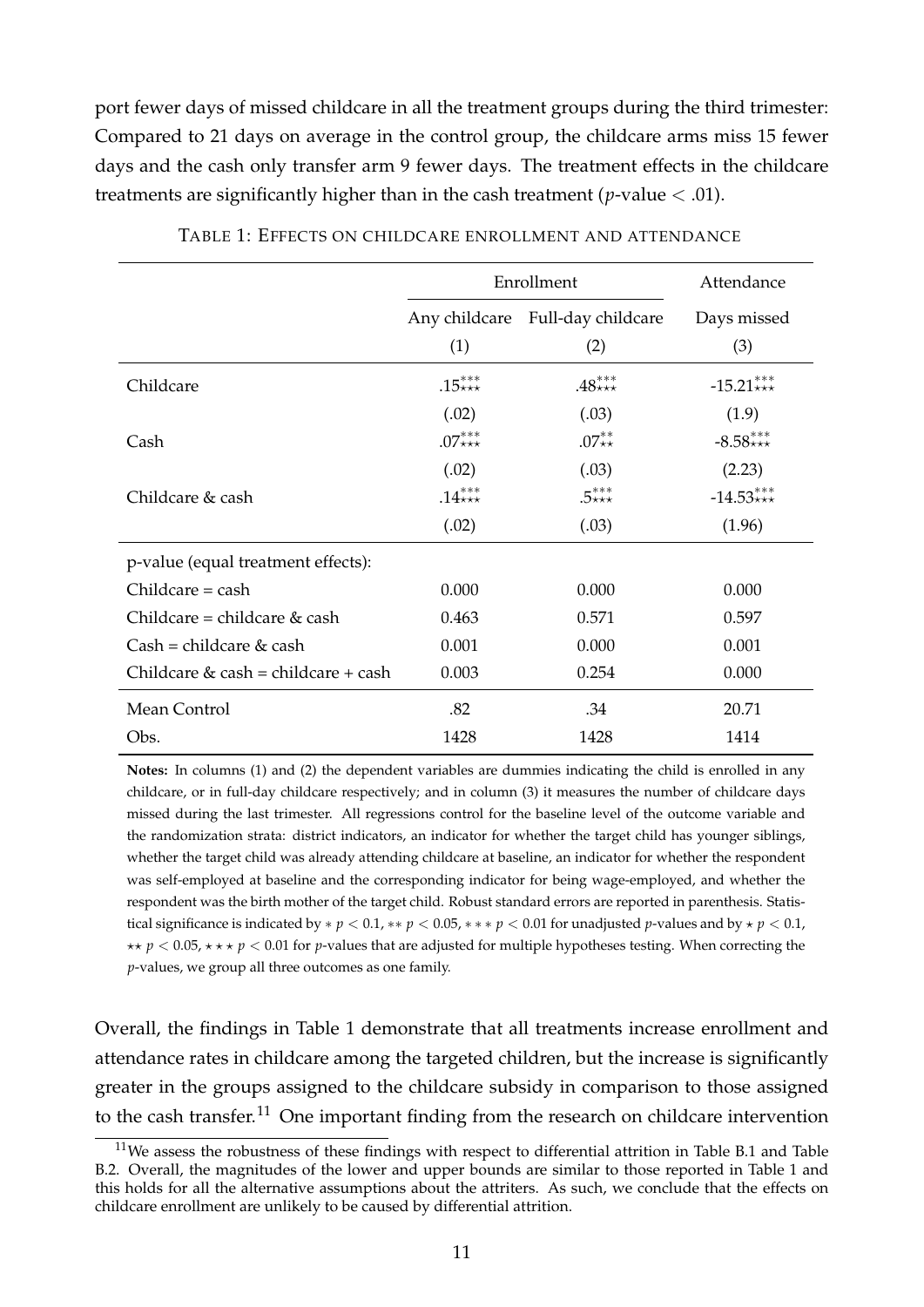is that full-time programs generally have stronger effects than part-time programs (van Huizen and Plantenga, 2018) and it is therefore important to note the very strong effects on full-day enrollment. Nevertheless, we observe that the recipients of cash grants increase their child's enrollment in childcare to some extent, primarily in half-day programs. This is also confirmed by additional evidence from the long-term survey. When we presented an open question "What did you use the cash transfer for?", 65 percent of the respondents in the cash group said they used it at least partly to cover childcare expenditures. This could reflect a latent demand for childcare that may be subject to liquidity constraints. It could also be that the cash grant increases the opportunity cost of time, by increasing labor productivity, and thereby the attractiveness of childcare services.

We also estimate the treatment effects on older siblings' school enrollment and attendance (children aged 7–18 years). As we show in Appendix Table A.4, there are no significant effects on enrollment rates, but there are significant effects on attendance. In particular, the childcare & cash treatment decreases the number of days missed by older siblings during the last school term by 4 days, corresponding to a 38 percent decrease relative to the control mean of 10 days. The effect is driven by both sisters (3 days) and brothers (2 days). The other two treatments, childcare alone and cash alone, do not significantly impact the school attendance of older siblings compared to the control group. We conclude that the increased enrollment and attendance by the target children caused by the childcare treatment(s) did not come at the expense of the enrollment and attendance of their siblings. This reinforces our confidence that these treatments freed up the parents' time.

## **3 Effects on Income, Labor Supply and Investments**

Our key research question is whether subsidizing childcare increases labor supply and business development. The hypothesis is that childcare can increase business revenues by alleviating a time constraint: on the quantitative dimension, by freeing up time to work more hours, and on the qualitative dimension, by reducing multi-tasking and thereby increasing productivity.

We first present the treatment effects on income, labor supply and investments at the household level, and then discuss the results for mothers and fathers. Our discussion does not only focus on self-employment, but also on wage labor. This allows us to provide a more complete picture of income for the household.

### **3.1 Households**

Table 2 provides the treatment effects on the income generation of the household. We first discuss the impact on income, and then the drivers of income changes, namely labor supply, investments in business assets, and employment. In each case, we begin by analyzing the effect of childcare and then move to cash and its comparison with childcare only, and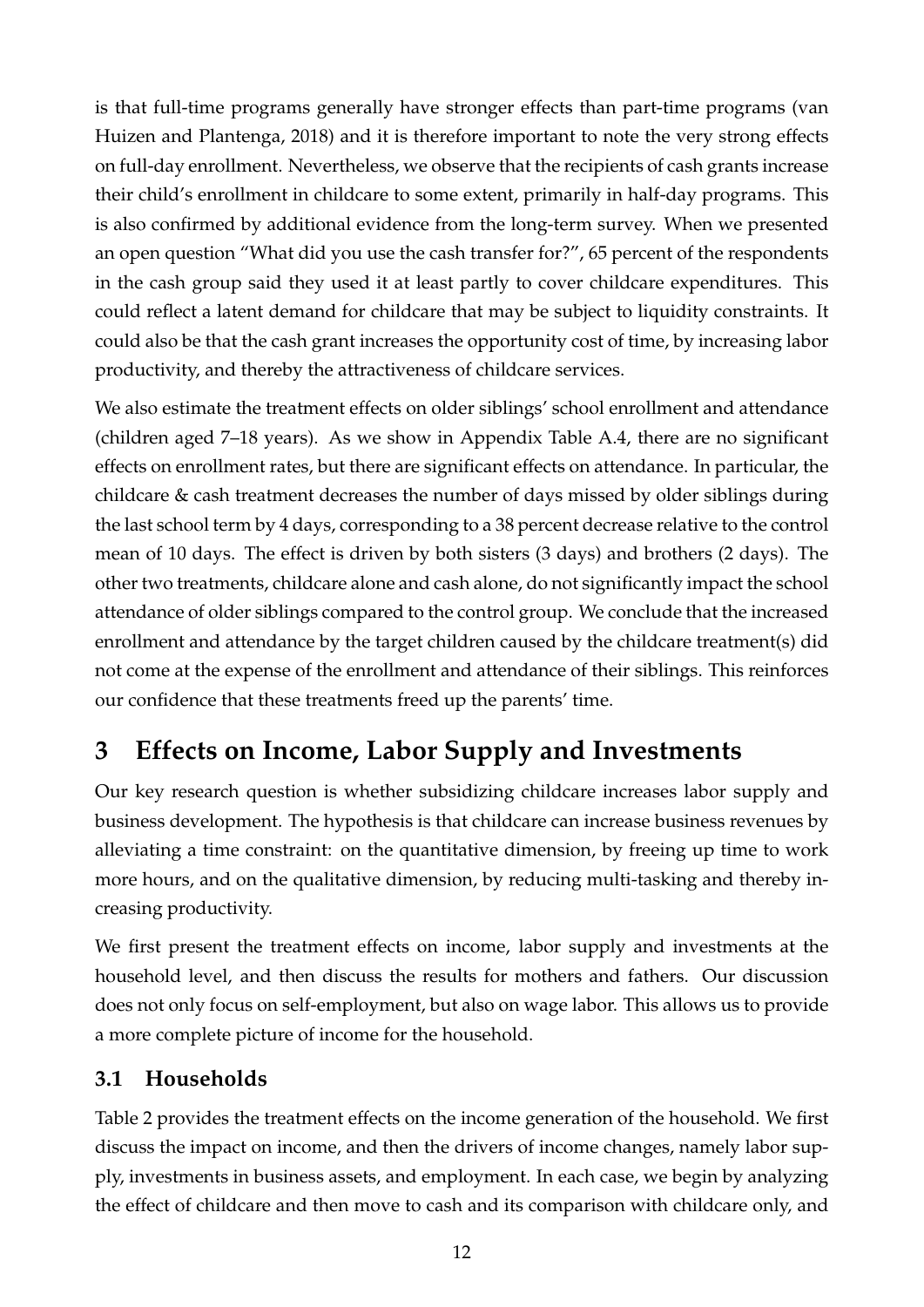finally the potential complementarities between the two treatments. We highlight our key findings in the form of two *results*, one on income and the other on the drivers of income. The results are based on the long-term survey which was conducted approximately one year after the interventions started.

We measure household income from self-employment as revenues and profits over the past month (columns 1–2) from all businesses owned by household members, and wages equal to the total wages received by household members over the same time period.<sup>12</sup> Total household income is measured in two ways, by summing wages and revenues from self-employment (column 1), and by summing wages and profits from self-employment (column 2). $^{13}$ 

The households assigned to childcare see a large increase in revenues from self-employment, amounting to an increase of UGX 70 thousand compared to a control group average of UGX 158 thousand, corresponding to a 44 percent increase. The effects on profits from self-employment are also large but somewhat smaller in magnitude (a 30 percent increase). The estimated coefficient on wage income is also positive but not statistically significant. In sum, we see that total revenues increase by UGX 86 thousand, and total profits by UGX 31 thousand compared to the control group averages of UGX 250 thousand and UGX 137 thousand respectively.

Turning to the cash treatment, we observe a large increase in revenues from self-employment, which is similar in size to that of childcare. The impact on profits is smaller and not statistically significant. We note that the estimated coefficient on wage income is negative, and in fact, there is a significant difference between the childcare and cash treatment on this dimension (p=0.049). In sum, while the impact is economically important, the cash arm effects on total revenues are not significant once we correct for multiple hypothesis testing, and the effects on profits are small and insignificant.

The households assigned to the combined treatment of childcare & cash obtain an increase in revenues (profits) of UGX 116 thousand (UGX 25 thousand). As in the case of cash, the estimated coefficient on wage income is negative, suggesting that the expansion of income in self-employment is partly crowded out by a reduction in wage income. Once again, there is a significant difference between childcare and the combined treatment on

<sup>&</sup>lt;sup>12</sup>We focus on income from self-employment and wage labor, as they are the most important in household income generation. Table A.5 shows that few households in our sample have income from farming (18% in the control group) or from livestock rearing (16% in the control group). The treatments have no effect on farm income, while the combined treatment has a small positive effect on livestock income. Accounting for these effects does not change our findings on total household income (column 5 in Table A.5).

<sup>&</sup>lt;sup>13</sup>In case the respondent was unsure about the level of revenues or profits of any household business, we asked them to estimate these using intervals. In particular, they were asked if the revenues/profits were higher than *X* where *X* = median level of revenues/profits at baseline; if they said "Yes" ("No") they were then asked if the level was higher than *X* where *X* = 75*th* (25*th*) percentile of revenues/profits at baseline; followed by the 62.5*th* or 12.5*th* percentiles from the baseline. We impute missing values using the mid-point of the relevant interval in which they finished.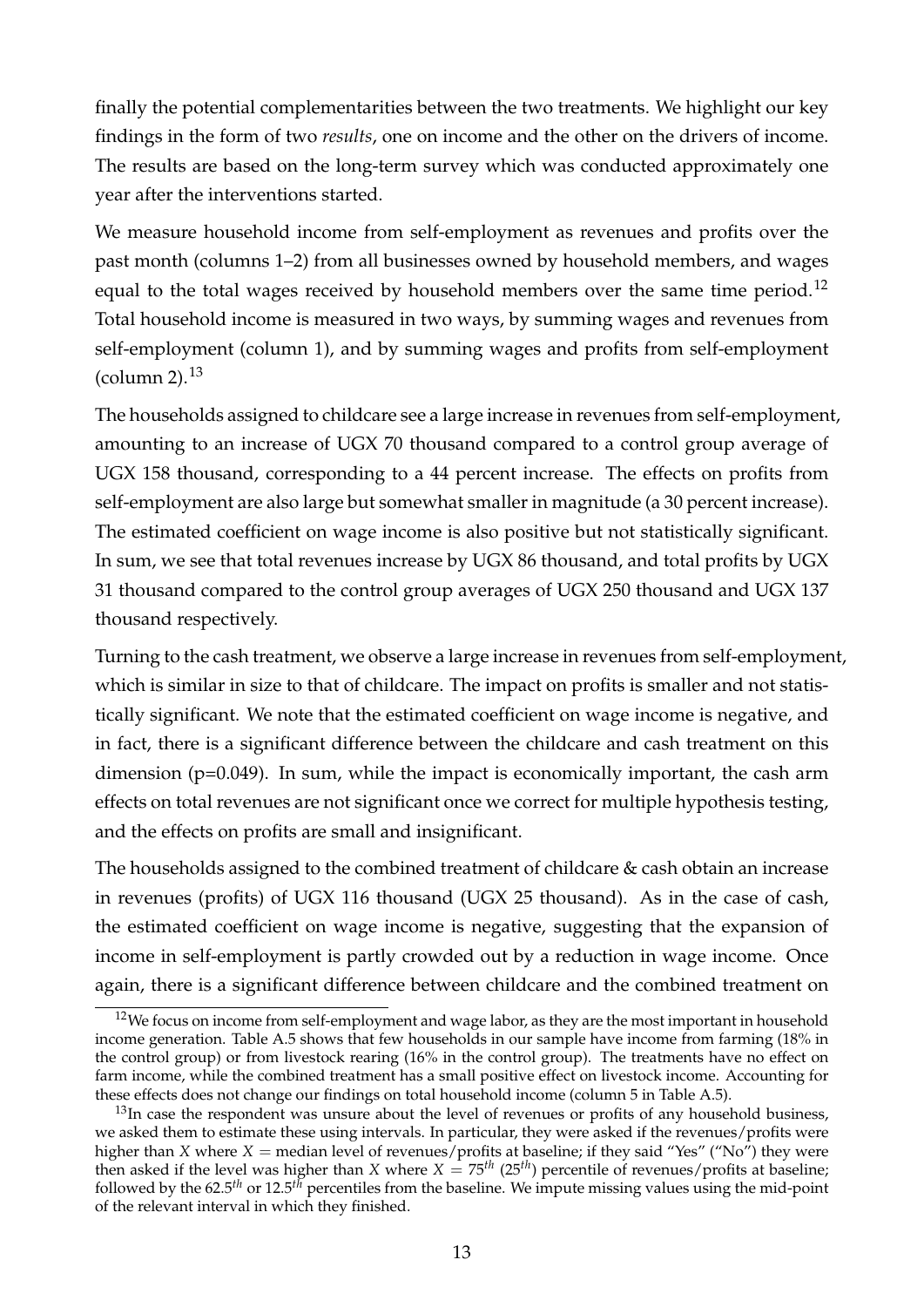this dimension ( $p = 0.009$ ). Total revenues increase by UGX 107 thousand, while the impact on profits is positive but not statistically significant. Throughout the paper, to test for any complementarities between the childcare and the cash transfer treatments, we test if the treatment effect of the childcare  $&$  cash arm is equal to the sum of the treatment effects of the single-arm treatments. For household income, we fail to reject the null hypothesis  $(p = 0.496$  for revenues and  $p = 0.159$  for profits). In other words, we do not find evidence of a complementarity between the childcare and cash treatments.

**Result 1.** *Access to childcare leads to a significant increase in household income, driven by an increase in self-employment, which is at least as large as that of cash. We do not find any evidence of complementarity between cash and childcare.*

The next two parts of Table 2 allow us to shed light on what drives the changes in business income that we just documented. Namely, do these arise from the treatment effects on the household labor supply, or can they be explained by the investments in business assets and/or the number of employees? We measure labor supply at the extensive margin (any labour supply in the past 30 days) and the intensive margin (hours worked in the past 30 days). Again, we undertake separate measurements for self-employment and wage employment and then sum these to obtain the overall labor supply.

Interestingly, we find no significant effect of childcare on labor supply at the household level. In particular, there is no apparent impact on the labor supply for self-employment, where the estimated coefficients are actually negative, although statistically insignificant. Thus, the households assigned to the childcare treatment generate more business income without spending more time in their business. In contrast, the point estimates on labor supply into wage employment are positive, although not significant. We return to these patterns of labor supply later when we discuss the results for mothers and fathers separately. We now turn to the other business inputs. We measure business assets on the extensive margin, as the purchase of any business asset during the 12 months prior to the interview, and the intensive margin, as the reported current value of those assets.<sup>14</sup> Regarding employees, we focus on whether the business has any worker (including members of the household other than the business owners as well as any external workers), and the total number of workers. Again, we observe that the childcare treatment has no significant effect on the purchase of business assets or the number of employees. Therefore, we can rule out the possibility that the childcare subsidy frees up resources that are invested in the household businesses.

The cash grant leads to an increase in household labor supply, particularly in self-employment. At the extensive margin, households receiving cash are 16 ppt more likely to be engaged in

 $14$ We asked respondents for the value of each new business asset as if sold on the day of the interview.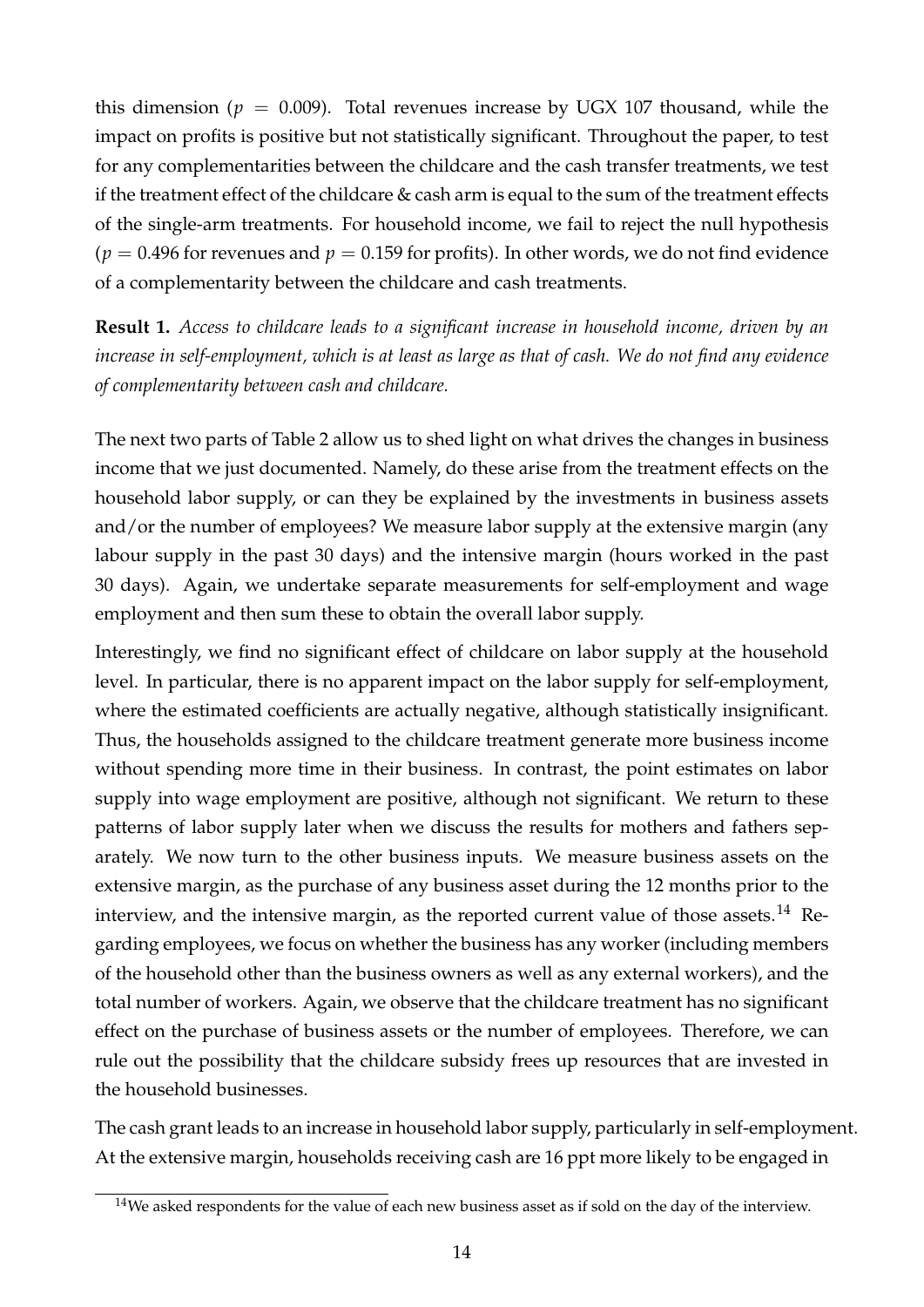self-employment, which is a 36 percent increase relative to the control mean of 45 percent. At the intensive margin, cash grant recipients increase their labor supply by 40 hours per month on average. Consistent with the impact on wage income, the signs of the estimated coefficients differ for the childcare and the cash treatment (the difference being significant at the intensive margin,  $p = 0.06$ ). In line with the framing of the cash grant to support business development, we observe that this treatment leads to a larger increase in business assets. Households receiving a cash grant are 6 ppt more likely to purchase business assets, an increase of around 55 percent over the control group. At the intensive margin, the value of new business assets is UGX 10 thousand higher than the control group mean of UGX 7 thousand. Moreover, the point estimates on employees also point to the cash being spent on expanding employment as, but they are not statistically significant.

The impact of the combined treatment on labor supply is very similar to that of cash alone. Households receiving both treatments are 15 ppt more likely to engage in self-employment and, at the intensive margin, increase their labor supply by 46 hours per month. In this case, however, the increase in total labor supply is not statistically significant, given the somewhat larger contraction of time spent in wage employment (a decrease of 22 hours compared to a control group mean of 129 hours). The impact of the combined treatment on new business assets and employees is also similar to the one observed for the cash grant only: recipients are 8 ppt more likely to purchase new business assets. At the intensive margin, the value of those assets is UGX 10 thousand higher. The effect on business employees is now significant at the extensive margin: compared to the control group, households receiving both childcare and cash are 7 ppt more likely to have an employee. At the intensive margin, the effect is positive but not significant.<sup>15</sup>

**Result 2.** *Assignment to childcare does not have significant effects on household labor supply, business assets or number of employees. Cash transfers lead to a significant increase in labor supply, particularly for self-employment, which comes partly at the expense of wage employment. The cash treatment also leads to an increase in business assets and some expansion in the number of employees. The combined treatment leads to a similar effect as the cash only treatment, with a larger contraction in wage employment. We do not find any complementarity between the treatment arms on these dimensions.*

In the next two sections, we estimate the treatment effects separately for mothers and for fathers. This is important in both its own right and helps us better understand the effects observed at the aggregate household level.

 $15$ Tables B.3 and B.4 provide the lower and upper attrition bounds for the findings in Table 2. The results show that the treatment effects are unlikely to be driven by differential attrition.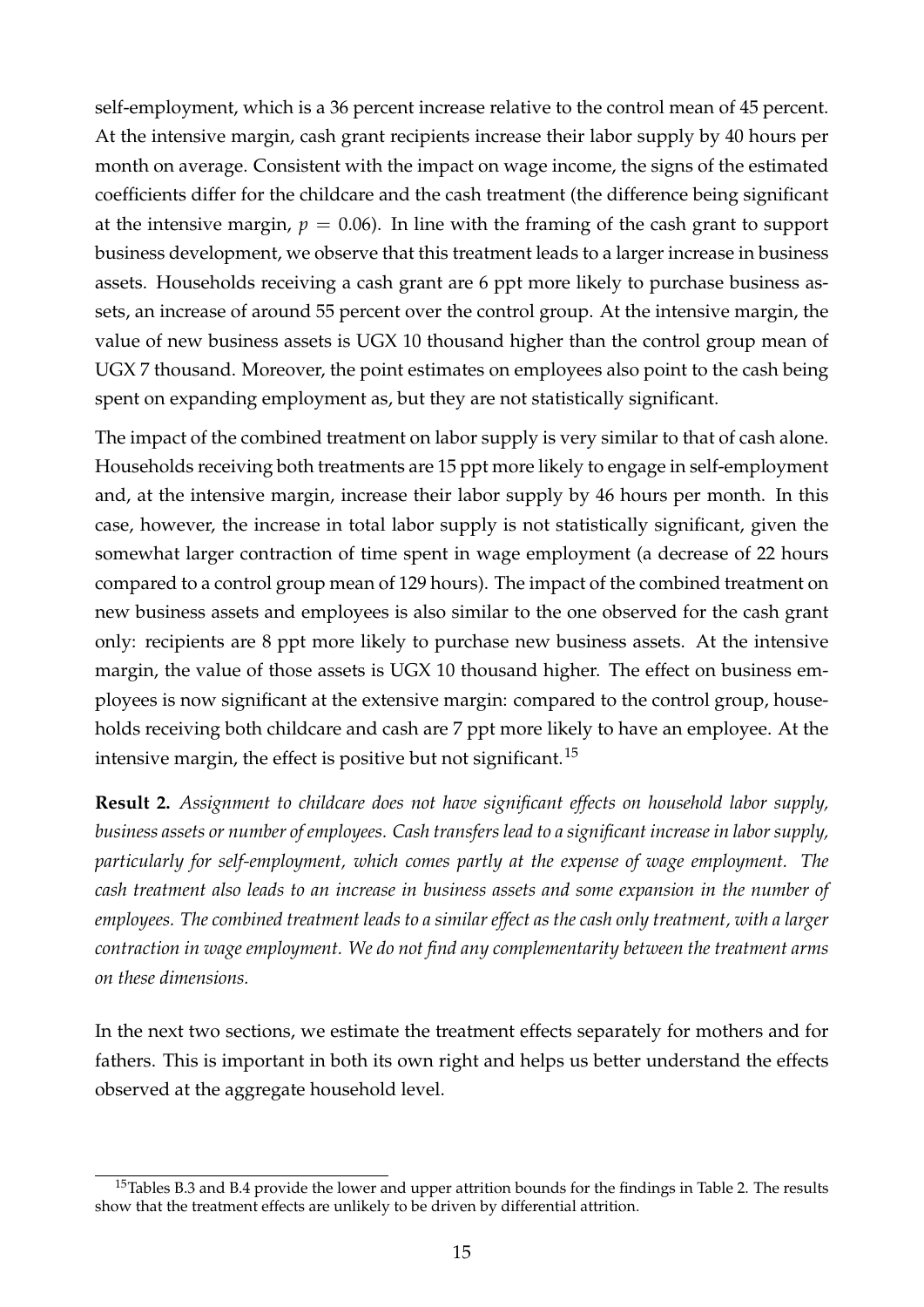|                                                         | Income          |                   |          |                 | Labor supply   |           |             |           |             |            | Assets & employees |            |                  |            |                          |
|---------------------------------------------------------|-----------------|-------------------|----------|-----------------|----------------|-----------|-------------|-----------|-------------|------------|--------------------|------------|------------------|------------|--------------------------|
|                                                         |                 | Self-emp.<br>Wage |          | Total           |                |           | Self-emp.   |           | Wage        |            | Total              | Assets     |                  | Employees  |                          |
|                                                         | Revenues<br>(1) | Profits<br>(2)    | (3)      | Revenues<br>(4) | Profits<br>(5) | >0<br>(6) | Hrs.<br>(7) | >0<br>(8) | Hrs.<br>(9) | >0<br>(10) | Hrs.<br>(11)       | >0<br>(12) | Ush 1000<br>(13) | >0<br>(14) | N <sub>b</sub> .<br>(15) |
| Childcare                                               | $69.99**$       | $13.54*$          | 13.13    | $85.73**$       | $31.03**$      | $-.02$    | $-1.99$     | .05       | 13.67       | .01        | 12.53              | .01        | 3.69             | .01        | $\Omega$                 |
|                                                         | (32.14)         | (7.58)            | (10.7)   | (33.85)         | (13.29)        | (.04)     | (13.72)     | (0.03)    | (12.56)     | 03         | (17.43)            | (0.02)     | (3.32)           | (.03)      | (.11)                    |
| Cash                                                    | $56.48**$       | 8.64              | $-8.34$  | $56.2*$         | 5.76           | $16***$   | $40.42***$  | $\Omega$  | $-10.45$    | $.06**$    | $33.25**$          | $.06^{**}$ | $9.78**$         | $.05*$     | .12                      |
|                                                         | (28.65)         | (6.99)            | (10.36)  | (30.66)         | (12.68)        | (.04)     | (14.15)     | (0.04)    | (12.15)     | 03         | (16.73)            | (0.03)     | (3.91)           | (.03)      | (.11)                    |
| Childcare & cash                                        | $116.17***$     | $24.66***$        | $-15.62$ | $107.05***$     | 9.12           | $15***$   | $45.85***$  | $-.03$    | $-22.12*$   | 02         | 24.59              | $.08***$   | $9.66***$        | $.07^{**}$ | .14                      |
|                                                         | (31.62)         | (7.51)            | (10.39)  | (34.32)         | (12.95)        | (.04)     | (14.07)     | (0.04)    | (11.75)     | .03        | (16.71)            | (.03)      | (3.68)           | (.03)      | (.12)                    |
| p-value (equal treatment effects):<br>$Children = cash$ | 0.706           | 0.558             | 0.049    | 0.437           | 0.083          | 0.000     | 0.005       | 0.125     | 0.060       | 0.048      | 0.255              | 0.099      | 0.181            | 0.148      | 0.182                    |
| Childcare = childcare $&$ cash                          | 0.230           | 0.215             | 0.009    | 0.605           | 0.141          | 0.000     | 0.001       | 0.019     | 0.004       | 0.694      | 0.509              | 0.023      | 0.162            | 0.053      | 0.156                    |
| $Cash = children & cash$                                | 0.091           | 0.056             | 0.493    | 0.184           | 0.816          | 0.869     | 0.723       | 0.452     | 0.334       | 0.114      | 0.623              | 0.516      | 0.980            | 0.647      | 0.838                    |
| Childcare & cash = childcare + cash                     | 0.830           | 0.828             | 0.176    | 0.496           | 0.159          | 0.847     | 0.719       | 0.117     | 0.146       | 0.177      | 0.394              | 0.890      | 0.509            | 0.916      | 0.869                    |
| Mean Control                                            | 157.96          | 44.83             | 92.23    | 250.51          | 137.15         | .45       | 132.68      | .49       | 129.42      | .79        | 261.42             | .11        | 6.92             | .18        | .39                      |
| Obs.                                                    | 1414            | 1414              | 1410     | 1410            | 1410           | 1414      | 1413        | 1414      | 1410        | 1414       | 1409               | 1414       | 1414             | 1413       | 1413                     |

#### TABLE 2: EFFECTS ON HOUSEHOLDS

**Notes:** The dependent variables measure total revenues (1) and profits (2) earned through self-employment; income earned through wage labor (3) and the sum of wages and revenues (4) or wages and profits (5); labor supply in wage labor, and in self-employment, and in total at the extensive (columns 6, 8 and 10) and at the intensive margins (7, 9 and 11); whether the household purchased any business asset during the last 12 months (12) and the value of these assets (13); whether it has any employee in its businesses (14) and the number of employees (15). All monetary values are in thousands of UGX and are in thousands of UG winsorized at the top 99<sup>th</sup> percentile. We include the same control variables as in Table 1. Robust standard errors are reported in parenthesis. Statistical significance is indicated by  $* p < 0.1, ** p < 0.05, **$  $p < 0.01$  for unadjusted p-values and by  $\star p < 0.1$ ,  $\star \star p < 0.05$ ,  $\star \star \star p < 0.01$  for p-values that are adjusted for multiple hypotheses testing. When correcting the p-values for multiple hypothesis testing, we group the outcomes in eight families: (1) and (2), (3), (4) and (5), (6) and (7), (8) and (9), (10) and (11), (12) and (13), (14) and (15).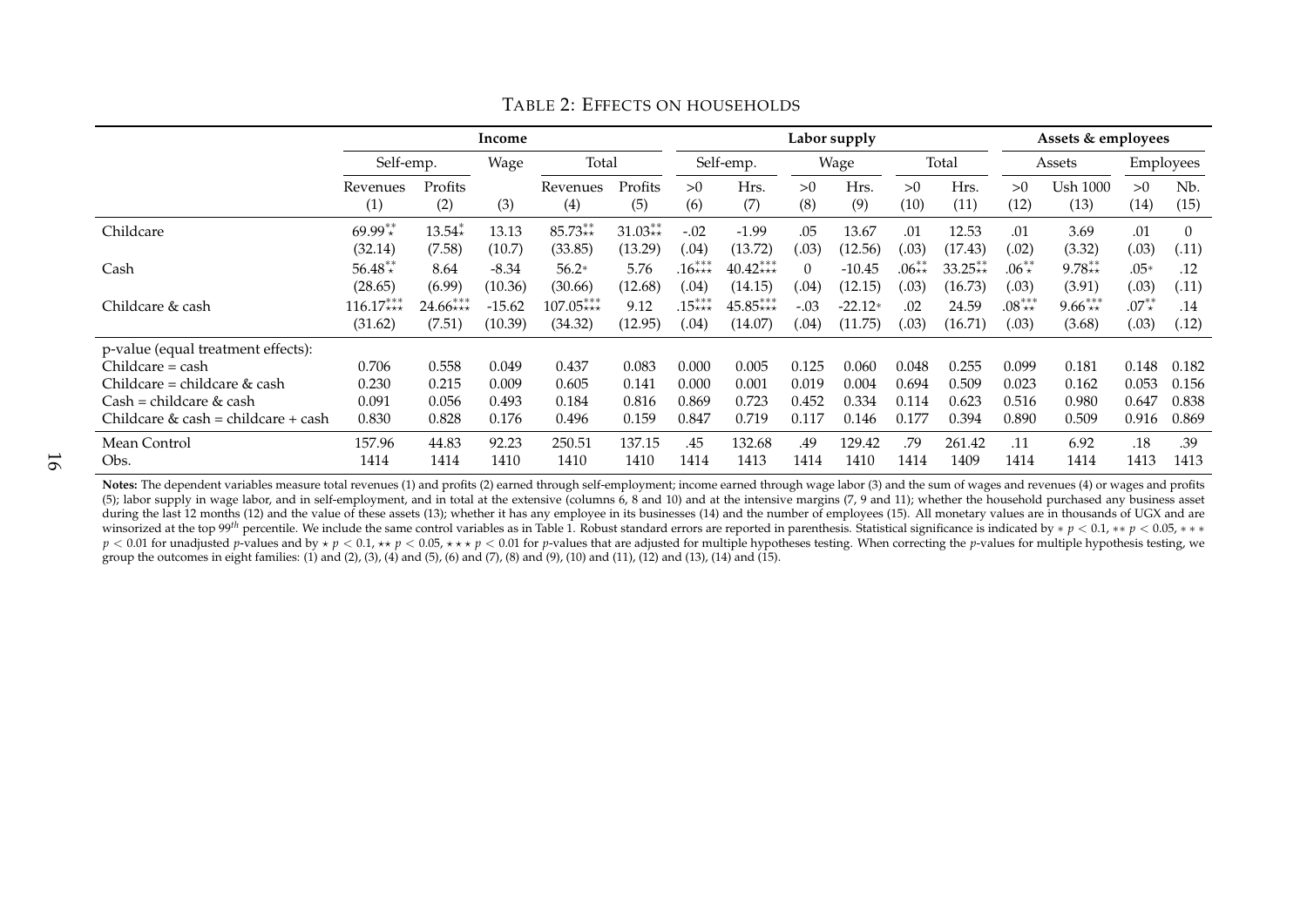### **3.2 Mothers**

In Table 3, we present the impact of the treatments on the mother's income, labor supply, investment in business assets and labor demand. We observe that childcare leads to a significant increase in the mother's revenues from self-employment (UGX 42 thousand compared to a control group mean of UGX 90 thousand). The point estimate on her business profits is also positive (UGX 7 thousand compared to a control group mean of UGX 24 thousand).

The cash transfer has a similar effect as the childcare treatment on the mother's revenues from self-employment. The effect is very robust and carries through to total revenues, which are UGX 43 thousand higher than in the control group. The total effect is driven by an increase in income from self-employment (UGX 49 thousand), but partly crowded out by a reduction in income from wages (UGX 7 thousand).

A very similar pattern as that for the cash transfer arm emerges from the combined treatment. The mother's revenues (profits) from self-employment increase by UGX 63 (16) thousand. Again, these results also hold for total revenues. Despite the slightly higher increase in income compared to the cash and daycare only treatments, we find no evidence of any complementaries.<sup>16</sup>

**Result 3.** *We find that all three treatments lead to a large and significant increase in mothers' revenues from self-employment, and a smaller reduction in their income from wage employment.*

Remarkably, the increase in the mother's business revenues from childcare comes without any increase in labor supply in that the effects are positive but close to zero at both the intensive and extensive margin. We shortly return to an analysis of why this may be the case. In contrast, mothers receiving cash are 13 ppt more likely to be employed (compared to a control group average of 47 percent) and work 31 hours longer per month (compared to 112 hours in the control group). Mothers who receive cash are also 7 ppt more likely to buy business assets, and the value of these assets is about UGX five thousand higher, amounting to more than a doubling compared to the control group mean. There are no differences regarding employment. For the combined treatment, the increase in time spent in the business was accompanied by a significant reduction in the time spent on wage work. In total, mothers are nine ppt more likely to have employment (19 percent relative to the control), driven by a 16 ppt increase in self-employment (52 percent relative to the control) and a five ppt reduction in wage employment (29 percent relative to the control). On the

<sup>&</sup>lt;sup>16</sup>Our finding that cash grants have positive impact on mothers' business revenues is in line with Blattman et al. (2014), who study a government program in Uganda that invited youth to form groups and submit grant proposals for business start-ups. Although the grants were labeled as being for business, they were not supervised. As such, they were similar to the cash grants we study which were labeled as being for business development. Blattman et al. (2014) find that four years after baseline, the treated groups had more business assets, longer work hours and higher earnings. These effects did not differ by gender.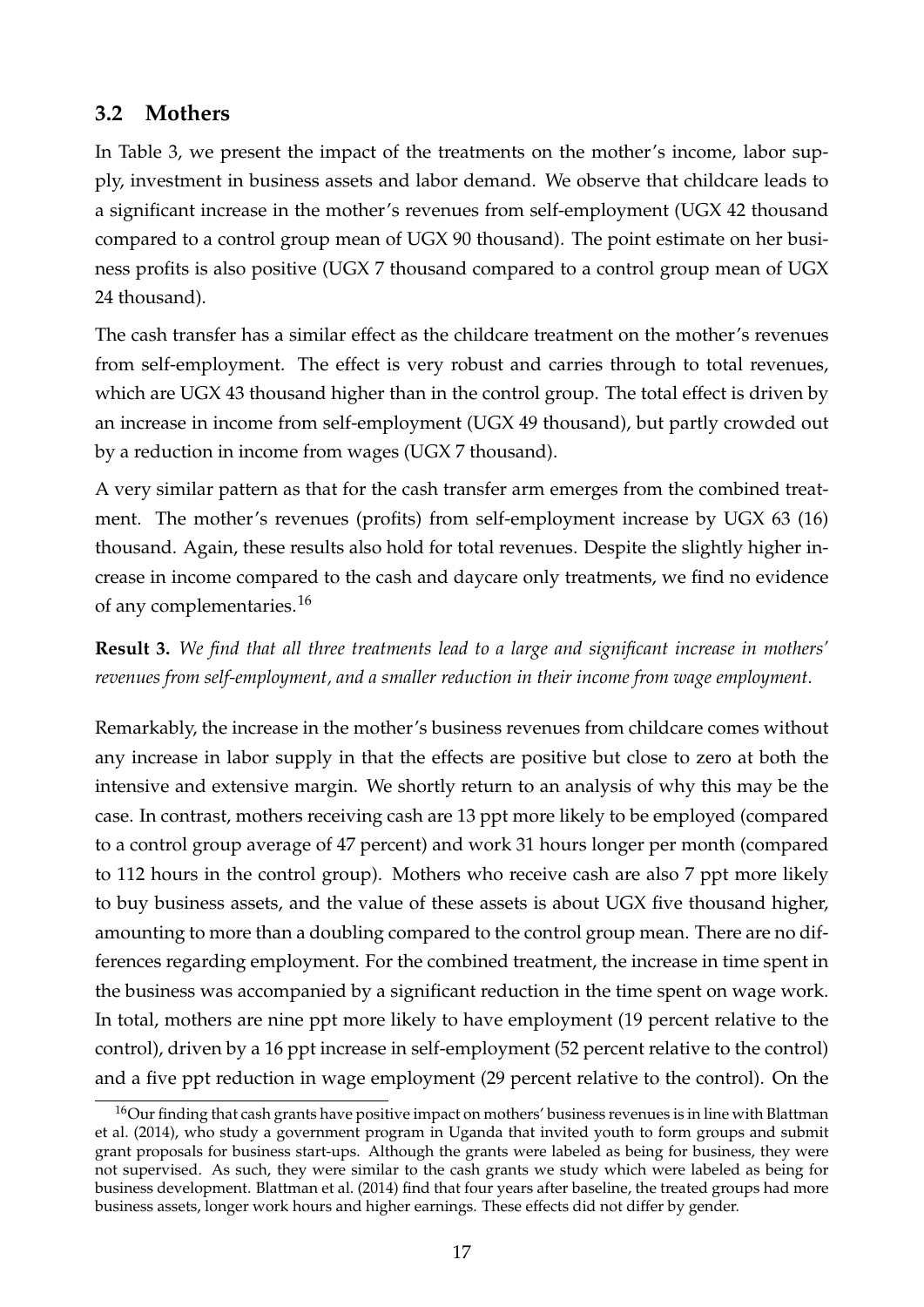intensive margin, mothers increase their monthly labor supply by 20 hours in total which is due to a 36 hours increase in self-employment and a 16 hours decrease in wage labor. We observe an increase of 8 ppt in the likelihood of owning newly purchased business assets and of UGX 7 thousand in the value of these assets. Mothers are 7 ppt more likely to employ at least one worker, which is a robust 10 percent increase compared to the control group. Again, we do not find any complementarities between the treatments.<sup>17</sup>

**Result 4.** *We do not find any average effect of childcare on the mother's labor supply, investments in business assets or the number of employees. In contrast, both the cash and the combined treatment lead to an increase in labor supply, driven by a large increase in self-employment and a smaller reduction in wage-employment. The cash and the combined treatments lead to similar increases in business assets and employment.*

The finding that childcare leads to an increase in the mother's business revenues without being accompanied by an increase in labor supply evokes two questions: First, why did childcare not increase her labor supply? Second, how did the business revenues increase?

Part of the answer to the first question can be found by contrasting the impact of childcare with that of cash. In contrast to the childcare treatment, providing cash significantly increases the mother's labor supply. This suggests lack of capital may be an important constraint for the mother's labor supply.

On the second question, we find providing childcare does not increase investment in business assets or employment (Table 3), or the creation of new or the closure of old businesses (Table A.6). This suggests mothers stayed in the same occupations. Consistent with this, we do not find effects on the operating time of the business nor on the travel time to the business (Table A.7). Our finding is, however, consistent with childcare increasing the mother's *efficiency* at work. Combining childcare with work is common in Uganda, and it has been shown this is costly in terms of foregone profits (Delecourt and Fitzpatrick, 2021). This is plausible in that childcare has allowed the mother to focus her attention on the business, leading to a substantial gain in revenues. We substantiate this claim in Section 3.4 where we discuss heterogeneous effects of childcare.

 $17$ Tables B.5 and B.6 provide the lower and upper attrition bounds for the findings in Table 3 and these suggest that the treatment effects are unlikely to be driven by differential attrition.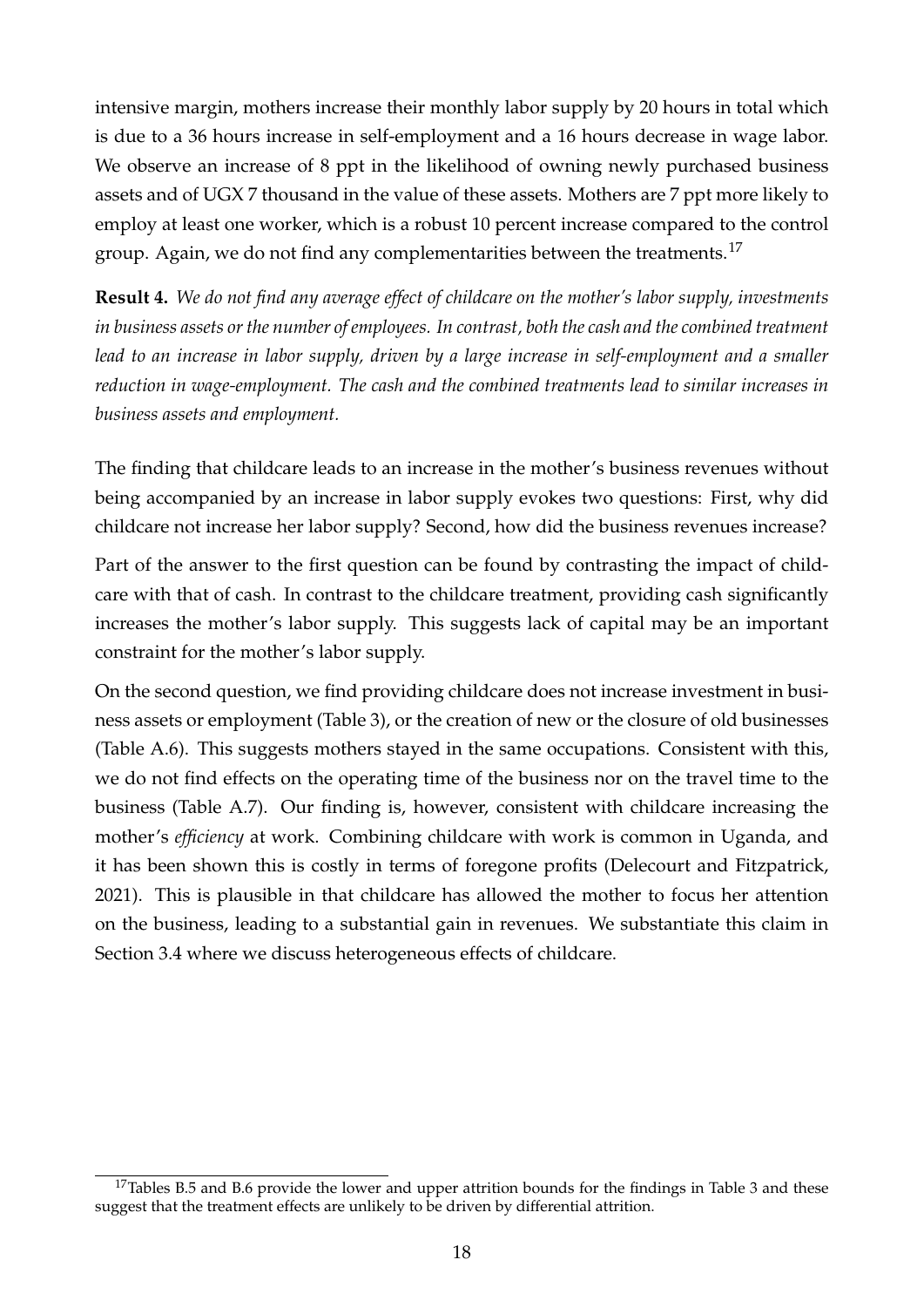|                                       | Income          |                |            |                 |                | Labor supply     |             |           |             |            |              | Assets & employees |                  |                  |                          |
|---------------------------------------|-----------------|----------------|------------|-----------------|----------------|------------------|-------------|-----------|-------------|------------|--------------|--------------------|------------------|------------------|--------------------------|
|                                       | Self-emp.       |                | Wage       | Total           |                |                  | Self-emp.   |           | Wage        |            | Total        | Assets             |                  | Employees        |                          |
|                                       | Revenues<br>(1) | Profits<br>(2) | (3)        | Revenues<br>(4) | Profits<br>(5) | >0<br>(6)        | Hrs.<br>(7) | >0<br>(8) | Hrs.<br>(9) | >0<br>(10) | Hrs.<br>(11) | >0<br>(12)         | Ush 1000<br>(13) | >0<br>(14)       | N <sub>b</sub> .<br>(15) |
| Childcare                             | $41.51**$       | 6.65           | $-3.83$    | 37.72*          | 3.37           | .02              | 2.61        | $-.02$    | $-6.83$     | .01        | $-4.24$      | .03                | 1.71             | .01              | $-.06$                   |
|                                       | (21.04)         | (4.74)         | (3.41)     | (21.13)         | (6.04)         | (0.03)           | (10.31)     | (.03)     | (5.58)      | (.04)      | (10.93)      | (.02)              | (2.22)           | (.02)            | (.09)                    |
| Cash                                  | $49.47**$       | $9^{**}_{**}$  | $-7.26**$  | $43.34**$       | 2.51           | $19^{***}_{***}$ | $39.73***$  | $-.04$    | $-10.51*$   | $13***$    | $31.31***$   | $.07^{***}_{**}$   | $4.79*$          | $.06^{**}$       | .05                      |
|                                       | (19.68)         | (4.56)         | (3.3)      | (19.72)         | (5.86)         | (.03)            | (10.98)     | (.03)     | (5.54)      | (.04)      | (11.44)      | (.02)              | (2.5)            | (.03)            | (.1)                     |
| Childcare & cash                      | $63.17***$      | $16.06***$     | $-9.67***$ | $55.43***$      | 7.65           | $16***$          | $36.1***$   | $-.05**$  | $16.28***$  | $.09***$   | $20.39*$     | $.08***$           | $7.41***$        | $.07^{***}_{**}$ | .02                      |
|                                       | (20.56)         | (4.91)         | (3.11)     | (20.78)         | (6.15)         | (.03)            | (11.03)     | (.02)     | (5.08)      | (.04)      | (11.42)      | (.02)              | (2.78)           | (.02)            | (.09)                    |
| p-value (equal treatment effects):    |                 |                |            |                 |                |                  |             |           |             |            |              |                    |                  |                  |                          |
| $Children = cash$                     | 0.741           | 0.640          | 0.311      | 0.816           | 0.891          | 0.000            | 0.001       | 0.540     | 0.503       | 0.001      | 0.003        | 0.078              | 0.288            | 0.065            | 0.056                    |
| Childcare = childcare $\&$ cash       | 0.380           | 0.083          | 0.071      | 0.476           | 0.520          | 0.000            | 0.003       | 0.219     | 0.059       | 0.017      | 0.036        | 0.032              | 0.066            | 0.028            | 0.100                    |
| $Cash = children \& cash$             | 0.559           | 0.176          | 0.433      | 0.608           | 0.421          | 0.389            | 0.762       | 0.546     | 0.245       | 0.370      | 0.373        | 0.690              | 0.433            | 0.759            | 0.641                    |
| Childcare $&$ cash = childcare + cash | 0.376           | 0.954          | 0.757      | 0.417           | 0.842          | 0.253            | 0.693       | 0.797     | 0.888       | 0.424      | 0.684        | 0.632              | 0.819            | 0.926            | 0.757                    |
| Mean Control                          | 89.92           | 24.27          | 19.34      | 110.35          | 45.1           | .31              | 81.76       | .17       | 30.58       | .47        | 112.34       | .07                | 4.25             | $\cdot$ 1        | .25                      |
| Obs.                                  | 1414            | 1414           | 1414       | 1414            | 1414           | 1414             | 1414        | 1414      | 1414        | 1414       | 1414         | 1414               | 1414             | 1414             | 1414                     |

#### TABLE 3: EFFECTS ON MOTHERS

19

Notes: The dependent variables measure total revenues (1) and profits (2) earned through self-employment; income earned through wage labor (3) and the sum of wages and revenues (4) or wages and profits (5); labor supply in wage labor, and in self-employment, and in total at the extensive (columns 6, 8 and 10) and at the intensive margins (7, 9 and 11); whether the household purchase any business asset during the last 12 months (12) and the value of these assets (13); whether it has any employee in its businesses (14) and the number of employees (15). All monetary values are in thousands of UGX and are winsorized at the top 99<sup>th</sup> percentile. We include the same control variables as in Table 1. Robust standard errors are reported in parenthesis. Statistical significance is indicated by  $* p < 0.1, ** p < 0.05, *** p < 0.01$  for unadjusted p-values and by  $\star p < 0.1$ ,  $\star \star p < 0.05$ ,  $\star \star \star p < 0.01$  for p-values that are adjusted for multiple hypotheses testing. When correcting the p-values for multiple hypothesis testing, we group the outcomes in eight families: (1) and (2), (3), (4) and (5), (6) and (7), (8) and (9), (10) and (11), (12) and (13), (14) and (15).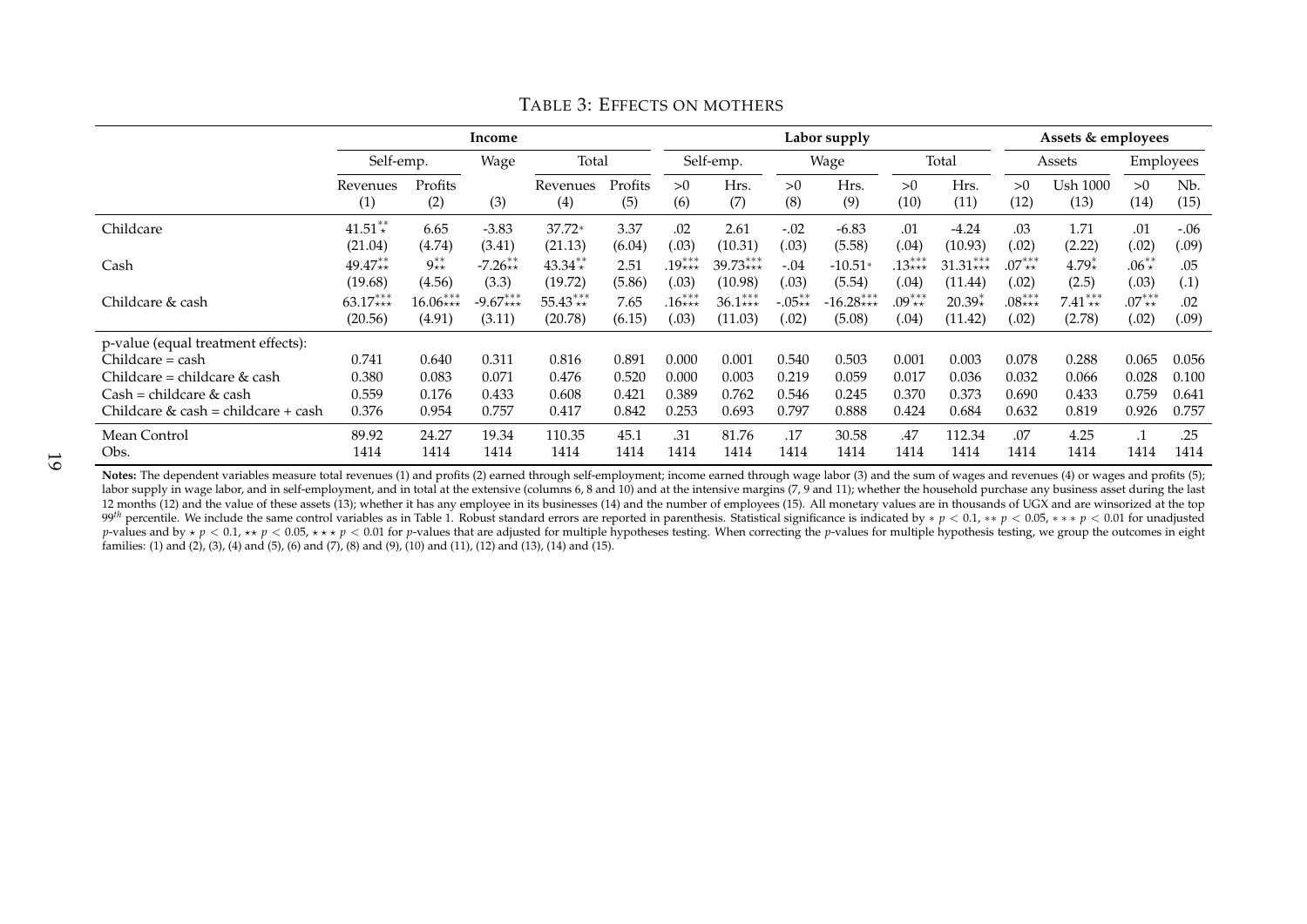### **3.3 Fathers**

We now present the treatment effects for fathers, following the same structure as for the households and mothers. Table 4 shows that childcare leads to a significant and robust increase in the father's total income by UGX 38 thousand, a 36 percent increase relative to the control group mean of UGX 107 thousand. While the coefficients on income from selfemployment and wage labor are both positive, only the latter is statistically significant. Fathers in the daycare treatment receive a UGX 18 thousand higher wage than those in the control group, an increase of approximately one third.

The cash grant does not affect the father's income. The coefficients are small and insignificant for both self-employment and wage labor.

The combined treatment is associated with a positive increase in total revenues, which is not statistically different from that observed for the childcare treatment. The effect is mainly driven by an increase in revenues from self-employment. In contrast to the cashonly arm, the impact on wage labor is now close to zero.

**Result 5.** *Childcare leads to an increase in the father's income from wage labor, while the combined treatment has some impact on business revenues. There is no effect on the father's income from the provision of cash only.*

The increased income from wage employment is mirrored by a significant increase in the father's labor supply in the childcare only arm. At the extensive margin, the father's likelihood to be in wage employment increases by 9 ppt (from a mean of 27 percent in the control group) and at the intensive margin by 21 hours (compared to 70 hours in the control group). The effect on total labor supply is attenuated by a slight decrease in labor supply for self-employment, but it is still clearly positive.

In contrast, the cash treatment does not have any effect on the father's labor supply. For the combined treatment, the impact on the total number of hours worked is similar in size to that of childcare only, but less precisely estimated. The additional hours are not only allocated to wage labor, but are more equally divided between self-employment and wage labor. This suggests that the lack of a significant increase in fathers' wage employment in the combined treatment is likely because his additional hours are now allocated to both wage labor and self-employment.<sup>18</sup>

None of the treatments affects the father's business assets or employees hired for his businesses (note, however, that only 15 percent of the fathers owned a business at baseline). This result is consistent with the increase in the father's income and labor supply being

 $18$ This is consistent with the increase in employees observed in women's businesses in Table 3, column 14.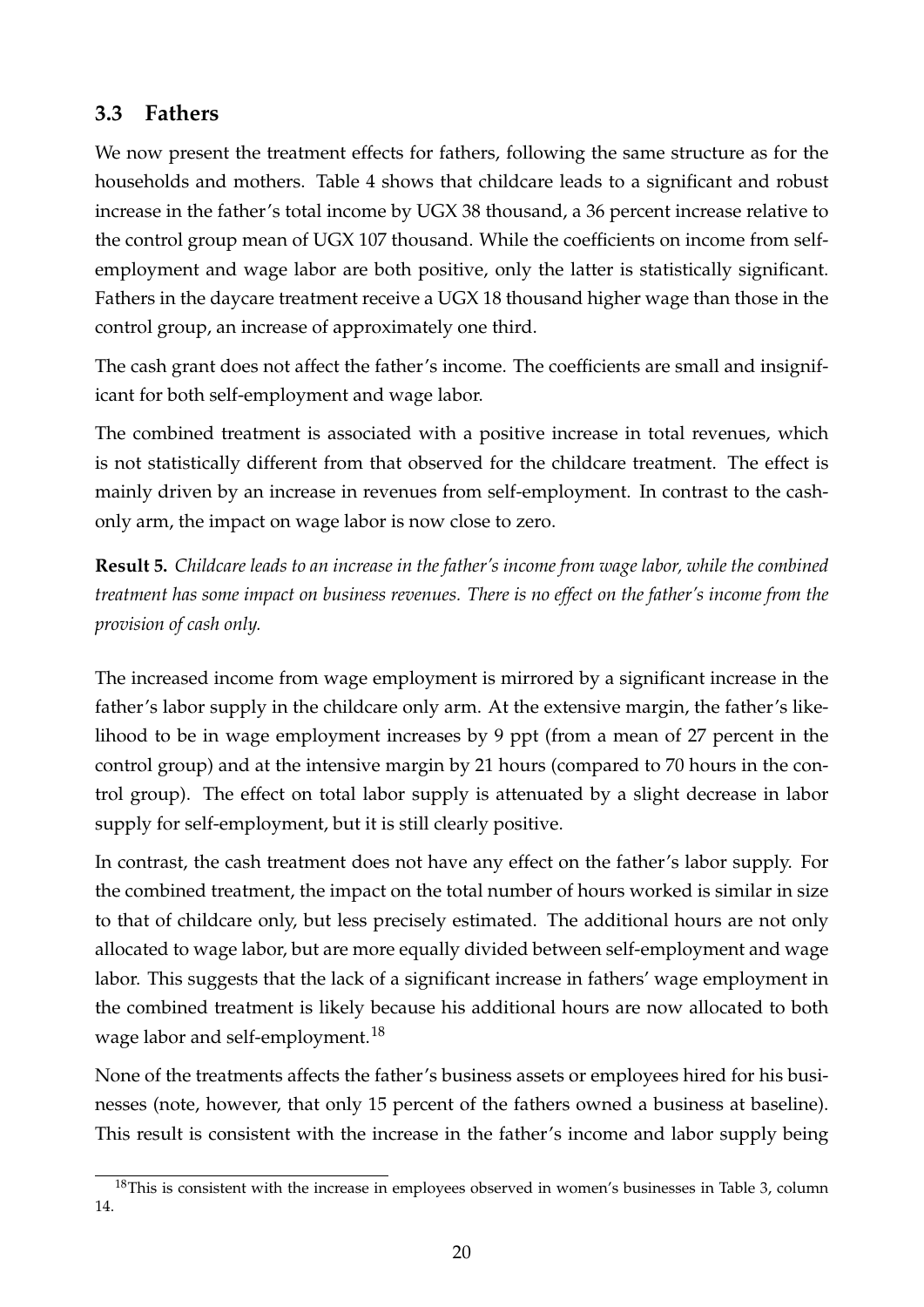driven by changes in wage employment.<sup>19</sup>

**Result 6.** *Childcare increases the father's labor supply in wage employment. The other treatments do not have a robust effect on the father's labor supply, and none of the treatments impacts the father's business assets or employees.*

The increase in fathers' wage employment caused by the childcare subsidy could be driven by two potential mechanisms. Childcare may free up some of the father's time, either directly, by relieving time he would otherwise have spent with the child, or indirectly, by the mother taking over some of his domestic work. Alternatively, the childcare subsidy may free up resources (as some households would have sent their child to childcare anyhow), allowing the fathers to invest more in costly job search.<sup>20</sup>

We start by exploring the time channel. A recent national time-use survey shows that Ugandan men indeed spend about five hours per day doing unpaid care work (Uganda Bureau of Statistics, 2019b). This is less than the seven hours women spend on such tasks, but it is still substantial. The childcare treatment relieves the household from part of the domestic work required, resulting in the reallocation of the parents' time to other tasks, such as income-generating activities. If there are capital constraints, the main incomegenerating option is wage labor. Given the importance of the gender gap in the labor market in Uganda,<sup>21</sup> the most lucrative option from the household's point of view is to increase the father's wage labor, with the mother potentially taking over some of his domestic chores. In addition, the division of labor may also be guided by the tradition that women have the major responsibility for household chores (Uganda Bureau of Statistics, 2019b).

 $19$ Tables B.7 and B.8 provide the lower and upper attrition bounds for the findings in Table 4. The results show that the treatment effects are unlikely to be driven by differential attrition.

<sup>&</sup>lt;sup>20</sup>Abebe et al. (2020) show that providing a transport subsidy to job seekers in Ethiopia can lead to large positive effects on the likelihood of finding a job.

 $^{21}$ During the study period, the median monthly earnings in wage labor were UGX 240,000 for men and 150,000 for women (Uganda Bureau of Statistics, 2019a).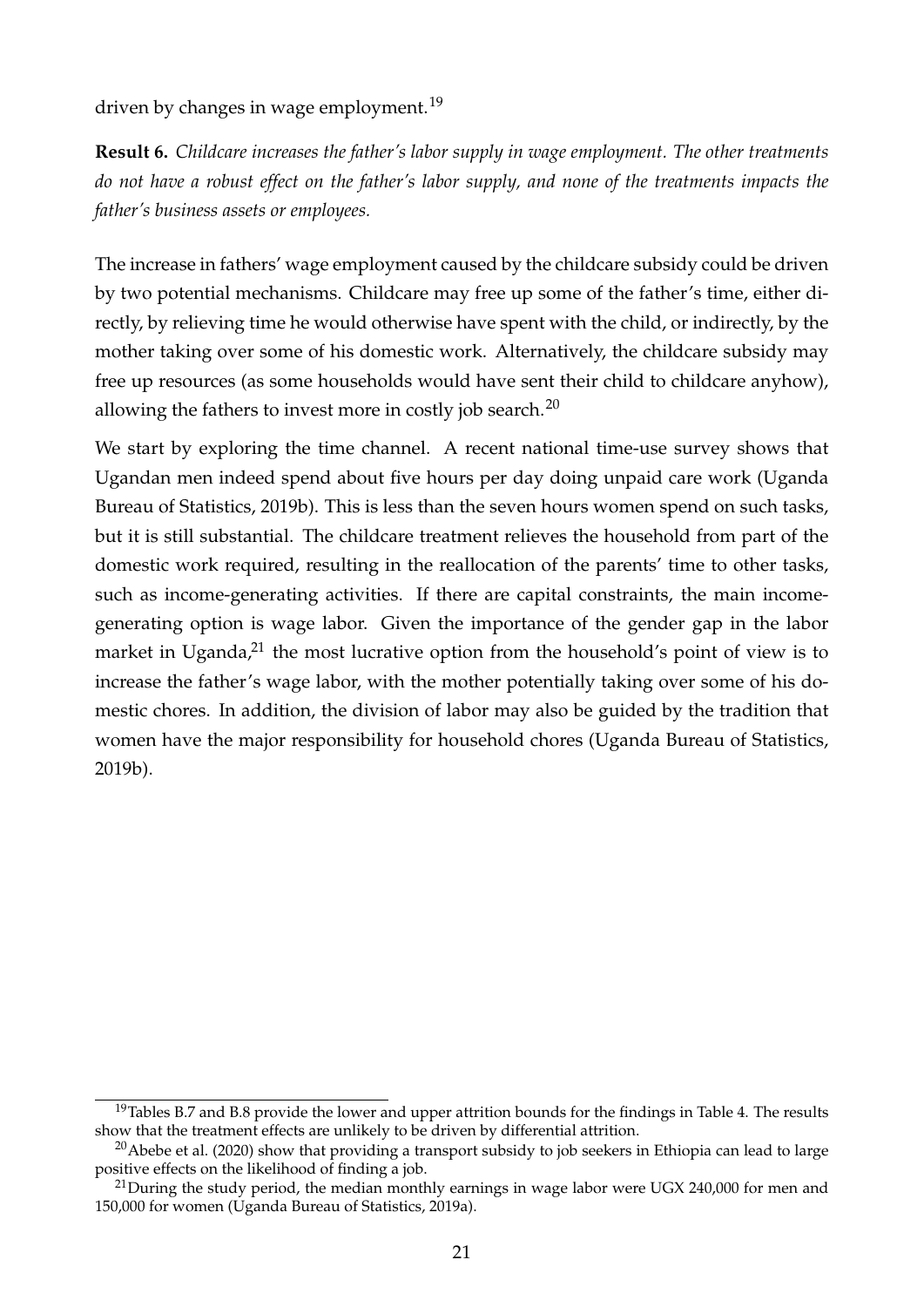|                                                                                                                                                                | Income                           |                                  |                                  |                                  |                                  |                                  | Labor supply                     |                                  |                                  |                                  |                                  | Assets & employees               |                                  |                                  |                                  |
|----------------------------------------------------------------------------------------------------------------------------------------------------------------|----------------------------------|----------------------------------|----------------------------------|----------------------------------|----------------------------------|----------------------------------|----------------------------------|----------------------------------|----------------------------------|----------------------------------|----------------------------------|----------------------------------|----------------------------------|----------------------------------|----------------------------------|
|                                                                                                                                                                | Self-emp.                        |                                  | Wage                             |                                  | Total                            |                                  | Self-emp.                        |                                  | Wage                             |                                  | Total                            | Assets                           |                                  | Employees                        |                                  |
|                                                                                                                                                                | Revenues<br>(1)                  | Profits<br>(2)                   | (3)                              | Revenues<br>(4)                  | Profits<br>(5)                   | >0<br>(6)                        | Hrs.<br>(7)                      | >0<br>(8)                        | Hrs.<br>(9)                      | >0<br>(10)                       | Hrs.<br>(11)                     | >0<br>(12)                       | <b>Ush 1000</b><br>(13)          | >0<br>(14)                       | Nr.<br>(15)                      |
| Childcare                                                                                                                                                      | 14.37                            | 2.61                             | $18.1**$                         | $38.12**$                        | $24.56**$                        | $-.02$                           | $-3.38$                          | $.09***$                         | $20.5**$                         | $.07^{**}$                       | 18.29                            | $\Omega$                         | .98                              | $\theta$                         | .03                              |
|                                                                                                                                                                | (14.96)                          | (4.03)                           | (9.12)                           | (17.46)                          | (10.16)                          | (.03)                            | (8.21)                           | (.03)                            | (9.55)                           | (0.04)                           | (11.68)                          | (.01)                            | (1.13)                           | (.01)                            | (.05)                            |
| Cash                                                                                                                                                           | $-7.2$                           | $-5.49$                          | 8.02                             | 6.02                             | 5.08                             | $-.01$                           | -.4                              | .05                              | 8.06                             | .02                              | 8.41                             | $\Omega$                         | 1.97                             | $\theta$                         | .03                              |
|                                                                                                                                                                | (13.01)                          | (3.56)                           | (8.97)                           | (15.62)                          | (9.88)                           | (.03)                            | (8.54)                           | (.03)                            | (9.09)                           | (.04)                            | (11.68)                          | (.01)                            | (1.31)                           | (.01)                            | (.04)                            |
| Childcare & cash                                                                                                                                               | $30.77*$                         | 1.87                             | .92                              | $40.65**$                        | 5.04                             | .03                              | 10.43                            | .03                              | 7.56                             | .04                              | 16.27                            | $\Omega$                         | .47                              | .01                              | .06                              |
|                                                                                                                                                                | (15.81)                          | (3.84)                           | (8.82)                           | (18.35)                          | (9.94)                           | (.03)                            | (8.76)                           | (.03)                            | (9.33)                           | (.04)                            | (11.79)                          | (.01)                            | (1.02)                           | (.02)                            | (.07)                            |
| p-value (equal treatment effects):<br>$Childcare = cash$<br>Childcare = childcare $&$ cash<br>$Cash = children \& cash$<br>Childcare & cash = childcare + cash | 0.154<br>0.358<br>0.019<br>0.288 | 0.042<br>0.863<br>0.054<br>0.397 | 0.290<br>0.069<br>0.441<br>0.053 | 0.073<br>0.901<br>0.066<br>0.892 | 0.069<br>0.070<br>0.997<br>0.095 | 0.767<br>0.121<br>0.212<br>0.171 | 0.737<br>0.129<br>0.248<br>0.255 | 0.187<br>0.065<br>0.633<br>0.016 | 0.198<br>0.191<br>0.958<br>0.119 | 0.123<br>0.280<br>0.644<br>0.258 | 0.419<br>0.870<br>0.524<br>0.540 | 0.914<br>0.705<br>0.785<br>0.735 | 0.522<br>0.698<br>0.306<br>0.178 | 0.974<br>0.513<br>0.527<br>0.641 | 0.997<br>0.618<br>0.608<br>0.912 |
| Mean Control                                                                                                                                                   | 52.39                            | 17.09                            | 54.11                            | 106.9                            | 71.99                            | .15                              | 40.64                            | .27                              | 70.34                            | $\cdot$                          | 110.14                           | .03                              | 1.53                             | .04                              | .09                              |
| Obs.                                                                                                                                                           | 1414                             | 1414                             | 1412                             | 1412                             | 1412                             | 1414                             | 1413                             | 1414                             | 1411                             | 1414                             | 1410                             | 1414                             | 1414                             | 1413                             | 1413                             |

TABLE 4: EFFECTS ON FATHERS

**Notes:** The dependent variables measure total revenues (1) and profits (2) earned through self-employment; income earned through wage labor (3) and the sum of wages and revenues (4) or wages and profits (5); labor supply in wage labor, and in self-employment, and in total at the extensive (columns 6, 8 and 10) and at the intensive margins (7, 9 and 11); whether the household purchased any business asset during the last 12 months (12) and the value of these assets (13); whether it has any employee in its businesses (14) and the number of employees (15). All monetary values are in thousands of UGX and are winsorized at the top 99<sup>th</sup> percentile. We include the same control variables as in Table 1. Robust standard errors are reported in parenthesis. Statistical significance is indicated by ∗  $p < 0.1$ , \*\*  $p < 0.05$ , \*\* \*  $p < 0.01$  for unadjusted p-values and by  $\star p < 0.1$ ,  $\star \star p < 0.05$ ,  $\star \star \star p < 0.01$  for p-values that are adjusted for multiple hypotheses testing. When correcting the p-values for multiple hypothesis testing, we group the outcomes in eight families: (1) and (2), (3), (4) and (5), (6) and (7), (8) and (9), (10) and (11), (12) and (13), (14) and (15).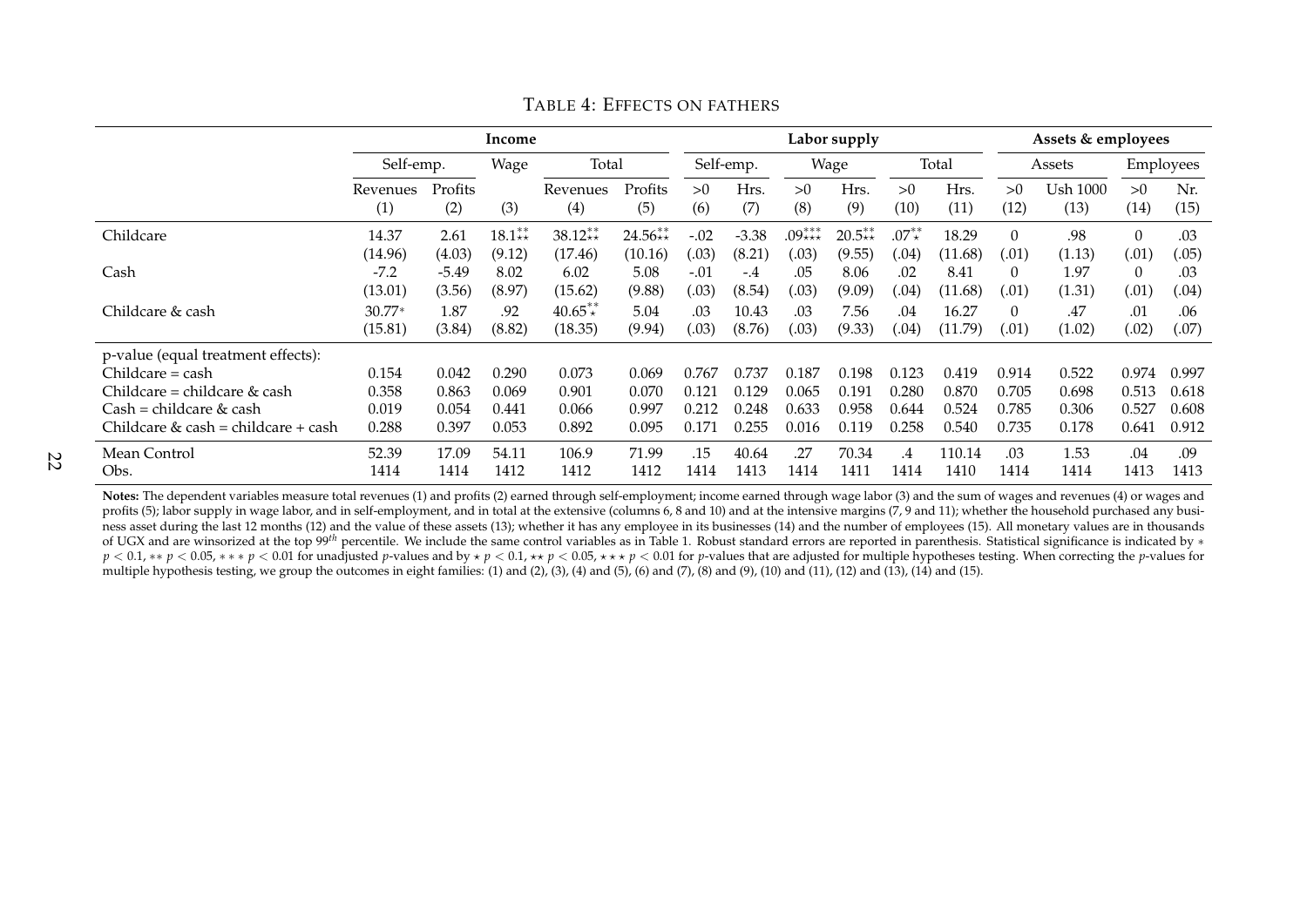Next, we explore the resource channel. First, unlike the childcare treatment, the cash transfer does not have a significant effect on fathers' labor supply. This implies that the resource channel is unlikely to be driving the result. To better understand which households are more likely to have paid for childcare even without the subsidy, we assess the correlates of full-day childcare enrollment in the control group using baseline covariates. Appendix Table A.8 shows that the mother's occupation (wage-employment) and education level, as well as the target child's age and gender are among the significant correlates of childcare enrollment among the control group. Using these covariates, we then predict the target child's likelihood to be in full-day childcare. We use this predicted likelihood to split the sample into households where it is highly likely that the target child will attend childcare or not. Table A.9 shows the heterogeneity of the father's labor supply and income with respect to this dimension. Overall, we do not find evidence that the effects are driven by households that are more likely to send the target child to childcare. This suggests that the effect of the childcare subsidy on the father's labor supply is unlikely to be driven by an income effect among the "always takers" of childcare.

### **3.4 Heterogenous effects of childcare**

Our findings above imply that on average, the childcare treatment increases the mother's income without affecting her labor supply significantly. However, the effects are likely to be heterogenous. We pre-specified several baseline measures that we consider important in determining the efficiency of the childcare treatment. In particular, the presence of children younger than the target child, and the presence of another caregiver.<sup>22</sup> If lack of time is a binding constraint for the mother's labor supply, we expect a stronger effect of childcare for those who do not have younger children to care for. Single mothers are also expected to react differently to the childcare subsidy than mothers living with a partner. In the absence of a partner, the only viable option for the mother may be to spend the extra time in her business, whereas it may be more profitable for a couple to allocate the freed-up time to the partner.

Figure 2 depicts the heterogeneous effect estimates for the childcare treatment. We focus on two outcome variables: the mother's self-employment (extensive margin) and her business income (revenues from self-employment). The complete set of estimates, for all treatments and outcome variables, is reported in Tables A.10 and A.11.

The left-hand side panel shows that the effect on the mother's labor supply does not depend on the presence of younger children in the household. Mothers do not work additional hours, even when there are no younger children to be cared for. The interactions between the childcare treatment and the presence of younger children are very small and not statistically significant (see also Table A.10). The childcare effect on the mother's busi-

 $22$ We consider the father as the main other caregiver, as a father is present in 68 percent of the households.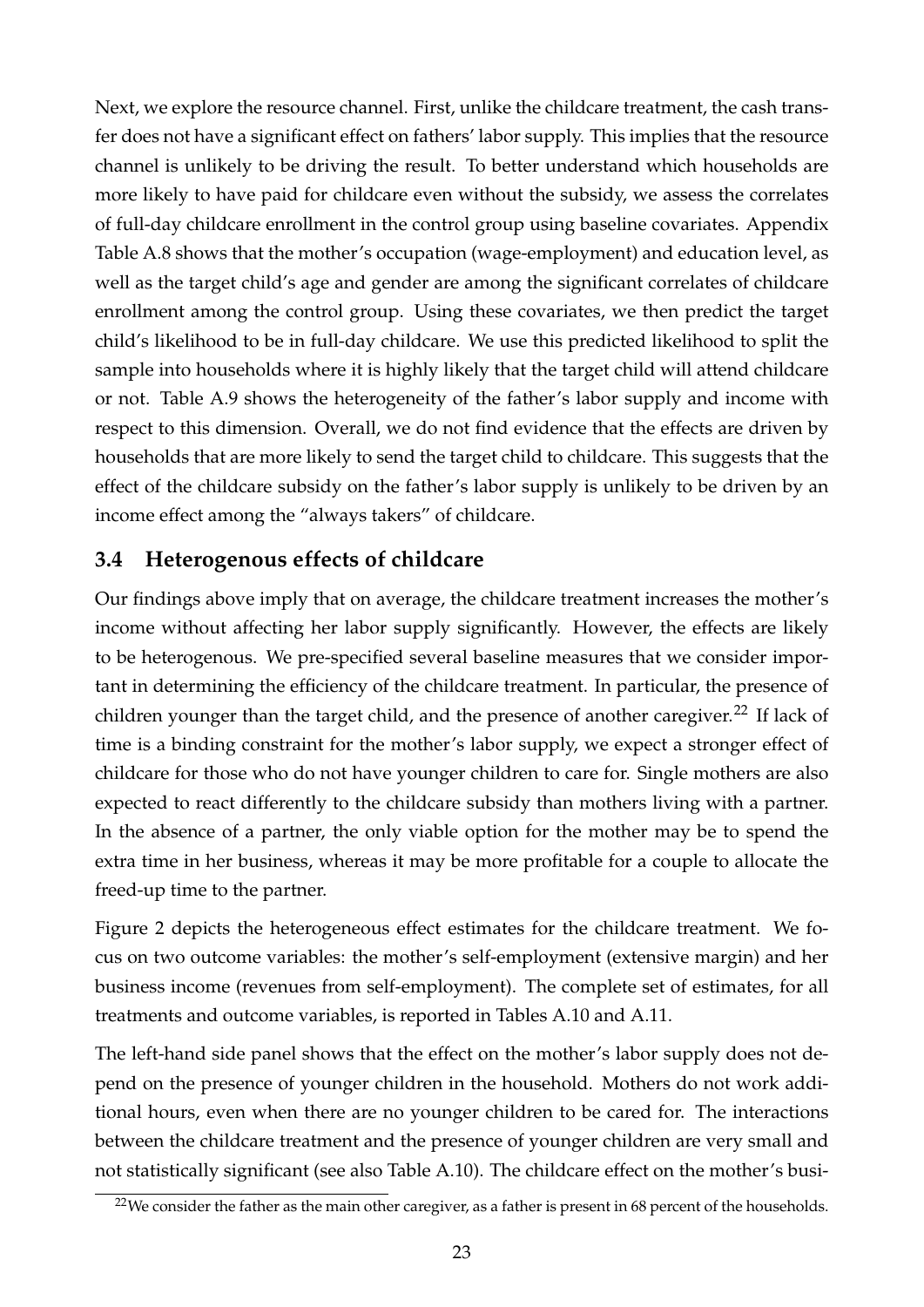FIGURE 2: HETEROGENEOUS CHILDCARE EFFECTS ON THE PROPORTION OF SELF-EMPLOYED MOTHERS AND ON THEIR INCOME.



ness income, however, varies with the presence of younger children. Providing childcare to the mother's 3–5 year old does not significantly impact her business income if she has younger children. If the target child is the youngest, however, the mother's business income increases by an average UGX 70 thousand per month (compared to a control group average of UGX 90 thousand).

These findings support the mechanisms we discussed earlier. First, lack of time does not seem to be a binding constraint for the mother's labor supply: If it were, mothers without a younger child would have expanded their labor supply more than mothers with a younger child. Second, the finding that the positive impact on the mother's business revenues is driven by mothers without a younger child is consistent with the hypothesis that taking care of young children can limit the quality of the mother's time spent in her business. When her youngest child is placed in childcare, the mother can work more effectively in her business.

**Result 7.** *Childcare leads to significantly higher business revenues for mothers without younger children than for mothers with younger children (who do not benefit from childcare). There is no heterogeneity in terms of the mother's labor supply based on the presence of a younger child.*

The right-hand side panel presents the results by presence of the target child's father in the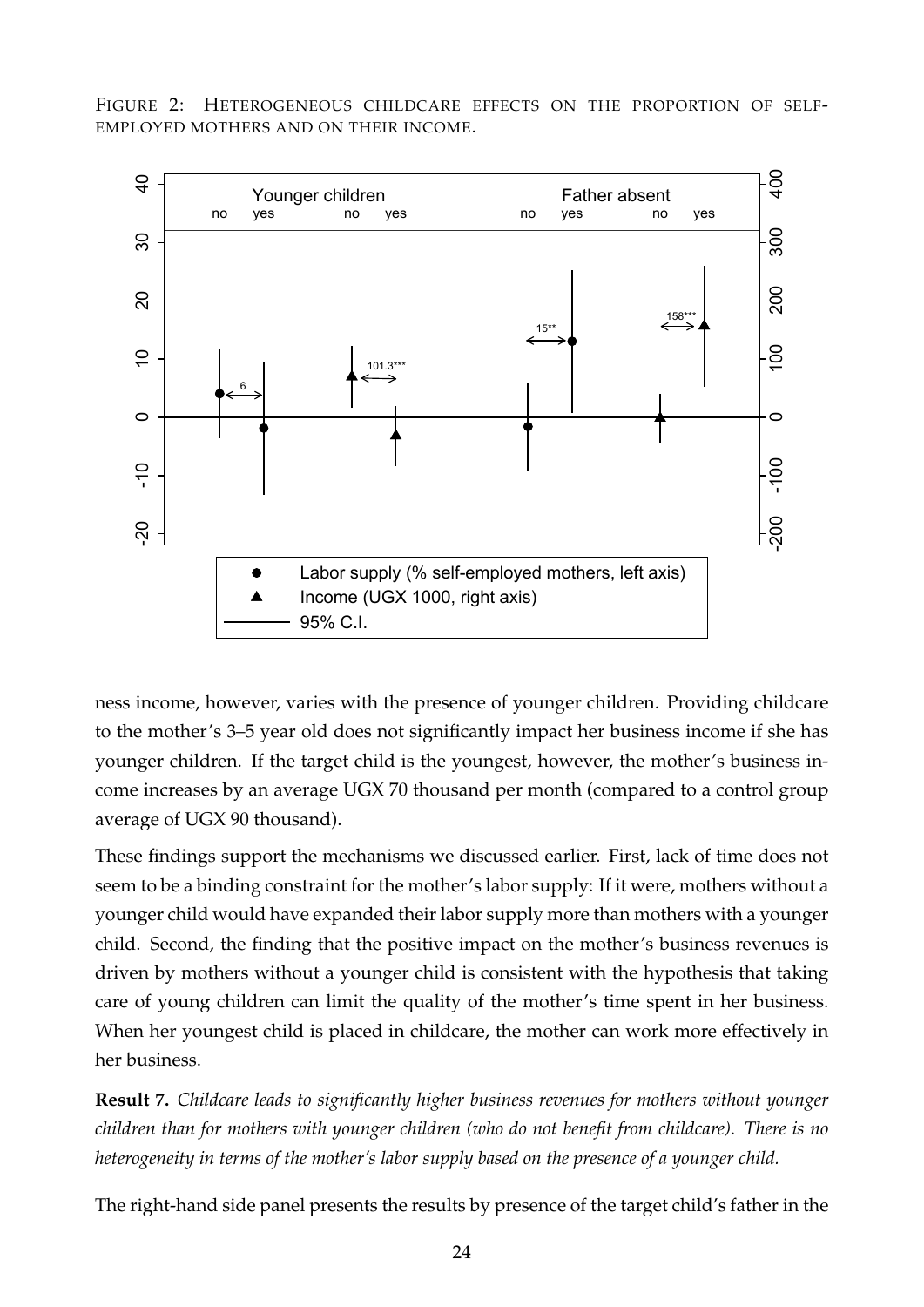household (he is present in 68 percent of the households). The interaction effects between the childcare treatment and the presence of the father are large and significant for both the mother's labor supply and her business revenues (see also Table A.11). There is no impact of childcare on the mother's labor supply or business income when the father is present, while for single mothers the proportion of self-employed increases by 13 ppt (from 30 to 43 percent) and business revenues by UGX 157 thousand per month (compared to a control mean of UGX 88 thousand).

This evidence is consistent with the interpretations made so far. When a father is present, the household can use the freed-up time to increase the father's labor and income from wage work. When the father is not around, the mother uses the extra time in her own business.<sup>23</sup>

**Result 8.** *Childcare does not affect the labor supply for and revenues from self-employment for mothers with a partner, but it does lead to significantly higher labor supply for and revenues from self-employment for single mothers.*

Finally, we explore the heterogeneity of treatment effects on mothers' outcomes with respect to baseline business ownership.<sup>24</sup> Previous work has found that male but not femaleowned businesses benefit (in terms of profits) from cash grants.<sup>25</sup> Our findings are consistent with this body of work. Appendix Table A.12 shows that, among the subsample of mothers who already had a business at baseline, cash grants do not have significant effects on business profits or revenues. On the other hand, when cash grants are complemented with access to free childcare, business profits and revenues are significantly higher than those in the control group. This implies that one reason female-owned enterprises may not be able to generate significant returns from cash transfers is the lack of childcare services.

<sup>&</sup>lt;sup>23</sup>The evidence is also consistent with a scenario in which single mothers are less credit constrained than mothers living with a partner. Our data does not support this scenario. We asked all mothers at baseline if they would be able to borrow UGX 300 thousand for the next six months: 65% of single mothers said no, while only 57% of mothers who live with their partner said no. The difference is statistically significant  $(p = 0.004)$ .

<sup>&</sup>lt;sup>24</sup>This analysis was not pre-specified.

<sup>&</sup>lt;sup>25</sup>Bernhardt et al. (2019) list seven studies from five countries that establish this finding. They also summarize the existing explanations: (i) expropriation of women's working capital and/or profits, (ii) women being more impatient or less committed to growing their business, and (iii) women sorting into less profitable sectors. They propose, test and confirm a fourth explanation, namely that the cash grant is invested in the household's business with the highest return, which is more likely to be owned by men.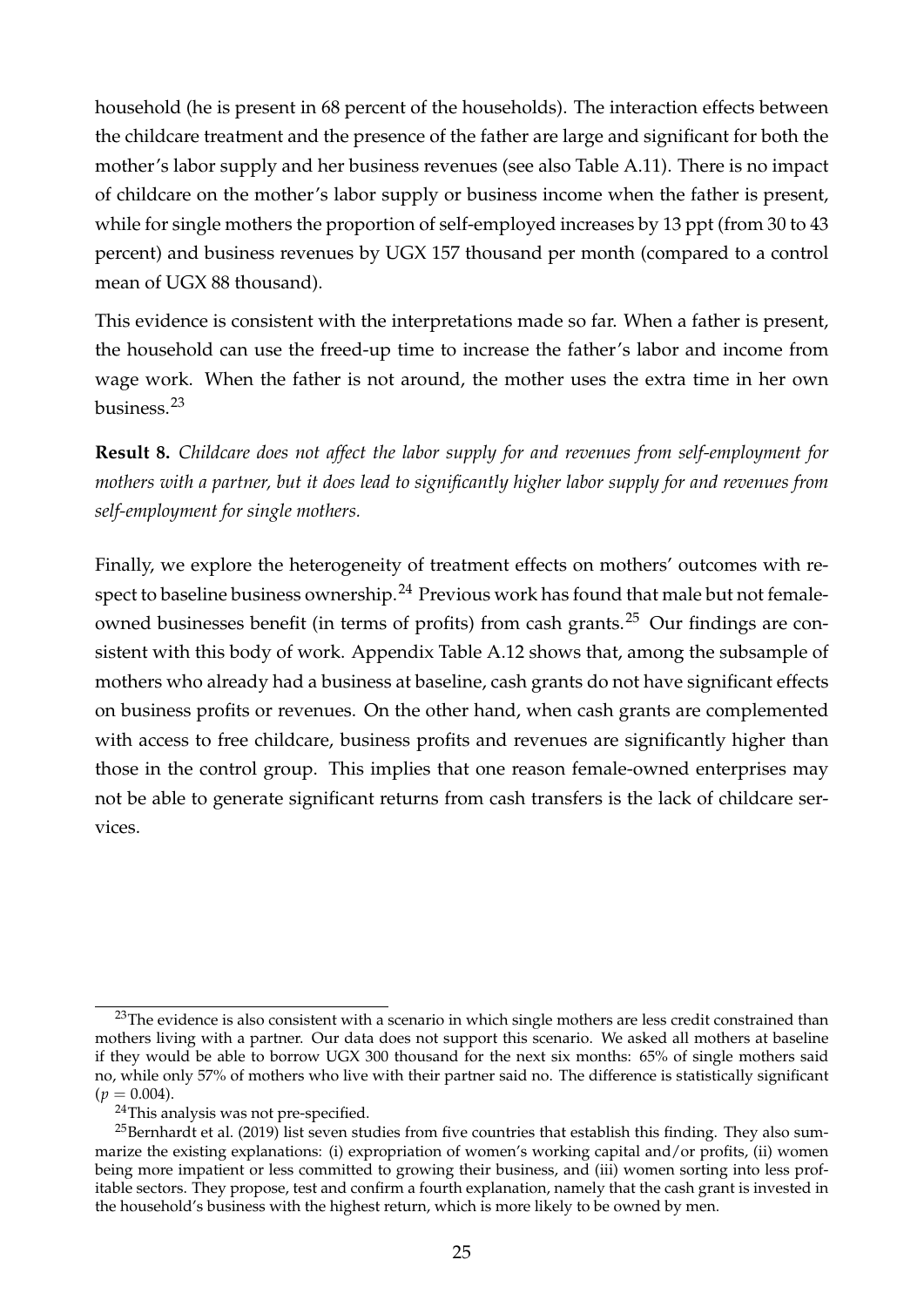# **4 Effects on Child Development and Well-being**

We now turn to the impact on a broader range of outcomes related to family welfare. We first discuss the child's development, followed by the mother's psychological well-being, consumption and food security at the household level, and domestic violence targeting the mother or child.

### **4.1 Child development**

Table 5 presents the treatment effects on the target child's development, as measured by the IDELA instrument. The tool, as previously mentioned, was developed by Save the Children and has been extensively used to evaluate children's cognitive and non-cognitive skills across the world (Halpin et al., 2019). Column 1 presents the impact on the standardized aggregate IDELA score, while columns 2–5 show the effects on each of its four dimensions: emergent literacy, emergent numeracy, socio-emotional skills and motor development.

We find that childcare —alone or when combined with cash— has positive and significant effects of about 0.15 SD on the aggregate score, driven by significant improvements in emergent literacy and motor development. The effects on emergent numeracy and socioemotional skills are also positive (0.1 SD and 0.04 SD, respectively), but not statistically significant.

Turning to the cash treatment, the impact on the aggregate score and on its components are positive, but not statistically significant.<sup>26</sup>

**Result 9.** *Access to childcare leads to a substantial improvement in child development, while the cash transfer has no significant effect.*

 $^{26}$ The Tables B.9 and B.10 provide the lower and upper attrition bounds for the findings in Table 5. The results show that the treatment effects are unlikely to be driven by differential attrition.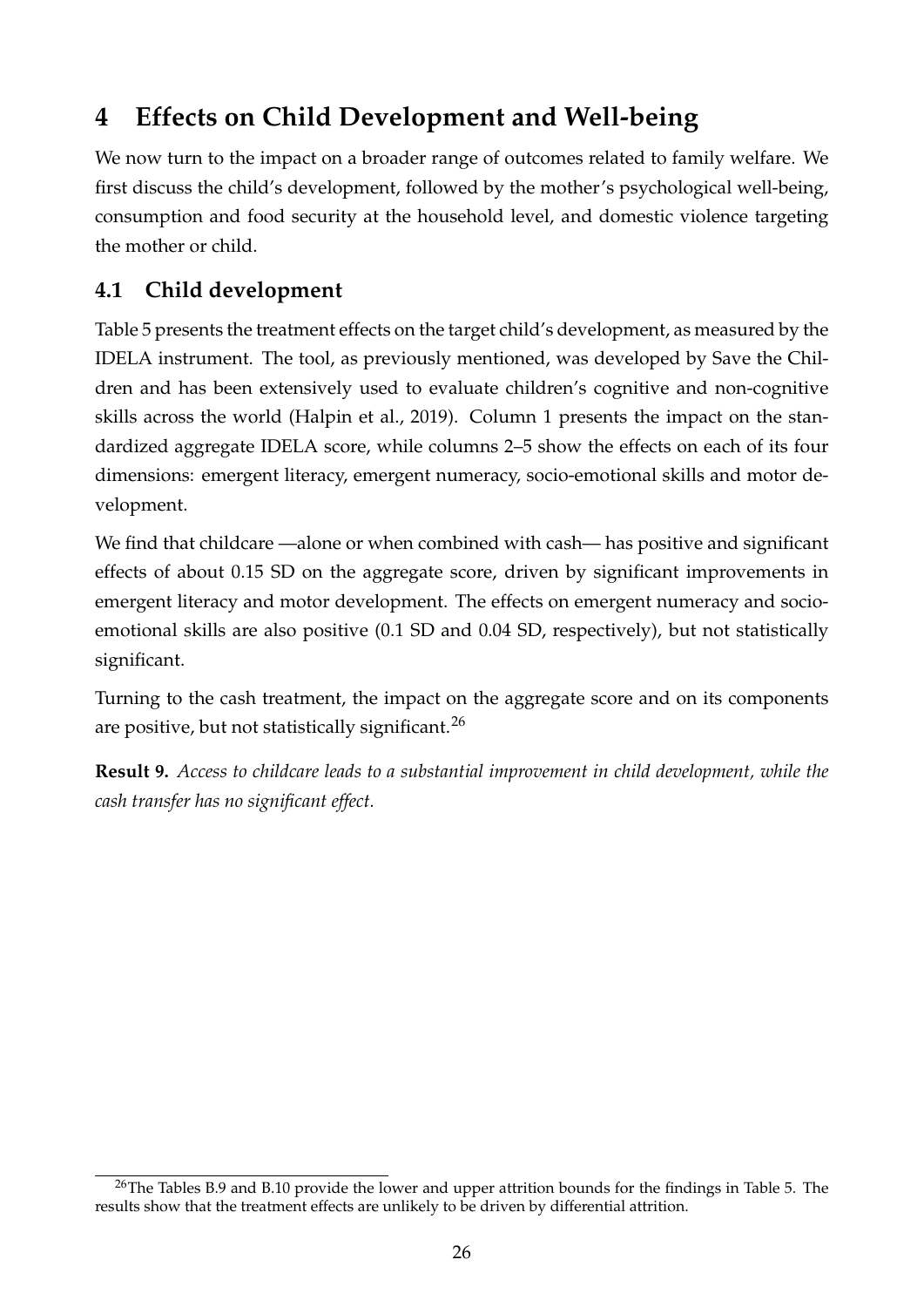|                                     |                              | Breakdown into components   |                             |                            |                             |  |  |  |  |  |
|-------------------------------------|------------------------------|-----------------------------|-----------------------------|----------------------------|-----------------------------|--|--|--|--|--|
|                                     | <b>IDELA</b><br>score<br>(1) | Emergent<br>literacy<br>(2) | Emergent<br>numeracy<br>(3) | Socio-<br>emotional<br>(4) | Motor<br>development<br>(5) |  |  |  |  |  |
| Childcare                           | $.16^{***}_{**}$             | $.12^{**}$                  | $.11*$                      | .04                        | .23***                      |  |  |  |  |  |
|                                     | (.06)                        | (.06)                       | (.06)                       | (.07)                      | (.06)                       |  |  |  |  |  |
| Cash                                | .09                          | .06                         | .08                         | .01                        | $.11*$                      |  |  |  |  |  |
|                                     | (.06)                        | (.06)                       | (.06)                       | (.07)                      | (.06)                       |  |  |  |  |  |
| Childcare & cash                    | $.15***$                     | $.16^{***}_{**}$            | $\cdot$ 1                   | .04                        | $.19***$                    |  |  |  |  |  |
|                                     | (.06)                        | (.06)                       | (.06)                       | (.07)                      | (.06)                       |  |  |  |  |  |
| p-value (equal treatment effects):  |                              |                             |                             |                            |                             |  |  |  |  |  |
| $Childcare = cash$                  | 0.234                        | 0.334                       | 0.674                       | 0.562                      | 0.056                       |  |  |  |  |  |
| Childcare = childcare $&$ cash      | 0.956                        | 0.491                       | 0.969                       | 0.950                      | 0.523                       |  |  |  |  |  |
| $Cash = children \& cash$           | 0.268                        | 0.100                       | 0.706                       | 0.613                      | 0.207                       |  |  |  |  |  |
| Childcare & cash = childcare + cash | 0.258                        | 0.786                       | 0.379                       | 0.921                      | 0.080                       |  |  |  |  |  |
| Mean Control                        | $\theta$                     | $\theta$                    | $\theta$                    | $\theta$                   | $\Omega$                    |  |  |  |  |  |
| Obs.                                | 1366                         | 1366                        | 1366                        | 1366                       | 1366                        |  |  |  |  |  |

TABLE 5: EFFECTS ON CHILD DEVELOPMENT

**Notes:** In column 1, the dependent variable is the standardized aggregate IDELA score, and in the columns 2-5 the standardized components of the score: emergent literacy, emergent numeracy, socio-emotional skills and motor development. We include the same control variables as in Table 1. Robust standard errors are reported in parenthesis. Statistical significance is indicated by  $* p < 0.1, ** p < 0.05, *** p < 0.01$  for unadjusted *p*-values and by  $* p < 0.1,$ ⋆⋆ *<sup>p</sup>* < 0.05, ⋆ ⋆ ⋆ *<sup>p</sup>* < 0.01 for *<sup>p</sup>*-values that are adjusted for multiple hypotheses testing. When correcting the *<sup>p</sup>*values, we group the outcomes together in two families: the overall score (1) and the components of the score (2, 3, 4 and 5).

#### **4.2 Well-being**

#### **4.2.1 Mother's psychological well-being**

We now analyze the treatment effects on the mother's subjective well-being. Table 6 shows the treatment effects on the mother's self-reported happiness, life satisfaction and stress. For happiness, we rely on the question "How happy are you with your life?", and for life satisfaction on the response to "In your opinion, where are you on the ladder of life at the moment?". Both are measured on a scale from zero to ten. The stress level is captured by the perceived stress scale (Cohen et al., 1983).

Relative to the control group, providing childcare increases happiness by 10% and life satisfaction by 8%. It also reduces stress by an insignificant 2.4%. Cash has a significant impact on all three outcome variables: Compared to the control, happiness and life satisfaction increase with 20% and 16% respectively, and the level of stress reduces by 5%. The effects on happiness and life satisfaction are significantly higher than in the childcare only arm. For the combined arm, happiness with life and life satisfaction increase by 16% and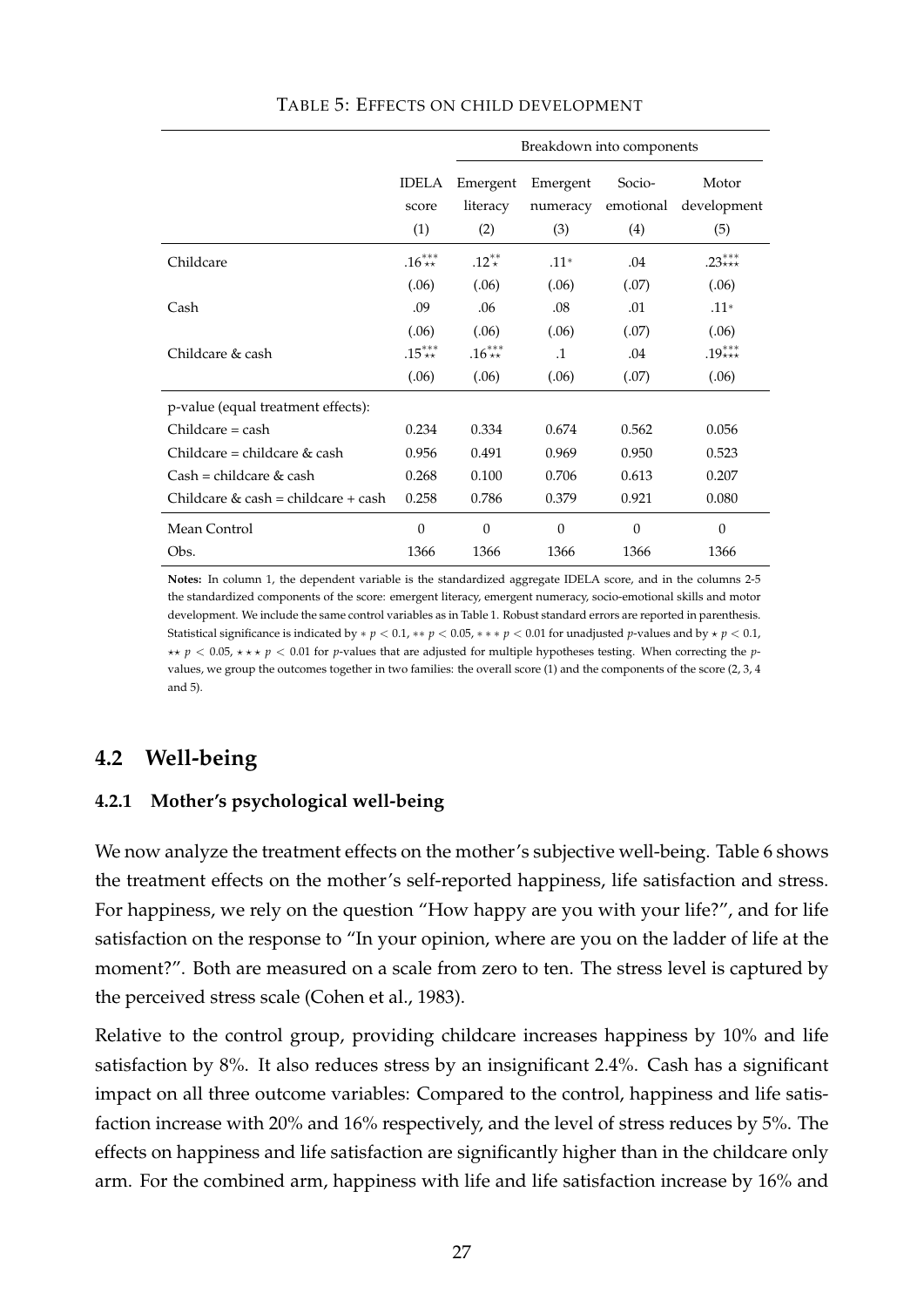#### 11% respectively, and stress reduces by 3%.<sup>27</sup>

|                                     | Happiness<br>with life | Life<br>satisfaction | Perceived<br>stress |
|-------------------------------------|------------------------|----------------------|---------------------|
|                                     | (0 to 10)              | (0 to 10)            | scale (0-40)        |
|                                     | (1)                    | (2)                  | (3)                 |
| Childcare                           | $.4***$                | .31***               | $-.58$              |
|                                     | (.15)                  | (.11)                | (.38)               |
| Cash                                | $.81***$               | $.65***$             | $-1.15***$          |
|                                     | (.16)                  | (.12)                | (.37)               |
| Childcare & cash                    | $.62***$               | $.42***$             | $-.78**$            |
|                                     | (.16)                  | (.11)                | (.39)               |
| p-value (equal treatment effects):  |                        |                      |                     |
| $Childcare = cash$                  | 0.010                  | 0.003                | 0.136               |
| Childcare = childcare $\&$ cash     | 0.151                  | 0.325                | 0.605               |
| $Cash = children & cash$            | 0.256                  | 0.063                | 0.348               |
| Childcare & cash = childcare + cash | 0.009                  | 0.001                | 0.083               |
| Mean Control                        | 4                      | 4                    | 24                  |
| Obs.                                | 1414                   | 1414                 | 1414                |

TABLE 6: EFFECTS ON MOTHERS' SUBJECTIVE WELL-BEING

**Notes:** In the columns (1) and (2), the dependent variables are the mother's happiness with life and position on the ladder of life, measured on a scale from 0 to 10; and in column (3) it is the mother's stress level, captured by Cohen's perceived stress scale. We include the same control variables as in Table 1. Robust standard errors are reported in parenthesis. Statistical significance is indicated by  $* p < 0.1$ ,  $** p < 0.05$ ,  $** p < 0.01$  for unadjusted *p*-values and by  $\star$  *p* < 0.1,  $\star\star$  *p* < 0.05,  $\star\star\star$  *p* < 0.01 for *p*-values that are adjusted for multiple hypotheses testing. When correcting the *p*-values, we group the outcomes together in one family.

#### **4.2.2 Consumption and food security**

We proxy well-being at the household level with total consumption and food security.<sup>28</sup> For infrequent purchases, we asked about the expenditures over the past month. For drinks, food and tobacco, we requested the *value of consumption* over the past week. The measure, therefore, does not only include expenditures, but also the consumption of goods produced by the household (from farming and livestock) and received from others. Food security measures the experienced food insecurity during the past 7 days.<sup>29</sup>

 $27$ Tables B.11 and B.12 provide the attrition lower and upper bounds and suggest that our findings on mothers' well-being are not driven by differential attrition.

<sup>&</sup>lt;sup>28</sup>Food insecurity is common in the region we study. In the control group, 87% of the households reduced the variety of products consumed due to a lack of money, and 60% reported they had to skip at least one meal.

 $^{29}$ Food insecurity is measured by taking the principal component of four questions: (1) Was there a time when you ate only a few kinds of foods because of a lack of money or other resources?, (2) Was there a time when you had to skip a meal because there was not enough money or other resources to get food?, (3) Was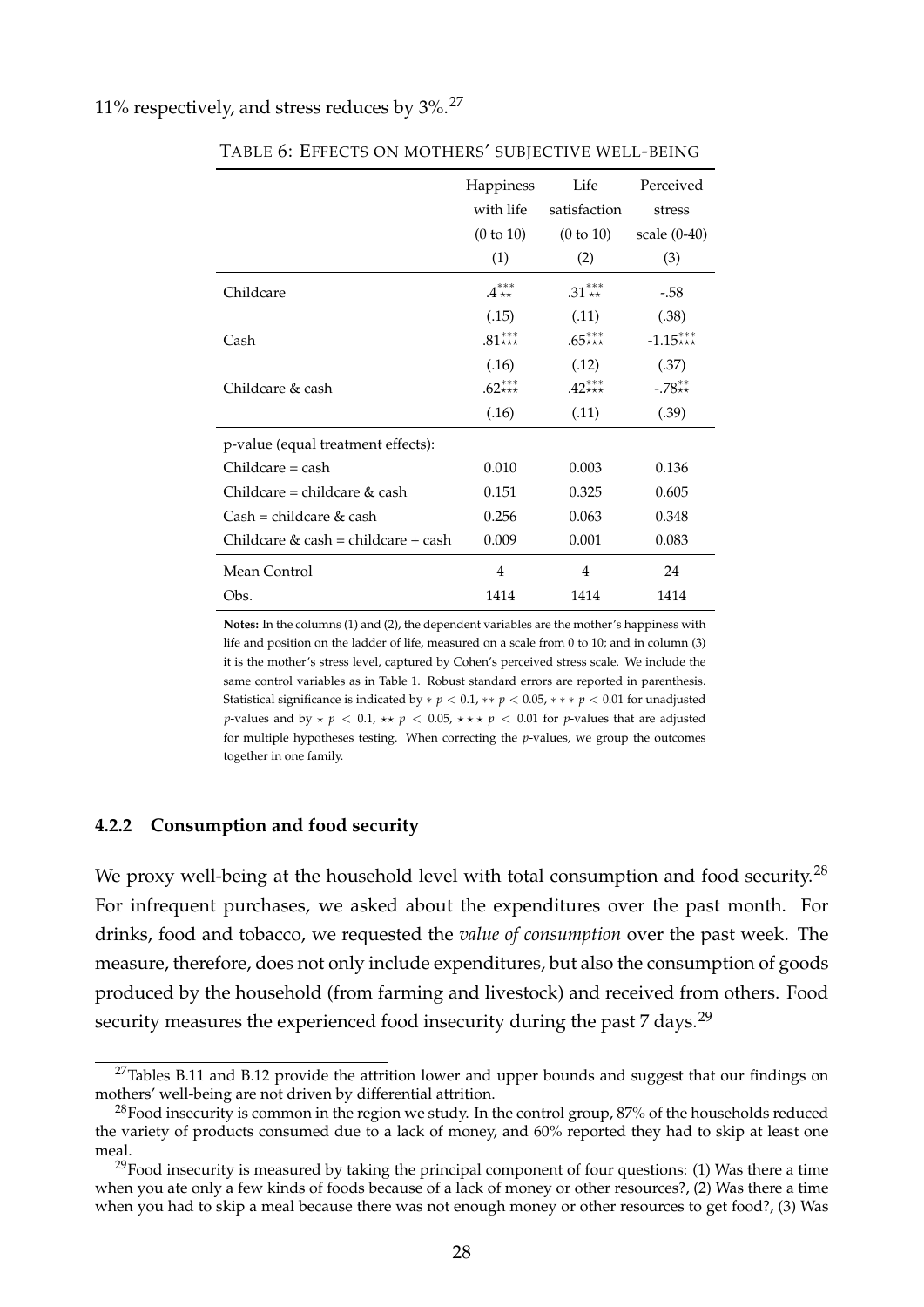Table 7 reports the impact of our treatments on the average consumption *per day* and on food insecurity.

|                                     |           |       | Consumption per day |            | Food       |
|-------------------------------------|-----------|-------|---------------------|------------|------------|
|                                     | Total     | Food  | Non-food            | Temptation | insecurity |
|                                     | (1)       | (2)   | (3)                 | (4)        | (5)        |
| Childcare                           | $.93*$    | .09   | $.85^{**}$          | $-.03$     | $-.11$     |
|                                     | (.52)     | (.27) | (.36)               | (.05)      | (.1)       |
| Cash                                | $1.29**$  | .33   | $.97***$            | $-.06$     | $-.19*$    |
|                                     | (.53)     | (.27) | (.36)               | (.05)      | (.1)       |
| Childcare & cash                    | $1.63***$ | .22   | $1.39***$           | $-.04$     | $-.23**$   |
|                                     | (.57)     | (.28) | (.39)               | (.05)      | (.1)       |
| p-value (equal treatment effects):  |           |       |                     |            |            |
| $Childcare = cash$                  | 0.524     | 0.353 | 0.771               | 0.430      | 0.424      |
| Childcare = childcare $\&$ cash     | 0.234     | 0.612 | 0.200               | 0.771      | 0.252      |
| $Cash = children \& cash$           | 0.563     | 0.711 | 0.322               | 0.608      | 0.718      |
| Childcare & cash = childcare + cash | 0.454     | 0.624 | 0.442               | 0.480      | 0.625      |
| Mean Control                        | 11.44     | 5.9   | 5.33                | .18        | .39        |
| Obs.                                | 1393      | 1413  | 1400                | 1403       | 1414       |

TABLE 7: EFFECTS ON HOUSEHOLD CONSUMPTION AND FOOD SECURITY

**Notes:** In column (1), the dependent variables measures total household expenditures per day, comprising expenditures on food in column (2), non-food in column (3) and temptation goods in column (4). The final column is a measure of food insecurity, which is the first principal component of the four questions on experiencing food insecurity in the past 7 days. We include the same control variables as in Table 1. All monetary values are in thousands of UGX and are winsorized at the top 99*th* percentile. Robust standard errors are reported in parenthesis. Statistical significance is indicated by ∗ *p* < 0.1, ∗∗ *p* < 0.05, ∗ ∗ ∗ *p* < 0.01 for unadjusted *p*-values and by  $\star$  *p* < 0.1,  $\star\star$  *p* < 0.05,  $\star\star\star$  *p* < 0.01 for *p*-values that are adjusted for multiple hypotheses testing. When correcting the *p*-values, we group the outcomes together in one family.

All treatments increase total household consumption. This effect is mainly driven by an increase in non-food consumption by 16% (childcare only), 18% (cash only) and 26% (childcare and cash). Despite the higher increase in the combined treatment arm, there are no significant complementarities between childcare and cash. The coefficients on food consumption are positive for all treatment arms, yet insignificant. The effect on the consumption of temptation goods is negative and close to zero in all cases. In addition, the cash transfers lead to a significant decline in the index of food insecurity (column 5).  $30$ 

there a time when your household ran out of food because of a lack of money or other resources? (4) Was there a time when you were hungry but did not eat because there was not enough money or other resources for food?

 $30$ Tables B.13 and B.14 provide the lower and upper attrition bounds for the findings in Table 7. The results show that the treatment effects are unlikely to be driven by differential attrition.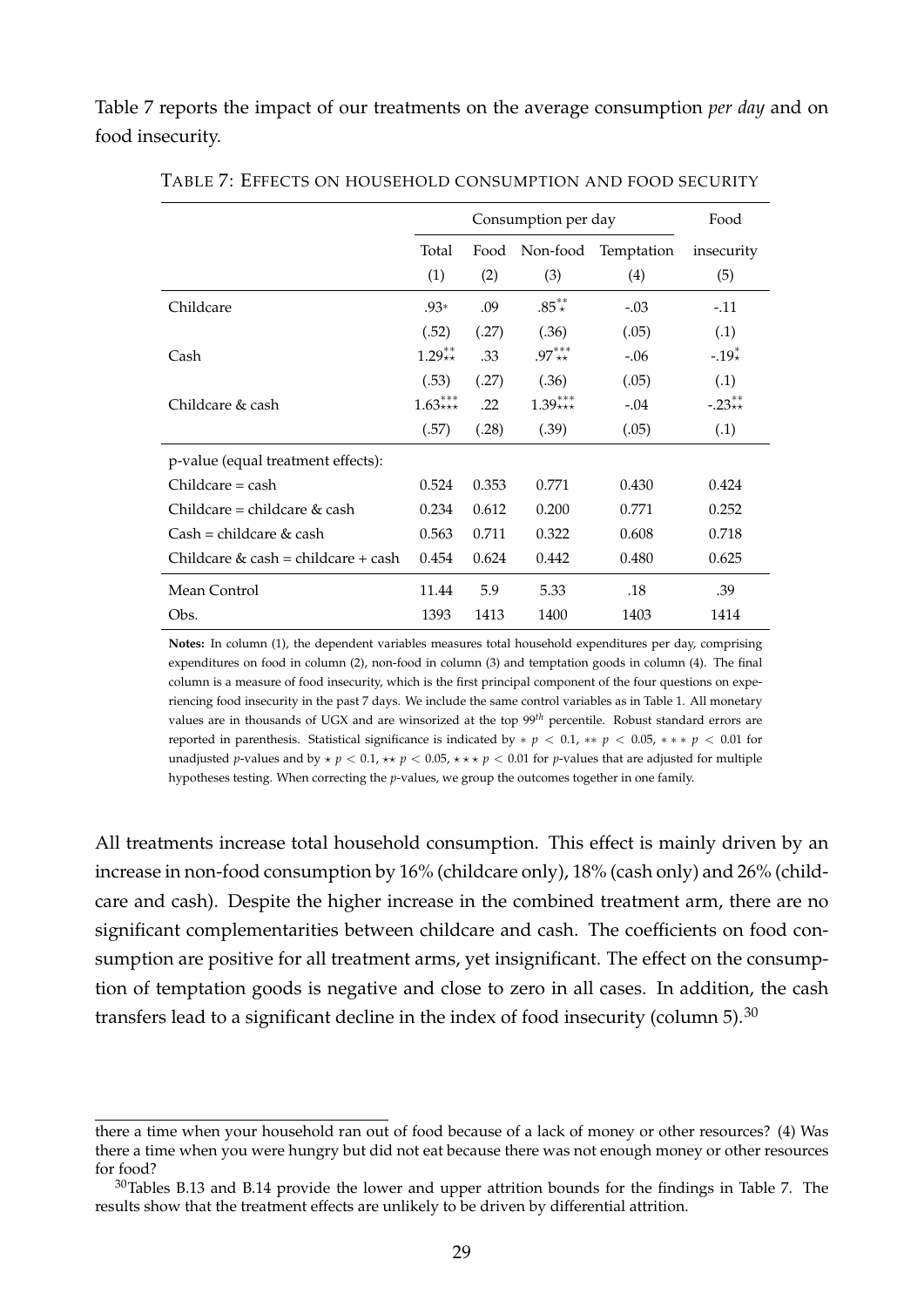#### **4.2.3 Domestic violence**

In Table 8, we investigate potential treatment effects on violence against mothers, against children by members of the household, and against children by outsiders. For each block, we look separately at psychological violence, physical violence, and the combination of both.

We first discuss the treatment effects on violence against mothers. This is particularly relevant in our context, given the recurrent finding that cash transfers may increase intimate partner violence (IPV) (Hidrobo and Fernald, 2013). Mothers who have a partner were asked in private about the occurrence of psychological and physical violence over the past month. We report the extensive margin of domestic violence.<sup>31</sup> The effects are not significant once we correct for multiple hypothesis testing. Nevertheless, the large point estimates imply that we cannot exclude that the cash transfers increased physical IPV. For the childcare only treatment, on the other hand, there is no impact on iIPV as the coefficients are small and insignificant.

Columns (4) to (6) provide details on violence against children by household members, which is also a prevalent social problem in Uganda (Ministry of Gender and Development, 2015). We asked the mother whether she, or any other adult household member, committed violent acts against the target child in the past month and report the extensive margin results.<sup>32</sup> Notice that children are often subject to violence. Indeed, in the control group, 78% report at least one episode of psychological violence and 75% report at least one episode of physical violence. The treatment effects are mostly positive, but small and statistically insignificant.

Finally, columns (7) to (9) discuss violence against children by others. We deemed this is important, as there is substantial use of violence in the education sector in Uganda (Devries et al., 2015). In this case, we asked mothers if they were aware of any other adult having performed the same acts as violence against children by household members. We do not find any evidence of increased violence against children outside the household.<sup>33</sup>

 $31$  For violence against mothers, psychological violence includes three acts: (i) saying or doing something to humiliate the mother in front of others; (ii) threatening to hurt or harm the mother or someone she cares about; (iii) insulting the mother or make her feel bad about herself. Physical violence asks about seven acts: (i) push you, shake you, or throw something at you; (ii) slap you; (iii) twist your arm or pull your hair; (iv) punch you with his fist or with something that could hurt you; (v) kick you, drag you, or beat you up; (vi) try to choke you or burn you on purpose; (vii) threaten or attack you with a knife, gun or other weapon.

 $32$  For violence against children, psychological violence includes three acts: (i) shouting, yelling or screaming at the child; (ii) calling the child dumb, lazy etc.; (iii) taking away privileges. Physical violence includes six acts: (i) shaking the child; (ii) spanking, hitting or slapping the child on the bottom with bare hand; (iii) hitting the child on the bottom or elsewhere on the body with something like a belt, hairbrush, stick or other hard object; (iv) hitting or slapping the child on the face, head or ears; (v) hitting or slapping the child on the hand, arm, or leg; (vi) beating the child up, that is hit him/her over and over as hard as one could.

 $33$ The lower and upper attrition bounds provided in Tables B.15 and B.16 suggest that the effects are unlikely to be driven by differential attrition.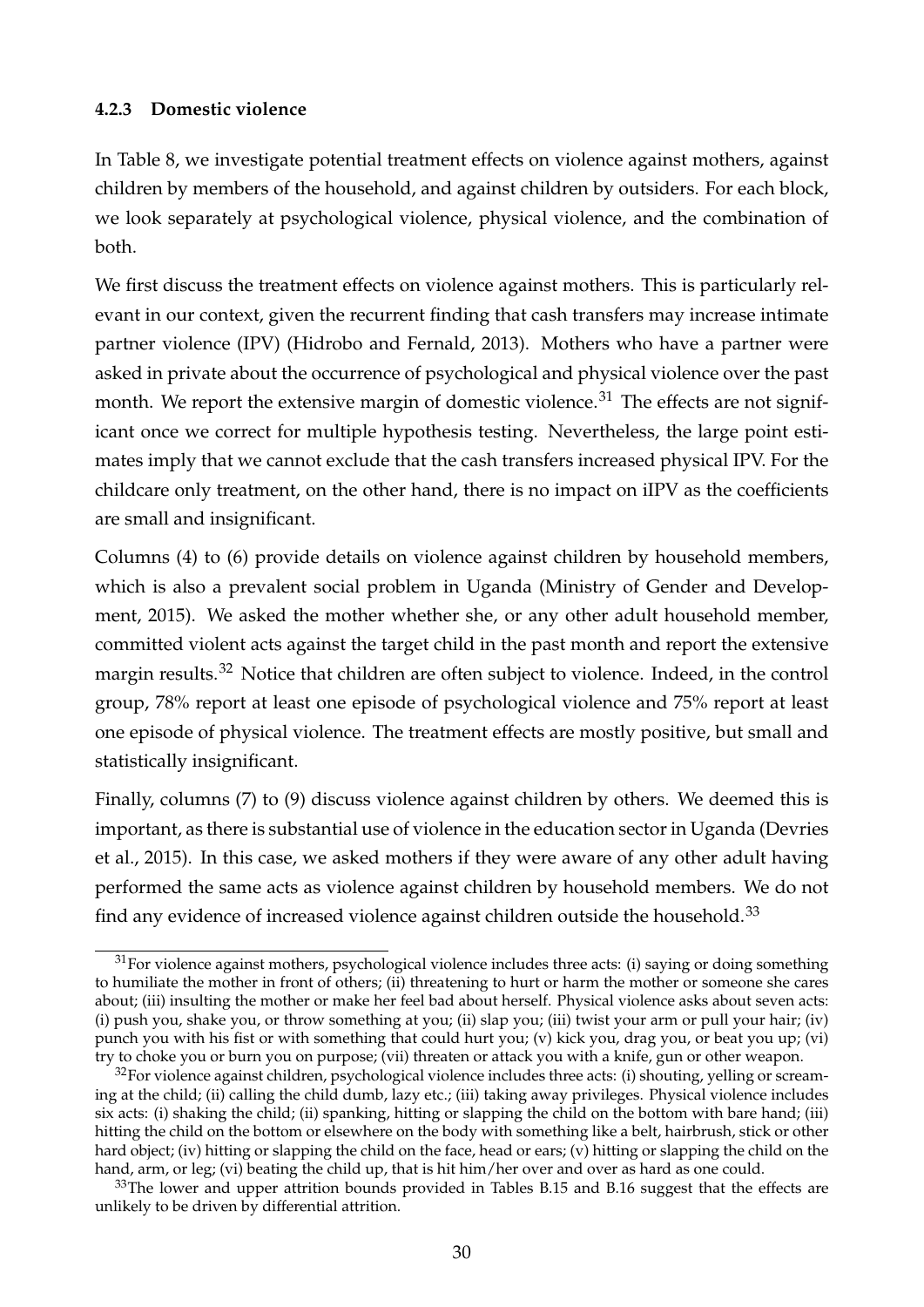|                                       |               | <b>Against partner</b> |            |                             | Against child (in hh) |            | Against child (out hh) |             |            |  |
|---------------------------------------|---------------|------------------------|------------|-----------------------------|-----------------------|------------|------------------------|-------------|------------|--|
|                                       | Psych.<br>(1) | Phy.<br>(2)            | Any<br>(3) | Psych.<br>$\left( 4\right)$ | Phy.<br>(5)           | Any<br>(6) | Psych.<br>(7)          | Phy.<br>(8) | Any<br>(9) |  |
| Childcare                             | .01           | .01                    | .01        | $.05*$                      | $-.03$                | .03        | .03                    | .04         | .04        |  |
|                                       | (.03)         | (.02)                  | (.03)      | (.03)                       | (.03)                 | (.02)      | (.04)                  | (.03)       | (.04)      |  |
| Cash                                  | .04           | $.06^{**}$             | $.06*$     | .04                         | $\theta$              | .03        | $-.02$                 | $-.01$      | $-.02$     |  |
|                                       | (.03)         | (.03)                  | (.03)      | (.03)                       | (.03)                 | (.02)      | (.04)                  | (.03)       | (.04)      |  |
| Childcare & cash                      | .02           | $.05*$                 | .04        | .05                         | $-.01$                | .02        | .03                    | .02         | .03        |  |
|                                       | (.03)         | (.03)                  | (.03)      | (.03)                       | (.03)                 | (.02)      | (.04)                  | (.03)       | (.04)      |  |
| p-value (equal treatment effects):    |               |                        |            |                             |                       |            |                        |             |            |  |
| $Childcare = cash$                    | 0.410         | 0.049                  | 0.145      | 0.687                       | 0.499                 | 0.874      | 0.111                  | 0.170       | 0.098      |  |
| Childcare = childcare & cash          | 0.638         | 0.134                  | 0.362      | 0.930                       | 0.568                 | 0.666      | 0.993                  | 0.644       | 0.920      |  |
| $Cash = children \& cash$             | 0.724         | 0.644                  | 0.589      | 0.756                       | 0.923                 | 0.554      | 0.117                  | 0.351       | 0.127      |  |
| Childcare $&$ cash = childcare + cash | 0.668         | 0.605                  | 0.535      | 0.317                       | 0.610                 | 0.217      | 0.643                  | 0.851       | 0.704      |  |
| Mean Control                          | .23           | $\cdot$ 1              | .24        | .78                         | .75                   | .88        | .47                    | .23         | .51        |  |
| Obs.                                  | 1287          | 1287                   | 1282       | 1388                        | 1388                  | 1388       | 1388                   | 1388        | 1388       |  |

TABLE 8: DOMESTIC VIOLENCE

**Notes:** The dependent variables measure the extensive margin of psychological, physical or any violence against women (column 1 to 3), against children by members of the household (column 4 to 6) and against children by others (column 7 to 9). We include the same control variables as in Table 1. Robust standard errors are reported in parenthesis. Statistical significance is indicated by ∗ *p* < 0.1, ∗∗ *p* < 0.05, ∗ ∗ ∗ *p* < 0.01 for unadjusted *p*-values and by ⋆ *p* < 0.1, ⋆⋆ *p* < 0.05, ⋆ ⋆ ⋆ *p* < 0.01 for *p*-values that are adjusted for multiple hypotheses testing. When correcting the *p*-values for multiple hypothesis testing, we group the outcomes in three families: (1) to (3), (4) to (6) and (7) to (9).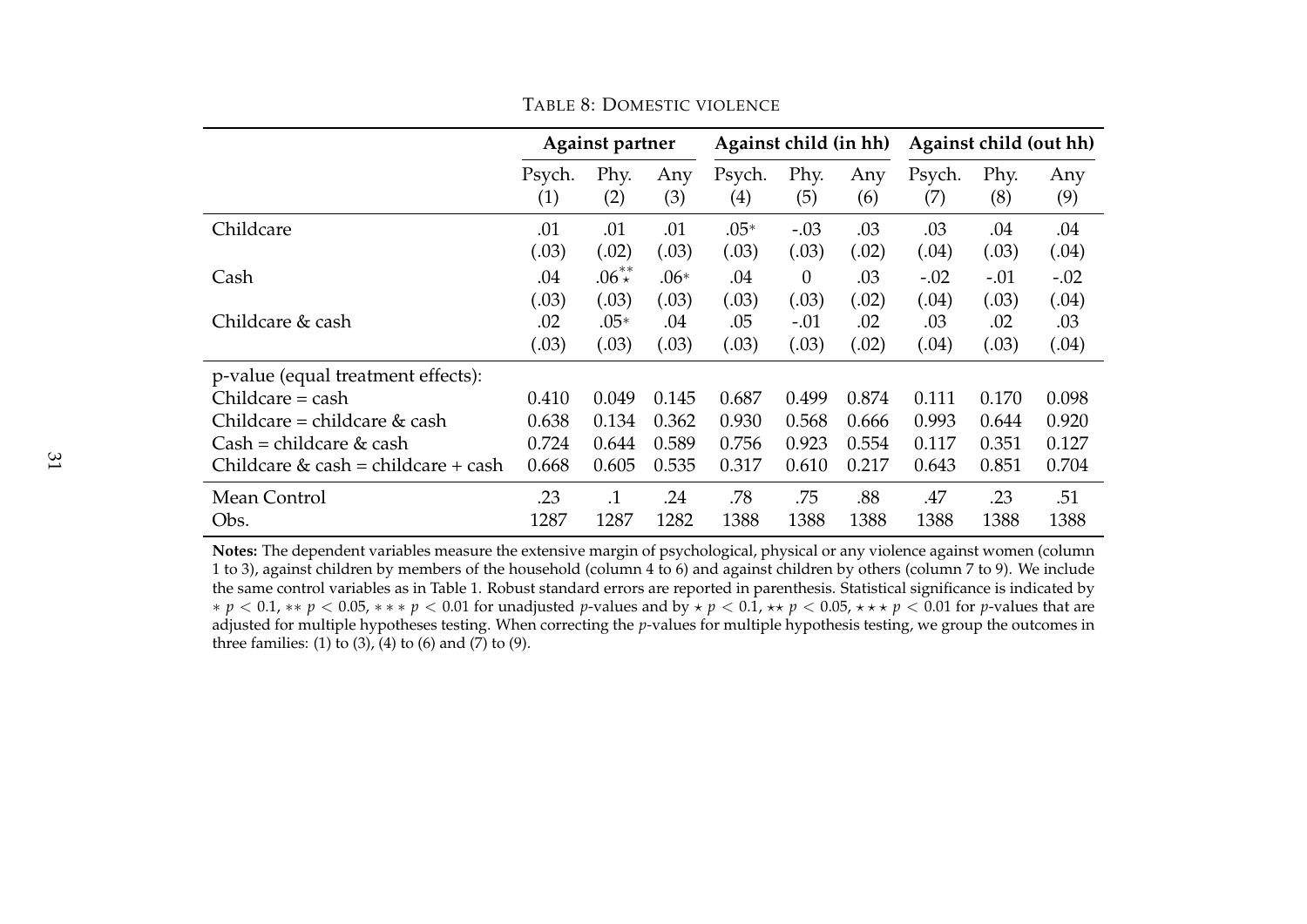Overall, the findings on well-being lead to the following result:

**Result 10.** *All three types of treatments lead to improvements in the mother's reported happiness, life satisfaction and perceived stress. However, it cannot be entirely excluded that the cash treatments increase domestic violence. The treatments did not significantly affect violence against children.*

## **5 Conclusion**

We reported findings from a randomized control trial that offered women who have a child aged 3–5 access to (i) free childcare, (ii) a cash grant, or (iii) both a cash grant and free childcare. A fourth group of women remained as the control group. We find that access to free childcare improves the household's income and child development. The increases in income stem from the mothers' more productive working time and from their partners taking on new wage jobs. The cash grant of similar value and timing triggers an occupational shift from wage labor to self-employment, and increases business profits and total income. In terms of other outcomes, we find that childcare has large and positive effects on child development and does not cause any increase in violence against the child or the mother. Moreover, it increases the mother's happiness and satisfaction with life and leads to positive effects on household consumption. The evidence from the cash transfer, however, is more mixed. The mothers report increased happiness, satisfaction with life and reduction in stress, and the impact on consumption is positive. However, it does not have any significant effect on child development, and we cannot exclude an increase in domestic violence against the mother. We do not find important complementarities between the treatments on these broader welfare measures.

Our findings indicate that subsidizing childcare can be a cost-effective way to improve household income and child development. The positive effect of childcare on household income and child development is at least as large as that of a cash grant of equivalent cost. Most importantly, our results imply that evaluating the returns to childcare by studying its impact on child development and maternal labor outcomes is likely to underestimate the returns given the large effects on household income.

Our findings also help understand why families do not use childcare services more despite the large returns. Indeed, the immediate returns in income are lower than the cost of formal childcare and the substantial effects on child development can only bring longterm benefits. Credit constrained households may therefore not have the possibility to use childcare services as much as they would like. The fact that 65 percent of the households receiving the cash transfers used it partly to pay for childcare is consistent with the hypothesis of binding liquidity constraints. However, the enrollment rates in full-day childcare among the cash transfer recipients still fall short of the levels obtained through the subsidy.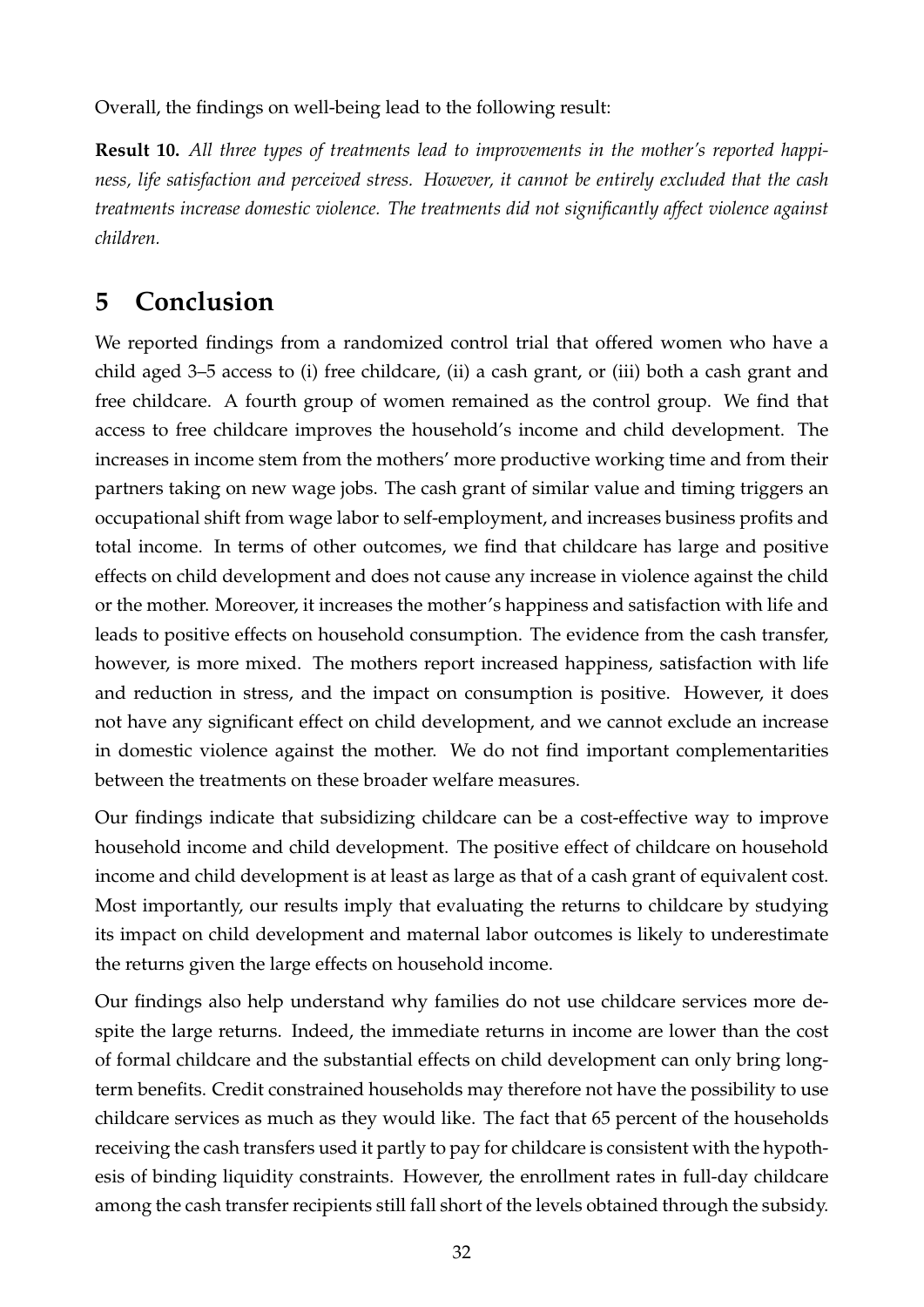This may be driven by the labelling of cash grants for business activities, by households who underestimate the potential impact of childcare on household income and child development, or simply by their preference for less uncertain and immediate income gains over long-term investments in children. All of these potential explanations are worthy of further research.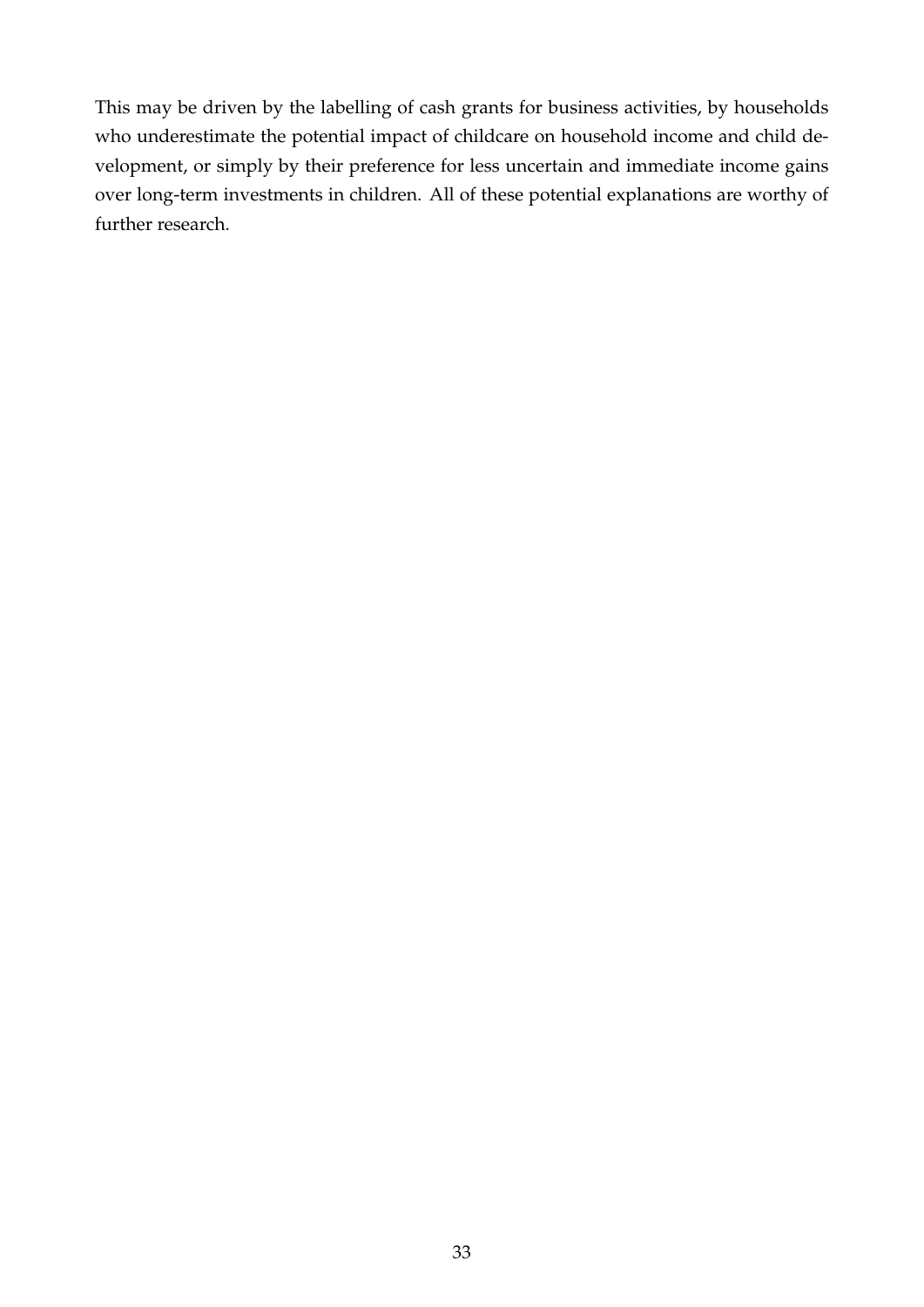# **References**

- Abebe, G., A. S. Caria, M. Fafchamps, P. Falco, S. Franklin, and S. Quinn (2020, 12). Anonymity or Distance? Job Search and Labour Market Exclusion in a Growing African City. *The Review of Economic Studies 88*(3), 1279–1310.
- Andrew, A., O. Attanasio, R. Bernal, L. Cardona Sosa, S. Krutikova, and M. Rubio-Codina (2019). Preschool quality and child development. *mimeo*.
- Baker, M., J. Gruber, and K. Milligan (2008, aug). Universal Child Care, Maternal Labor Supply, and Family Wellbeing. *Journal of Political Economy 116*(4), 709–745.
- Bauernschuster, S., T. Hener, and H. Rainer (2016, aug). Children of a (Policy) Revolution: The Introduction of Universal Child are and its Effect on Fertility. *Journal of the European Economic Association 14*(4), 975–1005.
- Behrman, J. R., Y. Cheng, and P. E. Todd (2004, 02). Evaluating Preschool Programs When Length of Exposure to the Program Varies: A Nonparametric Approach. *The Review of Economics and Statistics 86*(1), 108–132.
- Benjamini, Y. and Y. Hochberg (1995). Controlling the false discovery rate: a practical and powerful approach to multiple testing. *Journal of the Royal statistical society: series B (Methodological) 57*(1), 289–300.
- Berge, L. I. O., K. Bjorvatn, and B. Tungodden (2015). Human and financial capital for microenterprise development: Evidence from a field and lab experiment. *Management Science 61*(4), 707–722.
- Berger, M. C. and D. A. Black (1992). Child care subsidies, quality of care, and the labor supply of low-income, single mothers. *The Review of Economics and Statistics 74*(4), 635– 642.
- Berlinski, S. and S. Galiani (2007, jun). The effect of a large expansion of pre-primary school facilities on preschool attendance and maternal employment. *Labour Economics 14*(3), 665–680.
- Berlinski, S., S. Galiani, and P. Gertler (2009, feb). The effect of pre-primary education on primary school performance. *Journal of Public Economics 93*(1-2), 219–234.
- Bernal, R. and C. Fernández (2013). Subsidized childcare and child development in Colombia: Effects of hogares comunitarios de bienestar as a function of timing and length of exposure. *Social Science and Medicine 97*, 241–249.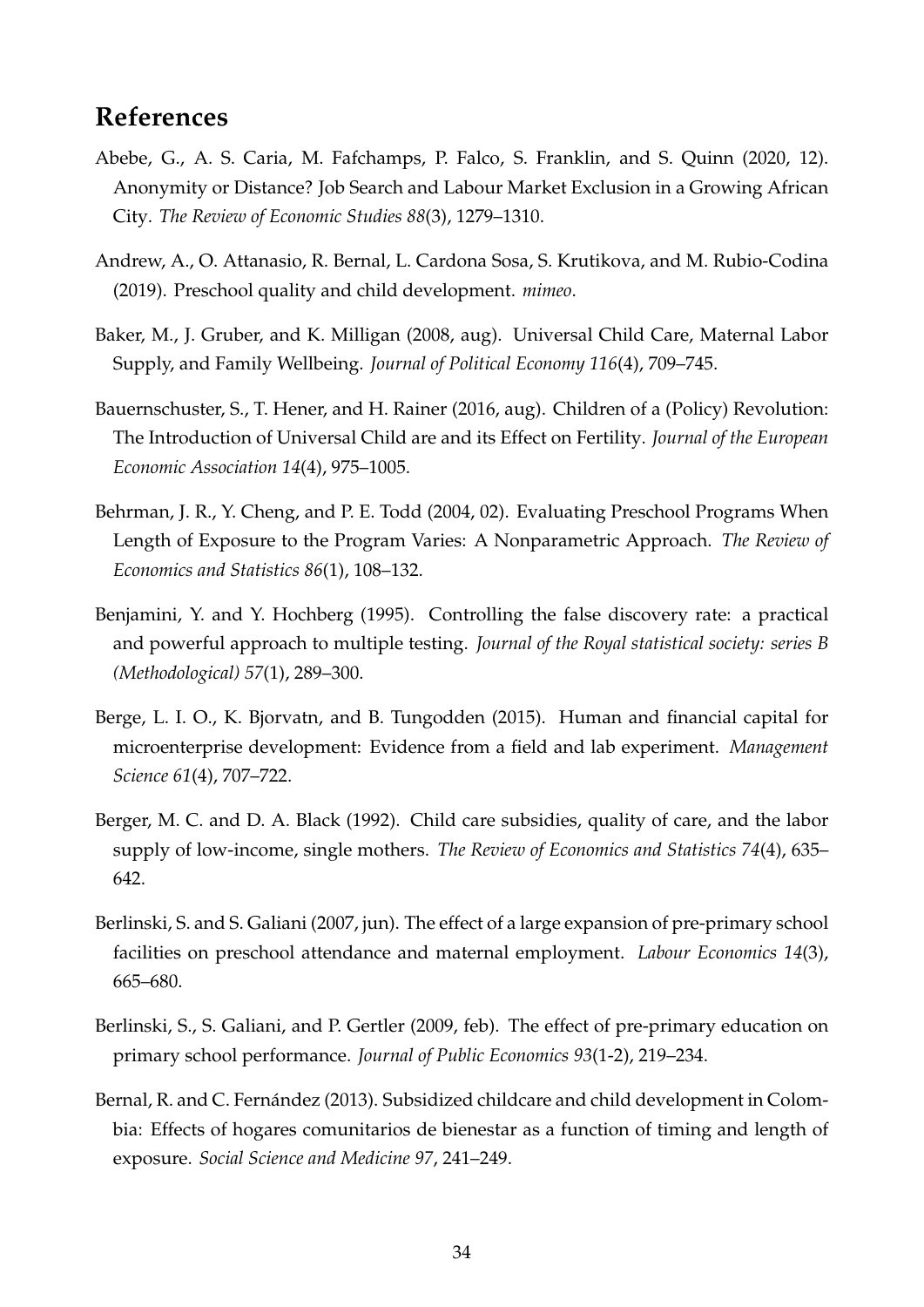- Bernhardt, A., E. Field, R. Pande, and N. Rigol (2019, September). Household matters: Revisiting the returns to capital among female microentrepreneurs. *American Economic Review: Insights 1*(2), 141–60.
- Bick, A. (2016, 06). The Quantitative Role of Child Care for Female Labor Force Participation and Fertility. *Journal of the European Economic Association 14*(3), 639–668.
- Bietenbeck, J., S. Ericsson, F. M. Wamalwa, K. Majlesi, A. Martinello, A. Stegmann, A. Tarozzi, and P. Thiemann (2017). Preschool Attendance, School Progression, and Cognitive Skills in East Africa \$.
- Blattman, C., N. Fiala, and S. Martinez (2014, may). Generating Skilled Self-Employment in Developing Countries: Experimental Evidence from Uganda. *The Quarterly Journal of Economics 129*(2), 697–752.
- Bouguen, A., D. Filmer, K. Macours, and S. Naudeau (2018). Preschool and parental response in a second best world: Evidence from a school construction experiment. *Journal of Human Resources 53*(2), 474–512.
- Cascio, E. U. (2009). Maternal Labor Supply and the Introduction of Kindergartens into American Public Schools. *Journal of Human Resources 44*(1), 140–170.
- Clark, S., C. W. Kabiru, S. Laszlo, and S. Muthuri (2019, aug). The Impact of Childcare on Poor Urban Women's Economic Empowerment in Africa. *Demography 56*(4), 1247–1272.
- Cohen, S., T. Kamarck, and R. Mermelstein (1983). A global measure of perceived stress. *Journal of Health and Social Behavior 24*(4), 385–396.
- de Mel, S., D. McKenzie, and C. Woodruff (2008). Returns to Capital in Microenterprises: Evidence from a Field Experiment. *Quarterly Journal of Economics 123*(4), 1329–1372.
- de Mel, S., D. J. McKenzie, and C. Woodruff (2009, jan). Measuring microenterprise profits: Must we ask how the sausage is made? *Journal of Development Economics 88*(1), 19–31.
- Dean, J. T. and S. Jayachandran (2020). Attending kindergarten improves cognitive development in india, but all kindergartens are not equal. *mimeo*.
- Delecourt, S. and A. Fitzpatrick (2021). Childcare matters: Female business owners and the baby-profit gap. *Management Science 67*(7), 4455–4474.
- Devries, K. M., L. Knight, J. C. Child, A. Mirembe, J. Nakuti, R. Jones, J. Sturgess, E. Allen, N. Kyegombe, J. Parkes, et al. (2015). The good school toolkit for reducing physical violence from school staff to primary school students: a cluster-randomised controlled trial in uganda. *The Lancet Global Health 3*(7), e378–e386.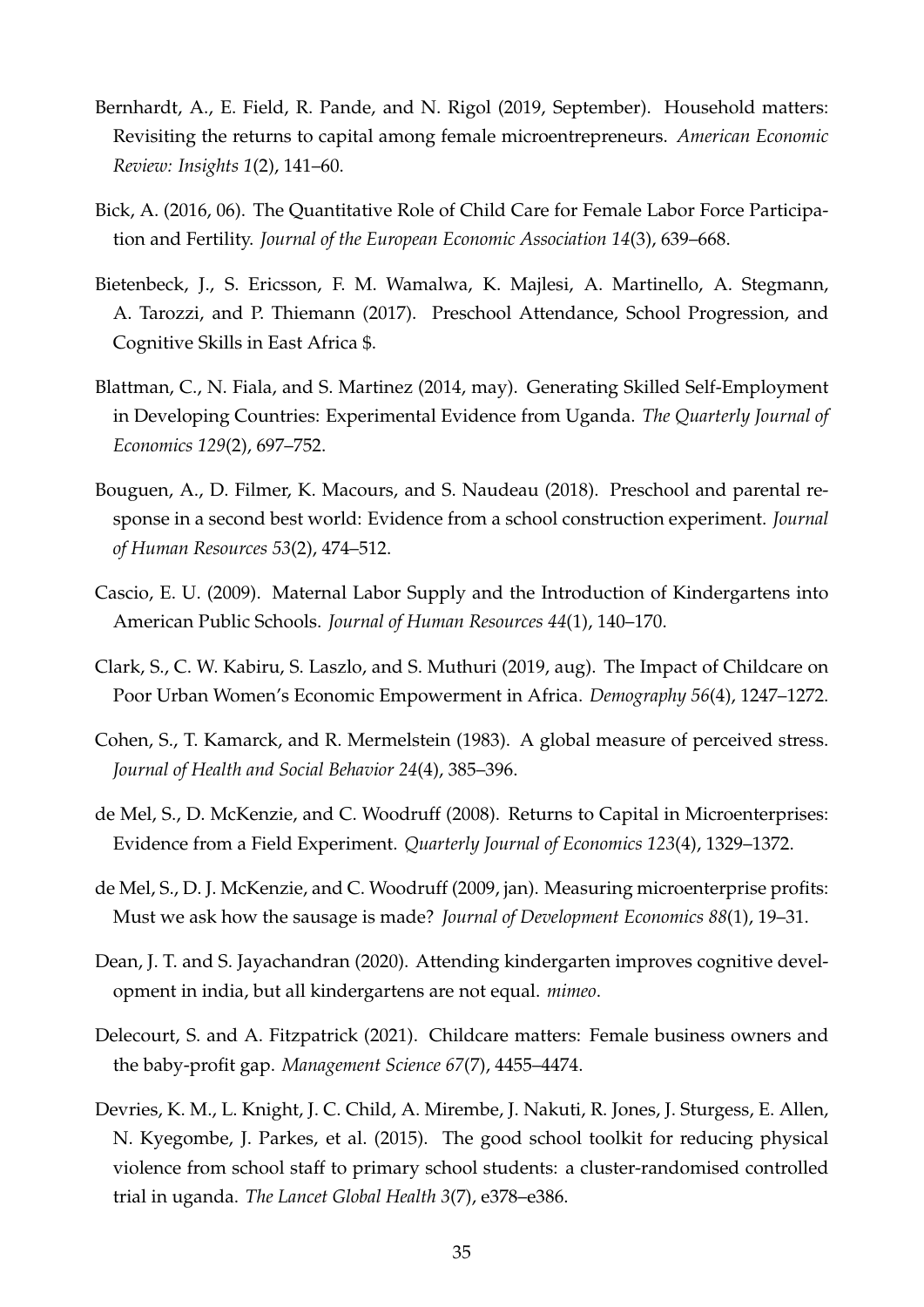- Dinkelman, T. and L. R. Ngai (2022, February). Time use and gender in africa in times of structural transformation. *Journal of Economic Perspectives 36*(1), 57–80.
- Dowd, A. J., I. Borisova, A. Amente, and A. Yenew (2016, oct). Realizing Capabilities in Ethiopia: Maximizing Early Childhood Investment for Impact and Equity. *Journal of Human Development and Capabilities 17*(4), 477–493.
- Duflo, E. (2012, December). Women empowerment and economic development. *Journal of Economic Literature 50*(4), 1051–79.
- Engle, P. L., L. C. Fernald, H. Alderman, J. Behrman, C. O'Gara, A. Yousafzai, M. C. de Mello, M. Hidrobo, N. Ulkuer, I. Ertem, and S. Iltus (2011). Strategies for reducing inequalities and improving developmental outcomes for young children in low-income and middle-income countries. *The Lancet 378*(9799), 1339–1353.
- Evans, D. K., P. Jakiela, and H. A. Knauer (2021). The impact of early childhood interventions on mothers. *Science 372*(6544), 794–796.
- Fafchamps, M., D. McKenzie, S. Quinn, and C. Woodruff (2014). Microenterprise Growth and the Flypaper Effect: Evidence from a Randomized Experiment in Ghana. *Journal of Development Economics 106*, 211–226.
- Fairlie, R. W., D. Karlan, and J. Zinman (2015, May). Behind the gate experiment: Evidence on effects of and rationales for subsidized entrepreneurship training. *American Economic Journal: Economic Policy 7*(2), 125–61.
- Felfe, C. and R. Lalive (2018, mar). Does early child care affect children's development? *Journal of Public Economics 159*, 33–53.
- Fiala, N. (2018). Returns to microcredit, cash grants and training for male and female microentrepreneurs in Uganda. *World Development 105*, 189–200.
- Gelbach, J. B. (2002, feb). Public Schooling for Young Children and Maternal Labor Supply. *American Economic Review 92*(1), 307–322.
- Goldin, C. (2021). *Career and Family: Women's Century-Long Journey toward Equity*. Princeton University Press.
- Halpin, P. F., S. Wolf, H. Yoshikawa, N. Rojas, S. Kabay, L. Pisani, and A. J. Dowd (2019). Measuring early learning and development across cultures: Invariance of the idela across five countries. *Developmental Psychology 55*(1), 23–37.
- Havnes, T. and M. Mogstad (2015, jul). Is universal child care leveling the playing field? *Journal of Public Economics 127*, 100–114.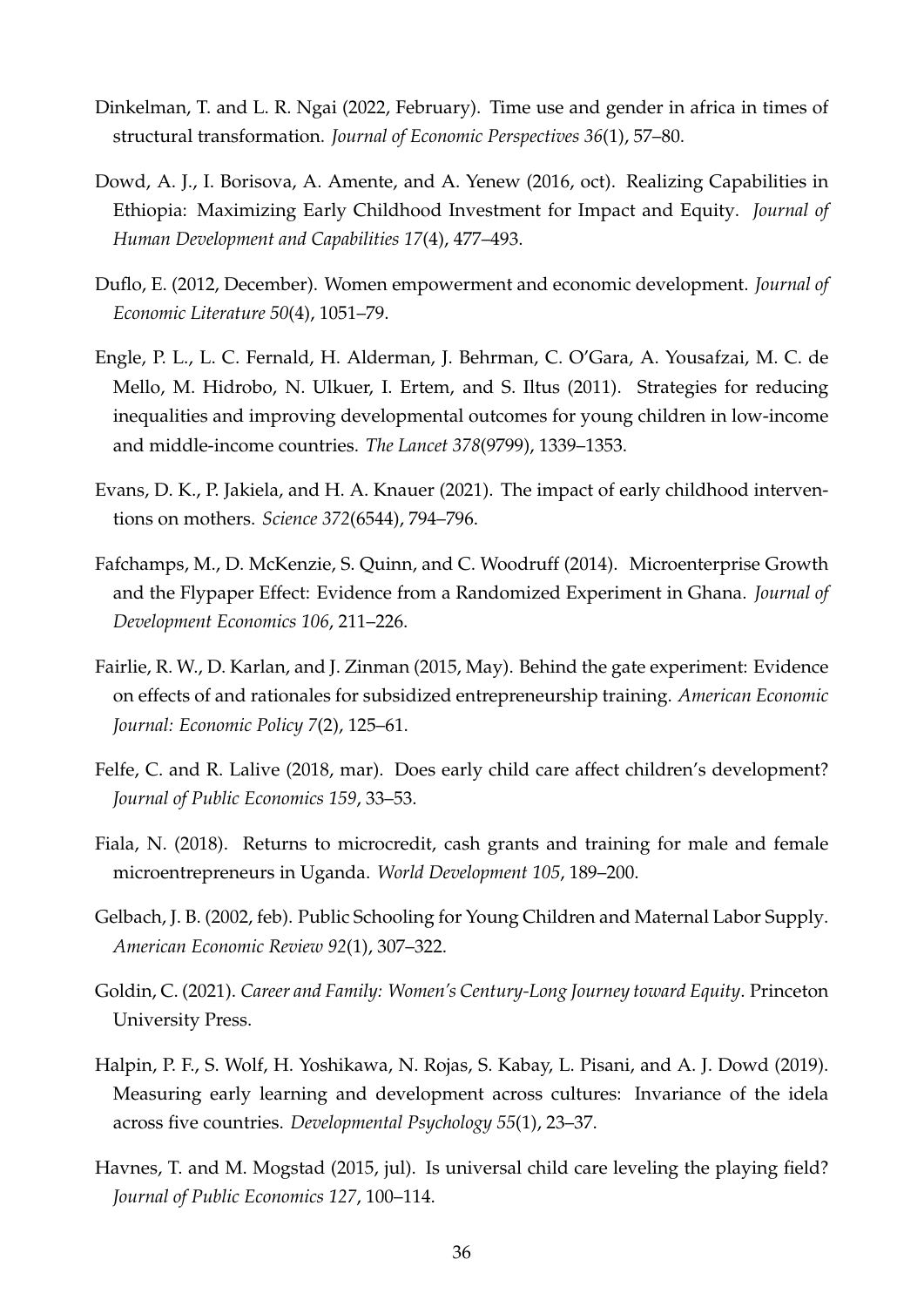- Hidrobo, M. and L. Fernald (2013). Cash transfers and domestic violence. *Journal of health economics 32*(1), 304–319.
- Hojman, A. and F. López Bóo (2019, aug). Cost-Effective Public Daycare in a Low-Income Economy Benefits Children and Mothers. Technical report, Inter-American Development Bank, Washington, D.C.
- Imbens, G. and J. Wooldridge (2009). Recent Developments in the Econometrics of Program Evaluation. *Journal of Economic Literature 47(1)*, 5–86.
- Jain, M. (2016, apr). Public pre-schooling and maternal labour force participation in rural India. *Oxford Development Studies 44*(2), 246–263.
- Jayachandran, S. (2021). Social norms as a barrier to women's employment in developing countries. *IMF Economic Review 69*(3), 576–595.
- Kling, J. R., J. B. Liebman, and L. F. Katz (2007). Experimental analysis of neighborhood effects. *Econometrica 75*(1), 83–119.
- Martinez, S., S. Naudeau, and V. A. Pereira (2017, December). Preschool and child development under extreme poverty : evidence from a randomized experiment in rural Mozambique. Policy Research Working Paper Series 8290, The World Bank.
- Martínez A., C. and M. Perticará (2017). Childcare effects on maternal employment: Evidence from chile. *Journal of Development Economics 126*, 127–137.
- Ministry of Gender, L. and S. Development (2015). Violence against children in uganda: Findings from a national survey. Technical report, Ministry of Gender, Labour and Social Development.
- Mwaura, P. A., K. Sylva, and L. E. Malmberg (2008). Evaluating the madrasa preschool programme in east africa: a quasi-experimental study. *International Journal of Early Years Education 16*(3), 237–255.
- Paes de Barros, R., P. Olinto, T. Lunde, and M. Carvalho (2011). The impact of access to free childcare on women's labor market outcomes: Evidence from a randomized trial in low-income neighborhoods of Rio de Janeiro.
- Pisani, L., I. Borisova, and A. J. Dowd (2018). Developing and validating the international development and early learning assessment (idela). *International Journal of Educational Research 91*, 1–15.
- Rosero, J. and H. Oosterbeek (2011). Trade-offs between different early childhood interventions: Evidence from Ecuador. Tinbergen Institute Discussion Papers 11-102/3, Tinbergen Institute.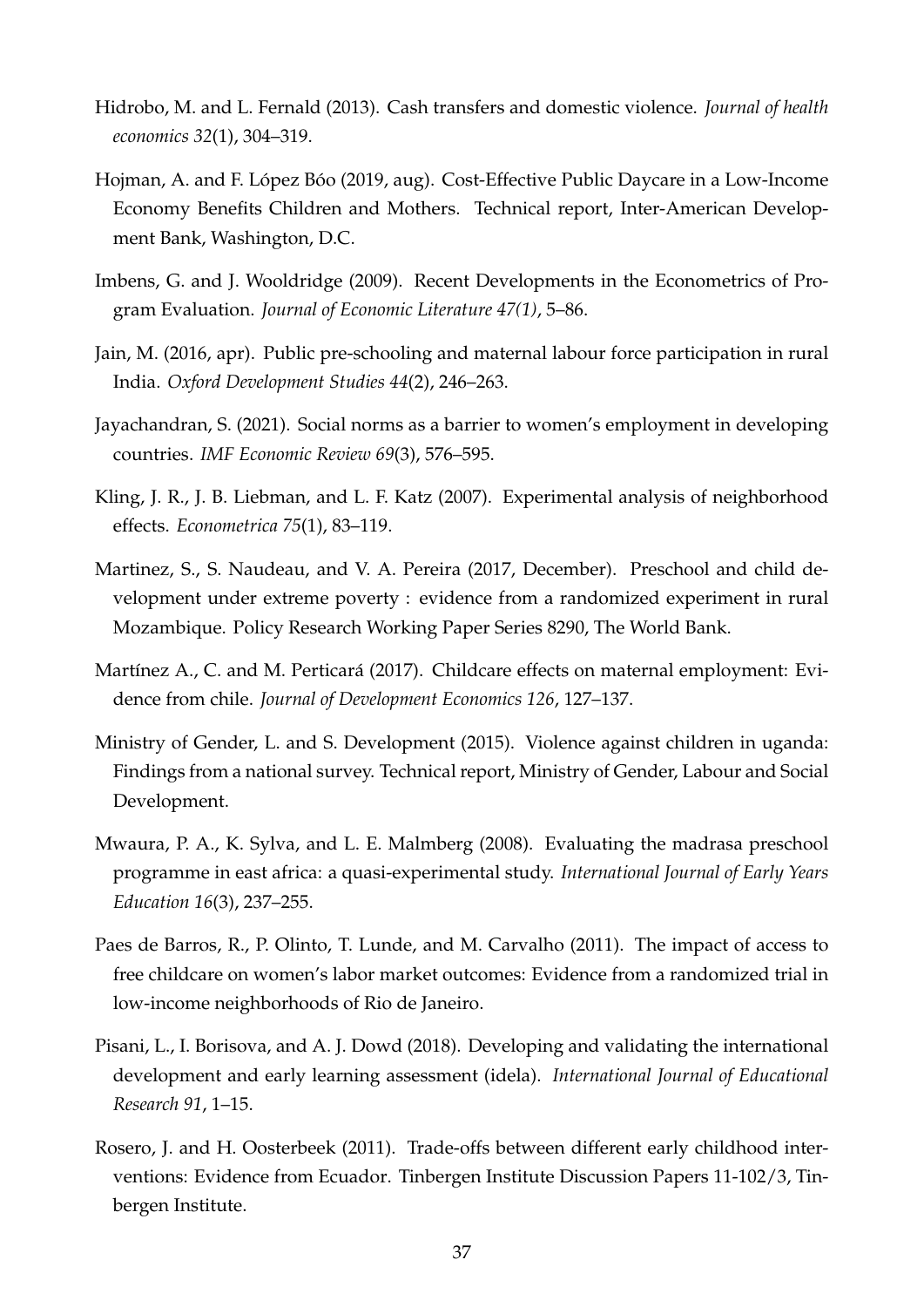- Uganda Bureau of Statistics (2019a). The annual labour force survey 2018/19–main report. Report, Uganda Bureau of Statistics.
- Uganda Bureau of Statistics (2019b). Uganda time use survey report 2017–2018. Report, Uganda Bureau of Statistics.
- van Huizen, T. and J. Plantenga (2018). Do children benefit from universal early childhood education and care? a meta-analysis of evidence from natural experiments. *Economics of Education Review 66*, 206–222.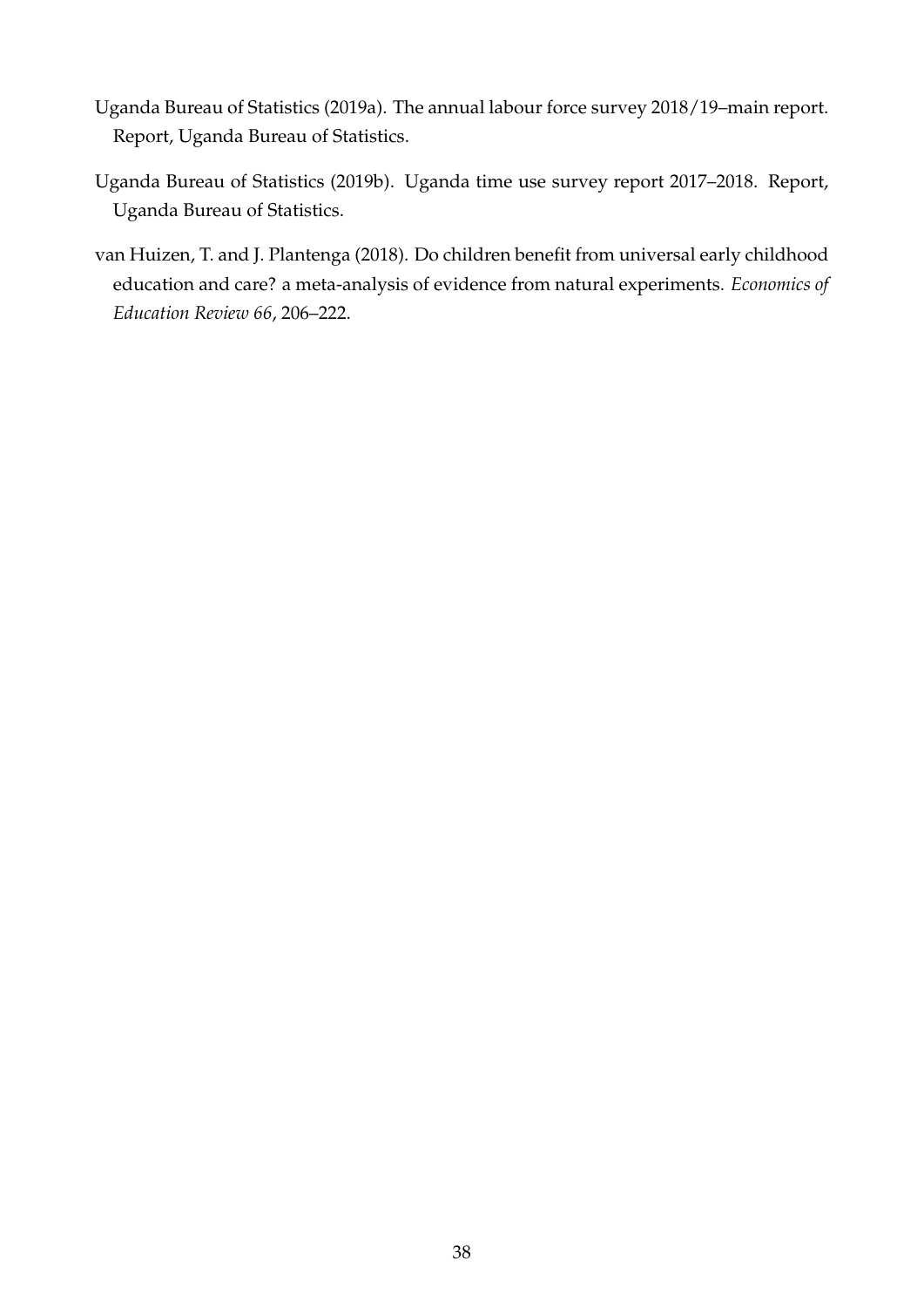## **ONLINE APPENDIX: MATERIAL NOT INTENDED FOR PUBLICATION**

# **A Appendix Figures and Tables**



FIGURE A.1: ENROLLMENT RATE AMONG CHILDREN, BY AGE AT BASELINE

*Notes:* The figure shows the enrollment rates in any type of school (half-day or full-day) among the target children in our control group and children of a similar age, who reside in the same districts, in the LSMS data. The age on the *X*-axis refers to the age of the target child at baseline (the actual age of the child is +1 year older at the follow-up survey and in the LSMS).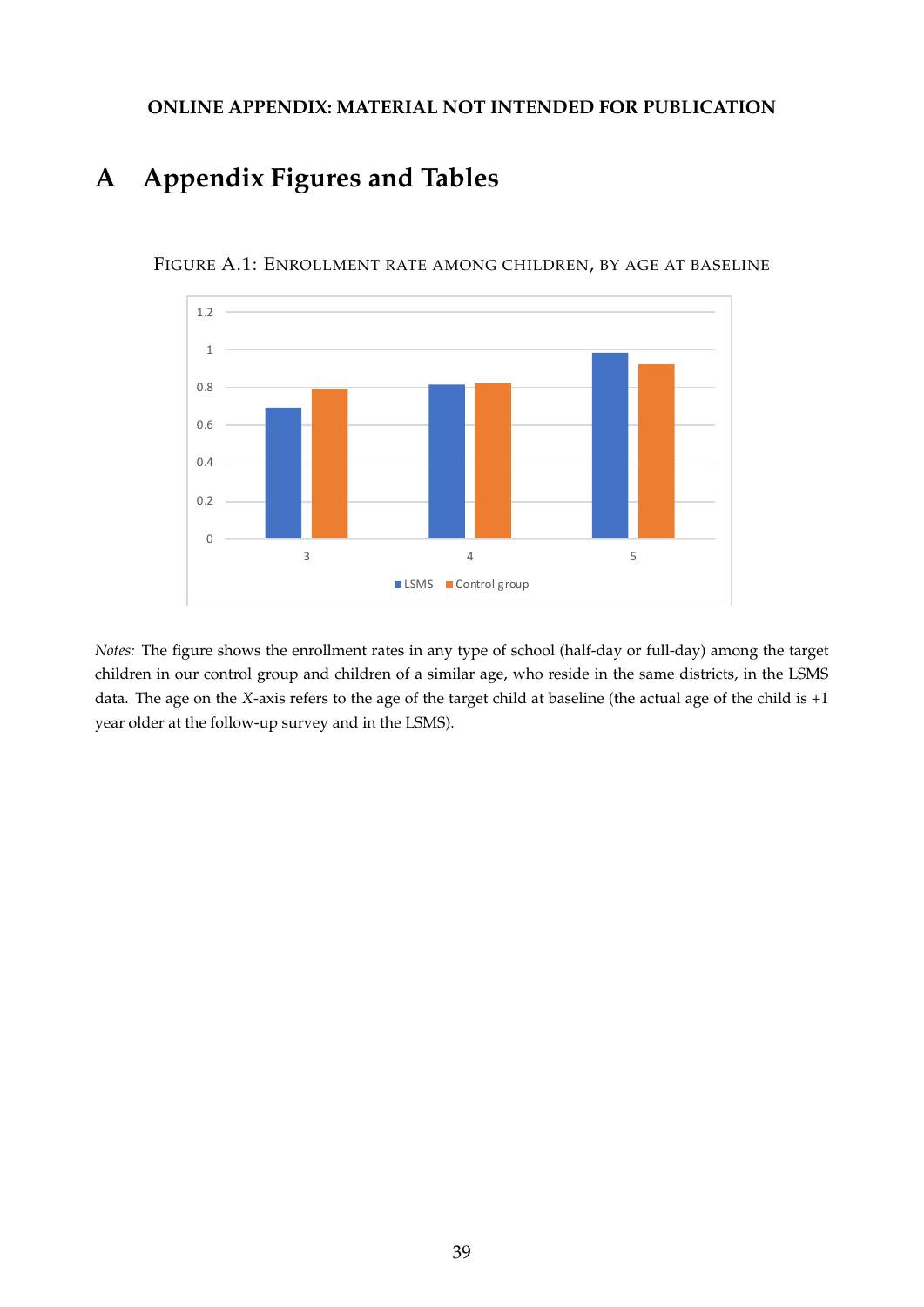|                                           | Control            |                      | <b>Basic Difference</b> |                             |                                                   | Normalized Difference |           |
|-------------------------------------------|--------------------|----------------------|-------------------------|-----------------------------|---------------------------------------------------|-----------------------|-----------|
|                                           | Mean (SD)          |                      |                         |                             | T1 v.s. C T2 v.s. C T3 v.s. C T1 v.s. C T2 v.s. C |                       | T3 v.s. C |
|                                           | (1)                | (2)                  | (3)                     | (4)                         | (5)                                               | (6)                   | (7)       |
|                                           |                    |                      |                         | A: Descriptives             |                                                   |                       |           |
| Respondent is target child's mother       | 0.873              | 0.030                | 0.025                   | 0.034                       | 0.066                                             | 0.056                 | 0.076     |
|                                           | (0.333)            | (0.023)              | (0.024)                 | (0.023)                     |                                                   |                       |           |
| Mother's age                              | 34.540             | $-0.253$             | $-0.415$                | $-0.875$                    | $-0.017$                                          | $-0.029$              | $-0.061$  |
|                                           | (10.381)           | (0.781)              | (0.755)                 | (0.754)                     |                                                   |                       |           |
| Mother's education (years)                | 8.190              | $-0.532$             | $-0.065$                | $-0.211$                    | $-0.098$                                          | $-0.012$              | $-0.038$  |
|                                           | (3.946)            | $(0.285)^*$          | (0.297)                 | (0.293)                     |                                                   |                       |           |
| Household size                            | 5.362              | $-0.079$             | $-0.069$                | $-0.036$                    | $-0.027$                                          | $-0.023$              | $-0.012$  |
|                                           | (2.172)            | (0.154)              | (0.155)                 | (0.159)                     |                                                   |                       |           |
| Father is in the household                | 0.677              | 0.062                | $-0.014$                | $-0.013$                    | 0.097                                             | $-0.022$              | $-0.019$  |
|                                           | (0.468)            | $(0.034)^*$          | (0.035)                 | (0.035)                     |                                                   |                       |           |
| Other caregiver, besides mother or father | 0.487              | $-0.023$             | 0.007                   | $-0.012$                    | $-0.032$                                          | 0.010                 | $-0.016$  |
|                                           | (0.500)            | (0.037)              | (0.037)                 | (0.037)                     |                                                   |                       |           |
| Target child has younger sibling          | 0.286              | $-0.014$             | $-0.018$                | $-0.012$                    | $-0.021$                                          | $-0.029$              | $-0.018$  |
|                                           | (0.452)            | (0.033)              | (0.033)                 | (0.034)                     |                                                   |                       |           |
| Nb of elder male siblings                 | 0.952              | $-0.076$             | $-0.025$                | $-0.092$                    | $-0.051$                                          | $-0.017$              | $-0.064$  |
|                                           | (1.072)            | (0.078)              | (0.077)                 | (0.076)                     |                                                   | 0.004                 | 0.026     |
| Nb of elder female siblings               | 0.889              | 0.097                | 0.006<br>(0.078)        | 0.038                       | 0.062                                             |                       |           |
| Mother's religion is Islam                | (1.050)<br>0.270   | (0.083)<br>0.017     | 0.009                   | (0.078)<br>$-0.031$         | 0.026                                             | 0.015                 | $-0.050$  |
|                                           | (0.444)            | (0.033)              | (0.033)                 | (0.032)                     |                                                   |                       |           |
| Household owns any land                   | 0.367              | $-0.062$             | 0.018                   | 0.023                       | $-0.093$                                          | 0.026                 | 0.033     |
|                                           | (0.483)            | $(0.036)^*$          | (0.038)                 | (0.038)                     |                                                   |                       |           |
| Target child is a boy                     | 0.503              | 0.011                | $-0.033$                | 0.029                       | 0.015                                             | $-0.047$              | 0.041     |
|                                           | (0.501)            | (0.038)              | (0.038)                 | (0.038)                     |                                                   |                       |           |
| Target child's age in years               | 3.612              | $-0.055$             | $-0.012$                | $-0.066$                    | $-0.055$                                          | $-0.012$              | $-0.066$  |
|                                           | (0.710)            | (0.053)              | (0.052)                 | (0.054)                     |                                                   |                       |           |
| Target child attends childcare            | 0.384              | $-0.034$             | $-0.035$                | $-0.026$                    | $-0.050$                                          | $-0.051$              | $-0.037$  |
|                                           | (0.487)            | (0.036)              | (0.036)                 | (0.036)                     |                                                   |                       |           |
| Child development (IDELA) score           | 0.005              | $-0.137$             | $-0.117$                | $-0.105$                    | $-0.101$                                          | $-0.085$              | $-0.079$  |
|                                           | (0.993)            | $(0.076)^*$          | (0.076)                 | (0.074)                     |                                                   |                       |           |
|                                           |                    |                      |                         | B: Household-level outcomes |                                                   |                       |           |
| Household labor income (profits)          | 109.160            | $-20.770$            | 1.581                   | 17.996                      | $-0.067$                                          | 0.024                 | 0.045     |
|                                           | (216.897)          | (16.760)             | (18.720)                | (28.005)                    |                                                   |                       |           |
| Household labor income (revenues)         | 243.153            | $-5.431$             | $-18.795$               | 12.148                      | $-0.001$                                          | -0.013                | 0.019     |
|                                           | (748.054)          | (61.951)             | (54.157)                | (60.640)                    |                                                   |                       |           |
| Household income from wage-employment     | 55.713             | $-5.907$             | 12.164                  | 23.148                      | $-0.028$                                          | 0.060                 | 0.060     |
|                                           | (125.870)          | (10.100)             | (12.109)                | (21.394)                    |                                                   |                       |           |
| Household profits from self-employment    | 44.378             | $-14.884$            | $-8.868$                | $-9.733$                    | $-0.074$                                          | $-0.040$              | $-0.033$  |
|                                           | (172.349)          | (10.802)             | (11.240)                | (11.987)                    |                                                   |                       |           |
| Household revenues from self-employment   | 169.764            | 3.086                | $-26.206$               | $-15.703$                   | 0.009                                             | $-0.027$              | $-0.007$  |
|                                           | (701.666)          | (55.324)             | (47.311)                | (51.722)                    |                                                   |                       |           |
| Any household member employed             | 0.730              | $-0.039$             | $-0.028$                | $-0.021$                    | $-0.049$                                          | $-0.037$              | $-0.020$  |
|                                           | (0.444)            | (0.032)              | (0.032)                 | (0.032)                     |                                                   |                       |           |
| Hours spent by hh members in employment   | 211.824            | $-6.927$             | 5.213                   | $-6.532$                    | $-0.006$                                          | 0.025                 | $-0.007$  |
|                                           | (202.603)          | (14.510)             | (14.800)                | (14.668)                    |                                                   |                       |           |
| Any household member wage-employed        | 0.397              | $-0.025$             | $-0.023$                | $-0.041$                    | $-0.040$                                          | $-0.032$              | $-0.069$  |
|                                           | (0.490)            | (0.035)              | (0.035)                 | (0.035)                     |                                                   |                       |           |
| Hours spent by hh members in wage-emp.    | 84.378             | 4.508                | 9.953                   | 1.617                       | 0.020                                             | 0.049                 | 0.001     |
| Any household member self-employed        | (141.154)<br>0.442 | (10.688)<br>$-0.007$ | (10.713)<br>$-0.009$    | (10.980)                    | 0.003                                             | $-0.008$              | 0.039     |
|                                           | (0.497)            | (0.033)              | (0.033)                 | 0.013<br>(0.033)            |                                                   |                       |           |
| Hours spent by hh members in self-emp.    | 127.689            | -12.547              | $-5.187$                | $-8.999$                    | $-0.030$                                          | $-0.011$              | $-0.012$  |
|                                           | (179.377)          | (11.807)             | (12.118)                | (11.945)                    |                                                   |                       |           |

| TABLE A.1: BASELINE DESCRIPTIVES AND BALANCE |  |
|----------------------------------------------|--|
|----------------------------------------------|--|

**Notes:** Column (1) gives the mean and the standard deviation of observations in the control group; columns (2), (3) and (4) report the differences in means between the control group and the childcare only, cash only, and combined arms respectively (\* *<sup>p</sup>* <sup>&</sup>lt; 0.10, \*\* *<sup>p</sup>* <sup>&</sup>lt; 0.05, \*\*\* *<sup>p</sup>* <sup>&</sup>lt; 0.01). Columns (5), (6) and (7) report the normalized difference between the control and the three different treatments, computed as the difference in means in the relevant treatment and control observations divided by the square root of the sum of the variances. All monetary values are in thousands of UGX and are winsorized at the top  $99^{th}$  percentile.  $40$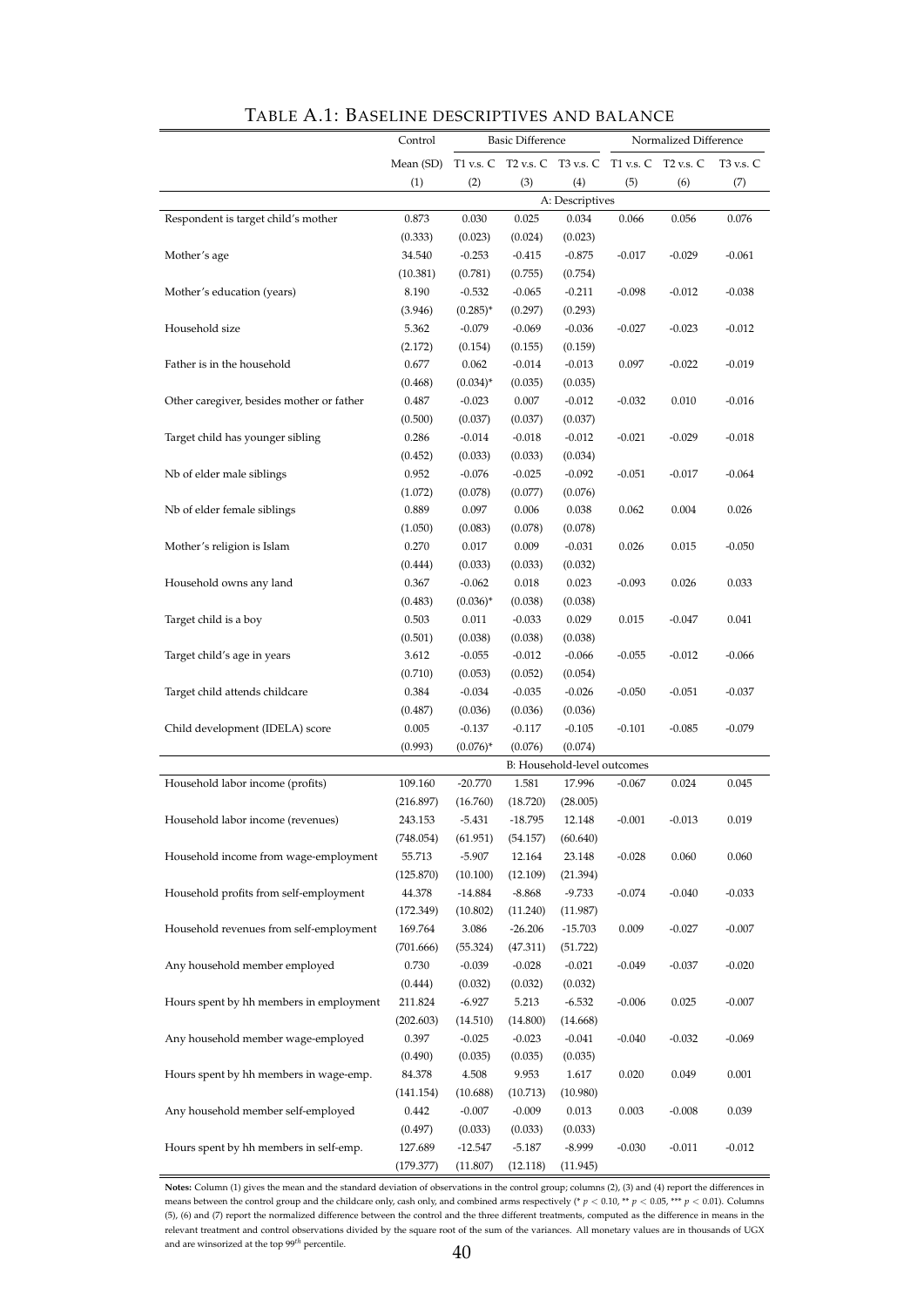|                                        | Control   |                   | <b>Basic Difference</b>                           |                    | Normalized Difference |           |           |  |  |
|----------------------------------------|-----------|-------------------|---------------------------------------------------|--------------------|-----------------------|-----------|-----------|--|--|
|                                        | Mean (SD) |                   | T1 v.s. C T2 v.s. C T3 v.s. C T1 v.s. C T2 v.s. C |                    |                       |           | T3 v.s. C |  |  |
|                                        | (1)       | (2)               | (3)                                               | (4)                | (5)                   | (6)       | (7)       |  |  |
|                                        |           |                   | A: Mothers' labor market outcomes and well-being  |                    |                       |           |           |  |  |
| Mother's labor income (profits)        | 39.706    | $-6.116$          | 3.598                                             | $-4.221$           | $-0.053$              | 0.023     | $-0.035$  |  |  |
|                                        | (90.737)  | (6.273)           | (8.712)                                           | (6.562)            |                       |           |           |  |  |
| Mother's labor income (revenues)       | 102.325   | $-5.460$          | 4.241                                             | 7.184              | $-0.015$              | 0.010     | 0.015     |  |  |
|                                        | (293.533) | (20.102)          | (23.182)                                          | (26.529)           |                       |           |           |  |  |
| Mother's income from wage-employment   | 12.003    | 0.448             | 4.432                                             | 0.371              | 0.006                 | 0.059     | 0.006     |  |  |
|                                        | (49.585)  | (3.733)           | (3.980)                                           | (3.477)            |                       |           |           |  |  |
| Mother's profits from self-employment  | 26.957    | $-6.816$          | 0.190                                             | $-4.491$           | $-0.072$              | 0.001     | $-0.043$  |  |  |
|                                        | (78.883)  | (5.134)           | (7.947)                                           | (5.722)            |                       |           |           |  |  |
| Mother's revenues from self-employment | 89.729    | $-5.857$          | 0.881                                             | 6.959              | $-0.016$              | 0.002     | 0.014     |  |  |
|                                        | (292.319) | (19.971)          | (23.068)                                          | (26.491)           |                       |           |           |  |  |
| Mother is employed                     | 0.429     | $-0.010$          | 0.022                                             | $-0.009$           | $-0.015$              | 0.031     | $-0.012$  |  |  |
|                                        | (0.496)   | (0.037)           | (0.037)                                           | (0.037)            |                       |           |           |  |  |
| Mother's hours in employment           | 91.175    | $-4.338$          | 9.721                                             | 1.222              | $-0.023$              | 0.049     | 0.006     |  |  |
|                                        | (136.693) | (9.985)           | (10.504)                                          | (10.442)           |                       |           |           |  |  |
| Mother is wage-employed                | 0.116     | 0.010             | 0.035                                             | 0.012              | 0.021                 | 0.072     | 0.026     |  |  |
|                                        | (0.321)   | (0.024)           | (0.025)                                           | (0.024)            |                       |           |           |  |  |
| Mother's hours in wage-employment      | 17.542    | $-0.262$          | 11.167                                            | 2.781              | $-0.003$              | 0.108     | 0.030     |  |  |
|                                        | (61.120)  | (4.348)           | $(5.501)$ **                                      | (4.854)            |                       |           |           |  |  |
| Mother is self-employed                | 0.325     | $-0.025$          | $-0.009$                                          | $-0.019$           | $-0.037$              | $-0.013$  | $-0.029$  |  |  |
|                                        | (0.469)   | (0.034)           | (0.035)                                           | (0.035)            |                       |           |           |  |  |
| Mother's hours in self-employment      | 73.743    | $-4.238$          | $-1.121$                                          | $-1.408$           | $-0.023$              | $-0.006$  | $-0.008$  |  |  |
|                                        | (128.325) | (9.540)           | (9.559)                                           | (9.620)            |                       |           |           |  |  |
| Happiness (0-10)                       | 4.979     | 0.196             | $-0.081$                                          | 0.199              | 0.057                 | $-0.024$  | 0.057     |  |  |
|                                        | (2.454)   | (0.182)           | (0.179)                                           | (0.185)            |                       |           |           |  |  |
| Life satisfaction (0-10)               | 4.156     | $-0.001$          | $-0.284$                                          | 0.001              | $-0.000$              | $-0.099$  | 0.000     |  |  |
|                                        | (2.093)   | (0.153)           | $(0.151)^{*}$                                     | (0.158)            |                       |           |           |  |  |
| Stress (Cohen scale)                   | 21.249    | 0.107             | 0.519                                             | $-0.144$           | 0.013                 | 0.063     | $-0.018$  |  |  |
|                                        | (5.889)   | (0.431)           | (0.431)                                           | (0.426)            |                       |           |           |  |  |
|                                        | 57.404    | $-9.426$          | B: Fathers' labor market outcomes                 |                    |                       |           |           |  |  |
| Father's labor income (profits)        | (164.201) |                   | 12.940<br>(14.645)                                | 29.892<br>(24.981) | $-0.045$              | 0.051     | 0.071     |  |  |
| Father's labor income (revenues)       | 122.220   | (11.968)<br>3.450 | $-3.904$                                          | 9.475              | 0.004                 | $-0.005$  | 0.011     |  |  |
|                                        | (625.610) | (51.520)          | (43.368)                                          | (47.577)           |                       |           |           |  |  |
| Father's income from wage-employment   | 35.576    | $-1.763$          | 14.744                                            | 28.128             | $-0.012$              | 0.075     | 0.075     |  |  |
|                                        | (101.181) | (7.955)           | (10.940)                                          | (20.549)           |                       |           |           |  |  |
| Father's profits from self-employment  | 16.628    | $-7.870$          | $-3.485$                                          | $-3.843$           | $-0.057$              | $-0.024$  | $-0.027$  |  |  |
|                                        | (123.223) | (7.602)           | (7.818)                                           | (7.892)            |                       |           |           |  |  |
| Father's revenues from self-employment | 75.831    | 4.883             | $-18.485$                                         | $-20.117$          | 0.006                 | $-0.026$  | $-0.029$  |  |  |
|                                        | (589.986) | (46.684)          | (38.285)                                          | (38.635)           |                       |           |           |  |  |
| Father is employed                     | 0.407     | $-0.006$          | $-0.021$                                          | $-0.034$           | $-0.009$              | $-0.030$  | $-0.050$  |  |  |
|                                        | (0.492)   | (0.036)           | (0.036)                                           | (0.036)            |                       |           |           |  |  |
| Father's hours in employment           | 106.205   | $-2.089$          | 4.177                                             | $-3.880$           | $-0.010$              | 0.019     | $-0.018$  |  |  |
|                                        | (153.988) | (11.382)          | (11.770)                                          | (11.492)           |                       |           |           |  |  |
| Father is wage-employed                | 0.262     | $-0.010$          | $-0.026$                                          | $-0.061$           | $-0.016$              | $-0.043$  | $-0.102$  |  |  |
|                                        | (0.440)   | (0.032)           | (0.032)                                           | $(0.031)^{*}$      |                       |           |           |  |  |
| Father's hours in wage-employment      | 58.817    | 0.566             | 0.719                                             | $-5.777$           | 0.003                 | 0.004     | $-0.034$  |  |  |
|                                        | (118.585) | (8.823)           | (9.097)                                           | (8.996)            |                       |           |           |  |  |
| Father is self-employed                | 0.159     | 0.002             | 0.004                                             | 0.013              | 0.003                 | 0.008     | 0.025     |  |  |
|                                        | (0.366)   | (0.027)           | (0.027)                                           | (0.028)            |                       |           |           |  |  |
| Father's hours in self-employment      | 47.766    | $-3.461$          | 2.932                                             | 1.363              | $-0.021$              | $0.017\,$ | 0.008     |  |  |
|                                        | (119.649) | (8.751)           | (9.133)                                           | (8.858)            |                       |           |           |  |  |

# TABLE A.2: BASELINE DESCRIPTIVES AND BALANCE (CONTINUED)

**Notes:** See Table A.1.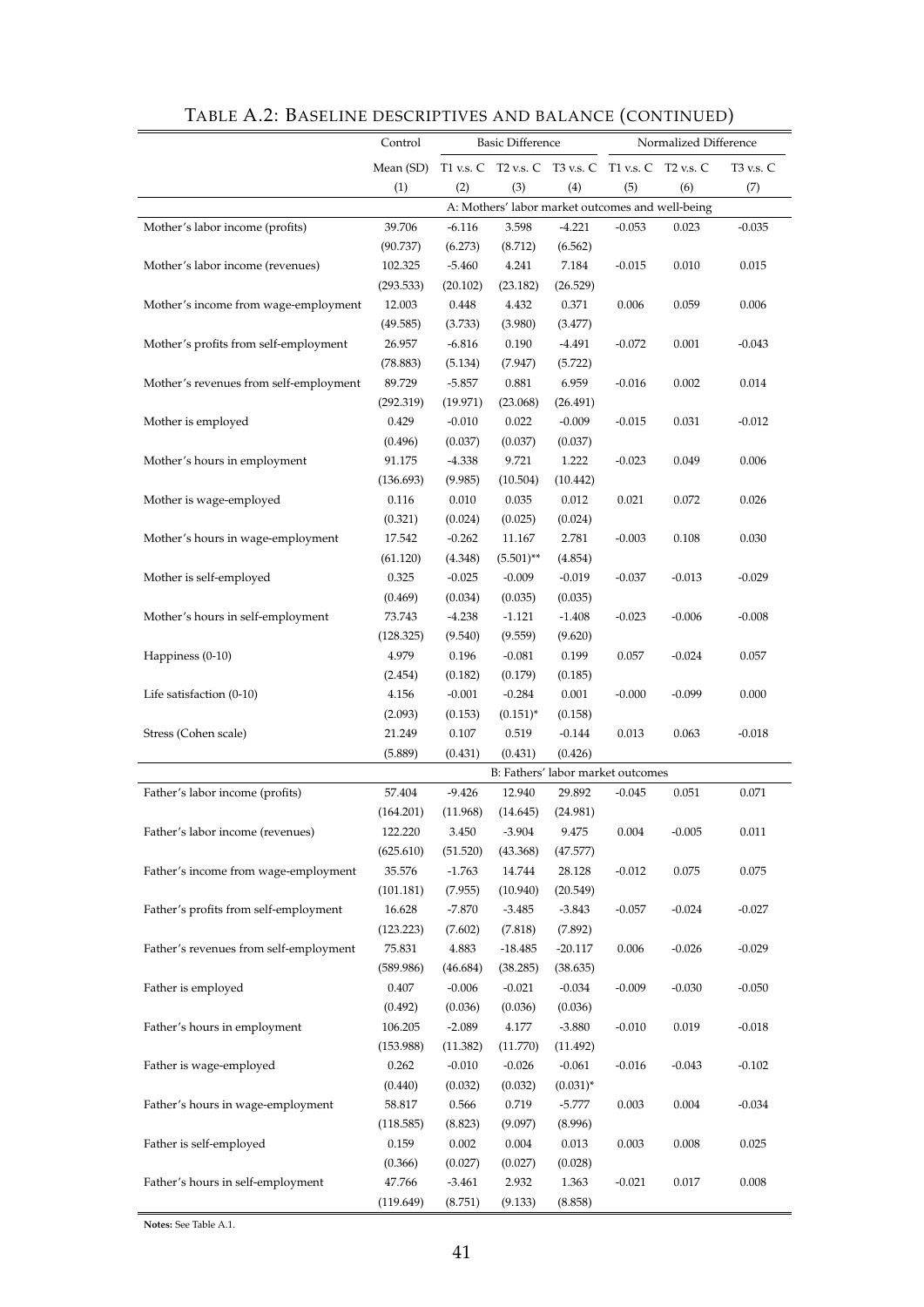|                            | Household  | Child    |
|----------------------------|------------|----------|
|                            | survey     | survey   |
|                            | (1)        | (2)      |
| Childcare                  | $-0.04***$ | $-0.04*$ |
|                            | (0.02)     | (0.02)   |
| Cash                       | $-0.03$    | $-0.03*$ |
|                            | (0.02)     | (0.02)   |
| Childcare & cash           | $-0.04***$ | $-0.03*$ |
|                            | (0.02)     | (0.02)   |
| Observations               | 1496       | 1496     |
| Mean in control            | 0.08       | 0.10     |
| Daycare = $Cash$           | 0.274      | 0.917    |
| Daycare = Daycare and cash | 0.941      | 0.941    |
| $Cash = Daycare$ and cash  | 0.310      | 0.976    |

TABLE A.3: ATTRITION

**Notes:** The dependent variable is an indicator that takes value one if the respondent (column 1) or the target child (column 2) could not be surveyed in the follow-up survey. All regressions control for the randomization strata: district indicators, an indicator for whether the target child has younger siblings, whether the target child was already attending (half-day) childcare at baseline, an indicator for whether the respondent was self-employed at baseline and the corresponding indicator for being wage-employed, and whether the respondent was the birth mother of the target child. Robust standard errors are reported in parenthesis (\*  $p < 0.10$ , \*\*  $p < 0.05$ , \*\*\*  $p < 0.01$ ).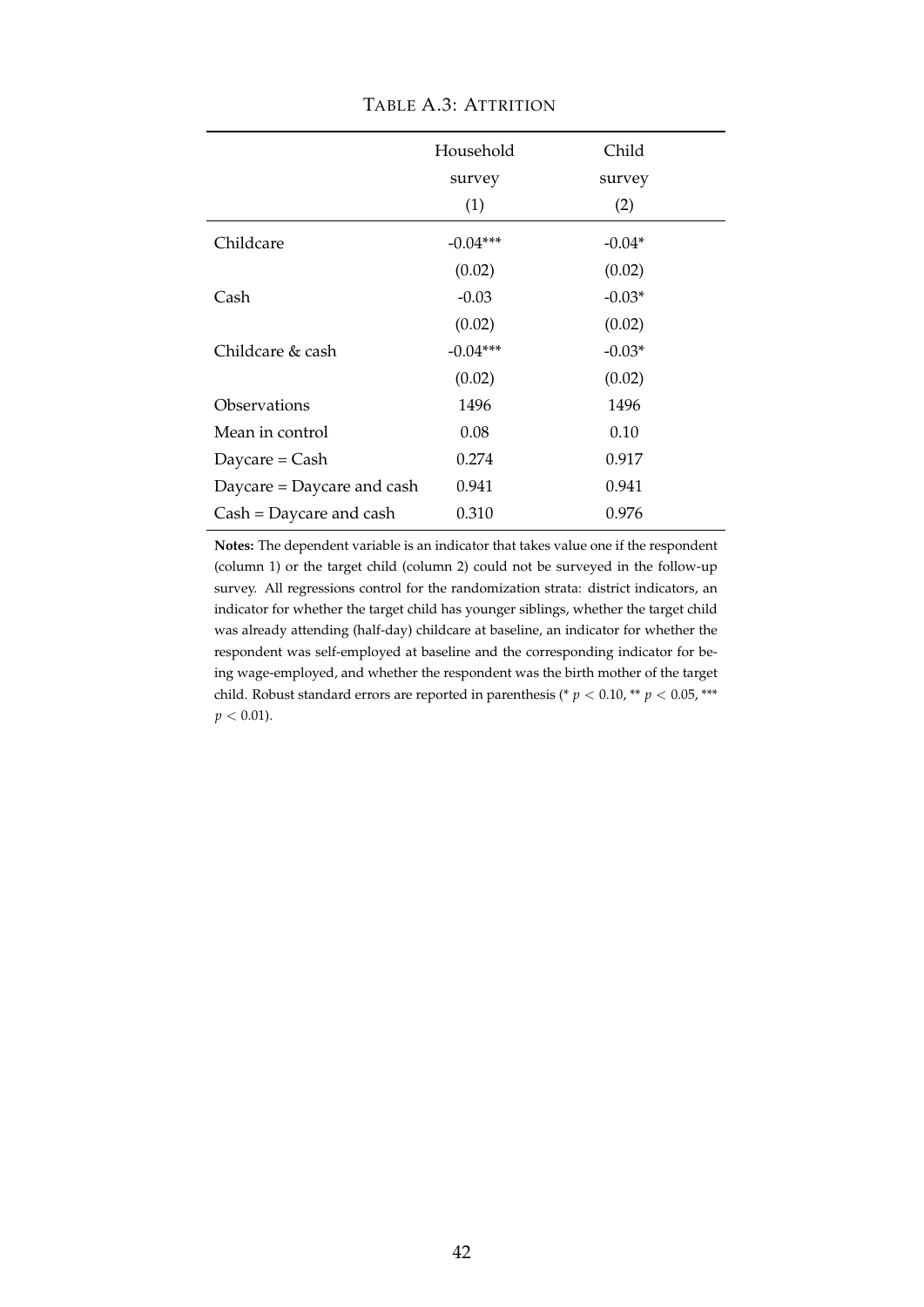|                                     |        | Enrollment |          | Days missed |            |          |  |  |  |  |
|-------------------------------------|--------|------------|----------|-------------|------------|----------|--|--|--|--|
|                                     | All    | Females    | Males    | All         | Females    | Males    |  |  |  |  |
|                                     | (1)    | (2)        | (3)      | (4)         | (5)        | (6)      |  |  |  |  |
| Childcare                           | $-.02$ | $-.02$     | $-.01$   | $-.32$      | .73        | $-1.38$  |  |  |  |  |
|                                     | (.02)  | (.03)      | (.03)    | (1.74)      | (1.63)     | (1.43)   |  |  |  |  |
| Cash                                | $-.01$ | $\theta$   | $\Omega$ | $-1.71$     | $-1.7$     | $-1.1$   |  |  |  |  |
|                                     | (.02)  | (.03)      | (.03)    | (1.47)      | (1.33)     | (1.36)   |  |  |  |  |
| Childcare & cash                    | .01    | .02        | .01      | $-3.76***$  | $-2.92***$ | $-2.34*$ |  |  |  |  |
|                                     | (.02)  | (.03)      | (.03)    | (1.31)      | (1.12)     | (1.27)   |  |  |  |  |
| p-value (equal treatment effects):  |        |            |          |             |            |          |  |  |  |  |
| Childcare = cash                    | 0.684  | 0.546      | 0.871    | 0.389       | 0.118      | 0.836    |  |  |  |  |
| Childcare = childcare & cash        | 0.170  | 0.208      | 0.512    | 0.022       | 0.010      | 0.421    |  |  |  |  |
| Cash = childcare & cash             | 0.350  | 0.522      | 0.620    | 0.072       | 0.202      | 0.268    |  |  |  |  |
| Childcare & cash = childcare + cash | 0.200  | 0.363      | 0.612    | 0.408       | 0.308      | 0.939    |  |  |  |  |
| Mean Control                        | .85    | .85        | .85      | 9.8         | 6.39       | 6.87     |  |  |  |  |
| Obs.                                | 1150   | 872        | 848      | 1150        | 872        | 848      |  |  |  |  |

TABLE A.4: EFFECTS ON ELDER SIBLINGS' ENROLLMENT AND ATTENDANCE

**Notes:** In columns (1) until (3) the dependent variables measure the share of the target child's elder siblings, sisters and brothers who are enrolled in school; and in columns (4) until (6) the average number of days of school they missed in the last trimester. The sample is restricted to households where the target child has any elder sibling (columns 1 and 4), an elder sister (columns 2 and 5), or an elder brother (columns 3 and 6). All regressions control for the baseline level of the outcome variable and the randomization strata listed in Table A.3. Robust standard errors are reported in parenthesis. Statistical significance is indicated by ∗ *p* < 0.1, \*\* *p* < 0.05, \* \* \* *p* < 0.01 for unadjusted *p*-values and by  $\star$  *p* < 0.1,  $\star\star$  *p* < 0.05,  $\star\star\star$  *p* < 0.01 for *p*-values that are adjusted for multiple hypotheses testing. When correcting the *p*-values, we group all the outcomes together in one family.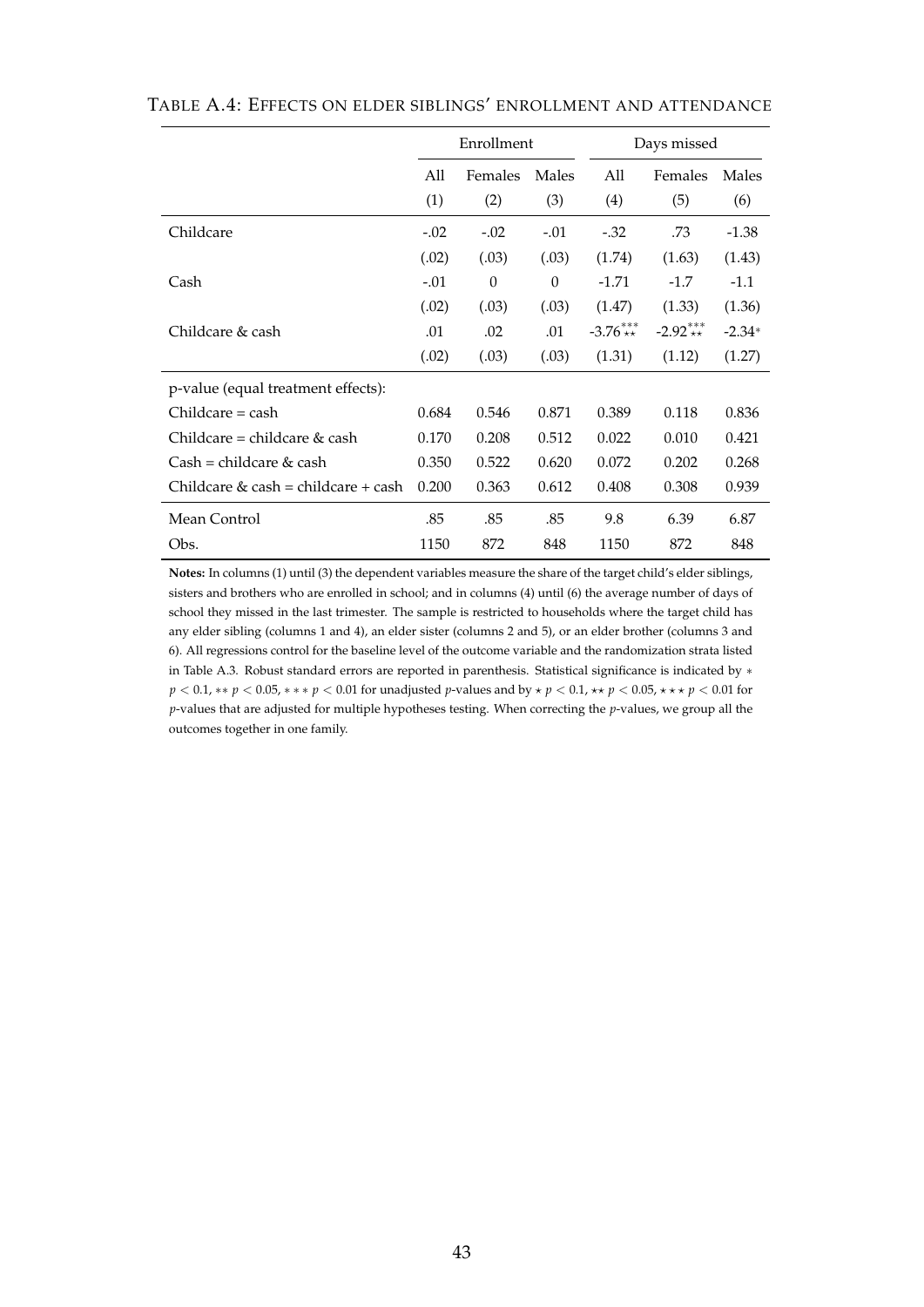|                                        |        | Farm revenues |            | Livestock revenues | Total revenues |
|----------------------------------------|--------|---------------|------------|--------------------|----------------|
|                                        | >0     | <b>UGX</b>    | >0         | UGX                | <b>UGX</b>     |
|                                        | (1)    | (2)           | (3)        | (4)                | (5)            |
| Childcare                              | $-.01$ | $-.69$        | .01        | $-48$              | $83.12**$      |
|                                        | (.03)  | (.92)         | (.03)      | (.81)              | (34.2)         |
| Cash                                   | .03    | .71           | .04        | 1.28               | 56.86*         |
|                                        | (.03)  | (1.01)        | (.03)      | (1)                | (30.97)        |
| Childcare & cash                       | $-.04$ | $-.22$        | $.06^{**}$ | $1.65*$            | $107.5***$     |
|                                        | (.03)  | (.99)         | (.03)      | (.93)              | (34.82)        |
| p-value (equal treatment effects):     |        |               |            |                    |                |
| $Childcare = cash$                     | 0.132  | 0.147         | 0.326      | 0.066              | 0.490          |
| Childcare = childcare $\&$ cash        | 0.348  | 0.624         | 0.098      | 0.018              | 0.555          |
| $Cash = children \& cash$              | 0.016  | 0.362         | 0.495      | 0.734              | 0.188          |
| Childcare $\&$ cash = childcare + cash | 0.143  | 0.858         | 0.876      | 0.533              | 0.529          |
| Mean Control                           | .18    | 4.05          | .16        | 3.16               | 262.84         |
| Obs.                                   | 1414   | 1409          | 1414       | 1410               | 1401           |

TABLE A.5: EFFECTS ON HOUSEHOLD INCOME FROM FARMING OR LIVESTOCK

**Notes:** The dependent variables measure total household revenues (column 5), which now also include income from farming (column 2) and from livestock (column 4). In the columns (1) and (3) the dependent variables are dummies indicating the household has any income from farming or livestock. All regressions control for the baseline level of the outcome variable and the randomization strata listed in Table A.3. All monetary values are in thousands of UGX and are winsorized at the top 99*th* percentile. Robust standard errors are reported in parenthesis. Statistical significance is indicated by ∗ *p* < 0.1, ∗∗ *p* < 0.05, ∗ ∗ ∗ *p* < 0.01 for unadjusted *p*-values and by  $\star$  *p* < 0.1,  $\star\star$  *p* < 0.05,  $\star\star\star$  *p* < 0.01 for *p*-values that are adjusted for multiple hypotheses testing. When correcting the *p*-values, we group all the outcomes together in one family.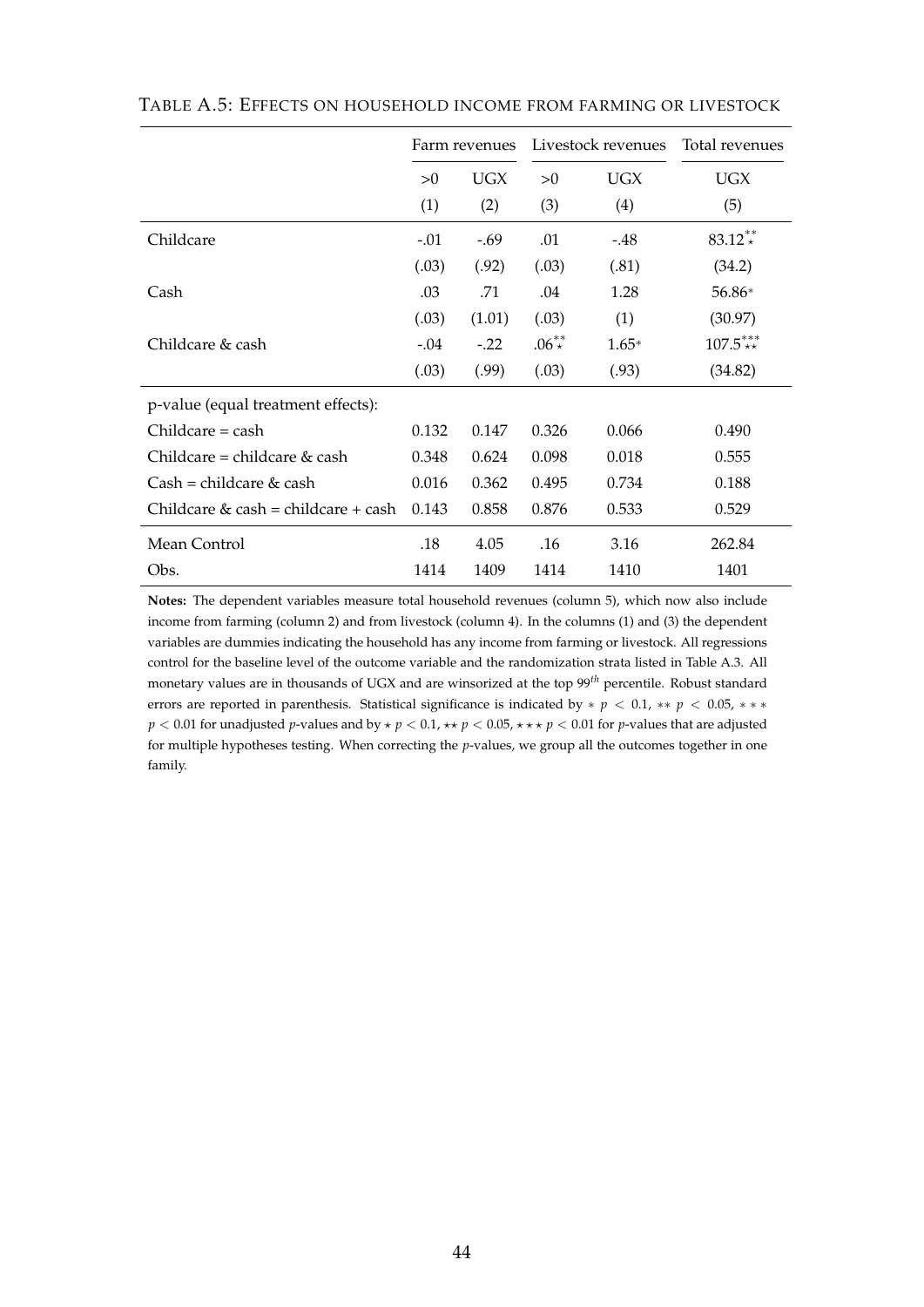|                                     | Household  | Mothers    |          |
|-------------------------------------|------------|------------|----------|
|                                     | <b>New</b> | <b>New</b> | Closed   |
|                                     | business   | business   | business |
|                                     | (1)        | (2)        | (3)      |
| Childcare                           | $\theta$   | .02        | .01      |
|                                     | (.03)      | (.03)      | (.03)    |
| Cash                                | $.19***$   | $.17***$   | .03      |
|                                     | (.03)      | (.03)      | (.03)    |
| Childcare & cash                    | $.15***$   | $.15***$   | .03      |
|                                     | (.03)      | (.03)      | (.03)    |
| p-value (equal treatment effects):  |            |            |          |
| $Children = cash$                   | 0.000      | 0.000      | 0.375    |
| Childcare = childcare $&$ cash      | 0.000      | 0.000      | 0.477    |
| $Cash = children & cash$            | 0.362      | 0.605      | 0.859    |
| Childcare & cash = childcare + cash | 0.496      | 0.390      | 0.754    |
| Mean Control                        | .24        | .15        | .17      |
| Obs.                                | 1414       | 1414       | 1414     |

TABLE A.6: BUSINESS CREATION AND SURVIVAL

**Notes:** The dependent variables measure whether a new business was created at the household level (column 1) or by the mother (column 2). Column (3) measures whether at least one of the mother's baseline businesses closed down. All regressions control for the randomization strata listed in Table A.3. Statistical significance is indicated by  $*$  *p* < 0.1,  $**$  *p* < 0.05,  $* * * p$  < 0.01 for unadjusted *p*-values and by  $*$  $p < 0.1$ , \*\*  $p < 0.05$ , \*\*\*  $p < 0.01$  for *p*-values that are adjusted for multiple hypotheses testing. When correcting the *p*-values, we group all the outcomes together in one family.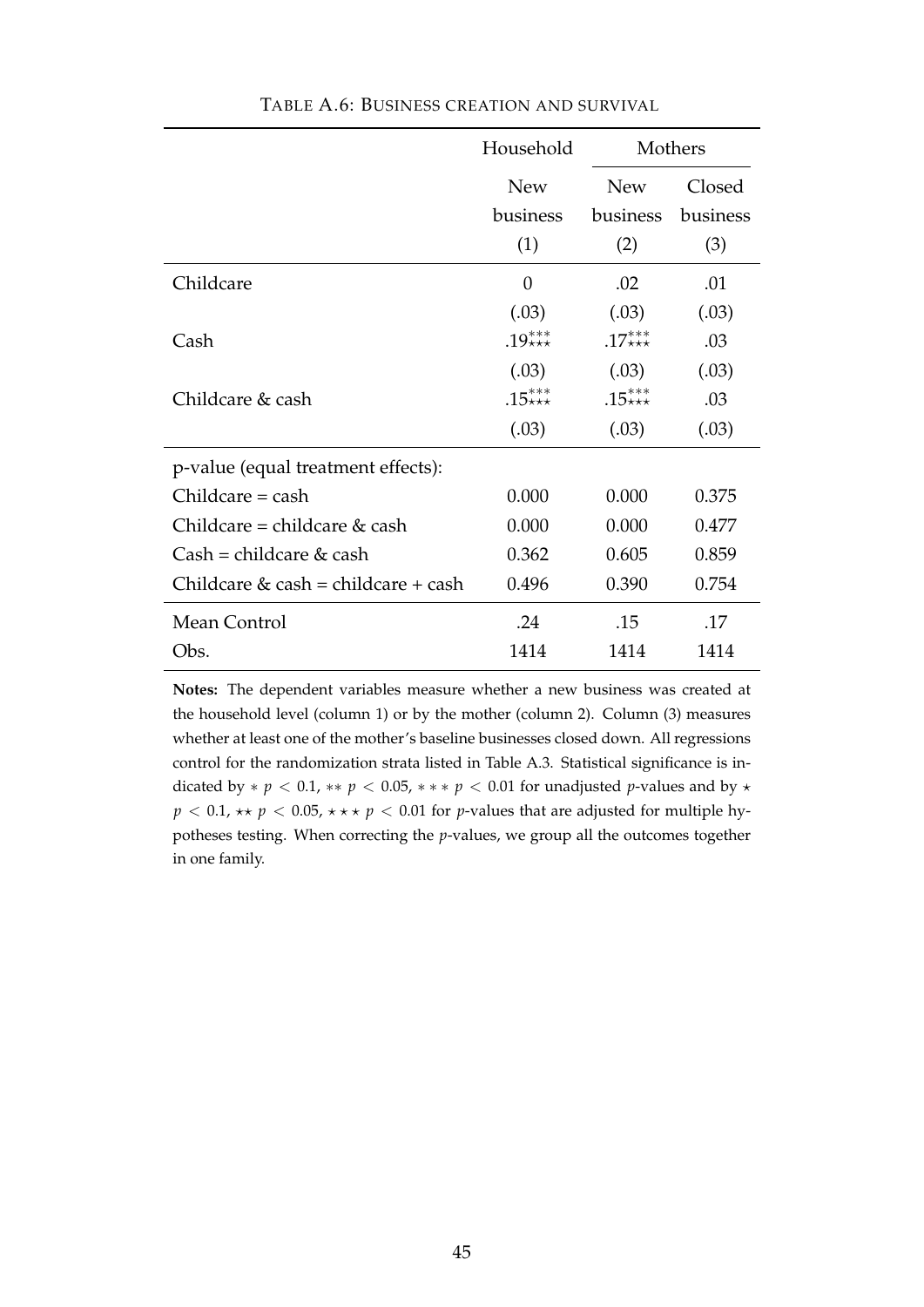|                                     |           | Travel time |          | Operating time (total) |            |          |  |  |  |  |
|-------------------------------------|-----------|-------------|----------|------------------------|------------|----------|--|--|--|--|
|                                     | Any       | <b>New</b>  | Old      | Any                    | <b>New</b> | Old      |  |  |  |  |
|                                     | business  | business    | business | business               | business   | business |  |  |  |  |
|                                     | (1)       | (2)         | (3)      | (4)                    | (5)        | (6)      |  |  |  |  |
| Childcare                           | .99       | .36         | .63      | 8.44                   | 3.9        | 4.9      |  |  |  |  |
|                                     | (.73)     | (.53)       | (.49)    | (9.04)                 | (7.49)     | (6.1)    |  |  |  |  |
| Cash                                | $2.35***$ | $1.89***$   | .46      | $45.68***$             | $36.57***$ | 9.2      |  |  |  |  |
|                                     | (.75)     | (.63)       | (.41)    | (10.28)                | (8.44)     | (6.45)   |  |  |  |  |
| Childcare & cash                    | $1.65**$  | $1.21**$    | .45      | $42.73***$             | $36.73***$ | 6.33     |  |  |  |  |
|                                     | (.72)     | (.59)       | (.42)    | (10.09)                | (8.7)      | (5.97)   |  |  |  |  |
| p-value (equal treatment effects):  |           |             |          |                        |            |          |  |  |  |  |
| $Childcare = cash$                  | 0.114     | 0.022       | 0.751    | 0.001                  | 0.000      | 0.505    |  |  |  |  |
| Childcare = childcare $&$ cash      | 0.428     | 0.181       | 0.744    | 0.001                  | 0.000      | 0.813    |  |  |  |  |
| $Cash = children \& cash$           | 0.407     | 0.336       | 0.982    | 0.801                  | 0.987      | 0.651    |  |  |  |  |
| Childcare & cash = childcare + cash | 0.130     | 0.239       | 0.351    | 0.442                  | 0.765      | 0.379    |  |  |  |  |
| Mean Control                        | 2.33      | 1.35        | .99      | 78.43                  | 32.52      | 45.91    |  |  |  |  |
| Obs.                                | 1414      | 1414        | 1414     | 1414                   | 1414       | 1414     |  |  |  |  |

#### TABLE A.7: TRAVEL TIME TO THE BUSINESS AND OPERATING HOURS (MOTHER)

**Notes:** The dependent variables are the operating time (total hours per month over all businesses) and the time needed to travel to a business (minutes per day, over all businesses). This is provided for any business (columns 1 and 4), newly created businesses (columns 2 and 5) and businesses that were in existence at the time of the baseline (columns 3 and 6). In columns 4 to 6, we control for the baseline level of the outcome variable and the randomization strata listed in Table A.3. In columns 1-3, we do not have a baseline value for the outcome variable. Robust standard errors are reported in parenthesis. Statistical significance is indicated by  $* p < 0.1$ ,  $* p < 0.05$ ,  $* * p < 0.01$  for unadjusted *p*-values and by  $* p < 0.1$ ,  $* * p < 0.1$  $p < 0.05$ ,  $\star \star \star p < 0.01$  for *p*-values that are adjusted for multiple hypotheses testing. When correcting the *p*-values, we group all the outcomes together in one family.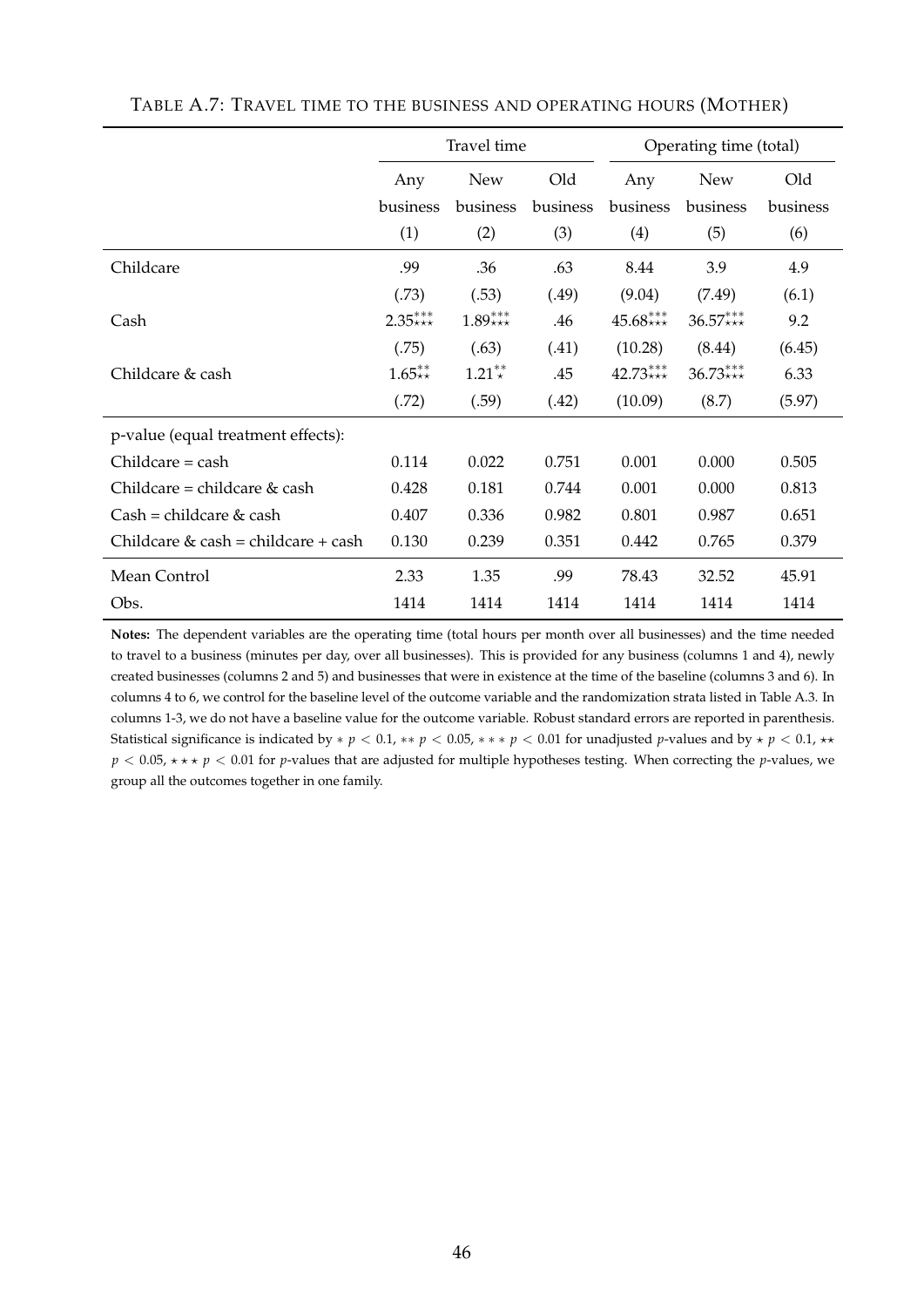|                                           | Full-day childcare |
|-------------------------------------------|--------------------|
|                                           | (1)                |
|                                           |                    |
| Mother self-employed                      | 0.06               |
|                                           | (0.05)             |
| Mother wage-employed                      | $0.13*$<br>(0.07)  |
|                                           | 0.01               |
| Child's age: 4                            | (0.05)             |
| Child's age: 5                            | $0.26***$          |
|                                           | (0.09)             |
| Child's gender: boy                       | $0.09*$            |
|                                           | (0.05)             |
| Mother of the child is the respondent     | 0.08               |
|                                           | (0.11)             |
| Child in half-day childcare (at baseline) | 0.06               |
|                                           | (0.06)             |
| Mother's age                              | 0.00               |
|                                           | (0.00)             |
| Mother's education (years)                | $0.02***$          |
|                                           | (0.01)             |
| Household size                            | $-0.00$            |
|                                           | (0.02)             |
| Father is in the household                | 0.00               |
|                                           | (0.06)             |
| Other caregiver, besides mother or father | $-0.01$            |
|                                           | (0.07)             |
| Nb of elder male siblings                 | $-0.01$            |
|                                           | (0.03)             |
| Nb of elder female siblings               | 0.01               |
|                                           | (0.03)             |
| Mother's religion is Islam                | 0.03               |
|                                           | (0.06)             |
| Household owns any land                   | $-0.05$            |
|                                           | (0.06)             |
| Household income                          | 0.01               |
|                                           | (0.01)             |
| Observations                              | 383                |
| R-squared                                 | 0.14               |
| Mean of outcome                           | 0.33               |

### TABLE A.8: CORRELATES OF FULL-DAY CHILDCARE ENROLLMENT IN CONTROL GROUP

**Notes:** The sample includes the control group. The dependent variable is a dummy taking value one if the child is enrolled in full-day childcare at the long-term follow-up survey. All the right-hand side variables are defined at baseline. In addition, we also control for district fixed effects and a dummy taking value one if the household's income was missing and therefore imputed to the sample mean. Robust standard errors are reported in parenthesis. Statistical significance is indicated by  $\ast$   $p$   $<$   $0.1,$ ∗∗ *p* < 0.05, ∗ ∗ ∗ *p* < 0.01.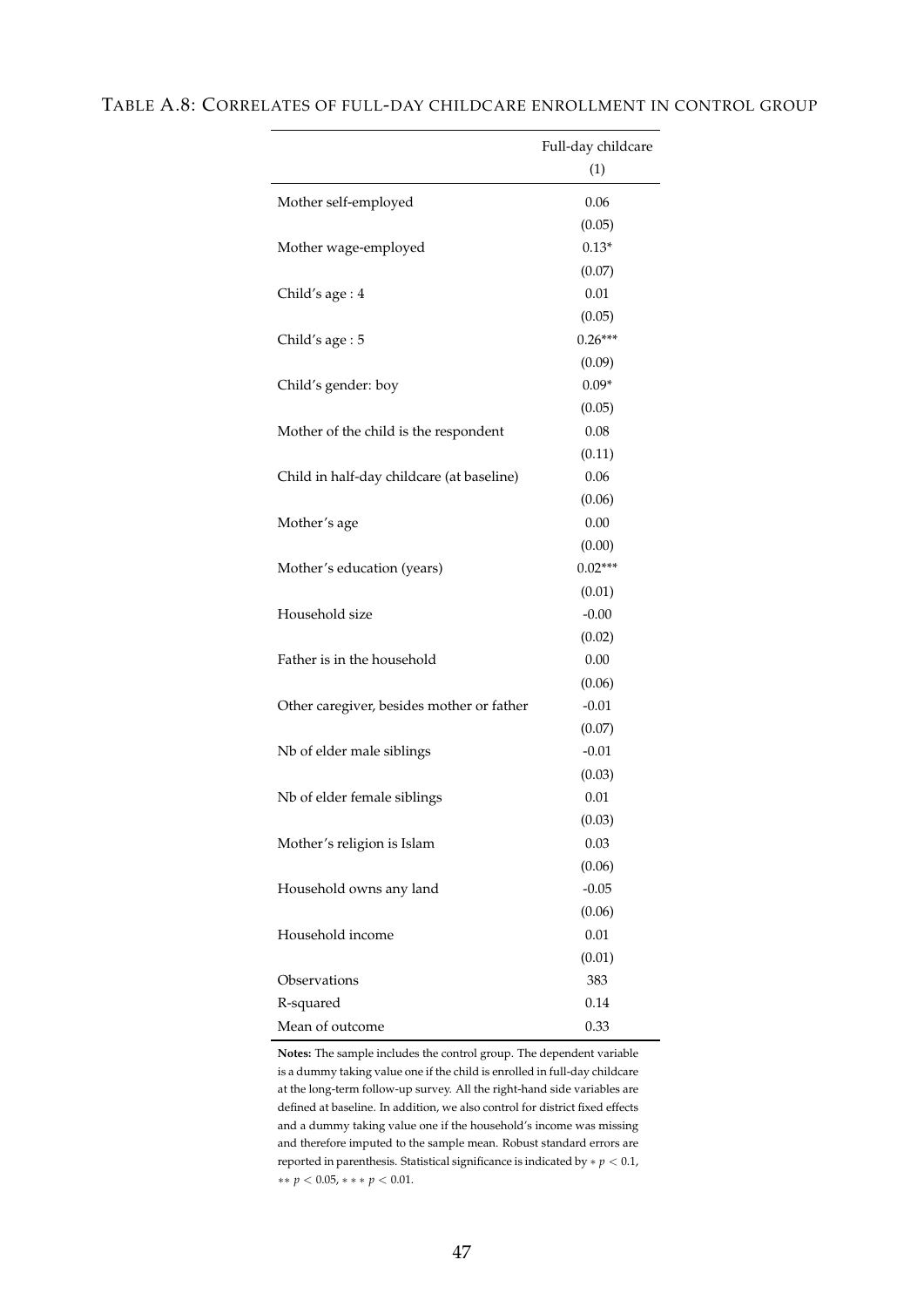|                                                        |            |         |         |           | Labor supply | Assets & employees |           |         |          |                |          |                  |                 |              |           |
|--------------------------------------------------------|------------|---------|---------|-----------|--------------|--------------------|-----------|---------|----------|----------------|----------|------------------|-----------------|--------------|-----------|
|                                                        | Self-emp.  |         | Wage    | Total     |              |                    | Self-emp. |         | Wage     | Total          |          | Assets           |                 |              | Employees |
|                                                        | Revenues   | Profits |         | Revenues  | Profits      | >0                 | Hrs.      | >0      | Hrs.     | >0             | Hrs.     | >0               | <b>Ush 1000</b> | >0           | Nr.       |
|                                                        | (1)        | (2)     | (3)     | (4)       | (5)          | (6)                | (7)       | (8)     | (9)      | (10)           | (11)     | (12)             | (13)            | (14)         | (15)      |
| Childcare                                              | 37.8       | 7.42    | 17.93   | 57.41**   | 31.86**      | .01                | 3.9       | $.1***$ | 18.35    | $.12***$       | 24.16    | $\overline{0}$   | $-.85$          | .03          | .07       |
|                                                        | (24.51)    | (6.5)   | (13.37) | (27.29)   | (15.17)      | (.04)              | (12.66)   | (.05)   | (14.04)  | (.05)          | (17.04)  | (.02)            | (1.44)          | (.02)        | (.08)     |
| Cash                                                   | $-8.83$    | $-7.14$ | 4.81    | $-.97$    | .02          | $-.02$             | $-9.73$   | .07     | 15.5     | .04            | 8.93     | 0                | .82             | .02          | $\theta$  |
|                                                        | (18.2)     | (5.01)  | (12)    | (20.78)   | (12.97)      | (.04)              | (11.14)   | (.04)   | (13.81)  | (.05)          | (16.4)   | (.02)            | (1.81)          | (.02)        | (.05)     |
| Childcare & cash                                       | $48.64***$ | 4.68    | 5.5     | $66.22**$ | 12.64        | .06                | 15.3      | .05     | 10.3     | $.08*$         | 26.25    | .01              | $-.55$          | .03          | .16       |
|                                                        | (23.6)     | (5.8)   | (13.02) | (27.52)   | (14.51)      | (.04)              | (12.44)   | (.04)   | (13.76)  | (.05)          | (16.87)  | (.02)            | (1.38)          | (.02)        | (.13)     |
| Childcare $\times$ t. c. likely to be in school        | $-51.71*$  | $-10.4$ | $-.45$  | $-45.62$  | $-18.26$     | $-.06$             | $-14.42$  | $-.01$  | 6.16     | $-.08$         | $-10.36$ | $\theta$         | 3.56            | $-.06*$      | $-.09$    |
|                                                        | (29.59)    | (8.05)  | (18.28) | (34.56)   | (20.22)      | (.05)              | (16.7)    | (.06)   | (19.22)  | (.07)          | (23.48)  | (.03)            | (2.33)          | (.03)        | (.1)      |
| Cash $\times$ t. c. likely to be in school             | 3.09       | 1.82    | 7.12    | 14.04     | 9.21         | .01                | 16.38     | $-.05$  | $-14.39$ | $-.05$         | $-1.76$  | 0                | 1.63            | $-.03$       | .06       |
|                                                        | (25.59)    | (6.97)  | (17.93) | (31.1)    | (19.72)      | (.05)              | (17.01)   | (.06)   | (18.35)  | (.07)          | (23.41)  | (.02)            | (2.44)          | (.03)        | (.09)     |
| Childcare & cash $\times$ t. c. likely to be in school | $-32.9$    | $-4.46$ | $-7.67$ | $-47.26$  | $-13.04$     | $-.06$             | $-8.89$   | $-.02$  | $-3.65$  | $-.09$         | $-17.11$ | $-.02$           | 2.17            | $-.03$       | $-.19$    |
|                                                        | (32.55)    | (7.87)  | (17.78) | (37.23)   | (20.25)      | (.06)              | (17.94)   | (.06)   | (18.63)  | (.07)          | (23.84)  | (.03)            | (2.15)          | (.03)        | (.13)     |
| Impact when target child likely in school              |            |         |         |           |              |                    |           |         |          |                |          |                  |                 |              |           |
| Childcare                                              | $-13.91$   | $-2.98$ | 17.47   | 11.79     | 13.59        | $-.05$             | $-10.52$  | $.09**$ | $24.51*$ | .03            | 13.8     | $\boldsymbol{0}$ | 2.71            | $-.03$       | $-.01$    |
|                                                        | (16.74)    | (4.79)  | (12.46) | (21.33)   | (13.33)      | (.03)              | (10.87)   | (.04)   | (13.05)  | (.05)          | (16.17)  | (.02)            | (1.78)          | (.02)        | (.06)     |
| Cash                                                   | $-5.74$    | $-5.31$ | 11.94   | 13.07     | 9.23         | $-.01$             | 6.65      | .02     | 1.11     | $-.01$         | 7.17     | 0                | 2.45            | $-.01$       | .06       |
|                                                        | (18.4)     | (4.85)  | (13.44) | (23.34)   | (14.91)      | (.04)              | (12.88)   | (.04)   | (12.06)  | (.05)          | (16.75)  | (.02)            | (1.73)          | (.02)        | (.08)     |
| Childcare & cash                                       | 15.74      | .22     | $-2.17$ | 18.96     | $-.4$        | 0                  | 6.41      | .03     | 6.64     | $\overline{0}$ | 9.15     | $-.01$           | 1.62            | $\mathbf{0}$ | $-.03$    |
|                                                        | (21.95)    | (5.19)  | (12.1)  | (24.87)   | (13.98)      | (.04)              | (12.75)   | (.04)   | (12.6)   | (.05)          | (16.78)  | (.02)            | (1.62)          | (.02)        | (.04)     |
| p-value (equal treatment effects)                      |            |         |         |           |              |                    |           |         |          |                |          |                  |                 |              |           |
| Childcare = cash                                       | .653       | .626    | .693    | .957      | .775         | .245               | .176      | .111    | .084     | .441           | .709     | .706             | .915            | .527         | .385      |
| Childcare = childcare & cash                           | .167       | .538    | .12     | .776      | .324         | .21                | .173      | .142    | .203     | .469           | .793     | .468             | .629            | .223         | .676      |
| $Cash = children & cash$                               | .343       | .276    | .301    | .827      | .545         | .899               | .987      | .883    | .674     | .972           | .914     | .716             | .71             | .595         | .191      |
| Childcare & cash = childcare + cash                    | .205       | .225    | .087    | .862      | .261         | .299               | .565      | .163    | .305     | .669           | .627     | .67              | .207            | .187         | .378      |
| Mean Control                                           | 58         | 18      | 49      | 108       | 69           | .15                | 41        | .26     | 66       | $.4\,$         | 107      | .04              | 1               | .05          | $\cdot$ 1 |
| Obs.                                                   | 1402       | 1402    | 1400    | 1400      | 1400         | 1402               | 1401      | 1402    | 1399     | 1402           | 1398     | 1402             | 1402            | 1401         | 1401      |

TABLE A.9: EFFECTS ON FATHERS BY TARGET CHILD'S LIKELIHOOD TO BE IN CHILDCARE

**Notes:** The dependent variables measure total revenues (1) and profits (2) earned through self-employment; income earned through wage labor (3) and the sum of wages and revenues (4) or wages and profits (5); labor supply in wage labor, and in self-employment, and in total at the extensive margins (columns 6, 8 and 10) and at the intensive margins (7, 9 and 11); whether the household purchased any business asset during the last 12 months (12) and the value of these assets (13); whether it has any employee in its businesses (14) and the number of employees (15). All monetary values are in thousands of UGX and are winsorized at the top 99<sup>th</sup> percentile. The interaction term is a dummy indicating it is likely that the target child would have attended full day childcare in absence of our subsidies. All regressions control for the baseline level of the outcome variable and the randomization strata listed in Table A.3. Robust standard errors are reported in parenthesis and statistical significance is indicated by  $* p \le 0.1, ** p < 0.05, ***$  $p < 0.01$ .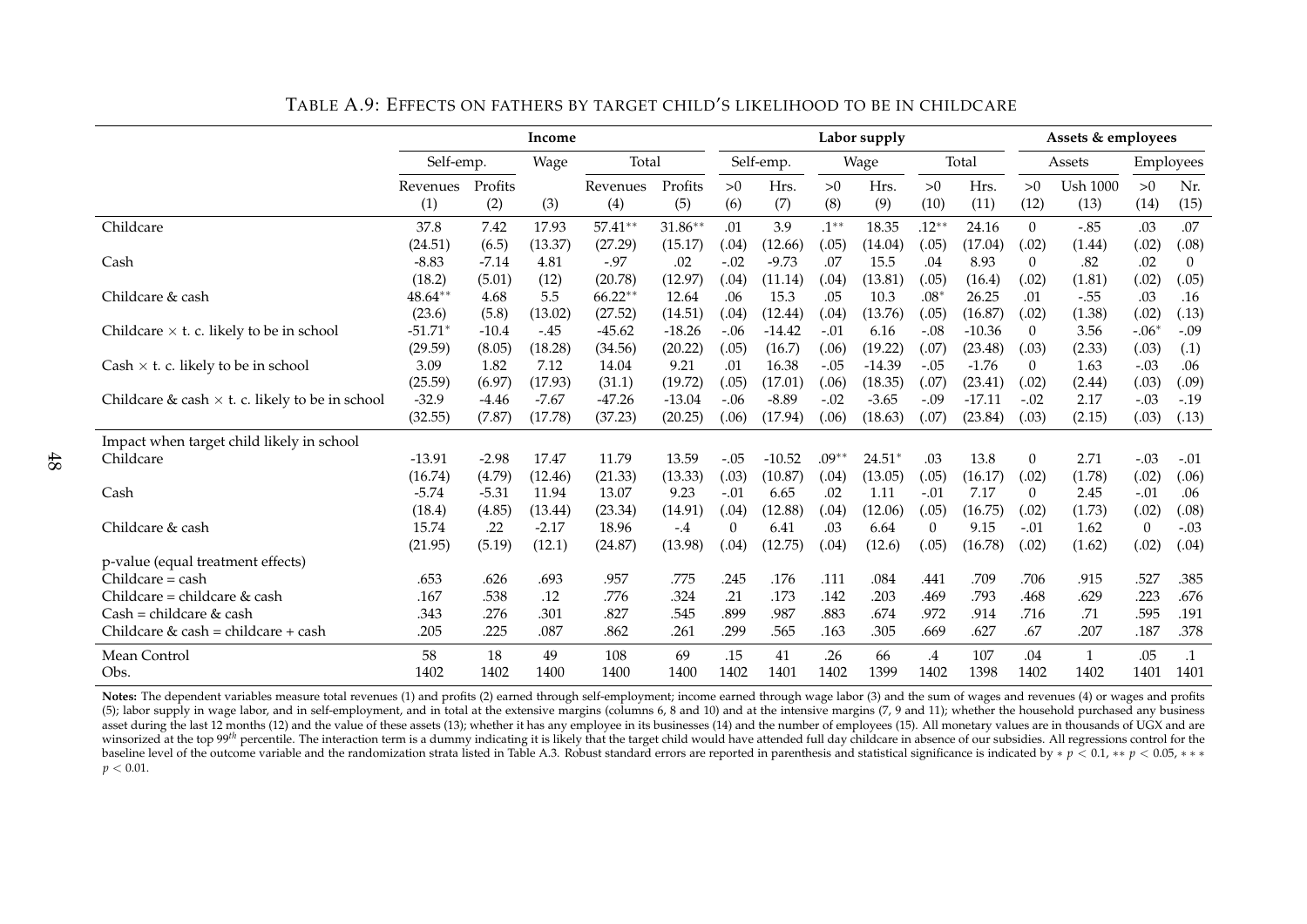|                                            | Income              |                    |                      |                      |                 |                   |                      |                   | Labor supply         |                  | Assets & employees |              |                     |                |                 |
|--------------------------------------------|---------------------|--------------------|----------------------|----------------------|-----------------|-------------------|----------------------|-------------------|----------------------|------------------|--------------------|--------------|---------------------|----------------|-----------------|
|                                            | Self-emp.           |                    | Wage                 | Total                |                 |                   | Self-emp.            |                   | Wage                 |                  | Total              |              | Assets              |                | Employees       |
|                                            | Revenues            | Profits            |                      | Revenues             | Profits         | >0                | Hrs.                 | >0                | Hrs.                 | >0               | Hrs.               | >0           | <b>Ush 1000</b>     | >0             | Nr.             |
|                                            | (1)                 | (2)                | (3)                  | (4)                  | (5)             | (6)               | (7)                  | (8)               | (9)                  | (10)             | (11)               | (12)         | (13)                | (14)           | (15)            |
| Childcare                                  | 69.57**             | $10.58*$           | $-2.46$              | 66.58**              | 8.25            | .04               | 7.22                 | $-.04$            | $-11.78*$            | .01              | $-4.23$            | .03          | 3.64                | .04            | $-.04$          |
|                                            | (27.19)             | (5.94)             | (4.03)               | (27.26)              | (7.38)          | (.04)             | (12.45)              | (.03)             | (6.77)               | (.04)            | (13.16)            | (.03)        | (2.35)              | (.03)          | (.13)           |
| Cash                                       | 55.95**             | 7.89               | $-7.21*$             | 49.77**              | 1.69            | $.2***$           | 49.7***              | $-.06*$           | $-12.52*$            | $.13***$         | $39.53***$         | $.07***$     | 8.79***             | $.07**$        | .03             |
|                                            | (23.27)<br>69.38*** | (5.31)<br>19.49*** | (3.81)<br>$-9.42***$ | (23.35)<br>$61.89**$ | (6.89)          | (.04)<br>$.15***$ | (13.17)<br>$38.2***$ | (.03)<br>$-.07**$ | (7.03)<br>$-21.4***$ | (.04)            | (13.81)            | (.03)        | (3.09)              | (.03)          | (.13)           |
| Childcare & cash                           | (23.9)              | (6.12)             | (3.62)               | (24.18)              | 11.39<br>(7.57) | (.04)             | (13.13)              |                   | (6.28)               | $.07*$<br>(.04)  | 18.06<br>(13.6)    | .04<br>(.03) | $4.75***$<br>(2.39) | $.07**$        | $-.02$<br>(.12) |
| Younger children                           | 18.9                | .79                | $-.69$               | 14.44                | $-1.13$         | $\overline{0}$    | 8.09                 | (.03)<br>$-.04$   | $-15.21**$           | $-.03$           | $-7.13$            | $-.01$       | 5.97                | (.03)<br>.03   | $-.08$          |
|                                            | (25.83)             | (6.2)              | (5.54)               | (25.98)              | (8.62)          | (.05)             | (15.38)              | (.04)             | (7.62)               | (.05)            | (16.04)            | (.03)        | (3.93)              | (.03)          | (.14)           |
| Childcare $\times$ younger children        | $-101.3***$         | $-14.23$           | $-4.94$              | $-104.21***$         | $-17.63$        | $-.06$            | $-16.16$             | .05               | 17.73                | $\theta$         | .29                | $-.02$       | $-6.89$             | $-.09**$       | $-.08$          |
|                                            | (37.88)             | (9.25)             | (7.44)               | (38.41)              | (12.46)         | (.07)             | (21.74)              | (.06)             | (11.82)              | (.08)            | (23.35)            | (.04)        | (5.61)              | (.05)          | (.14)           |
| $Cash \times younger$ children             | $-21.82$            | 4.52               | $-.12$               | $-21.59$             | 3.49            | $-.02$            | $-36.33$             | .06               | 6.77                 | $\overline{0}$   | $-30.38$           | $-.01$       | $-14.77***$         | $-.03$         | .08             |
|                                            | (43.84)             | (10.42)            | (7.42)               | (43.93)              | (13.14)         | (.08)             | (23.47)              | (.06)             | (10.72)              | (.08)            | (24.24)            | (.05)        | (4.91)              | (.06)          | (.17)           |
| Childcare & cash $\times$ younger children | $-21.12$            | $-12.24$           | $-0.86$              | $-21.95$             | $-13.31$        | .05               | $-7.02$              | .04               | 18.28                | .07              | 8.81               | $.15***$     | 9.87                | $\overline{0}$ | .14             |
|                                            | (46.24)             | (9.88)             | (7.04)               | (46.67)              | (12.64)         | (.08)             | (24.12)              | (.06)             | (10.4)               | (.08)            | (25.01)            | (.06)        | (8.15)              | (.06)          | (.16)           |
| Impact with younger children at baseline   |                     |                    |                      |                      |                 |                   |                      |                   |                      |                  |                    |              |                     |                |                 |
| Childcare                                  | $-31.73$            | $-3.65$            | $-7.4$               | $-37.63$             | $-9.38$         | $-.02$            | $-8.94$              | .01               | 5.94                 | $\boldsymbol{0}$ | $-3.94$            | .01          | $-3.26$             | $-.06$         | $-.12**$        |
|                                            | (26.33)             | (7.12)             | (6.3)                | (26.93)              | (10.08)         | (.06)             | (17.91)              | (.05)             | (9.69)               | (.07)            | (19.36)            | (.04)        | (5.09)              | (.04)          | (.06)           |
| Cash                                       | 34.13               | 12.41              | $-7.33$              | 28.17                | 5.18            | $.18***$          | 13.37                | $\overline{0}$    | $-5.75$              | $.13*$           | 9.15               | .06          | $-5.98$             | .04            | .11             |
|                                            | (37.05)             | (8.95)             | (6.42)               | (37.08)              | (11.19)         | (.07)             | (19.48)              | (.05)             | (8.06)               | (.07)            | (19.97)            | (.04)        | (3.8)               | (.05)          | (.1)            |
| Childcare & cash                           | 48.27               | 7.24               | $-10.27*$            | 39.94                | $-1.92$         | $.2***$           | 31.18                | $-.02$            | $-3.13$              | $.15***$         | 26.87              | .19          | 14.62               | .07            | .13             |
|                                            | (39.75)             | (7.76)             | (6.06)               | (40.1)               | (10.12)         | (.07)             | (20.27)              | (.05)             | (8.29)               | (.07)            | (21)               | (.05)        | (7.79)              | (.05)          | (.09)           |
| p-value (equal treatment effects)          |                     |                    |                      |                      |                 |                   |                      |                   |                      |                  |                    |              |                     |                |                 |
| Childcare = cash                           | .048                | .073               | .989                 | .052                 | .192            | .004              | .246                 | .829              | .22                  | .076             | .524               | .259         | .435                | .027           | .016            |
| Childcare = childcare & cash               | .03                 | .164               | .597                 | .039                 | .461            | .001              | .046                 | .482              | .349                 | .045             | .153               | .001         | .019                | .006           | .004            |
| $Cash = children & cash$                   | .752                | .584               | .592                 | .794                 | .525            | .766              | .407                 | .617              | .75                  | .83              | .423               | .017         | .003                | .546           | .918            |
| Childcare & cash = childcare + cash        | .38                 | .898               | .596                 | .349                 | .88             | .668              | .339                 | .603              | .793                 | .906             | .461               | .071         | .005                | .18            | .332            |
| Mean Control                               | 89                  | 21                 | 19                   | 108                  | 40              | .31               | 84                   | .15               | 20                   | .44              | 103                | .06          | 8                   | .11            | .18             |
| Obs.                                       | 1414                | 1414               | 1414                 | 1414                 | 1414            | 1414              | 1414                 | 1414              | 1414                 | 1414             | 1414               | 1414         | 1414                | 1414           | 1414            |

TABLE A.10: EFFECTS ON MOTHERS BY PRESENCE OF YOUNGER CHILDREN AT BASELINE

Notes: The dependent variables measure total revenues (1) and profits (2) earned through self-employment; income earned through wage labor (3) and the sum of wages and revenues (4) or wages and profits (5); labor supply in wage labor, and in self-employment, and in total at the extensive margins (columns 6, 8 and 10) and at the intensive margins (7, 9 and 11); whether the household purchased any business asset during the last suppl  $12$  months (12) and the value of these assets (13); whether it has any employee in its businesses (14) and the number of employees (15). All monetary values are in thousands of UGX and are winsorized at the top  $99<sup>th</sup>$ percentile. The interaction term is a dummy indicating the target child has a younger sibling at baseline. All regressions control for the baseline level of the outcome variable and the randomization strata listed in Table A.3. Robust standard errors are reported in parenthesis and statistical significance is indicated by <sup>∗</sup> *<sup>p</sup>* <sup>&</sup>lt; 0.1, ∗∗ *<sup>p</sup>* <sup>&</sup>lt; 0.05, ∗ ∗ ∗ *<sup>p</sup>* <sup>&</sup>lt; 0.01.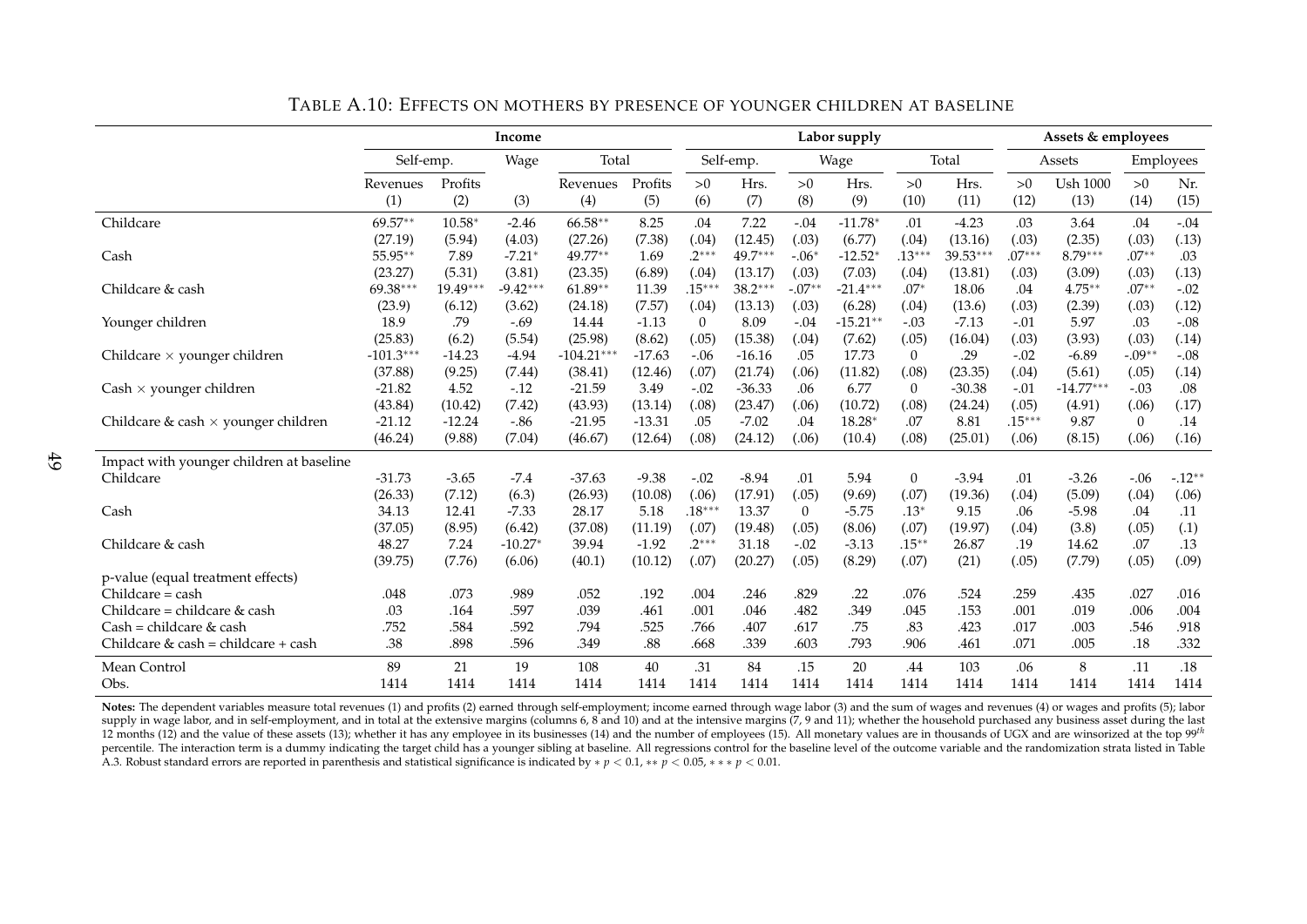|                                        |              | Income     |           |              | Labor supply | Assets & employees |                |                |             |                |           |           |                 |          |           |
|----------------------------------------|--------------|------------|-----------|--------------|--------------|--------------------|----------------|----------------|-------------|----------------|-----------|-----------|-----------------|----------|-----------|
|                                        | Self-emp.    |            | Wage      | Total        |              |                    | Self-emp.      |                | Wage        |                | Total     | Assets    |                 |          | Employees |
|                                        | Revenues     | Profits    |           | Revenues     | Profits      | >0                 | Hrs.           | >0             | Hrs.        | >0             | Hrs.      | >0        | <b>Ush 1000</b> | >0       | Nr.       |
|                                        | (1)          | (2)        | (3)       | (4)          | (5)          | (6)                | (7)            | (8)            | (9)         | (10)           | (11)      | (12)      | (13)            | (14)     | (15)      |
| Childcare                              | $156.6***$   | 23.08**    | $-.83$    | 153.64***    | $21.67*$     | $.13***$           | $35.68*$       | $-.01$         | $-17.08$    | $.14***$       | 19.24     | .04       | 1.83            | .06      | $.17*$    |
|                                        | (53.06)      | (10.18)    | (6.07)    | (52.56)      | (12.13)      | (.06)              | (20.38)        | (.05)          | (11.93)     | (.06)          | (21.36)   | (.04)     | (4.21)          | (.04)    | (.09)     |
| Cash                                   | 22.35        | 5.1        | $-7.1$    | 11.06        | $-3.84$      | $.2***$            | 52.9***        | $-.04$         | $-23.58*$   | $.14**$        | 34.97*    | .03       | 1.73            | $.12***$ | $.29***$  |
|                                        | (23.16)      | (6.81)     | (6.81)    | (23.36)      | (9.71)       | (.06)              | (18.67)        | (.05)          | (12.17)     | (.06)          | (19.95)   | (.04)     | (3.67)          | (.04)    | (.1)      |
| Childcare & cash                       | 63.91**      | $19.83**$  | $-12.2**$ | 49.37        | 6.81         | $.12***$           | 28.72          | $-.04$         | $-30.06***$ | .06            | .78       | .04       | 4.39            | .06      | $\cdot$ 1 |
|                                        | (31.81)      | (9.04)     | (5.5)     | (31.88)      | (11.14)      | (.06)              | (19.11)        | (.05)          | (11.1)      | (.06)          | (20.39)   | (.04)     | (4.36)          | (.04)    | (.06)     |
| Father in hh                           | 29.72        | 6.24       | $-1.85$   | 25.11        | 1.36         | .03                | 14.93          | $-.06$         | $-23.48**$  | $-.03$         | $-10.79$  | $-.02$    | $-1.22$         | $.07**$  | $.29*$    |
|                                        | (24.96)      | (6.44)     | (5.42)    | (25.25)      | (8.93)       | (.05)              | (15.23)        | (.04)          | (10.21)     | (.05)          | (16.63)   | (.03)     | (2.7)           | (.03)    | (.15)     |
| Childcare $\times$ father in hh        | $-158.17***$ | $-22.74**$ | $-3.89$   | $-158.88***$ | $-24.84*$    | $-.15***$          | $-45.93*$      | $-.01$         | 15.8        | $-.17**$       | $-30.84$  | $-.02$    | $-.06$          | $-.07$   | $-.34*$   |
|                                        | (57.05)      | (11.55)    | (7.27)    | (56.7)       | (13.99)      | (.07)              | (23.68)        | (.06)          | (13.2)      | (.08)          | (24.84)   | (.05)     | (5.03)          | (.05)    | (.17)     |
| Cash $\times$ father in hh             | 41.7         | 6.03       | $-.28$    | 49.38        | 9.62         | $-.01$             | $-19.49$       | $\overline{0}$ | 19.3        | $-.02$         | $-5.75$   | .05       | 4.58            | $-.08$   | $-.35**$  |
|                                        | (35.77)      | (9.1)      | (7.67)    | (35.86)      | (12.3)       | (.07)              | (23.17)        | (.06)          | (13.36)     | (.08)          | (24.38)   | (.05)     | (4.96)          | (.05)    | (.16)     |
| Childcare & cash $\times$ father in hh | $-.4$        | $-5.55$    | 3.77      | 9.76         | 1.27         | .06                | 11.46          | $-.02$         | $20.23*$    | .05            | 29.25     | .06       | 4.54            | .02      | $-.1$     |
|                                        | (40.31)      | (10.73)    | (6.68)    | (40.62)      | (13.34)      | (.07)              | (23.47)        | (.06)          | (12.22)     | (.08)          | (24.68)   | (.05)     | (5.62)          | (.05)    | (.15)     |
| Impact with father at baseline         |              |            |           |              |              |                    |                |                |             |                |           |           |                 |          |           |
| Childcare                              | $-1.57$      | .34        | $-4.73$   | $-5.24$      | $-3.17$      | $-.02$             | $-10.25$       | $-.02$         | $-1.28$     | $-.04$         | $-11.6$   | .02       | 1.78            | $-.01$   | $-17$     |
|                                        | (21.1)       | (5.35)     | (4.05)    | (21.37)      | (6.9)        | (.04)              | (11.99)        | (.03)          | (5.86)      | (.04)          | (12.66)   | (.02)     | (2.66)          | (.03)    | (.13)     |
| Cash                                   | 64.04**      | $11.14*$   | $-7.38**$ | $60.44**$    | 5.78         | $.19***$           | $33.4***$      | $-.04$         | $-4.28$     | $.12***$       | 29.22**   | .09       | 6.31            | .03      | $-.06$    |
|                                        | (27.19)      | (5.97)     | (3.57)    | (27.19)      | (7.42)       | (.04)              | (13.63)        | (.03)          | (5.64)      | (.04)          | (14.01)   | (.03)     | (3.3)           | (.03)    | (.13)     |
| Childcare & cash                       | $63.51**$    | $14.28**$  | $-8.43**$ | 59.13**      | 8.08         | $.18***$           | 40.19***       | $-.06**$       | $-9.83*$    | $.11***$       | $30.03**$ | $\cdot$ 1 | 8.92            | $.07**$  | $-.01$    |
|                                        | (25.93)      | (5.82)     | (3.79)    | (26.32)      | (7.38)       | (.04)              | (13.54)        | (.03)          | (5.22)      | (.04)          | (13.84)   | (.03)     | (3.55)          | (.03)    | (.13)     |
| p-value (equal treatment effects)      |              |            |           |              |              |                    |                |                |             |                |           |           |                 |          |           |
| Childcare = cash                       | .022         | .079       | .482      | .022         | .249         | $\boldsymbol{0}$   | .001           | .494           | .629        | $\overline{0}$ | .004      | .027      | .215            | .173     | .109      |
| Childcare = childcare & cash           | .018         | .022       | .354      | .021         | .152         | $\boldsymbol{0}$   | $\overline{0}$ | .138           | .141        | .001           | .003      | .011      | .063            | .008     | .012      |
| $Cash = children & cash$               | .987         | .635       | .769      | .968         | .781         | .869               | .649           | .421           | .323        | .883           | .958      | .71       | .549            | .231     | .495      |
| Childcare & cash = childcare + cash    | .979         | .744       | .498      | .92          | .615         | .892               | .372           | .976           | .598        | .64            | .53       | .781      | .869            | .248     | .136      |
| Mean Control                           | 91           | 25         | 18        | 109          | 43           | .32                | 85             | .15            | 22          | .46            | 107       | .06       | 3               | .12      | .33       |
| Obs.                                   | 1414         | 1414       | 1414      | 1414         | 1414         | 1414               | 1414           | 1414           | 1414        | 1414           | 1414      | 1414      | 1414            | 1414     | 1414      |

TABLE A.11: EFFECTS ON MOTHERS BY PRESENCE OF THE FATHER AT BASELINE

**Notes:** The dependent variables measure total revenues (1) and profits (2) earned through self-employment; income earned through wage labor (3) and the sum of wages and revenues (4) or wages and profits (5); labor supply in wage labor, and in self-employment, and in total at the extensive margins (columns 6, 8 and 10) and at the intensive margins (7, 9 and 11); whether the household purchased any business asset during the last 12 months (12) and the value of these assets (13); whether it has any employee in its businesses (14) and the number of employees (15). All monetary values are in thousands of UGX and are winsorized ing the la at the top 99<sup>th</sup> percentile. The interaction term is a dummy indicating that a father (or step-father) resides in the household at baseline. All regressions control for the baseline level of the outcome variable and the randomization strata listed in Table A.3. Robust standard errors are reported in parenthesis and statistical significance is indicated by ∗ *<sup>p</sup>* < 0.1, ∗∗ *<sup>p</sup>* < 0.05, ∗ ∗ ∗ *<sup>p</sup>* < 0.01.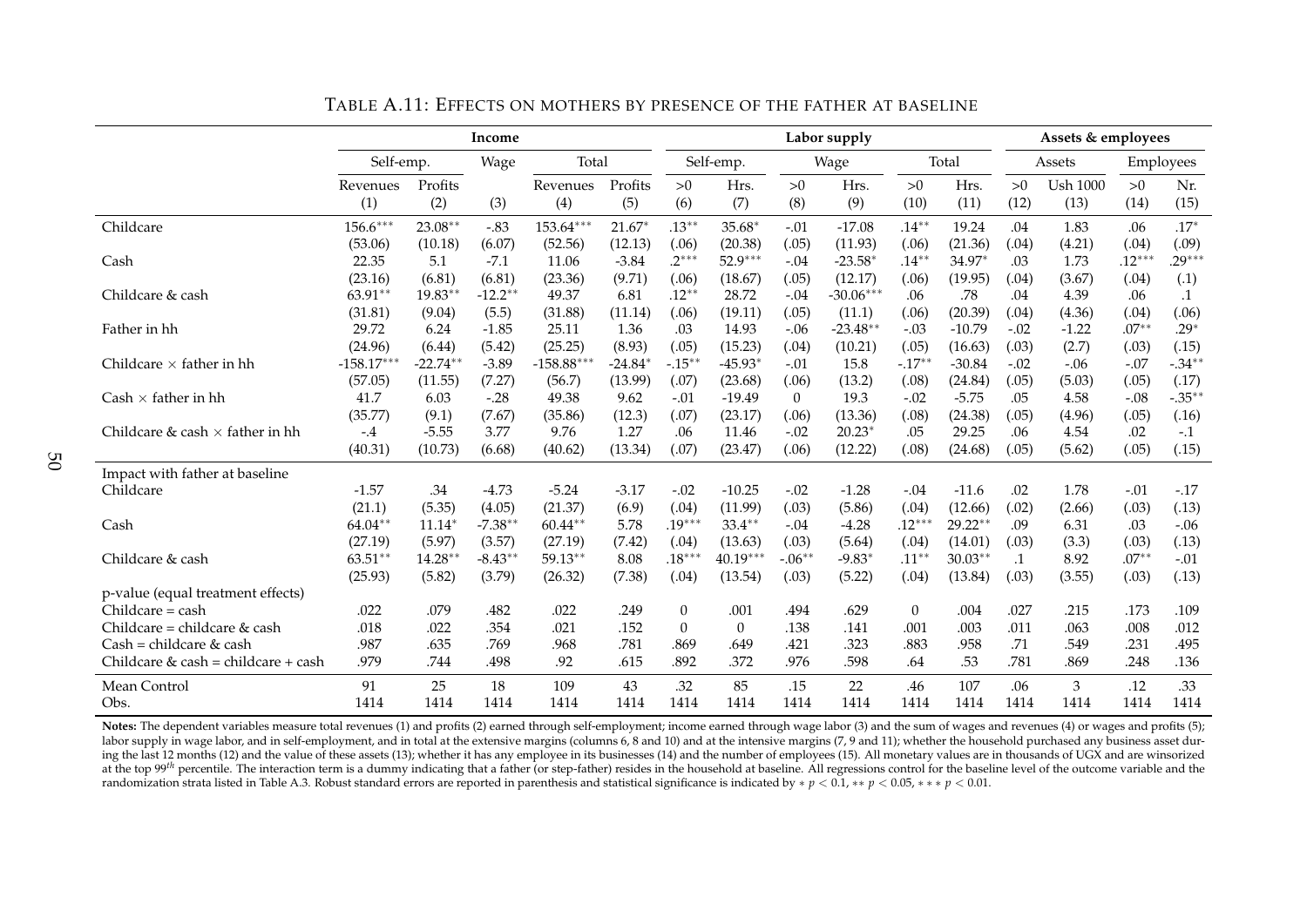|                                          |            |            | Income      |             |          |           |            |          | Labor supply |           |           |          | Assets & employees |           |           |
|------------------------------------------|------------|------------|-------------|-------------|----------|-----------|------------|----------|--------------|-----------|-----------|----------|--------------------|-----------|-----------|
|                                          | Self-emp.  |            | Wage        | Total       |          |           | Self-emp.  |          | Wage         |           | Total     |          | Assets             | Employees |           |
|                                          | Revenues   | Profits    |             | Revenues    | Profits  | >0        | Hrs.       | >0       | Hrs.         | >0        | Hrs.      | >0       | <b>Ush 1000</b>    | >0        | Nr.       |
|                                          | (1)        | (2)        | (3)         | (4)         | (5)      | (6)       | (7)        | (8)      | (9)          | (10)      | (11)      | (12)     | (13)               | (14)      | (15)      |
| Childcare                                | 24.3       | 5.46       | $-5.28$     | 19.11       | $.8\,$   | .02       | $-10.65$   | $-.04$   | $-8.52$      | $-.01$    | $-19.1*$  | $\theta$ | 1.1                | $\theta$  | $-.11$    |
|                                          | (18.95)    | (3.92)     | (4.53)      | (19.35)     | (6.6)    | (.03)     | (8.59)     | (.03)    | (7.27)       | (.04)     | (10.53)   | (.02)    | (2.18)             | (.02)     | (.12)     |
| Cash                                     | 68.01***   | $14.61***$ | $-9.64**$   | 58.52***    | 5.03     | $.24***$  | $41.55***$ | $-.05$   | $-12.97*$    | $.15***$  | $31.19**$ | $.05***$ | 3.23               | $.09***$  | .05       |
|                                          | (20.66)    | (4.04)     | (4.38)      | (20.89)     | (6.28)   | (.04)     | (10.76)    | (.03)    | (7.17)       | (.04)     | (12.13)   | (.02)    | (2.41)             | (.03)     | (.13)     |
| Childcare & cash                         | 45.45**    | $11.35***$ | $-12.46***$ | $36.01*$    | $-.35$   | $.18***$  | $30.5***$  | $-.08**$ | $-18.02***$  | $.09**$   | 12.8      | $.08***$ | $7.34**$           | $.06**$   | $-.02$    |
|                                          | (17.87)    | (4.01)     | (4.17)      | (18.61)     | (6.37)   | (.04)     | (10.46)    | (.03)    | (6.67)       | (.04)     | (11.78)   | (.03)    | (2.89)             | (.02)     | (.12)     |
| Childcare $\times$ business owner        | 62.07      | 7.44       | 4.09        | 66.27       | 10.87    | .06       | $56.35**$  | .03      | 4.1          | $\cdot$ 1 | $60.01**$ | .09      | 2.41               | .03       | .12       |
|                                          | (56.93)    | (12.95)    | (6.38)      | (56.83)     | (14.48)  | (.07)     | (25.65)    | (.05)    | (10.76)      | (.07)     | (26.01)   | (.05)    | (5.9)              | (.06)     | (.19)     |
| $Cash \times business$ owner             | $-56.37$   | $-16.44$   | 7.31        | $-45.67$    | $-6.95$  | $-.15***$ | $-2.04$    | .04      | 7.41         | $-.07$    | 3.59      | .06      | 5.03               | $-.09$    | $\theta$  |
|                                          | (48.92)    | (11.84)    | (6.18)      | (48.73)     | (13.98)  | (.07)     | (26.13)    | (.05)    | (10.97)      | (.07)     | (26.36)   | (.06)    | (6.66)             | (.06)     | (.19)     |
| Childcare & cash $\times$ business owner | 62.81      | 16.28      | 8.5         | 67.73       | $26.66*$ | $-.03$    | 29.68      | .07      | 4.38         | .06       | 34.72     | .02      | .62                | .02       | .12       |
|                                          | (55.17)    | (13.21)    | (5.81)      | (55.17)     | (15.26)  | (.07)     | (25.94)    | (.05)    | (9.55)       | (.07)     | (26.24)   | (.06)    | (6.93)             | (.06)     | (.19)     |
| Impact on baseline business-owners       |            |            |             |             |          |           |            |          |              |           |           |          |                    |           |           |
| Childcare                                | 86.37      | 12.9       | $-1.19$     | 85.38       | 11.67    | .08       | $45.71*$   | $-.01$   | $-4.42$      | .09       | $40.91*$  | .09      | 3.51               | .03       | .02       |
|                                          | (53.39)    | (12.31)    | (4.47)      | (53.12)     | (12.82)  | (.06)     | (24.17)    | (.03)    | (7.91)       | (.06)     | (23.76)   | (.05)    | (5.4)              | (.06)     | (.14)     |
| Cash                                     | 11.64      | $-1.83$    | $-2.33$     | 12.85       | $-1.92$  | $\cdot$ 1 | $39.51*$   | $-.01$   | $-5.57$      | .08       | 34.77     | .11      | 8.26               | $\theta$  | .05       |
|                                          | (43.8)     | (11.09)    | (4.38)      | (43.5)      | (12.47)  | (.06)     | (23.76)    | (.04)    | (8.28)       | (.06)     | (23.34)   | (.05)    | (6.1)              | (.05)     | (.14)     |
| Childcare & cash                         | $108.26**$ | $27.63**$  | $-3.96$     | $103.75***$ | $26.31*$ | $.15***$  | $60.19**$  | $-.01$   | $-13.64*$    | $.14***$  | $47.52**$ | .09      | 7.95               | .08       | $\cdot$ 1 |
|                                          | (52.08)    | (12.54)    | (4.01)      | (51.82)     | (13.76)  | (.06)     | (23.76)    | (.04)    | (6.84)       | (.06)     | (23.46)   | (.05)    | (6.27)             | (.06)     | (.13)     |
| p-value (equal treatment effects)        |            |            |             |             |          |           |            |          |              |           |           |          |                    |           |           |
| Childcare = cash                         | .183       | .234       | .777        | .194        | .31      | .813      | .81        | .892     | .87          | .92       | .807      | .74      | .49                | .593      | .812      |
| Childcare = childcare & cash             | .728       | .284       | .448        | .769        | .315     | .219      | .574       | .941     | .078         | .324      | .793      | .959     | .528               | .39       | .525      |
| $Cash = children & cash$                 | .076       | .019       | .649        | .093        | .045     | .319      | .413       | .953     | .17          | .272      | .606      | .778     | .968               | .159      | .714      |
| Childcare & cash = childcare + cash      | .893       | .347       | .94         | .942        | .383     | .787      | .474       | .86      | .71          | .696      | .412      | .162     | .68                | .532      | .858      |
| Mean Control                             | 206        | 58         | 8           | 214         | 67       | .64       | 171        | .08      | 17           | .71       | 188       | .13      | 9                  | .21       | .37       |
| Obs.                                     | 1414       | 1414       | 1414        | 1414        | 1414     | 1414      | 1414       | 1414     | 1414         | 1414      | 1414      | 1414     | 1414               | 1414      | 1414      |

TABLE A.12: EFFECTS ON MOTHERS BY BASELINE BUSINESS OWNERSHIP

**Notes:** The dependent variables measure total revenues (1) and profits (2) earned through self-employment; income earned through wage labor (3) and the sum of wages and revenues (4) or wages and profits (5); labor supply in wage labor, and in self-employment, and in total at the extensive margins (columns 6, 8 and 10) and at the intensive margins (7, 9 and 11); whether the household purchased any business asset during the last 12 months (12) and the value of these assets (13); whether it has any employee in its businesses (14) and the number of employees (15). All monetary values are in thousands of UGX and are winsorized at the top 99<sup>th</sup> percentile. The interaction term is a dummy indicating the mother owned a business at baseline. All regressions control for the baseline level of the outcome variable and the randomization strata listed in Table A.3. Robust standard errors are reported in parenthesis and statistical significance is indicated by ∗ *<sup>p</sup>* < 0.1, ∗∗ *<sup>p</sup>* < 0.05, ∗ ∗ ∗ *<sup>p</sup>* < 0.01.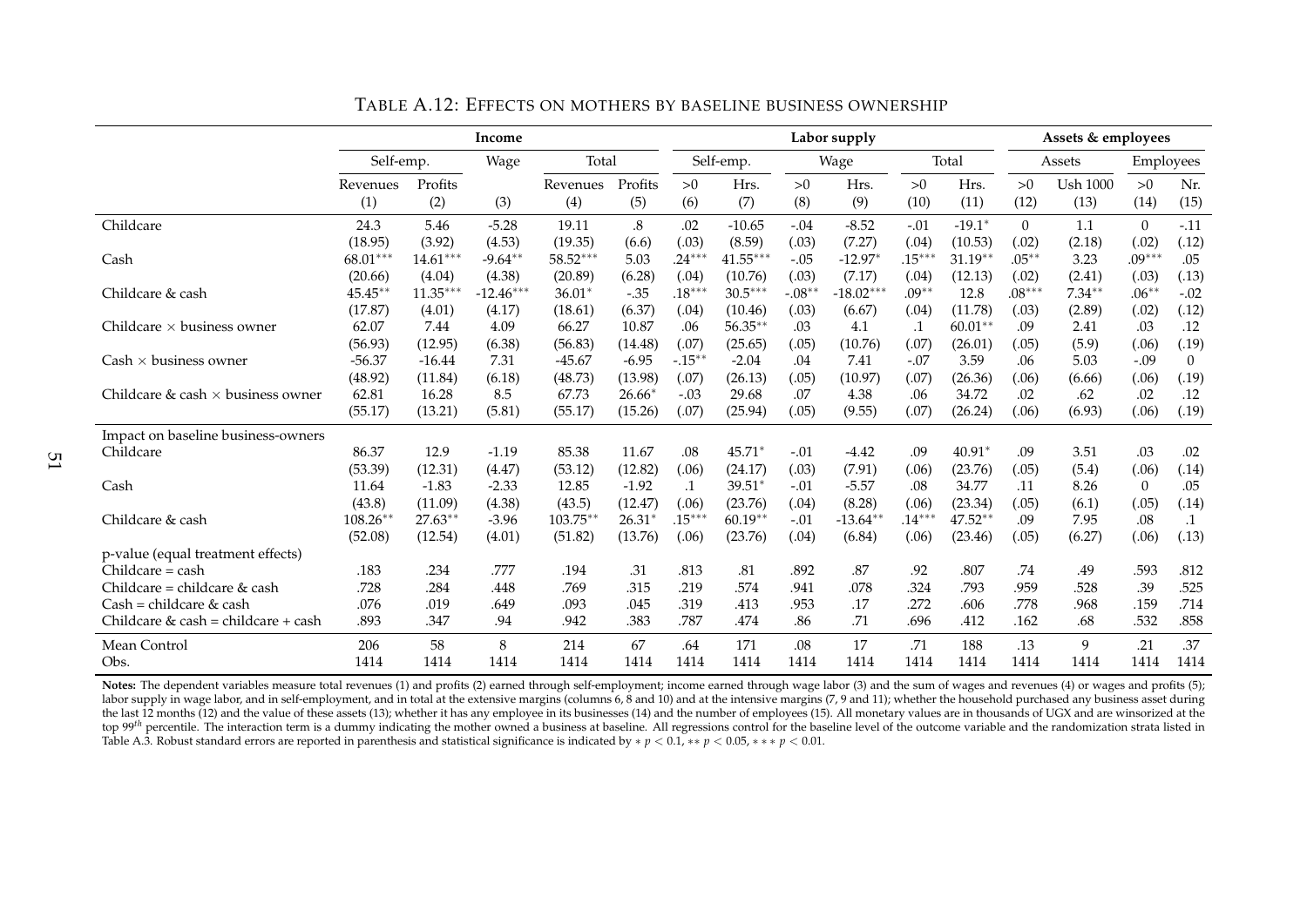# **B Attrition Bounds**

Given the differential attrition rate in the control relative to the treatment groups, we assess the sensitivity of our main findings with respect to attrition. As pre-specified, we follow Kling et al. (2007) and Fairlie et al. (2015) and calculate lower and upper bound estimates that adjust for differential non-response rates in the treatment groups relative to the control. We calculate the upper bounds by imputing the mean among the treated plus 0.1 (or 0.2) standard deviations (SD) to the non-responders in the treatment group. For the control group, we impute using the mean among the control minus 0.05 (or 0.1 or 0.2) SD. To calculate lower bounds, we follow the opposite procedure: For the treatment group, we take the mean minus 0.05 (or 0.1 or 0.2) SD and for the control we take the mean plus 0.05 (or 0.1 or 0.2) SD. We then re-estimate the treatment effects. We report the results in the following tables.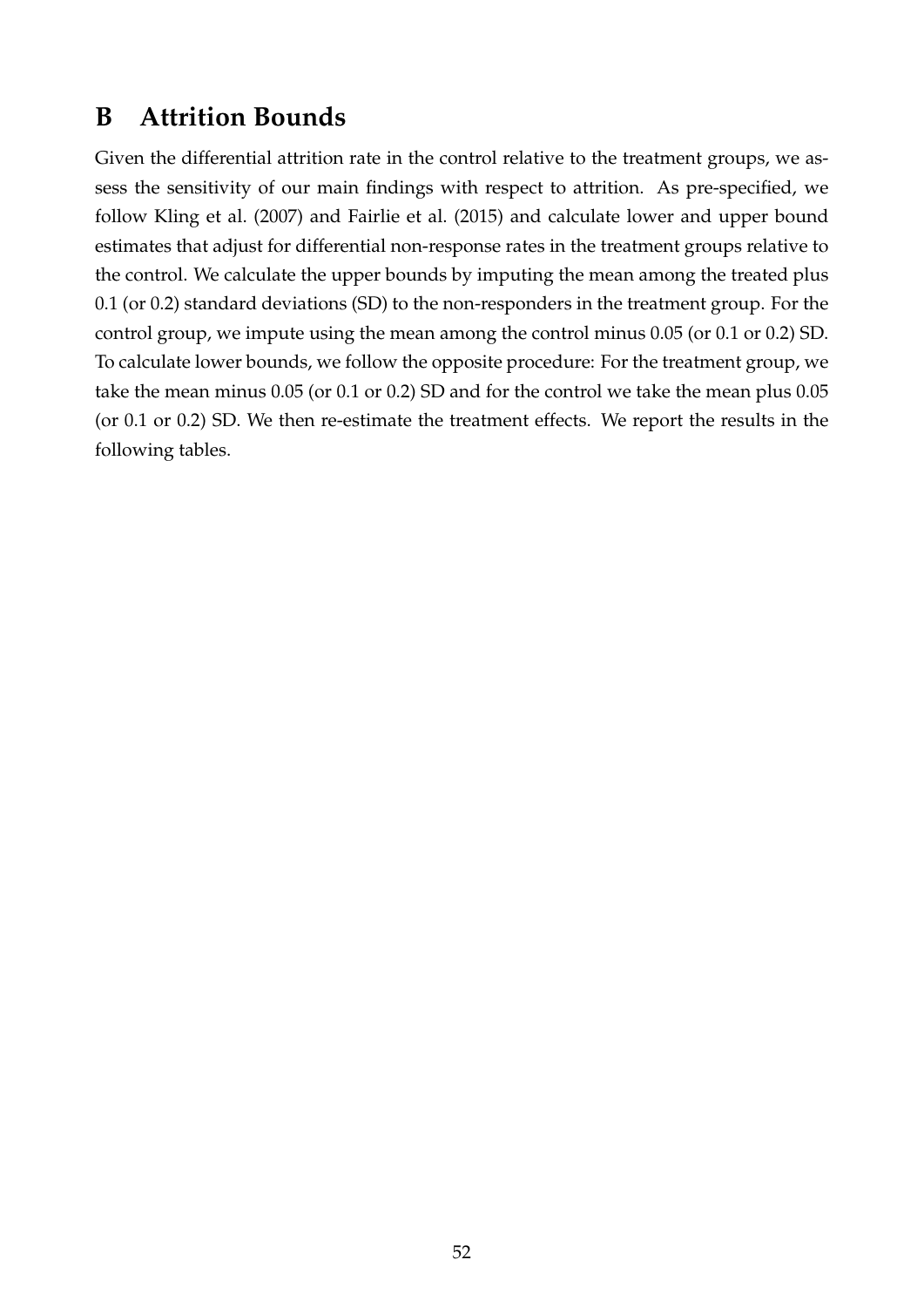|                                       |          | Enrollment                                   | Attendance  |
|---------------------------------------|----------|----------------------------------------------|-------------|
|                                       |          | Any childcare Full-day childcare Days missed |             |
|                                       | (1)      | (2)                                          | (3)         |
|                                       |          | Panel A: Lower bound                         |             |
| Childcare                             | $.14***$ | $.48***$                                     | $-15.81***$ |
|                                       | (.02)    | (.03)                                        | (1.77)      |
| Cash                                  | $.07***$ | $.06*$                                       | $-9.1***$   |
|                                       | (.02)    | (.03)                                        | (2.07)      |
| Childcare & cash                      | $.13***$ | $.49***$                                     | $-15.02***$ |
|                                       | (.02)    | (.03)                                        | (1.82)      |
| p-value (equal treatment effects):    |          |                                              |             |
| $Childcare = cash$                    | 0.000    | 0.000                                        | 0.000       |
| Childcare = childcare $&$ cash        | 0.386    | 0.625                                        | 0.524       |
| $Cash = children & cash$              | 0.001    | 0.000                                        | 0.000       |
| Childcare $&$ cash = childcare + cash | 0.003    | 0.282                                        | 0.000       |
| Mean Control                          | .83      | .34                                          | 21          |
| Obs.                                  | 1496     | 1496                                         | 1496        |
|                                       |          | Panel B: Upper bound                         |             |
| Childcare                             | $.15***$ | $.49***$                                     | $-15.12***$ |
|                                       | (.02)    | (.03)                                        | (1.77)      |
| Cash                                  | $.08***$ | $.07^{**}_{**}$                              | $-8.23***$  |
|                                       | (.02)    | (.03)                                        | (2.07)      |
| Childcare & cash                      | $.14***$ | $.5***$                                      | $-14.32***$ |
|                                       | (.02)    | (.03)                                        | (1.82)      |
| p-value (equal treatment effects):    |          |                                              |             |
| Childcare = cash                      | 0.000    | 0.000                                        | 0.000       |
| Childcare = childcare $&$ cash        | 0.402    | 0.619                                        | 0.515       |
| $Cash = children & cash$              | 0.001    | 0.000                                        | 0.000       |
| Childcare $&$ cash = childcare + cash | 0.001    | 0.198                                        | 0.000       |
| Mean Control                          | .82      | .33                                          | 20.43       |
| Obs.                                  | 1496     | 1496                                         | 1496        |

TABLE B.1: EFFECTS ON CHILDCARE ENROLLMENT AND ATTENDANCE – ATTRITION: 10% IMPUTATION

**Notes:** See Table 1 for a description of the dependent and control variables. "Imputation x%" provides estimates where we impute to the **lower** bound the mean **minus** x% of the standard deviation of the observed treatment group distribution to the non-responders in the treatment group, and the mean **plus** the same standard deviation multiple of the observed control group distribution to the non-responders in the control group. Robust standard errors are reported in parenthesis. Statistical significance is indicated by ∗ *p* < 0.1, ∗∗ *p* < 0.05, ∗ ∗ ∗ *p* < 0.01 for unadjusted *p*-values and by ⋆ *p* < 0.1, ⋆⋆ *p* < 0.05, ⋆ ⋆ ⋆ *p* < 0.01 for *p*-values that are adjusted for multiple hypotheses testing. When correcting the *p*-values, we group all three outcomes together in one family.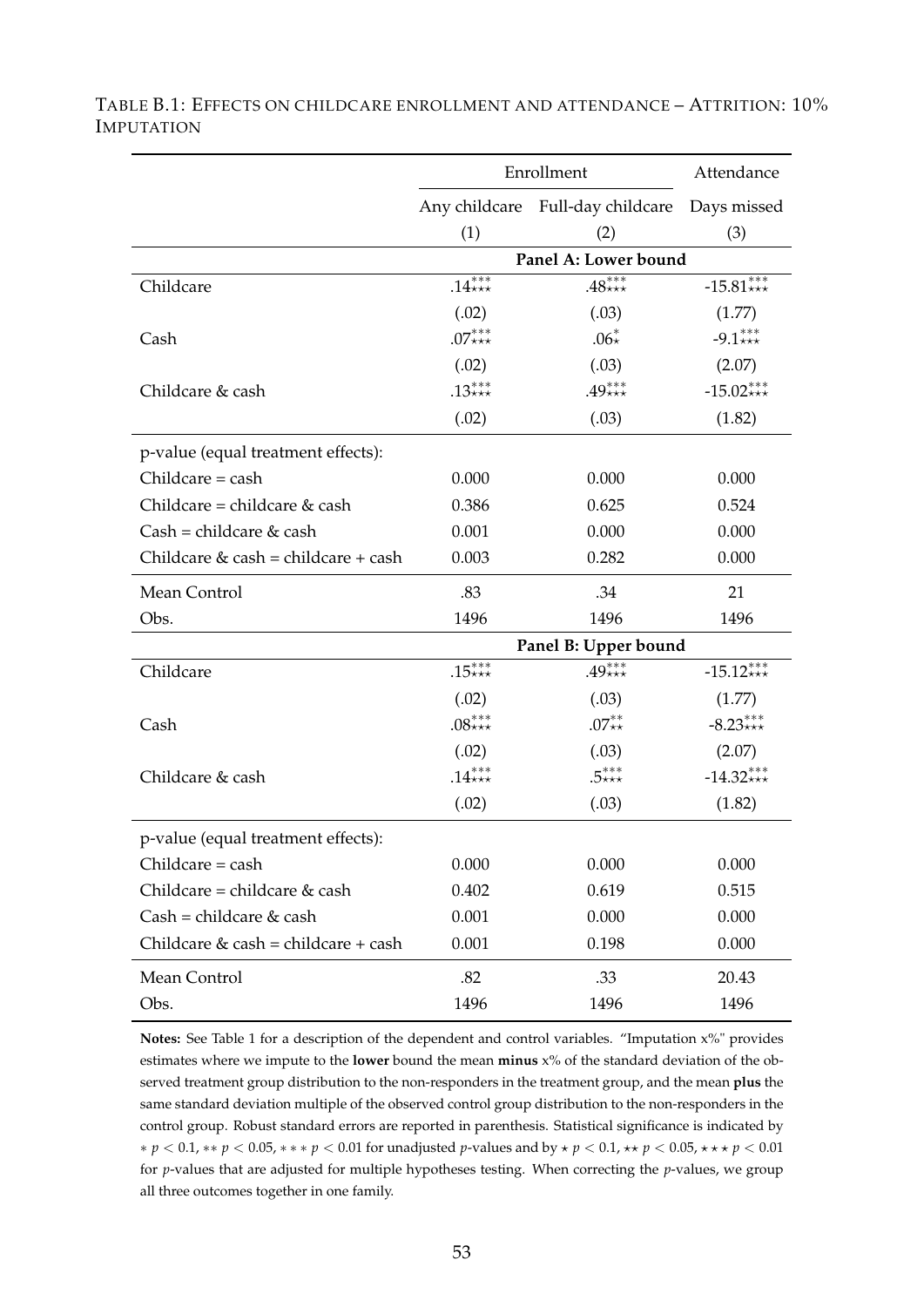|                                       |          | Enrollment                                   | Attendance  |
|---------------------------------------|----------|----------------------------------------------|-------------|
|                                       |          | Any childcare Full-day childcare Days missed |             |
|                                       | (1)      | (2)                                          | (3)         |
|                                       |          | Panel A: Lower bound                         |             |
| Childcare                             | $.14***$ | $.47***$                                     | $-16.15***$ |
|                                       | (.02)    | (.03)                                        | (1.77)      |
| Cash                                  | $.07***$ | $.06*$                                       | $-9.53***$  |
|                                       | (.02)    | (.03)                                        | (2.08)      |
| Childcare & cash                      | .13***   | $.49***$                                     | $-15.37***$ |
|                                       | (.02)    | (.03)                                        | (1.82)      |
| p-value (equal treatment effects):    |          |                                              |             |
| $Childcare = cash$                    | 0.000    | 0.000                                        | 0.000       |
| Childcare = childcare $&$ cash        | 0.379    | 0.627                                        | 0.529       |
| $Cash = children & cash$              | 0.001    | 0.000                                        | 0.000       |
| Childcare $&$ cash = childcare + cash | 0.004    | 0.333                                        | 0.000       |
| Mean Control                          | .83      | .34                                          | 21.28       |
| Obs.                                  | 1496     | 1496                                         | 1496        |
|                                       |          | Panel B: Upper bound                         |             |
| Childcare                             | $.15***$ | $.49^{***}_{***}$                            | $-14.78***$ |
|                                       | (.02)    | (.03)                                        | (1.77)      |
| Cash                                  | $.08***$ | $.07^{**}_{**}$                              | $-7.8***$   |
|                                       | (.02)    | (.03)                                        | (2.07)      |
| Childcare & cash                      | $.14***$ | $.51***$                                     | $-13.97***$ |
|                                       | (.02)    | (.03)                                        | (1.82)      |
| p-value (equal treatment effects):    |          |                                              |             |
| Childcare = cash                      | 0.000    | 0.000                                        | 0.000       |
| Childcare = childcare $&$ cash        | 0.410    | 0.617                                        | 0.510       |
| $Cash = children & cash$              | 0.001    | 0.000                                        | 0.000       |
| Childcare $&$ cash = childcare + cash | 0.001    | 0.164                                        | 0.000       |
| Mean Control                          | .82      | .33                                          | 20.15       |
| Obs.                                  | 1496     | 1496                                         | 1496        |

TABLE B.2: EFFECTS ON CHILDCARE ENROLLMENT AND ATTENDANCE – ATTRITION: 20% IMPUTATION

**Notes:** See Table 1 for a description of the dependent and control variables. "Imputation x%" provides estimates where we impute to the **lower** bound the mean **minus** x% of the standard deviation of the observed treatment group distribution to the non-responders in the treatment group, and the mean **plus** the same standard deviation multiple of the observed control group distribution to the non-responders in the control group. Robust standard errors are reported in parenthesis. Statistical significance is indicated by ∗ *p* < 0.1, ∗∗ *p* < 0.05, ∗ ∗ ∗ *p* < 0.01 for unadjusted *p*-values and by ⋆ *p* < 0.1, ⋆⋆ *p* < 0.05, ⋆ ⋆ ⋆ *p* < 0.01 for *p*-values that are adjusted for multiple hypotheses testing. When correcting the *p*-values, we group all three outcomes together in one family.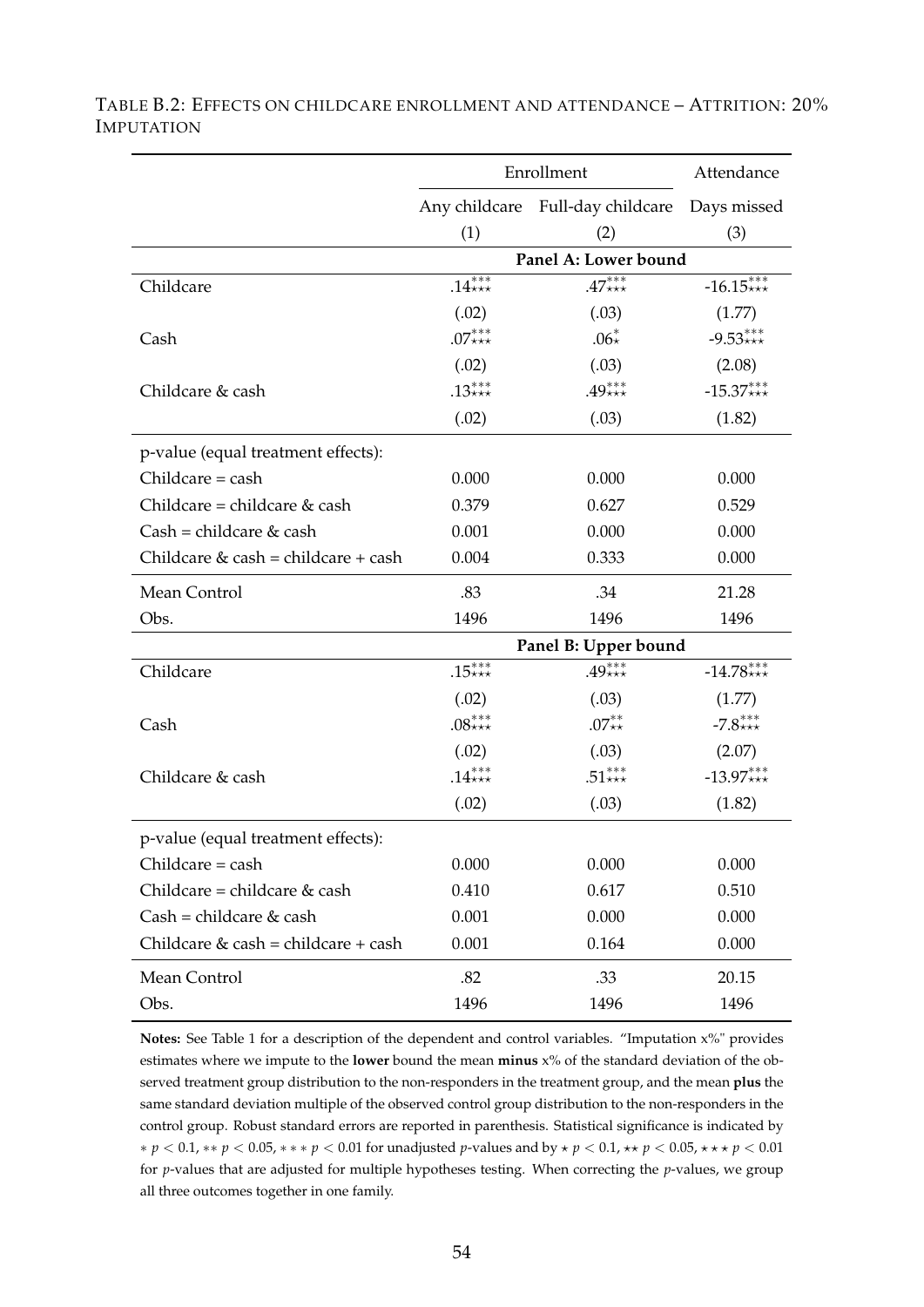|                                       |             |                   | Income   |             |            |          |                      |                | Labor supply |          |           |          | Assets & employees |                |                  |
|---------------------------------------|-------------|-------------------|----------|-------------|------------|----------|----------------------|----------------|--------------|----------|-----------|----------|--------------------|----------------|------------------|
|                                       | Self-emp.   |                   | Wage     | Total       |            |          | Self-emp.            |                | Wage         |          | Total     |          | Assets             | Employees      |                  |
|                                       | Revenues    | Profits           |          | Revenues    | Profits    | >0       | Hrs.                 | >0             | Hrs.         | >0       | Hrs.      | >0       | <b>Ush 1000</b>    | >0             | Nr.              |
|                                       | (1)         | (2)               | (3)      | (4)         | (5)        | (6)      | (7)                  | (8)            | (9)          | (10)     | (11)      | (12)     | (13)               | (14)           | (15)             |
|                                       |             |                   |          |             |            |          | Panel A: Lower bound |                |              |          |           |          |                    |                |                  |
| Childcare                             | $72.4**$    | $16.43**$         | 14.97    | 92.22***    | $35.91***$ | $-.02$   | $-1.93$              | .05            | 14.01        | .01      | 13.46     | .01      | 3.88               | $\overline{0}$ | $\theta$         |
|                                       | (31.17)     | (7.56)            | (10.17)  | (32.53)     | (12.72)    | (.03)    | (12.98)              | (.03)          | (11.82)      | (.03)    | (16.38)   | (.02)    | (3.17)             | (.03)          | (.11)            |
| Cash                                  | $56.04**$   | 8.54              | $-7.19$  | $59.85**$   | 8.26       | $.16***$ | 39.88 ***            | $-.01$         | $-11.35$     | .06 $**$ | $33.28**$ | $.05**$  | $9.52**$           | $.05*$         | .12              |
|                                       | (27.02)     | (6.69)            | (9.77)   | (28.86)     | (12.1)     | (.03)    | (13.24)              | (.03)          | (11.33)      | (.03)    | (15.6)    | (.02)    | (3.7)              | (.03)          | (.11)            |
| Childcare & cash                      | $117.89***$ | $25.78***$        | $-15.31$ | $108.23***$ | 12.33      | $.15***$ | $46.31***$           | $-.04$         | $-22.68**$   | .02      | 25.93     | $.07***$ | $9.63***$          | $.07^{**}$     | .14              |
|                                       | (30.98)     | (7.44)            | (9.9)    | (32.72)     | (12.42)    | (.03)    | (13.33)              | (.03)          | (11.06)      | (.03)    | (15.8)    | (.03)    | (3.53)             | (.03)          | (.12)            |
| p-value (equal treatment effects):    |             |                   |          |             |            |          |                      |                |              |          |           |          |                    |                |                  |
| $Childcare = cash$                    | 0.637       | 0.340             | 0.034    | 0.374       | 0.048      | 0.000    | 0.004                | 0.077          | 0.038        | 0.043    | 0.253     | 0.100    | 0.192              | 0.131          | 0.182            |
| Childcare = childcare & cash          | 0.231       | 0.297             | 0.004    | 0.687       | 0.100      | 0.000    | 0.001                | 0.010          | 0.002        | 0.700    | 0.477     | 0.020    | 0.162              | 0.034          | 0.156            |
| $Cash = children & cash$              | 0.074       | 0.035             | 0.426    | 0.188       | 0.768      | 0.912    | 0.661                | 0.445          | 0.325        | 0.101    | 0.662     | 0.463    | 0.982              | 0.553          | 0.838            |
| Childcare $&$ cash = childcare + cash | 0.821       | 0.943             | 0.109    | 0.374       | 0.091      | 0.742    | 0.670                | 0.103          | 0.124        | 0.166    | 0.376     | 0.826    | 0.493              | 0.724          | 0.869            |
| Mean Control                          | 160.88      | 45.57             | 93.49    | 253.67      | 138.54     | .45      | 134.2                | .5             | 130.9        | $.8\,$   | 263.37    | .12      | 7.21               | .18            | .39              |
| Obs.                                  | 1496        | 1496              | 1496     | 1496        | 1496       | 1496     | 1496                 | 1496           | 1496         | 1496     | 1496      | 1496     | 1496               | 1496           | 1413             |
|                                       |             |                   |          |             |            |          | Panel B: Upper bound |                |              |          |           |          |                    |                |                  |
| Childcare                             | $77.05**$   | $17.57^{**}_{**}$ | $17.91*$ | $94.9***$   | $37.65***$ | $-.01$   | 2.83                 | $.06*$         | 18.6         | .02      | 19.84     | .02      | 4.87               | .01            | $\boldsymbol{0}$ |
|                                       | (31.09)     | (7.52)            | (10.18)  | (32.43)     | (12.65)    | (.03)    | (12.99)              | (.03)          | (11.84)      | (.03)    | (16.41)   | (.02)    | (3.18)             | (.03)          | (.11)            |
| Cash                                  | $63.03**$   | 9.83              | $-3.78$  | $65.36**$   | 10.54      | $.17***$ | $45.27***$           | $\overline{0}$ | $-6.45$      | $.07***$ | $39.95**$ | $.06***$ | $10.85***$         | $.06^{**}$     | .12              |
|                                       | (27.06)     | (6.62)            | (9.79)   | (28.85)     | (12.01)    | (.03)    | (13.25)              | (.03)          | (11.34)      | (.03)    | (15.62)   | (.02)    | (3.7)              | (.03)          | (.11)            |
| Childcare & cash                      | $123.42***$ | $27.09***$        | $-12.54$ | $112.27***$ | 13.34      | $.16***$ | $51.01***$           | $-.02$         | $-18.45*$    | .03      | $31.76**$ | $.08***$ | $10.69***$         | $.08***$       | .14              |
|                                       | (31.07)     | (7.43)            | (9.91)   | (32.86)     | (12.36)    | (.03)    | (13.35)              | (.03)          | (11.07)      | (.03)    | (15.82)   | (.03)    | (3.53)             | (.03)          | (.12)            |
| p-value (equal treatment effects):    |             |                   |          |             |            |          |                      |                |              |          |           |          |                    |                |                  |
| Childcare = cash                      | 0.685       | 0.347             | 0.038    | 0.416       | 0.052      | 0.000    | 0.003                | 0.086          | 0.040        | 0.039    | 0.246     | 0.088    | 0.167              | 0.118          | 0.182            |
| Childcare = childcare $&$ cash        | 0.220       | 0.287             | 0.004    | 0.662       | 0.090      | 0.000    | 0.001                | 0.010          | 0.002        | 0.701    | 0.497     | 0.019    | 0.157              | 0.034          | 0.156            |
| $Cash = children & cash$              | 0.080       | 0.035             | 0.389    | 0.201       | 0.839      | 0.875    | 0.695                | 0.416          | 0.296        | 0.095    | 0.626     | 0.488    | 0.973              | 0.582          | 0.838            |
| Childcare & cash = childcare + cash   | 0.720       | 0.977             | 0.064    | 0.328       | 0.063      | 0.966    | 0.882                | 0.055          | 0.063        | 0.095    | 0.233     | 0.973    | 0.362              | 0.933          | 0.869            |
| Mean Control                          | 155.04      | 44.09             | 90.97    | 247.35      | 135.77     | .44      | 131.16               | .49            | 127.95       | .79      | 259.47    | .11      | 6.62               | .17            | .39              |
| Obs.                                  | 1496        | 1496              | 1496     | 1496        | 1496       | 1496     | 1496                 | 1496           | 1496         | 1496     | 1496      | 1496     | 1496               | 1496           | 1413             |

TABLE B.3: EFFECTS ON HOUSEHOLDS – ATTRITION: 10 % IMPUTATION

Notes: See Table 2 for a description of the dependent and control variables. "Imputation x%" provides estimates where we impute to the lower bound the mean minus x% of the standard deviation of the observed treatment group distribution to the non-responders in the treatment group, and the mean **plus** the same standard deviation multiple of the observed control group distribution to the non-responders in the control group. Robust standard errors are reported in parenthesis. Statistical significance is indicated by \* p < 0.1, \*\* p < 0.05, \*\*\* p < 0.01 for unadjusted p-values and by \* p < 0.1, \*\* p < 0.05, \*\*\* p < 0.05, \*\*\* p < 0.05, \*  $p$ -values that are adjusted for multiple hypotheses testing. When correcting the p-values, we group the outcomes in eight families: (1) and (2), (3), (4) and (5), (6) and (7), (8) and (7), (8) and (11), (12) and (11), (1 and (15).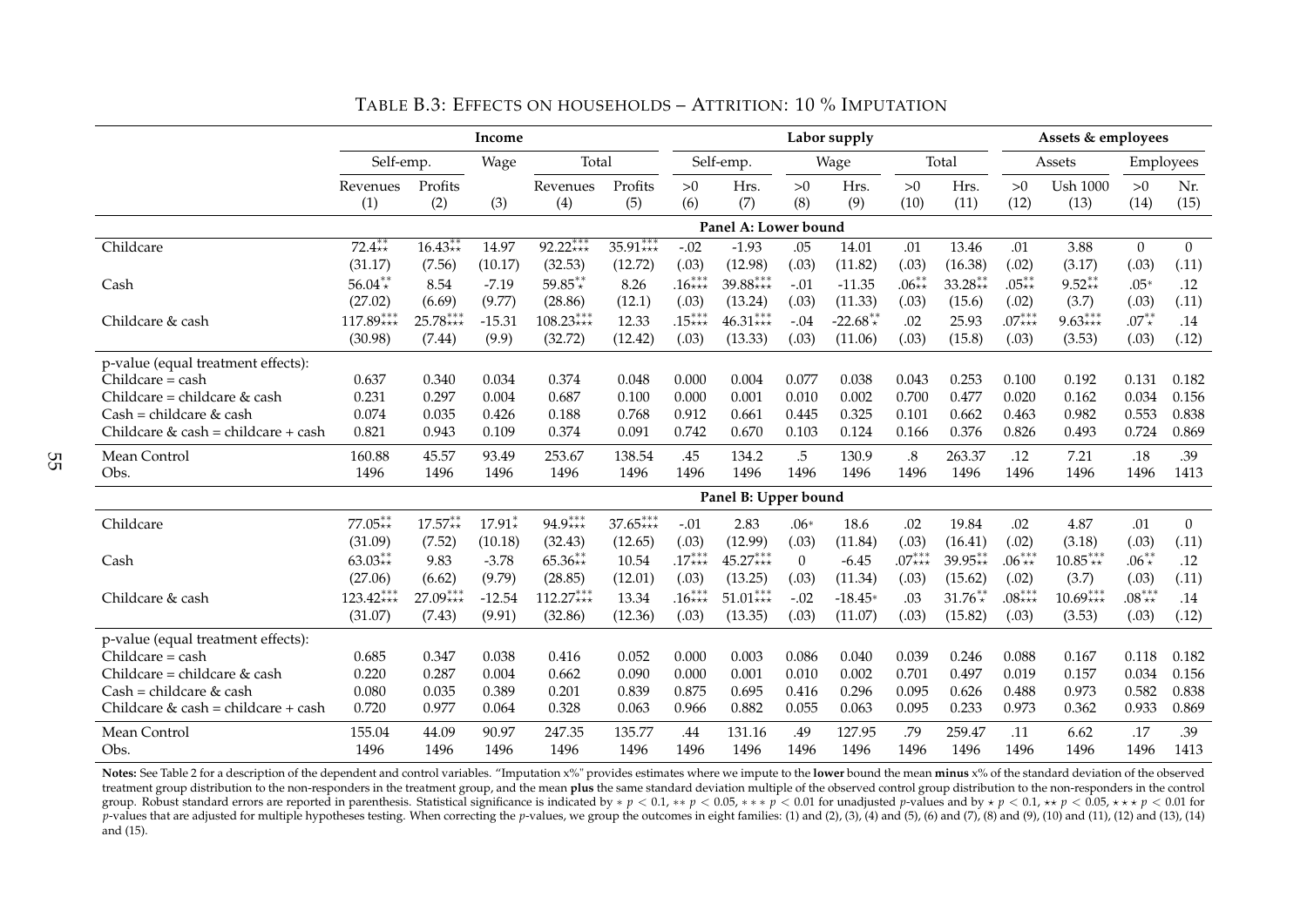|                                       | Income<br>Total<br>Self-emp. |            |           |             |            | Labor supply   |                      |            |           |                   |              | Assets & employees |                 |                |                  |
|---------------------------------------|------------------------------|------------|-----------|-------------|------------|----------------|----------------------|------------|-----------|-------------------|--------------|--------------------|-----------------|----------------|------------------|
|                                       |                              |            | Wage      |             |            |                | Self-emp.            |            | Wage      |                   | Total        |                    | Assets          | Employees      |                  |
|                                       | Revenues                     | Profits    |           | Revenues    | Profits    | >0             | Hrs.                 | >0         | Hrs.      | >0                | Hrs.         | >0                 | <b>Ush 1000</b> | >0             | Nr.              |
|                                       | (1)                          | (2)        | (3)       | (4)         | (5)        | (6)            | (7)                  | (8)        | (9)       | (10)              | (11)         | (12)               | (13)            | (14)           | (15)             |
|                                       |                              |            |           |             |            |                | Panel A: Lower bound |            |           |                   |              |                    |                 |                |                  |
| Childcare                             | $69.8**$                     | $15.77**$  | 13.49     | $90.52***$  | $34.96***$ | $-.03$         | $-4.32$              | .05        | 11.71     | $\theta$          | 10.27        | .01                | 3.38            | $\overline{0}$ | $\theta$         |
|                                       | (31.25)                      | (7.58)     | (10.18)   | (32.66)     | (12.8)     | (.03)          | (12.99)              | (.03)      | (11.82)   | (.03)             | (16.39)      | (.02)              | (3.18)          | (.03)          | (.11)            |
| Cash                                  | $52.3*$                      | 7.82       | $-8.89$   | 56.78*      | 7.06       | $.15***$       | $37.18***$           | $-.02$     | $-13.8$   | $.06**$           | $29.95*$     | $.05**$            | $8.86**$        | .04            | .12              |
|                                       | (27.05)                      | (6.73)     | (9.78)    | (28.95)     | (12.19)    | (.03)          | (13.25)              | (.03)      | (11.34)   | (.03)             | (15.61)      | (.02)              | (3.7)           | (.03)          | (.11)            |
| Childcare & cash                      | $114.88***$                  | $25.05***$ | $-16.69*$ | $105.89***$ | 11.75      | $.15***$       | $43.96***$           | $-.04$     | $-24.8**$ | .02               | 23.01        | $.07***$           | $9.09**$        | $.06^{**}$     | .14              |
|                                       | (30.97)                      | (7.45)     | (9.91)    | (32.7)      | (12.5)     | (.03)          | (13.34)              | (.03)      | (11.07)   | (.03)             | (15.8)       | (.03)              | (3.54)          | (.03)          | (.12)            |
| p-value (equal treatment effects):    |                              |            |           |             |            |                |                      |            |           |                   |              |                    |                 |                |                  |
| $Childcare = cash$                    | 0.615                        | 0.337      | 0.033     | 0.355       | 0.046      | 0.000          | 0.004                | 0.073      | 0.037     | 0.044             | 0.257        | 0.107              | 0.205           | 0.138          | 0.182            |
| Childcare = childcare & cash          | 0.236                        | 0.302      | 0.004     | 0.700       | 0.106      | 0.000          | 0.001                | 0.010      | 0.002     | 0.700             | 0.468        | 0.020              | 0.165           | 0.035          | 0.156            |
| $Cash = children & cash$              | 0.071                        | 0.036      | 0.445     | 0.182       | 0.734      | 0.931          | 0.644                | 0.460      | 0.340     | 0.105             | 0.681        | 0.451              | 0.960           | 0.539          | 0.838            |
| Childcare $&$ cash = childcare + cash | 0.877                        | 0.897      | 0.140     | 0.403       | 0.109      | 0.636          | 0.572                | 0.138      | 0.169     | 0.214             | 0.465        | 0.729              | 0.568           | 0.625          | 0.869            |
| Mean Control                          | 163.8                        | 46.31      | 94.74     | 256.83      | 139.93     | .46            | 135.72               | .5         | 132.38    | $\boldsymbol{.8}$ | 265.32       | .12                | 7.51            | .18            | .39              |
| Obs.                                  | 1496                         | 1496       | 1496      | 1496        | 1496       | 1496           | 1496                 | 1496       | 1496      | 1496              | 1496         | 1496               | 1496            | 1496           | 1413             |
|                                       |                              |            |           |             |            |                | Panel B: Upper bound |            |           |                   |              |                    |                 |                |                  |
| Childcare                             | $79.15**$                    | $18.06**$  | $19.39*$  | 95.99 ***   | $38.47***$ | $\overline{0}$ | 5.22                 | $.07^{**}$ | $20.89*$  | .02               | 23.03        | .02                | $5.37*$         | .02            | $\boldsymbol{0}$ |
|                                       | (31.09)                      | (7.51)     | (10.19)   | (32.47)     | (12.66)    | (.03)          | (13.01)              | (.03)      | (11.87)   | (.03)             | (16.43)      | (.02)              | (3.18)          | (.03)          | (.11)            |
| Cash                                  | $66.33**$                    | 10.4       | $-2.07$   | $67.89**$   | 11.66      | $.18***$       | $47.97***$           | .01        | $-3.99$   | $.08***$          | $43.28***$   | $.07***$           | $11.51***$      | $.06^{**}$     | .12              |
|                                       | (27.13)                      | (6.61)     | (9.81)    | (28.93)     | (12.03)    | (.03)          | (13.27)              | (.03)      | (11.36)   | (.03)             | (15.65)      | (.02)              | (3.7)           | (.03)          | (.11)            |
| Childcare & cash                      | $125.98***$                  | $27.67***$ | $-11.15$  | $114.07***$ | 13.83      | $.17***$       | $53.37***$           | $-.02$     | $-16.34$  | .03               | $34.67^{**}$ | $.09***$           | $11.23***$      | $.08***$       | .14              |
|                                       | (31.14)                      | (7.43)     | (9.93)    | (32.99)     | (12.41)    | (.03)          | (13.37)              | (.03)      | (11.08)   | (.03)             | (15.85)      | (.03)              | (3.54)          | (.03)          | (.12)            |
| p-value (equal treatment effects):    |                              |            |           |             |            |                |                      |            |           |                   |              |                    |                 |                |                  |
| Childcare = cash                      | 0.710                        | 0.352      | 0.040     | 0.439       | 0.055      | 0.000          | 0.003                | 0.091      | 0.042     | 0.038             | 0.243        | 0.082              | 0.155           | 0.112          | 0.182            |
| Childcare = childcare $&$ cash        | 0.215                        | 0.281      | 0.004     | 0.648       | 0.085      | 0.000          | 0.001                | 0.010      | 0.002     | 0.701             | 0.507        | 0.018              | 0.154           | 0.033          | 0.156            |
| $Cash = children & cash$              | 0.084                        | 0.034      | 0.372     | 0.208       | 0.875      | 0.857          | 0.713                | 0.403      | 0.283     | 0.092             | 0.609        | 0.501              | 0.950           | 0.597          | 0.838            |
| Childcare & cash = childcare + cash   | 0.675                        | 0.943      | 0.048     | 0.309       | 0.053      | 0.919          | 0.993                | 0.039      | 0.044     | 0.071             | 0.179        | 0.872              | 0.306           | 0.959          | 0.869            |
| Mean Control                          | 152.13                       | 43.35      | 89.72     | 244.18      | 134.38     | .44            | 129.64               | .48        | 126.47    | .79               | 257.52       | .11                | 6.33            | .17            | .39              |
| Obs.                                  | 1496                         | 1496       | 1496      | 1496        | 1496       | 1496           | 1496                 | 1496       | 1496      | 1496              | 1496         | 1496               | 1496            | 1496           | 1413             |

TABLE B.4: EFFECTS ON HOUSEHOLDS – ATTRITION: 20% IMPUTATION

Notes: See Table 2 for a description of the dependent and control variables. "Imputation x%" provides estimates where we impute to the lower bound the mean minus x% of the standard deviation of the observed treatment group distribution to the non-responders in the treatment group, and the mean **plus** the same standard deviation multiple of the observed control group distribution to the non-responders in the control group. Robust standard errors are reported in parenthesis. Statistical significance is indicated by \* p < 0.1, \*\* p < 0.05, \*\*\* p < 0.01 for unadjusted p-values and by \* p < 0.1, \*\* p < 0.05, \*\*\* p < 0.05, \*\*\* p < 0.05, \*  $p$ -values that are adjusted for multiple hypotheses testing. When correcting the p-values, we group the outcomes in eight families: (1) and (2), (3), (4) and (5), (6) and (7), (8) and (7), (8) and (11), (12) and (11), (1 and (15).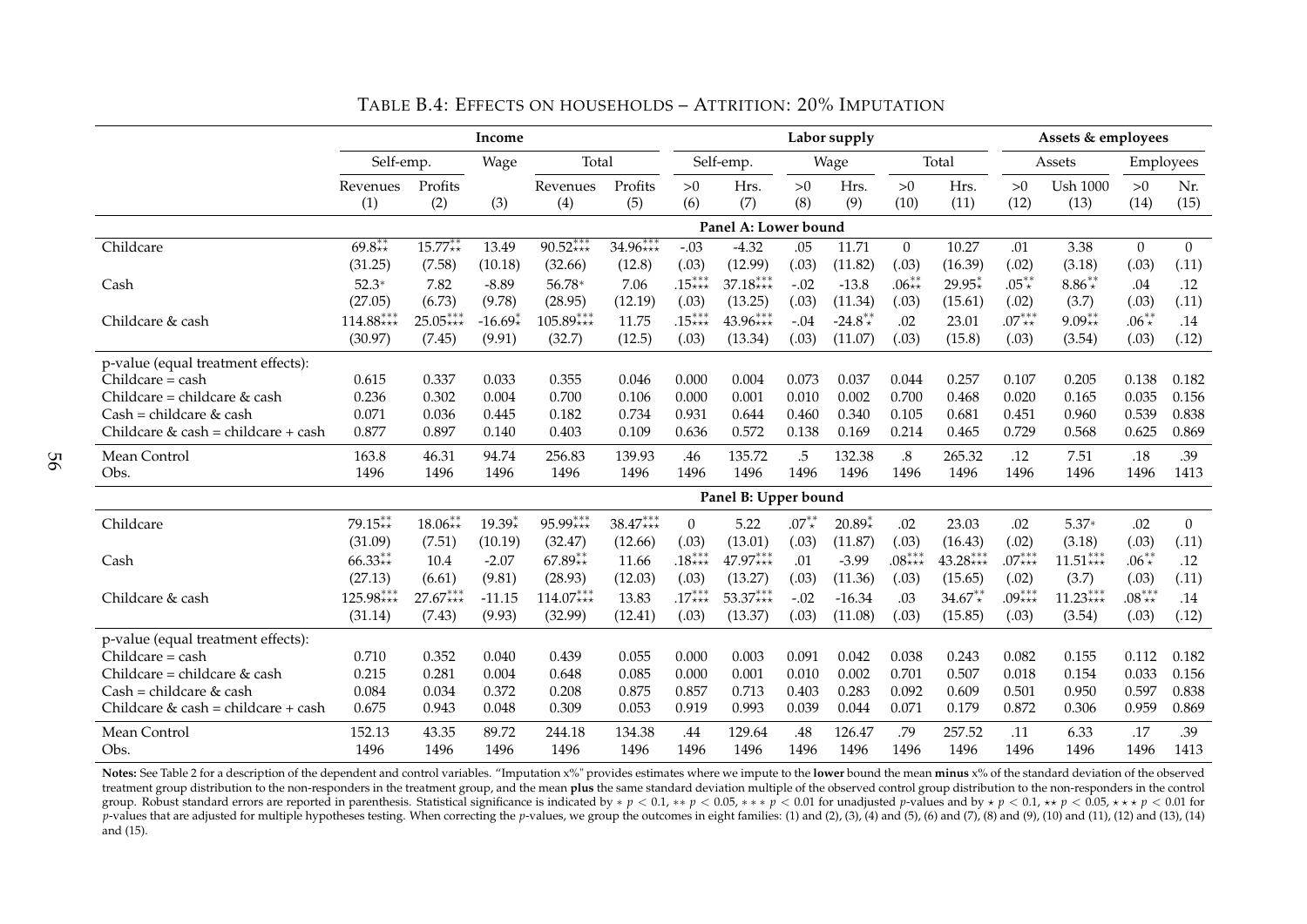|                                     |                 |                  | Income      |                 |                |           |                      |           | Labor supply |                |              |            | Assets & employees      |            |             |
|-------------------------------------|-----------------|------------------|-------------|-----------------|----------------|-----------|----------------------|-----------|--------------|----------------|--------------|------------|-------------------------|------------|-------------|
|                                     | Self-emp.       |                  | Wage        | Total           |                |           | Self-emp.            |           | Wage         |                | Total        |            | Assets                  | Employees  |             |
|                                     | Revenues<br>(1) | Profits<br>(2)   | (3)         | Revenues<br>(4) | Profits<br>(5) | >0<br>(6) | Hrs.<br>(7)          | >0<br>(8) | Hrs.<br>(9)  | >0<br>(10)     | Hrs.<br>(11) | >0<br>(12) | <b>Ush 1000</b><br>(13) | >0<br>(14) | Nr.<br>(15) |
|                                     |                 |                  |             |                 |                |           | Panel A: Lower bound |           |              |                |              |            |                         |            |             |
| Childcare                           | 39.24*          | 6.74             | $-3.86$     | $36.41*$        | 3.87           | .02       | 2.1                  | $-.02$    | $-6.62$      | $\overline{0}$ | $-3.71$      | .03        | 1.84                    | .01        | $-.06$      |
|                                     | (20.05)         | (4.5)            | (3.23)      | (20.09)         | (5.71)         | (.03)     | (9.73)               | (.02)     | (5.26)       | (.03)          | (10.32)      | (.02)      | (2.12)                  | (.02)      | (.09)       |
| Cash                                | 49.04***        | $8.65^{**}_{**}$ | $-7.31**$   | $43.71**$       | 2.7            | $.19***$  | $38.68***$           | $-.04*$   | $-10.46**$   | $.12***$       | $31.09***$   | $.07***$   | $4.63*$                 | $.06**$    | .05         |
|                                     | (18.68)         | (4.34)           | (3.08)      | (18.69)         | (5.52)         | (.03)     | (10.28)              | (.02)     | (5.19)       | (.03)          | (10.71)      | (.02)      | (2.37)                  | (.02)      | (.1)        |
| Childcare & cash                    | $61.1***$       | $15.03***$       | $-10.11***$ | $53.34***$      | 6.67           | $.16***$  | $35.75***$           | $-.06**$  | $-16.76***$  | $.09***$       | $20.5*$      | $.08***$   | $7.37***$               | $.07***$   | .02         |
|                                     | (19.68)         | (4.72)           | (2.95)      | (19.87)         | (5.86)         | (.03)     | (10.46)              | (.02)     | (4.77)       | (.03)          | (10.82)      | (.02)      | (2.68)                  | (.02)      | (.09)       |
| p-value (equal treatment effects):  |                 |                  |             |                 |                |           |                      |           |              |                |              |            |                         |            |             |
| Childcare = cash                    | 0.670           | 0.694            | 0.287       | 0.751           | 0.846          | 0.000     | 0.001                | 0.478     | 0.464        | 0.001          | 0.002        | 0.078      | 0.313                   | 0.050      | 0.056       |
| Childcare = childcare & cash        | 0.361           | 0.114            | 0.045       | 0.482           | 0.661          | 0.000     | 0.002                | 0.166     | 0.036        | 0.014          | 0.033        | 0.027      | 0.064                   | 0.019      | 0.100       |
| $Cash = children & cash$            | 0.592           | 0.205            | 0.340       | 0.671           | 0.520          | 0.400     | 0.798                | 0.503     | 0.185        | 0.345          | 0.366        | 0.637      | 0.391                   | 0.717      | 0.641       |
| Childcare & cash = childcare + cash | 0.368           | 0.957            | 0.807       | 0.378           | 0.991          | 0.299     | 0.737                | 0.797     | 0.964        | 0.440          | 0.659        | 0.677      | 0.813                   | 0.938      | 0.757       |
| Mean Control                        | 91.95           | 24.78            | 19.8        | 112.38          | 45.79          | .32       | 82.95                | $.18\,$   | 31.28        | .48            | 113.6        | $.08\,$    | 4.46                    | .11        | .25         |
| Obs.                                | 1496            | 1496             | 1496        | 1496            | 1496           | 1496      | 1496                 | 1496      | 1496         | 1496           | 1496         | 1496       | 1496                    | 1496       | 1414        |
|                                     |                 |                  |             |                 |                |           | Panel B: Upper bound |           |              |                |              |            |                         |            |             |
| Childcare                           | $45.05**$       | $8.16*$          | $-2.57$     | $42.15**$       | 5.59           | .03       | 5.68                 | $-.02$    | $-4.62$      | .02            | .06          | .03        | 2.52                    | .01        | $-.06$      |
|                                     | (20.01)         | (4.5)            | (3.24)      | (20.06)         | (5.71)         | (.03)     | (9.74)               | (.02)     | (5.27)       | (.03)          | (10.33)      | (.02)      | (2.12)                  | (.02)      | (.09)       |
| Cash                                | $55.39***$      | $10.15**$        | $-5.87*$    | $49.99***$      | 4.56           | $2***$    | 42.9***              | $-.03$    | $-8.23$      | $.14***$       | $35.51***$   | $.07***$   | $5.5**$                 | $.06***$   | .05         |
|                                     | (18.69)         | (4.33)           | (3.09)      | (18.71)         | (5.52)         | (.03)     | (10.29)              | (.02)     | (5.2)        | (.03)          | (10.72)      | (.02)      | (2.37)                  | (.02)      | (.1)        |
| Childcare & cash                    | $66.56***$      | $16.51***$       | $-8.9***$   | 58.79***        | 8.49           | $.17***$  | $39.47***$           | $-.05**$  | $-14.89***$  | $.1***$        | $24.38**$    | $.08***$   | $8.15***$               | $.07***$   | .02         |
|                                     | (19.66)         | (4.72)           | (2.95)      | (19.85)         | (5.87)         | (.03)     | (10.47)              | (.02)     | (4.77)       | (.03)          | (10.83)      | (.02)      | (2.68)                  | (.02)      | (.09)       |
| p-value (equal treatment effects):  |                 |                  |             |                 |                |           |                      |           |              |                |              |            |                         |            |             |
| Childcare = cash                    | 0.653           | 0.680            | 0.308       | 0.733           | 0.863          | 0.000     | 0.001                | 0.508     | 0.493        | 0.001          | 0.002        | 0.067      | 0.280                   | 0.043      | 0.056       |
| Childcare = childcare & cash        | 0.368           | 0.111            | 0.042       | 0.489           | 0.650          | 0.000     | 0.002                | 0.164     | 0.034        | 0.014          | 0.032        | 0.026      | 0.059                   | 0.018      | 0.100       |
| $Cash = children & cash$            | 0.619           | 0.205            | 0.303       | 0.697           | 0.522          | 0.374     | 0.764                | 0.467     | 0.161        | 0.323          | 0.342        | 0.667      | 0.407                   | 0.750      | 0.641       |
| Childcare & cash = childcare + cash | 0.262           | 0.791            | 0.918       | 0.272           | 0.844          | 0.188     | 0.543                | 0.960     | 0.774        | 0.291          | 0.473        | 0.509      | 0.973                   | 0.860      | 0.757       |
| Mean Control                        | 87.9            | 23.76            | 18.88       | 108.31          | 44.4           | .31       | 80.56                | .17       | 29.88        | .47            | 111.07       | .07        | 4.05                    | $\cdot$    | .25         |
| Obs.                                | 1496            | 1496             | 1496        | 1496            | 1496           | 1496      | 1496                 | 1496      | 1496         | 1496           | 1496         | 1496       | 1496                    | 1496       | 1414        |

### TABLE B.5: EFFECTS ON MOTHERS – ATTRITION: 10 % IMPUTATION

Notes: See Table 3 for a description of the dependent and control variables. "Imputation x%" provides estimates where we impute to the lower bound the mean minus x% of the standard deviation of the observed treatment group distribution to the non-responders in the treatment group, and the mean **plus** the same standard deviation multiple of the observed control group distribution to the non-responders in the control group. Robust standard errors are reported in parenthesis. Statistical significance is indicated by  $* p < 0.1$ ,  $* p < 0.05$ ,  $* * p < 0.05$ ,  $* * p < 0.01$  for unadjusted p-values and by  $* p < 0.1$ ,  $* * p < 0.05$ ,  $* * p < 0.05$ ,  $* * p <$ that are adjusted for multiple hypotheses testing. When correcting the p-values, we group the outcomes in eight families: (1) and (2), (3), (4) and (5), (6) and (7), (8) and (7), (8) and (9), (10) and (11), (12) and (13),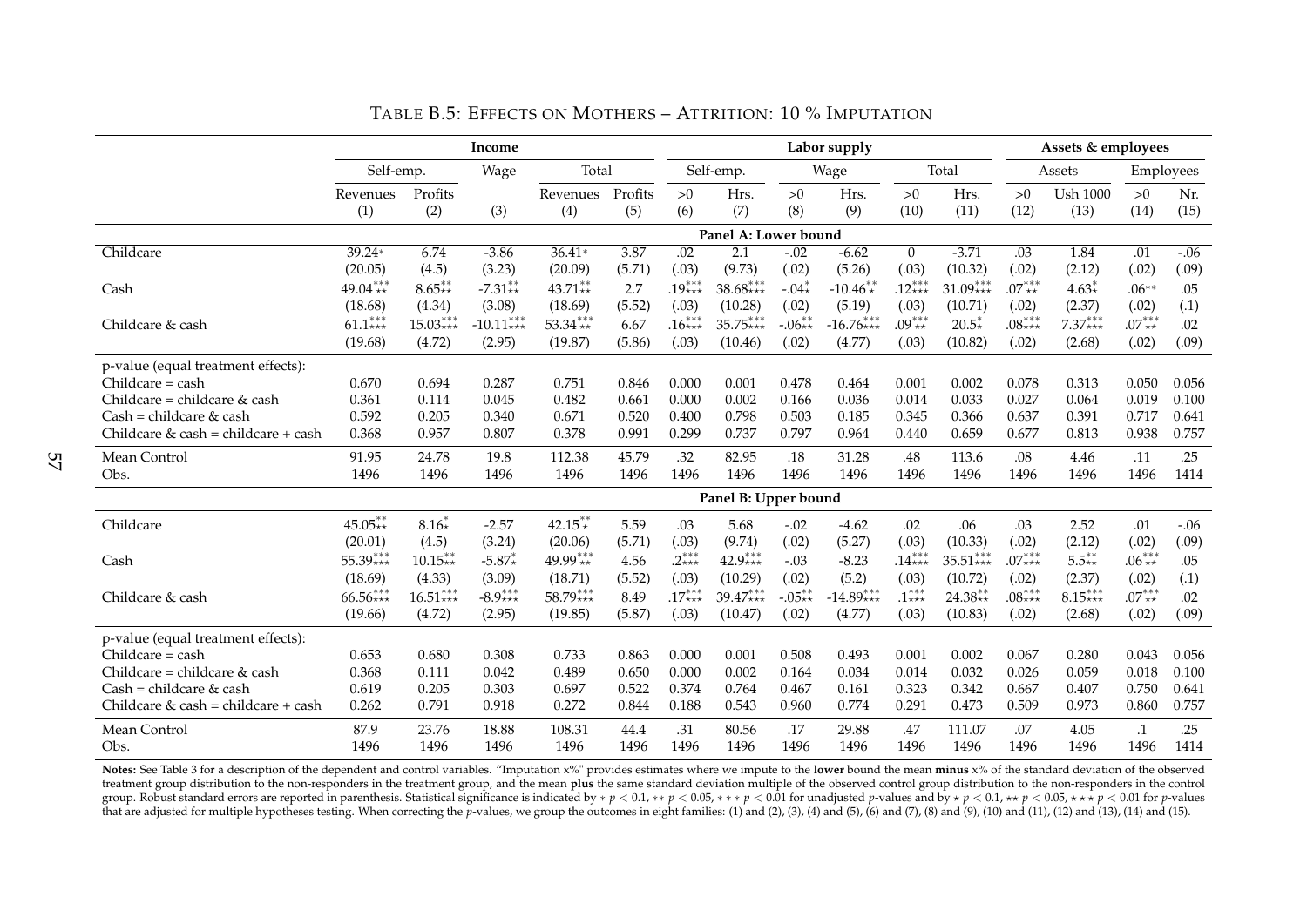|                                     |            |                          | Income      |            |         |          |                      |           | Labor supply |              |            |          | Assets & employees |                |        |
|-------------------------------------|------------|--------------------------|-------------|------------|---------|----------|----------------------|-----------|--------------|--------------|------------|----------|--------------------|----------------|--------|
|                                     | Self-emp.  |                          | Wage        | Total      |         |          | Self-emp.            |           | Wage         |              | Total      |          | Assets             | Employees      |        |
|                                     | Revenues   | Profits                  |             | Revenues   | Profits | >0       | Hrs.                 | >0        | Hrs.         | >0           | Hrs.       | >0       | <b>Ush 1000</b>    | >0             | Nr.    |
|                                     | (1)        | (2)                      | (3)         | (4)        | (5)     | (6)      | (7)                  | (8)       | (9)          | (10)         | (11)       | (12)     | (13)               | (14)           | (15)   |
|                                     |            |                          |             |            |         |          | Panel A: Lower bound |           |              |              |            |          |                    |                |        |
| Childcare                           | $36.33*$   | 6.03                     | $-4.51$     | $33.53*$   | 3       | .01      | $\cdot$ 3            | $-.03$    | $-7.61$      | $\mathbf{0}$ | $-5.59$    | .02      | 1.51               | $\overline{0}$ | $-.06$ |
|                                     | (20.08)    | (4.51)                   | (3.23)      | (20.13)    | (5.71)  | (.03)    | (9.74)               | (.02)     | (5.26)       | (.03)        | (10.32)    | (.02)    | (2.12)             | (.02)          | (.09)  |
| Cash                                | $45.86**$  | $7.89*$                  | $-8.02***$  | $40.56**$  | 1.77    | $.18***$ | $36.57***$           | $-.05**$  | $-11.58**$   | $.12***$     | $28.88***$ | $.06***$ | $4.19*$            | $.05**$        | .05    |
|                                     | (18.7)     | (4.35)                   | (3.08)      | (18.71)    | (5.53)  | (.03)    | (10.29)              | (.02)     | (5.19)       | (.03)        | (10.72)    | (.02)    | (2.37)             | (.02)          | (.1)   |
| Childcare & cash                    | $58.36***$ | $14.28***$               | $-10.71***$ | $50.6**$   | 5.75    | $.15***$ | $33.89***$           | $-.06***$ | $-17.69***$  | $.08**$      | $18.56*$   | $.07***$ | $6.98***$          | $.06^{***}$    | .02    |
|                                     | (19.71)    | (4.72)                   | (2.96)      | (19.89)    | (5.87)  | (.03)    | (10.46)              | (.02)     | (4.77)       | (.03)        | (10.82)    | (.02)    | (2.68)             | (.02)          | (.09)  |
| p-value (equal treatment effects):  |            |                          |             |            |         |          |                      |           |              |              |            |          |                    |                |        |
| Childcare = cash                    | 0.679      | 0.701                    | 0.277       | 0.760      | 0.838   | 0.000    | 0.001                | 0.464     | 0.451        | 0.001        | 0.002      | 0.084    | 0.330              | 0.055          | 0.056  |
| Childcare = childcare $&$ cash      | 0.358      | 0.116                    | 0.046       | 0.479      | 0.667   | 0.000    | 0.002                | 0.168     | 0.037        | 0.014        | 0.033      | 0.028    | 0.067              | 0.019          | 0.100  |
| $Cash = children & cash$            | 0.579      | 0.205                    | 0.360       | 0.658      | 0.519   | 0.413    | 0.815                | 0.522     | 0.199        | 0.357        | 0.379      | 0.622    | 0.384              | 0.701          | 0.641  |
| Childcare & cash = childcare + cash | 0.431      | 0.958                    | 0.676       | 0.440      | 0.907   | 0.369    | 0.843                | 0.681     | 0.833        | 0.529        | 0.762      | 0.768    | 0.736              | 0.837          | 0.757  |
| Mean Control                        | 93.97      | 25.29                    | 20.26       | 114.41     | 46.49   | .32      | 84.15                | .18       | 31.97        | .48          | 114.87     | $.08\,$  | 4.66               | .11            | .25    |
| Obs.                                | 1496       | 1496                     | 1496        | 1496       | 1496    | 1496     | 1496                 | 1496      | 1496         | 1496         | 1496       | 1496     | 1496               | 1496           | 1414   |
|                                     |            |                          |             |            |         |          | Panel B: Upper bound |           |              |              |            |          |                    |                |        |
| Childcare                           | $47.94**$  | $8.87^{**}_{\star\star}$ | $-1.93$     | $45.02**$  | 6.45    | .04      | 7.47                 | $-.01$    | $-3.63$      | .02          | 1.94       | $.04*$   | 2.86               | .02            | $-.06$ |
|                                     | (20.01)    | (4.51)                   | (3.25)      | (20.06)    | (5.71)  | (.03)    | (9.75)               | (.02)     | (5.28)       | (.03)        | (10.35)    | (.02)    | (2.12)             | (.02)          | (.09)  |
| Cash                                | $58.55***$ | $10.9**$                 | $-5.16*$    | $53.13***$ | 5.48    | .21***   | $45.01***$           | $-.03$    | $-7.12$      | $.14***$     | $37.71***$ | $.08***$ | $5.94**$           | $.07***$       | .05    |
|                                     | (18.72)    | (4.33)                   | (3.09)      | (18.75)    | (5.52)  | (.03)    | (10.3)               | (.02)     | (5.21)       | (.03)        | (10.74)    | (.02)    | (2.37)             | (.02)          | (.1)   |
| Childcare & cash                    | $69.29***$ | $17.26***$               | $-8.29***$  | $61.52***$ | 9.4     | $.17***$ | 41.32***             | $-.04*$   | $-13.96***$  | $.11***$     | $26.32**$  | $.09***$ | $8.54***$          | $.08***$       | .02    |
|                                     | (19.67)    | (4.73)                   | (2.96)      | (19.86)    | (5.88)  | (.03)    | (10.48)              | (.02)     | (4.78)       | (.03)        | (10.85)    | (.02)    | (2.68)             | (.02)          | (.09)  |
| p-value (equal treatment effects):  |            |                          |             |            |         |          |                      |           |              |              |            |          |                    |                |        |
| $Childcare = cash$                  | 0.644      | 0.674                    | 0.320       | 0.724      | 0.872   | 0.000    | 0.001                | 0.523     | 0.508        | 0.000        | 0.002      | 0.062    | 0.264              | 0.040          | 0.056  |
| Childcare = childcare & cash        | 0.372      | 0.109                    | 0.041       | 0.493      | 0.644   | 0.000    | 0.002                | 0.163     | 0.033        | 0.014        | 0.032      | 0.025    | 0.057              | 0.017          | 0.100  |
| $Cash = children & cash$            | 0.633      | 0.206                    | 0.285       | 0.711      | 0.524   | 0.362    | 0.747                | 0.450     | 0.150        | 0.313        | 0.331      | 0.683    | 0.415              | 0.766          | 0.641  |
| Childcare & cash = childcare + cash | 0.218      | 0.711                    | 0.782       | 0.228      | 0.764   | 0.146    | 0.457                | 0.838     | 0.651        | 0.231        | 0.393      | 0.435    | 0.947              | 0.762          | 0.757  |
| Mean Control                        | 85.87      | 23.25                    | 18.42       | 106.28     | 43.71   | .31      | 79.36                | .17       | 29.18        | .47          | 109.8      | .07      | 3.84               | $\cdot$ 1      | .25    |
| Obs.                                | 1496       | 1496                     | 1496        | 1496       | 1496    | 1496     | 1496                 | 1496      | 1496         | 1496         | 1496       | 1496     | 1496               | 1496           | 1414   |

## TABLE B.6: EFFECTS ON MOTHERS – ATTRITION: 20 % IMPUTATION

Notes: See Table 3 for a description of the dependent and control variables. "Imputation x%" provides estimates where we impute to the lower bound the mean minus x% of the standard deviation of the observed treatment group distribution to the non-responders in the treatment group, and the mean **plus** the same standard deviation multiple of the observed control group distribution to the non-responders in the control group. Robust standard errors are reported in parenthesis. Statistical significance is indicated by  $p < 0.1$ ,  $\ast p < 0.05$ ,  $\ast \ast p < 0.05$  for unadjusted p-values and by  $\ast p < 0.1$ ,  $\ast \ast p < 0.05$ ,  $\ast \ast p < 0.05$ ,  $\ast \ast p < 0.0$ that are adjusted for multiple hypotheses testing. When correcting the p-values, we group the outcomes in eight families: (1) and (2), (3), (4) and (5), (6) and (7), (8) and (9), (10) and (11), (12) and (13), (14) and (15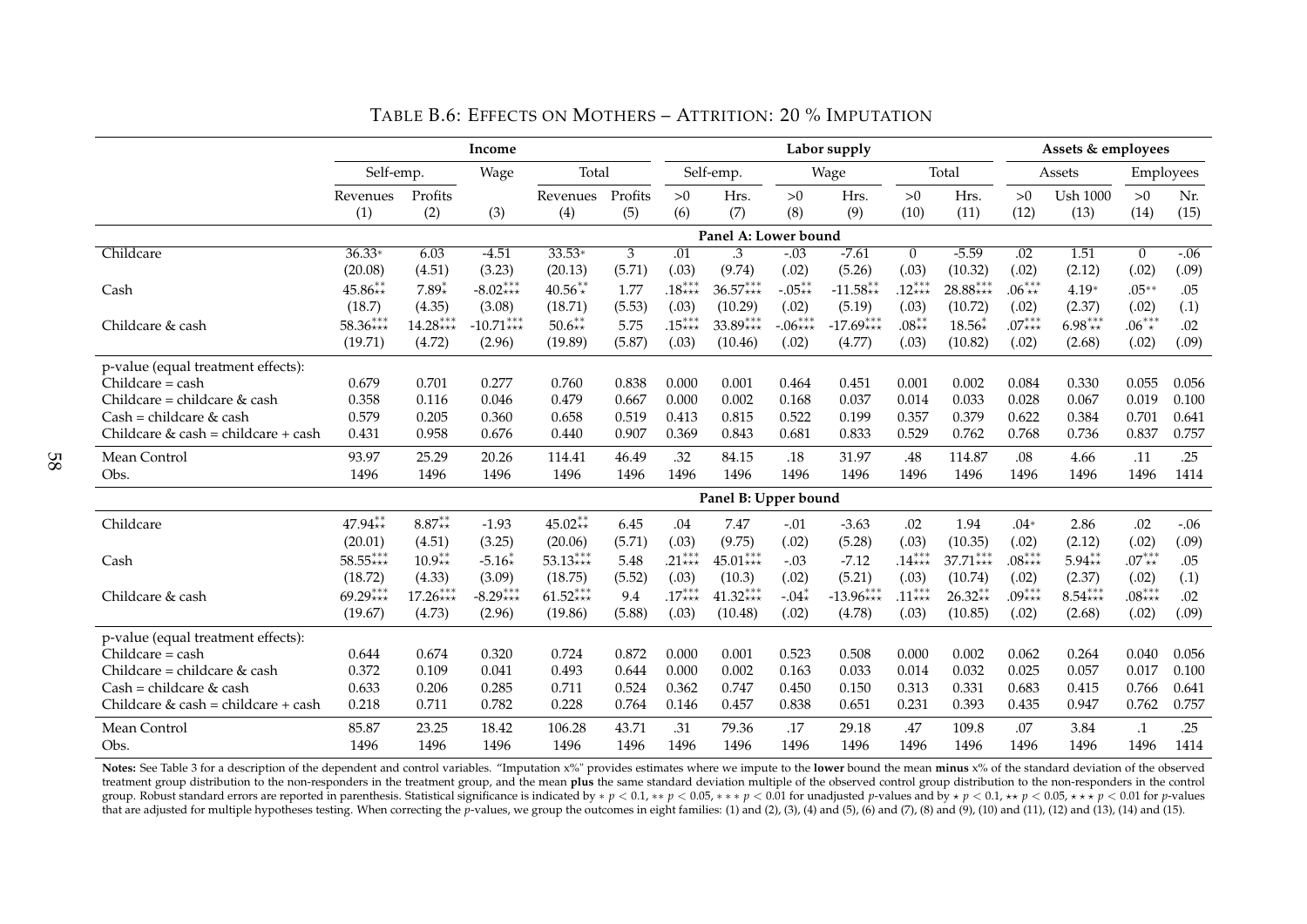|                                     |           |         | Income    |            |            |              |                      |            | Labor supply |         |           |                | Assets & employees |                |           |
|-------------------------------------|-----------|---------|-----------|------------|------------|--------------|----------------------|------------|--------------|---------|-----------|----------------|--------------------|----------------|-----------|
|                                     | Self-emp. |         | Wage      | Total      |            |              | Self-emp.            |            | Wage         |         | Total     |                | Assets             |                | Employees |
|                                     | Revenues  | Profits |           | Revenues   | Profits    | >0           | Hrs.                 | >0         | Hrs.         | >0      | Hrs.      | >0             | <b>Ush 1000</b>    | $>0$           | Nr.       |
|                                     | (1)       | (2)     | (3)       | (4)        | (5)        | (6)          | (7)                  | (8)        | (9)          | (10)    | (11)      | (12)           | (13)               | (14)           | (15)      |
|                                     |           |         |           |            |            |              | Panel A: Lower bound |            |              |         |           |                |                    |                |           |
| Childcare                           | 18.36     | 4.57    | $19.24**$ | $42.74**$  | $28.47***$ | $-.02$       | $-3.76$              | $.09***$   | $21.83**$    | $.07**$ | $18.07*$  | $\mathbf{0}$   | .96                | $\theta$       | .03       |
|                                     | (15.07)   | (4.2)   | (8.68)    | (16.95)    | (9.77)     | (.02)        | (7.74)               | (.03)      | (8.98)       | (.03)   | (10.95)   | (.01)          | (1.09)             | (.01)          | (.05)     |
| Cash                                | $-4.86$   | $-4.94$ | 8.44      | 8.54       | 7.1        | $-.01$       | $-.96$               | .04        | 7.31         | .02     | 7.68      | $\overline{0}$ | 1.85               | $\overline{0}$ | .03       |
|                                     | (12.51)   | (3.51)  | (8.54)    | (14.94)    | (9.5)      | (.02)        | (7.96)               | (.03)      | (8.53)       | (.03)   | (10.87)   | (.01)          | (1.23)             | (.01)          | (.04)     |
| Childcare & cash                    | $36.81**$ | 4.3     | $-.23$    | $40.64**$  | 7.72       | .02          | 10.11                | .03        | 7.66         | .03     | 16.11     | $\overline{0}$ | .42                | .01            | .06       |
|                                     | (16.67)   | (4.07)  | (8.52)    | (18.16)    | (9.66)     | (.03)        | (8.26)               | (.03)      | (8.84)       | (.03)   | (11.1)    | (.01)          | (.98)              | (.01)          | (.07)     |
| p-value (equal treatment effects):  |           |         |           |            |            |              |                      |            |              |         |           |                |                    |                |           |
| Childcare = cash                    | 0.127     | 0.020   | 0.239     | 0.050      | 0.040      | 0.779        | 0.740                | 0.110      | 0.116        | 0.094   | 0.371     | 0.865          | 0.552              | 1.000          | 0.997     |
| Childcare = childcare & cash        | 0.326     | 0.954   | 0.033     | 0.918      | 0.050      | 0.106        | 0.112                | 0.029      | 0.136        | 0.256   | 0.869     | 0.680          | 0.667              | 0.453          | 0.618     |
| $Cash = children & cash$            | 0.014     | 0.021   | 0.336     | 0.088      | 0.953      | 0.179        | 0.215                | 0.581      | 0.969        | 0.595   | 0.474     | 0.805          | 0.307              | 0.440          | 0.608     |
| Childcare & cash = childcare + cash | 0.304     | 0.424   | 0.026     | 0.675      | 0.051      | 0.130        | 0.209                | 0.008      | 0.093        | 0.255   | 0.549     | 0.776          | 0.174              | 0.492          | 0.912     |
| Mean Control                        | 53.95     | 17.56   | 55.15     | 108.74     | 73.12      | .15          | 41.53                | .27        | 71.43        | .41     | 111.43    | .03            | 1.62               | .05            | .09       |
| Obs.                                | 1496      | 1496    | 1496      | 1496       | 1496       | 1496         | 1496                 | 1496       | 1496         | 1496    | 1496      | 1496           | 1496               | 1496           | 1413      |
|                                     |           |         |           |            |            |              | Panel B: Upper bound |            |              |         |           |                |                    |                |           |
| Childcare                           | 21.29     | 5.58    | $21.81**$ | $44.88***$ | $30.66***$ | $-.01$       | $-1.02$              | $.1***$    | $25.27***$   | .09 **  | $22.25**$ | .01            | 1.29               | $\overline{0}$ | .03       |
|                                     | (14.98)   | (4.19)  | (8.69)    | (16.82)    | (9.75)     | (.02)        | (7.74)               | (.03)      | (9.01)       | (.03)   | (10.96)   | (.01)          | (1.09)             | (.01)          | (.05)     |
| Cash                                | $-1.1$    | $-4.07$ | 11.47     | 11.97      | 9.54       | $\mathbf{0}$ | 2.16                 | $.06^{**}$ | 11.04        | .03     | 12.2      | $\overline{0}$ | $2.27*$            | $\overline{0}$ | .03       |
|                                     | (12.5)    | (3.49)  | (8.55)    | (14.87)    | (9.48)     | (.02)        | (7.96)               | (.03)      | (8.54)       | (.03)   | (10.88)   | (.01)          | (1.23)             | (.01)          | (.04)     |
| Childcare & cash                    | $40.45**$ | 5.23    | 2.16      | $43.3**$   | 8.99       | .03          | 12.89                | .04        | 10.95        | .05     | $20.04*$  | $\Omega$       | .73                | .01            | .06       |
|                                     | (16.64)   | (4.07)  | (8.52)    | (18.13)    | (9.66)     | (.03)        | (8.27)               | (.03)      | (8.85)       | (.03)   | (11.11)   | (.01)          | (.98)              | (.01)          | (.07)     |
| p-value (equal treatment effects):  |           |         |           |            |            |              |                      |            |              |         |           |                |                    |                |           |
| $Childcare = cash$                  | 0.139     | 0.018   | 0.259     | 0.058      | 0.042      | 0.741        | 0.706                | 0.121      | 0.124        | 0.104   | 0.387     | 0.899          | 0.506              | 0.961          | 0.997     |
| Childcare = childcare $&$ cash      | 0.306     | 0.940   | 0.031     | 0.938      | 0.040      | 0.103        | 0.111                | 0.028      | 0.132        | 0.256   | 0.852     | 0.675          | 0.658              | 0.448          | 0.618     |
| $Cash = children \& cash$           | 0.014     | 0.019   | 0.300     | 0.094      | 0.957      | 0.190        | 0.230                | 0.542      | 0.993        | 0.627   | 0.505     | 0.765          | 0.269              | 0.464          | 0.608     |
| Childcare & cash = childcare + cash | 0.370     | 0.521   | 0.013     | 0.590      | 0.028      | 0.211        | 0.320                | 0.003      | 0.047        | 0.155   | 0.370     | 0.575          | 0.107              | 0.680          | 0.912     |
| Mean Control                        | 50.83     | 16.62   | 53.06     | 105.06     | 70.86      | .14          | 39.74                | .27        | 69.25        | $.4\,$  | 108.84    | .03            | 1.44               | .04            | .09       |
| Obs.                                | 1496      | 1496    | 1496      | 1496       | 1496       | 1496         | 1496                 | 1496       | 1496         | 1496    | 1496      | 1496           | 1496               | 1496           | 1413      |

TABLE B.7: EFFECTS ON FATHERS – ATTRITION: 10 % IMPUTATION

**Notes:** See Table 4 for a description of the dependent and control variables. "Imputation x%" provides estimates where we impute to the **lower** bound the mean **minus** x% of the standard deviation of the observed treatment group distribution to the non-responders in the treatment group, and the mean **plus** the same standard deviation multiple of the observed control group distribution to the non-responders in the control group. Robust standard errors are reported in parenthesis. Statistical significance is indicated by  $*$   $p$   $<$  0.1,  $**$   $p$   $<$  0.05,  $**$   $*$   $p$   $<$  0.01 for unadjusted p-values and by  $*$   $p$   $<$  0.1,  $\star\star\star p < 0.01$  for p-values that are adjusted for multiple hypotheses testing. When correcting the p-values, we group the outcomes in eight families: (1) and (2), (3), (4) and (5), (6) and (7), (8) and (9), (10) and (11), (12) and (13), (14) and (15).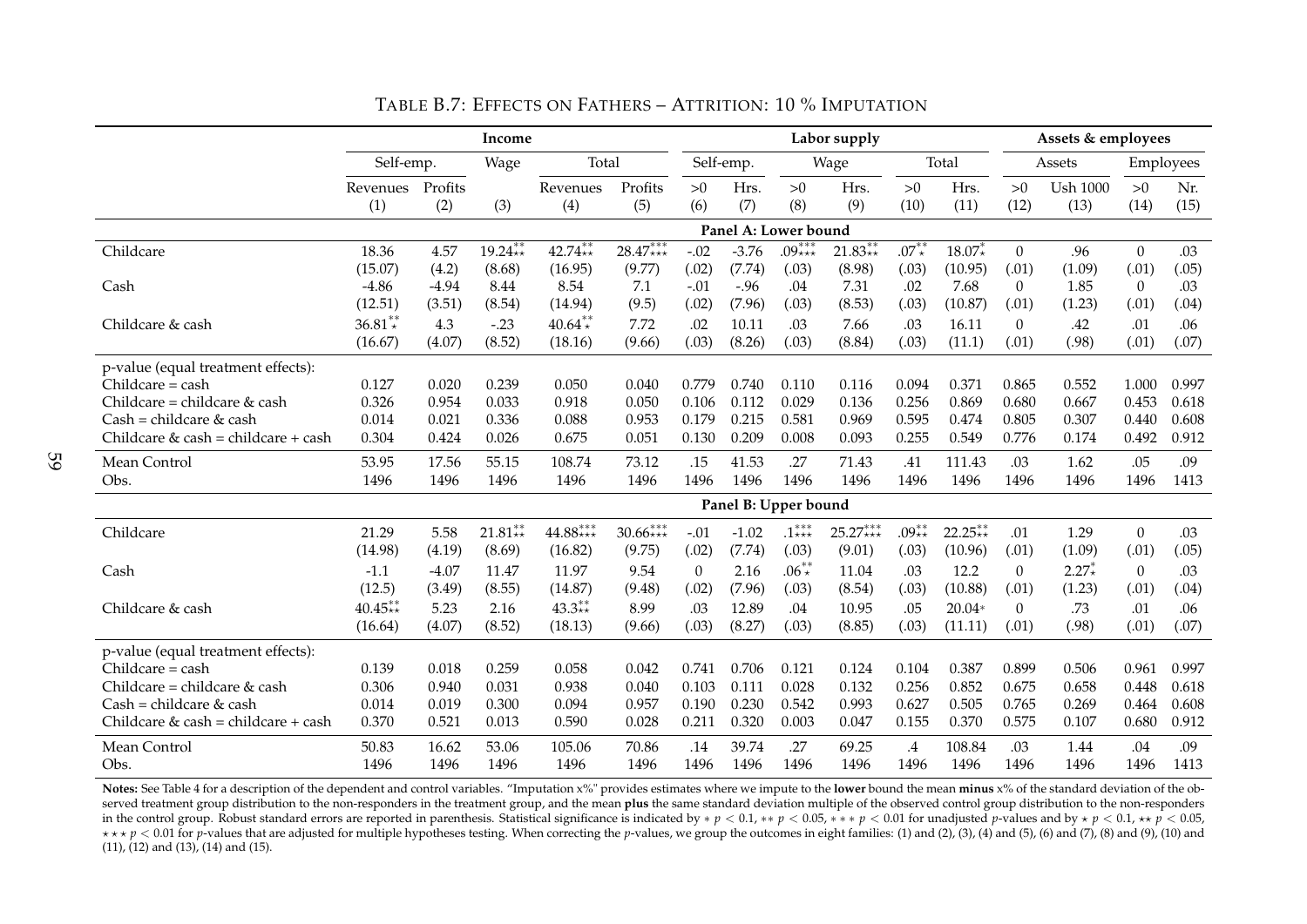|                                       |           |         | Income    |            |            |          |                      |            | Labor supply |            |                           |                | Assets & employees |                  |           |
|---------------------------------------|-----------|---------|-----------|------------|------------|----------|----------------------|------------|--------------|------------|---------------------------|----------------|--------------------|------------------|-----------|
|                                       | Self-emp. |         | Wage      | Total      |            |          | Self-emp.            |            | Wage         |            | Total                     |                | Assets             |                  | Employees |
|                                       | Revenues  | Profits |           | Revenues   | Profits    | >0       | Hrs.                 | >0         | Hrs.         | >0         | Hrs.                      | >0             | <b>Ush 1000</b>    | >0               | Nr.       |
|                                       | (1)       | (2)     | (3)       | (4)        | (5)        | (6)      | (7)                  | (8)        | (9)          | (10)       | (11)                      | (12)           | (13)               | (14)             | (15)      |
|                                       |           |         |           |            |            |          | Panel A: Lower bound |            |              |            |                           |                |                    |                  |           |
| Childcare                             | 16.78     | 4.04    | $17.96**$ | $41.46**$  | $27.31***$ | $-.02$   | $-5.14$              | $.09***$   | $20.11**$    | $.07^{**}$ | 15.97                     | $\mathbf{0}$   | $.8\,$             | $\boldsymbol{0}$ | .03       |
|                                       | (15.11)   | (4.2)   | (8.69)    | (17.03)    | (9.8)      | (.02)    | (7.74)               | (.03)      | (8.98)       | (.03)      | (10.95)                   | (.01)          | (1.09)             | (.01)            | (.05)     |
| Cash                                  | $-6.84$   | $-5.4$  | 6.93      | 6.65       | 5.84       | $-.02$   | $-2.53$              | .04        | 5.45         | .01        | 5.43                      | $\overline{0}$ | 1.63               | $-.01$           | .03       |
|                                       | (12.54)   | (3.53)  | (8.55)    | (15)       | (9.54)     | (.02)    | (7.97)               | (.03)      | (8.54)       | (.03)      | (10.88)                   | (.01)          | (1.23)             | (.01)            | (.04)     |
| Childcare & cash                      | $34.88**$ | 3.82    | $-1.41$   | $39.13**$  | 7.02       | .02      | 8.72                 | .02        | 6.02         | .03        | 14.15                     | $-.01$         | .27                | .01              | .06       |
|                                       | (16.69)   | (4.08)  | (8.52)    | (18.2)     | (9.69)     | (.03)    | (8.27)               | (.03)      | (8.84)       | (.03)      | (11.11)                   | (.01)          | (.98)              | (.01)            | (.07)     |
| p-value (equal treatment effects):    |           |         |           |            |            |          |                      |            |              |            |                           |                |                    |                  |           |
| $Children = cash$                     | 0.122     | 0.021   | 0.229     | 0.047      | 0.039      | 0.799    | 0.757                | 0.105      | 0.113        | 0.089      | 0.364                     | 0.849          | 0.575              | 0.980            | 0.997     |
| Childcare = childcare & cash          | 0.337     | 0.961   | 0.034     | 0.909      | 0.056      | 0.108    | 0.113                | 0.029      | 0.138        | 0.255      | 0.878                     | 0.682          | 0.671              | 0.456            | 0.618     |
| $Cash = children & cash$              | 0.014     | 0.022   | 0.355     | 0.085      | 0.909      | 0.175    | 0.208                | 0.601      | 0.950        | 0.579      | 0.459                     | 0.825          | 0.328              | 0.429            | 0.608     |
| Childcare & cash = childcare + cash   | 0.273     | 0.378   | 0.036     | 0.724      | 0.069      | 0.100    | 0.166                | 0.012      | 0.126        | 0.319      | 0.652                     | 0.884          | 0.217              | 0.410            | 0.912     |
| Mean Control                          | 55.51     | 18.03   | 56.2      | 110.59     | 74.24      | .15      | 42.42                | .28        | 72.52        | .41        | 112.73                    | .03            | 1.71               | .05              | .09       |
| Obs.                                  | 1496      | 1496    | 1496      | 1496       | 1496       | 1496     | 1496                 | 1496       | 1496         | 1496       | 1496                      | 1496           | 1496               | 1496             | 1413      |
|                                       |           |         |           |            |            |          | Panel B: Upper bound |            |              |            |                           |                |                    |                  |           |
| Childcare                             | 22.66     | 6.07    | $23.1***$ | $45.79***$ | $31.71***$ | $-.01$   | .35                  | $.11***$   | $26.99***$   | $.09***$   | $24.35^{**}_{\star\star}$ | .01            | 1.45               | .01              | .03       |
|                                       | (14.95)   | (4.19)  | (8.71)    | (16.78)    | (9.75)     | (.02)    | (7.75)               | (.03)      | (9.03)       | (.03)      | (10.98)                   | (.01)          | (1.09)             | (.01)            | (.05)     |
| Cash                                  | .7        | $-3.65$ | 12.98     | 13.55      | 10.72      | $\theta$ | 3.73                 | $.06^{**}$ | 12.9         | .04        | 14.45                     | .01            | $2.48**$           | .01              | .03       |
|                                       | (12.51)   | (3.48)  | (8.57)    | (14.88)    | (9.5)      | (.02)    | (7.97)               | (.03)      | (8.55)       | (.03)      | (10.9)                    | (.01)          | (1.23)             | (.01)            | (.04)     |
| Childcare & cash                      | $42.17**$ | 5.68    | 3.36      | $44.48**$  | 9.58       | .04      | 14.28*               | .04        | 12.6         | .05        | $22.01**$                 | $\Omega$       | .88                | .02              | .06       |
|                                       | (16.63)   | (4.07)  | (8.54)    | (18.14)    | (9.69)     | (.03)    | (8.28)               | (.03)      | (8.86)       | (.03)      | (11.13)                   | (.01)          | (.98)              | (.01)            | (.07)     |
| p-value (equal treatment effects):    |           |         |           |            |            |          |                      |            |              |            |                           |                |                    |                  |           |
| Childcare = cash                      | 0.146     | 0.017   | 0.270     | 0.063      | 0.043      | 0.722    | 0.689                | 0.128      | 0.128        | 0.109      | 0.395                     | 0.916          | 0.485              | 0.941            | 0.997     |
| Childcare = childcare $&$ cash        | 0.296     | 0.933   | 0.031     | 0.948      | 0.036      | 0.101    | 0.111                | 0.028      | 0.131        | 0.257      | 0.843                     | 0.673          | 0.654              | 0.445            | 0.618     |
| $Cash = children & cash$              | 0.014     | 0.019   | 0.284     | 0.097      | 0.912      | 0.196    | 0.238                | 0.524      | 0.974        | 0.644      | 0.521                     | 0.746          | 0.252              | 0.476            | 0.608     |
| Childcare $&$ cash = childcare + cash | 0.404     | 0.572   | 0.009     | 0.555      | 0.021      | 0.263    | 0.389                | 0.002      | 0.033        | 0.119      | 0.297                     | 0.485          | 0.083              | 0.784            | 0.912     |
| Mean Control                          | 49.27     | 16.16   | 52.02     | 103.22     | 69.73      | .14      | 38.85                | .26        | 68.16        | .39        | 107.55                    | .03            | 1.35               | .04              | .09       |
| Obs.                                  | 1496      | 1496    | 1496      | 1496       | 1496       | 1496     | 1496                 | 1496       | 1496         | 1496       | 1496                      | 1496           | 1496               | 1496             | 1413      |

TABLE B.8: EFFECTS ON FATHERS – ATTRITION: 20 % IMPUTATION

**Notes:** See Table 4 for a description of the dependent and control variables. "Imputation x%" provides estimates where we impute to the **lower** bound the mean **minus** x% of the standard deviation of the observed treatment group distribution to the non-responders in the treatment group, and the mean **plus** the same standard deviation multiple of the observed control group distribution to the non-responders in the control group. Robust standard errors are reported in parenthesis. Statistical significance is indicated by  $p < 0.1$ ,  $\ast p < 0.05$ ,  $\ast \ast p < 0.01$  for unadjusted p-values and by  $\ast p < 0.1$ ,  $\ast \ast p < 0.05$ ,  $\star \ast \ast p$  $p < 0.01$  for p-values that are adjusted for multiple hypotheses testing. When correcting the p-values, we group the outcomes in eight families: (1) and (2), (3), (4) and (5), (6) and (7), (8) and (9), (10) and (11),  $(12)$  and  $(13)$ ,  $(14)$  and  $(15)$ .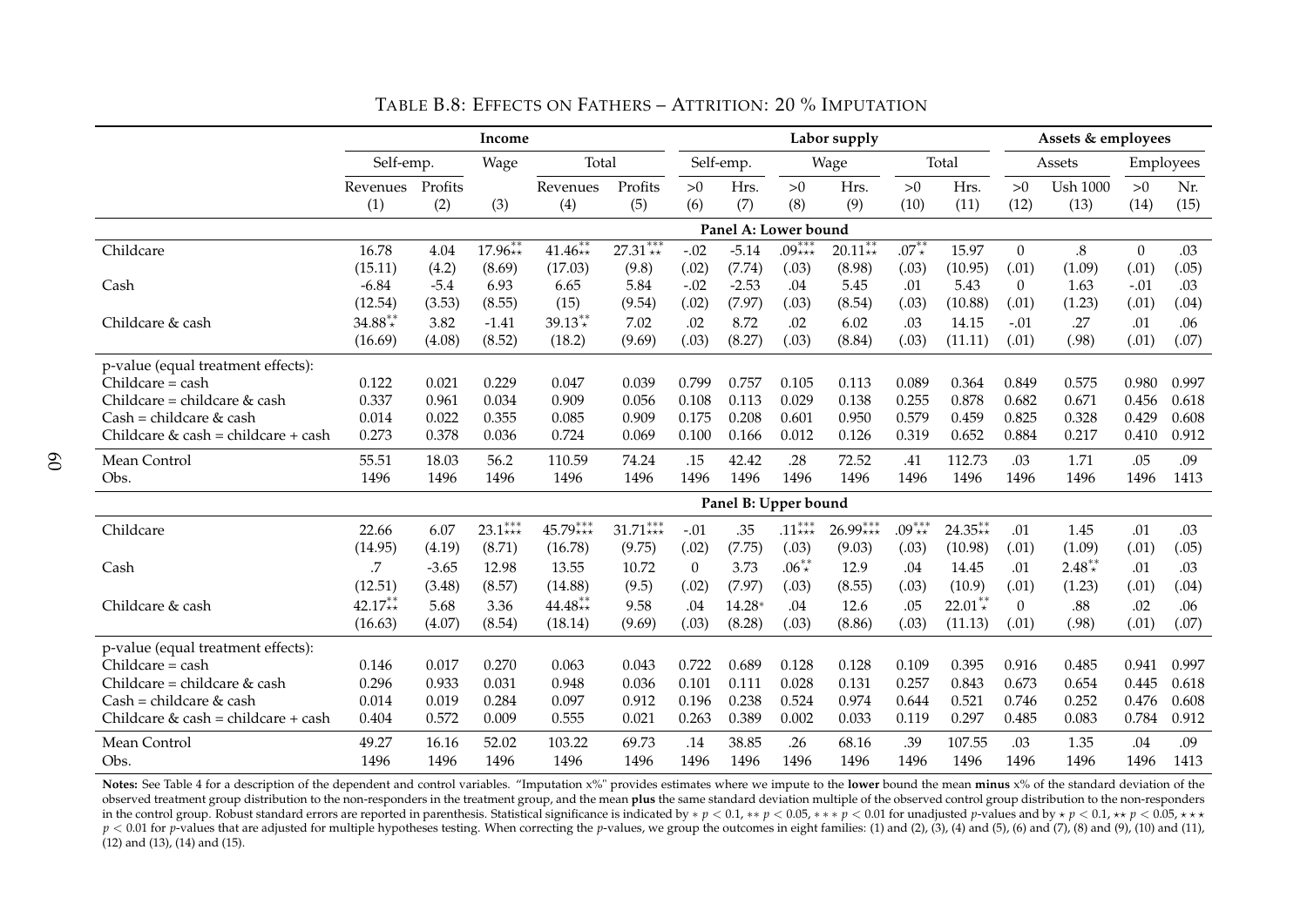|                                       |                  |            | Breakdown into components |                  |             |
|---------------------------------------|------------------|------------|---------------------------|------------------|-------------|
|                                       | <b>IDELA</b>     | Emergent   | Emergent                  | Socio-           | Motor       |
|                                       | score            | literacy   | numeracy                  | emotional        | development |
|                                       | (1)              | (2)        | (3)                       | (4)              | (5)         |
|                                       |                  |            | Panel A: Lower bound      |                  |             |
| Childcare                             | $.15***$         | $.1*$      | .09                       | .04              | $.21***$    |
|                                       | (.05)            | (.05)      | (.06)                     | (.06)            | (.06)       |
| Cash                                  | $.09*$           | .06        | .08                       | $\boldsymbol{0}$ | $.11*$      |
|                                       | (.05)            | (.05)      | (.06)                     | (.06)            | (.06)       |
| Childcare & cash                      | $.15***$         | $.16***$   | $.11*$                    | .02              | .19***      |
|                                       | (.05)            | (.05)      | (.06)                     | (.06)            | (.06)       |
|                                       |                  |            |                           |                  |             |
| p-value (equal treatment effects):    |                  |            |                           |                  |             |
| $Children = cash$                     | 0.281            | 0.390      | 0.781                     | 0.544            | 0.062       |
| Childcare = childcare $&$ cash        | 0.893            | 0.297      | 0.828                     | 0.807            | 0.630       |
| $Cash = children & cash$              | 0.232            | 0.058      | 0.626                     | 0.723            | 0.166       |
| Childcare $&$ cash = childcare + cash | 0.290            | 0.995      | 0.464                     | 0.857            | 0.093       |
| Mean Control                          | .01              | .01        | .01                       | .01              | .01         |
| Obs.                                  | 1496             | 1496       | 1496                      | 1496             | 1496        |
|                                       |                  |            | Panel B: Upper bound      |                  |             |
| Childcare                             | $.16***$         | $.12^{**}$ | .11 $*$                   | .06              | .23***      |
|                                       | (.05)            | (.05)      | (.06)                     | (.06)            | (.05)       |
| Cash                                  | .11 $^{**}_{**}$ | .08        | $.1*$                     | .03              | $.13^{**}$  |
|                                       | (.05)            | (.05)      | (.06)                     | (.06)            | (.06)       |
| Childcare & cash                      | $.17***$         | $.18***$   | $.12**$                   | .05              | .21 ***     |
|                                       | (.05)            | (.05)      | (.06)                     | (.06)            | (.06)       |
| p-value (equal treatment effects):    |                  |            |                           |                  |             |
| Childcare = cash                      | 0.322            | 0.419      | 0.832                     | 0.562            | 0.074       |
| Childcare = childcare & cash          | 0.867            | 0.289      | 0.810                     | 0.818            | 0.644       |
| $Cash = children & cash$              | 0.254            | 0.062      | 0.656                     | 0.732            | 0.186       |
| Childcare & cash = childcare + cash   | 0.195            | 0.807      | 0.329                     | 0.631            | 0.048       |
| Mean Control                          | $-.01$           | $-.01$     | $-.01$                    | $-.01$           | $-.01$      |
| Obs.                                  | 1496             | 1496       | 1496                      | 1496             | 1496        |

**Notes:** See Table 5 for a description of the dependent and control variables. "Imputation x%" provides estimates where we impute to the **lower** bound the mean **minus** x% of the standard deviation of the observed treatment group distribution to the non-responders in the treatment group, and the mean **plus** the same standard deviation multiple of the observed control group distribution to the non-responders in the control group. Robust standard errors are reported in parenthesis. Statistical significance is indicated by ∗ *p* < 0.1, ∗∗ *p* < 0.05, ∗ ∗ ∗ *p* < 0.01 for unadjusted *p*-values and by  $\star$  *p* < 0.1,  $\star\star$  *p* < 0.05,  $\star\star\star$  *p* < 0.01 for *p*-values that are adjusted for multiple hypotheses testing. When correcting the *p*-values, we group the outcomes in two families: (1) and (2, 3, 4 and 5).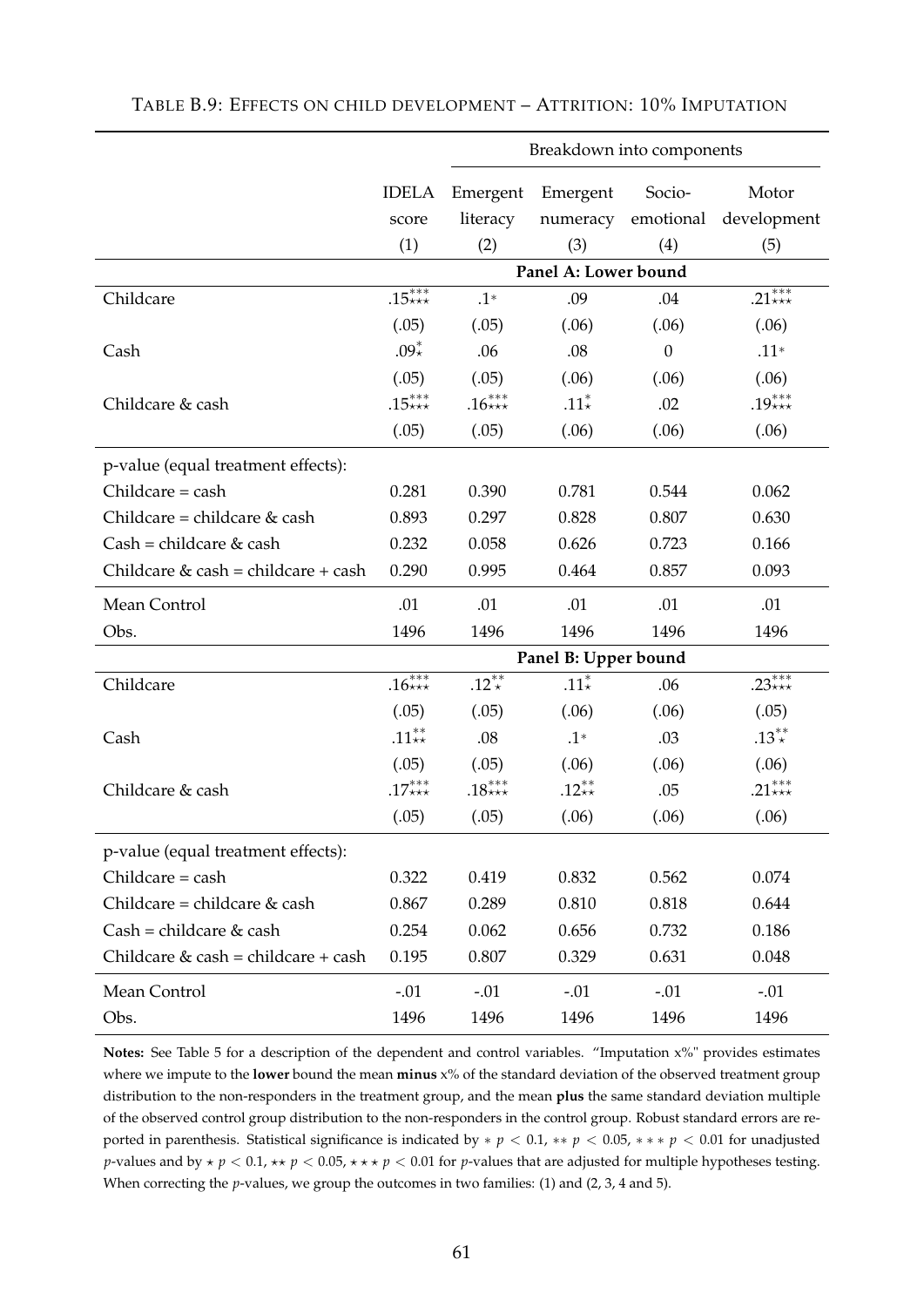|                                       |              |          | Breakdown into components |           |             |
|---------------------------------------|--------------|----------|---------------------------|-----------|-------------|
|                                       | <b>IDELA</b> | Emergent | Emergent                  | Socio-    | Motor       |
|                                       | score        | literacy | numeracy                  | emotional | development |
|                                       | (1)          | (2)      | (3)                       | (4)       | (5)         |
|                                       |              |          | Panel A: Lower bound      |           |             |
| Childcare                             | $.14***$     | $.09*$   | .08                       | .03       | $.2***$     |
|                                       | (.05)        | (.05)    | (.06)                     | (.06)     | (.06)       |
| Cash                                  | .08          | .05      | .06                       | $-.01$    | $\cdot$ 1   |
|                                       | (.05)        | (.05)    | (.06)                     | (.06)     | (.06)       |
| Childcare & cash                      | $.14***$     | $.15***$ | $\cdot$ 1                 | .01       | $.18***$    |
|                                       | (.05)        | (.06)    | (.06)                     | (.06)     | (.06)       |
| p-value (equal treatment effects):    |              |          |                           |           |             |
| $Children = cash$                     | 0.262        | 0.378    | 0.756                     | 0.536     | 0.057       |
| Childcare = childcare $&$ cash        | 0.906        | 0.302    | 0.837                     | 0.802     | 0.624       |
| $Cash = children & cash$              | 0.223        | 0.056    | 0.611                     | 0.720     | 0.157       |
| Childcare $&$ cash = childcare + cash | 0.350        | 0.895    | 0.544                     | 0.975     | 0.128       |
| Mean Control                          | .02          | .02      | .02                       | .02       | .02         |
| Obs.                                  | 1496         | 1496     | 1496                      | 1496      | 1496        |
|                                       |              |          | Panel B: Upper bound      |           |             |
| Childcare                             | $.17***$     | $.13**$  | $.12^{**}$                | .08       | $.25***$    |
|                                       | (.05)        | (.05)    | (.06)                     | (.06)     | (.05)       |
| Cash                                  | .12**        | .09      | $.11*$                    | .04       | $.15**$     |
|                                       | (.05)        | (.05)    | (.06)                     | (.06)     | (.06)       |
| Childcare & cash                      | $.18***$     | $.19***$ | $.13**$                   | .06       | .22 ***     |
|                                       | (.05)        | (.05)    | (.06)                     | (.06)     | (.06)       |
| p-value (equal treatment effects):    |              |          |                           |           |             |
| $Children = cash$                     | 0.345        | 0.434    | 0.858                     | 0.571     | 0.080       |
| Childcare = childcare & cash          | 0.855        | 0.286    | 0.801                     | 0.823     | 0.652       |
| $Cash = children & cash$              | 0.267        | 0.065    | 0.671                     | 0.737     | 0.197       |
| Childcare & cash = childcare + cash   | 0.158        | 0.712    | 0.273                     | 0.530     | 0.034       |
| Mean Control                          | $-.02$       | $-.02$   | $-.02$                    | $-.02$    | $-.02$      |
| Obs.                                  | 1496         | 1496     | 1496                      | 1496      | 1496        |

TABLE B.10: EFFECTS ON CHILD DEVELOPMENT – ATTRITION: 20% IMPUTATION

**Notes:** See Table 5 for a description of the dependent and control variables. "Imputation x%" provides estimates where we impute to the **lower** bound the mean **minus** x% of the standard deviation of the observed treatment group distribution to the non-responders in the treatment group, and the mean **plus** the same standard deviation multiple of the observed control group distribution to the non-responders in the control group. Robust standard errors are reported in parenthesis. Statistical significance is indicated by ∗ *p* < 0.1, ∗∗ *p* < 0.05, ∗ ∗ ∗ *p* < 0.01 for unadjusted *p*-values and by  $\star$  *p* < 0.1,  $\star\star$  *p* < 0.05,  $\star\star\star$  *p* < 0.01 for *p*-values that are adjusted for multiple hypotheses testing. When correcting the *p*-values, we group the outcomes in two families: (1) and (2, 3, 4 and 5).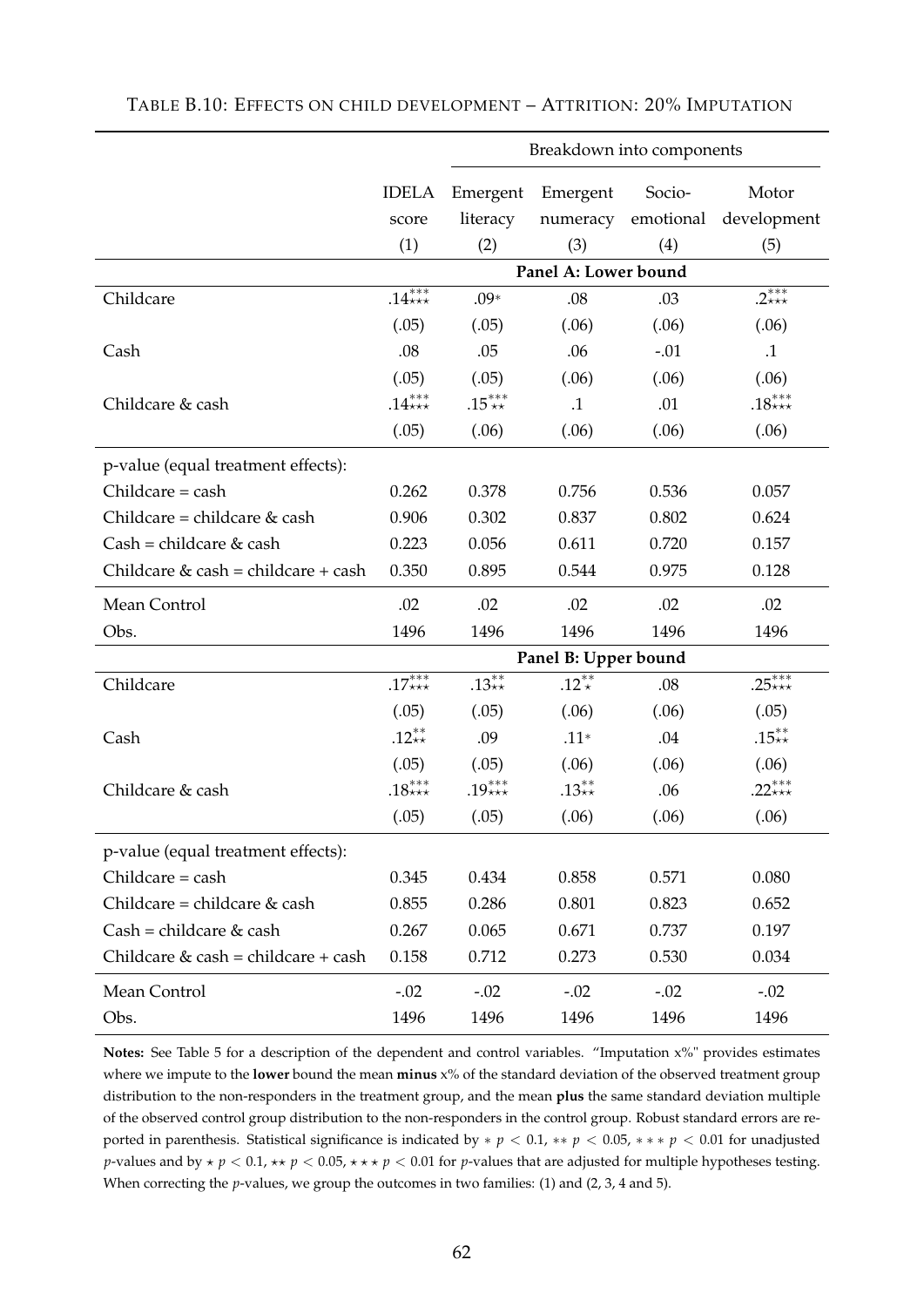|                                       | Happiness | Position on          | Perceived         |
|---------------------------------------|-----------|----------------------|-------------------|
|                                       | with life | ladder of life       | stress            |
|                                       | (0 to 10) | (0 to 10)            | scale $(0-40)$    |
|                                       | (1)       | (2)                  | (3)               |
|                                       |           | Panel A: Lower bound |                   |
| Childcare                             | $.38***$  | $.29***$             | -.64 $_{\star}^*$ |
|                                       | (.14)     | (.1)                 | (.36)             |
| Cash                                  | $.79***$  | $.63***$             | $-1.18***$        |
|                                       | (.15)     | (.11)                | (.35)             |
| Childcare & cash                      | $.61***$  | $.4***$              | $-.82**$          |
|                                       | (.15)     | (.11)                | (.36)             |
| p-value (equal treatment effects):    |           |                      |                   |
| $Children = cash$                     | 0.007     | 0.002                | 0.139             |
| Childcare = childcare $&$ cash        | 0.130     | 0.322                | 0.630             |
| $Cash = children & cash$              | 0.242     | 0.052                | 0.336             |
| Childcare $&$ cash = childcare + cash | 0.009     | 0.001                | 0.054             |
| Mean Control                          | 4.21      | 3.56                 | 23.67             |
| Obs.                                  | 1496      | 1496                 | 1496              |
|                                       |           | Panel B: Upper bound |                   |
| Childcare                             | $.43***$  | $.33***$             | $-.5$             |
|                                       | (.14)     | (.1)                 | (.36)             |
| Cash                                  | $.85***$  | $.67***$             | $-1.03***$        |
|                                       | (.15)     | (.11)                | (.35)             |
| Childcare & cash                      | $.66***$  | $.44***$             | $-.69*$           |
|                                       | (.15)     | (.11)                | (.36)             |
| p-value (equal treatment effects):    |           |                      |                   |
| $Children = cash$                     | 0.006     | 0.002                | 0.150             |
| Childcare = childcare $&$ cash        | 0.127     | 0.316                | 0.632             |
| $Cash = children & cash$              | 0.224     | 0.046                | 0.354             |
| Childcare $&$ cash = childcare + cash | 0.004     | 0.000                | 0.102             |
| Mean Control                          | 4.18      | 3.53                 | 23.58             |
| Obs.                                  | 1496      | 1496                 | 1496              |

TABLE B.11: EFFECTS ON MOTHERS' SUBJECTIVE WELL-BEING – ATTRITION: 10% IMPU-TATION

> **Notes:** See Table 6 for a description of the dependent and control variables. "Imputation x%" provides estimates where we impute to the **lower** bound the mean **minus** x% of the standard deviation of the observed treatment group distribution to the non-responders in the treatment group, and the mean **plus** the same standard deviation multiple of the observed control group distribution to the non-responders in the control group. Robust standard errors are reported in parenthesis. Statistical significance is indicated by ∗ *p* < 0.1, ∗∗ *p* < 0.05, ∗ ∗ ∗  $p < 0.01$  for unadjusted *p*-values and by  $\star$   $p < 0.1$ ,  $\star \star$   $p < 0.05$ ,  $\star \star \star$   $p < 0.01$  for *p*-values that are adjusted for multiple hypotheses testing. When correcting the *p*-values, we group the outcomes together in one family.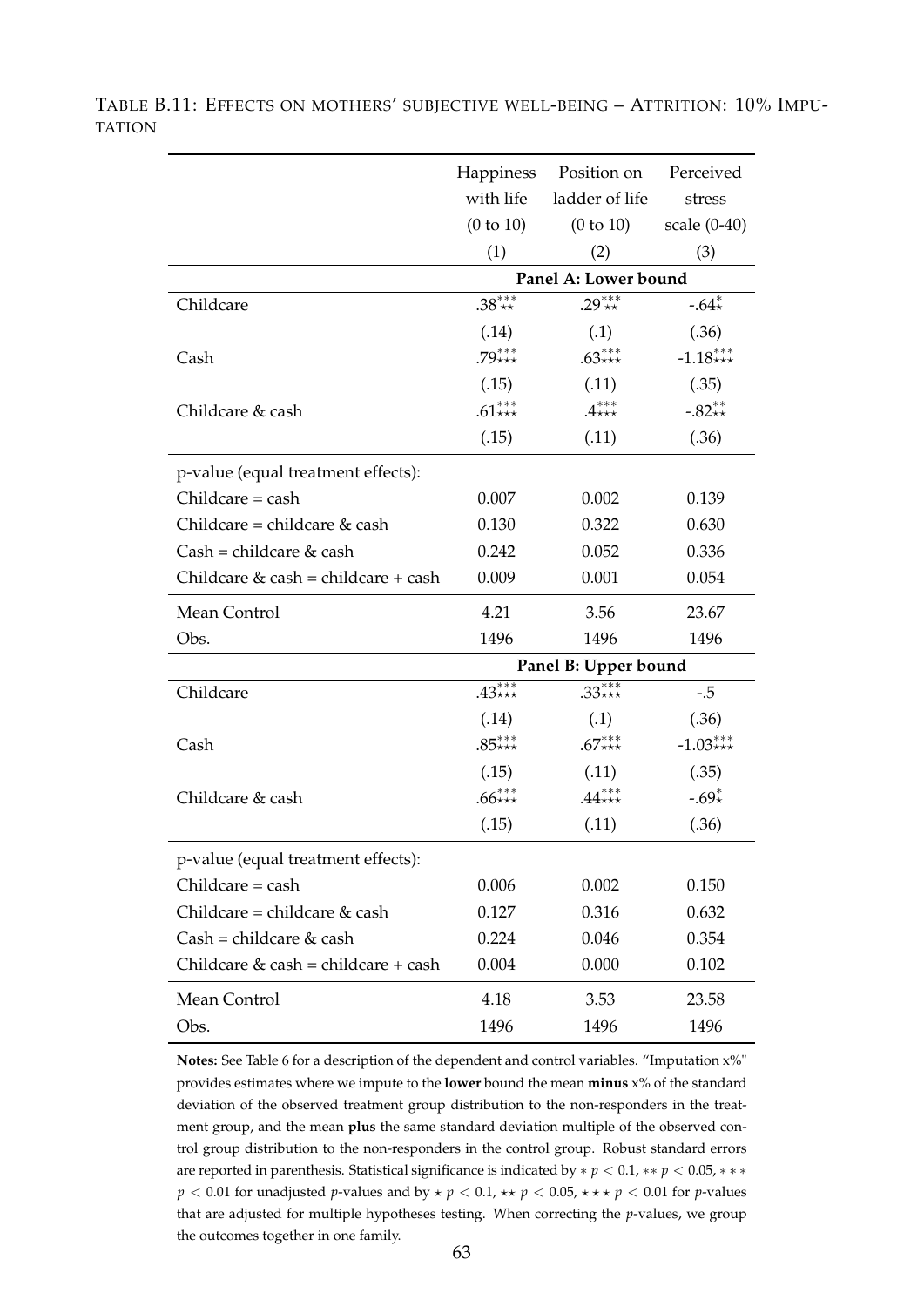|                                       | Happiness            | Position on          | Perceived    |  |  |  |  |
|---------------------------------------|----------------------|----------------------|--------------|--|--|--|--|
|                                       | with life            | ladder of life       | stress       |  |  |  |  |
|                                       | (0 to 10)            | (0 to 10)            | scale (0-40) |  |  |  |  |
|                                       | (1)                  | (2)                  | (3)          |  |  |  |  |
|                                       |                      | Panel A: Lower bound |              |  |  |  |  |
| Childcare                             | $.35**$              | $27***$              | $-.71*$      |  |  |  |  |
|                                       | (.14)                | (.1)                 | (.36)        |  |  |  |  |
| Cash                                  | $.76***$             | $.61***$             | $-1.25***$   |  |  |  |  |
|                                       | (.15)                | (.11)                | (.35)        |  |  |  |  |
| Childcare & cash                      | $.58***$             | $.38***$             | $-.89**$     |  |  |  |  |
|                                       | (.15)                | (.11)                | (.36)        |  |  |  |  |
| p-value (equal treatment effects):    |                      |                      |              |  |  |  |  |
| Childcare = cash                      | 0.007                | 0.003                | 0.135        |  |  |  |  |
| Childcare = childcare & cash          | 0.131                | 0.326                | 0.630        |  |  |  |  |
| $Cash = children & cash$              | 0.252                | 0.055                | 0.327        |  |  |  |  |
| Childcare $&$ cash = childcare + cash | 0.013                | 0.001                | 0.039        |  |  |  |  |
| Mean Control                          | 4.23                 | 3.57                 | 23.72        |  |  |  |  |
| Obs.                                  | 1496                 | 1496                 | 1496         |  |  |  |  |
|                                       | Panel B: Upper bound |                      |              |  |  |  |  |
| Childcare                             | $.46***$             | $.35***$             | $-43$        |  |  |  |  |
|                                       | (.14)                | (.1)                 | (.36)        |  |  |  |  |
| Cash                                  | $.88***$             | $.69***$             | $-.95***$    |  |  |  |  |
|                                       | (.15)                | (.11)                | (.35)        |  |  |  |  |
| Childcare & cash                      | $.69***$             | $.46***$             | $-.62*$      |  |  |  |  |
|                                       | (.15)                | (.11)                | (.36)        |  |  |  |  |
| p-value (equal treatment effects):    |                      |                      |              |  |  |  |  |
| Childcare = cash                      | 0.005                | 0.002                | 0.155        |  |  |  |  |
| Childcare = childcare & cash          | 0.126                | 0.314                | 0.633        |  |  |  |  |
| $Cash = children & cash$              | 0.215                | 0.044                | 0.364        |  |  |  |  |
| Childcare & cash = childcare + cash   | 0.002                | 0.000                | 0.136        |  |  |  |  |
| Mean Control                          | 4.16                 | 3.52                 | 23.54        |  |  |  |  |
| Obs.                                  | 1496                 | 1496                 | 1496         |  |  |  |  |

TABLE B.12: EFFECTS ON MOTHERS' SUBJECTIVE WELL-BEING – ATTRITION: 20% IMPU-TATION

> **Notes:** See Table 6 for a description of the dependent and control variables. "Imputation x%" provides estimates where we impute to the **lower** bound the mean **minus** x% of the standard deviation of the observed treatment group distribution to the non-responders in the treatment group, and the mean **plus** the same standard deviation multiple of the observed control group distribution to the non-responders in the control group. Robust standard errors are reported in parenthesis. Statistical significance is indicated by ∗ *p* < 0.1, ∗∗ *p* < 0.05, ∗ ∗ ∗  $p < 0.01$  for unadjusted *p*-values and by  $\star$   $p < 0.1$ ,  $\star \star$   $p < 0.05$ ,  $\star \star \star$   $p < 0.01$  for *p*-values that are adjusted for multiple hypotheses testing. When correcting the *p*-values, we group the outcomes together in one family.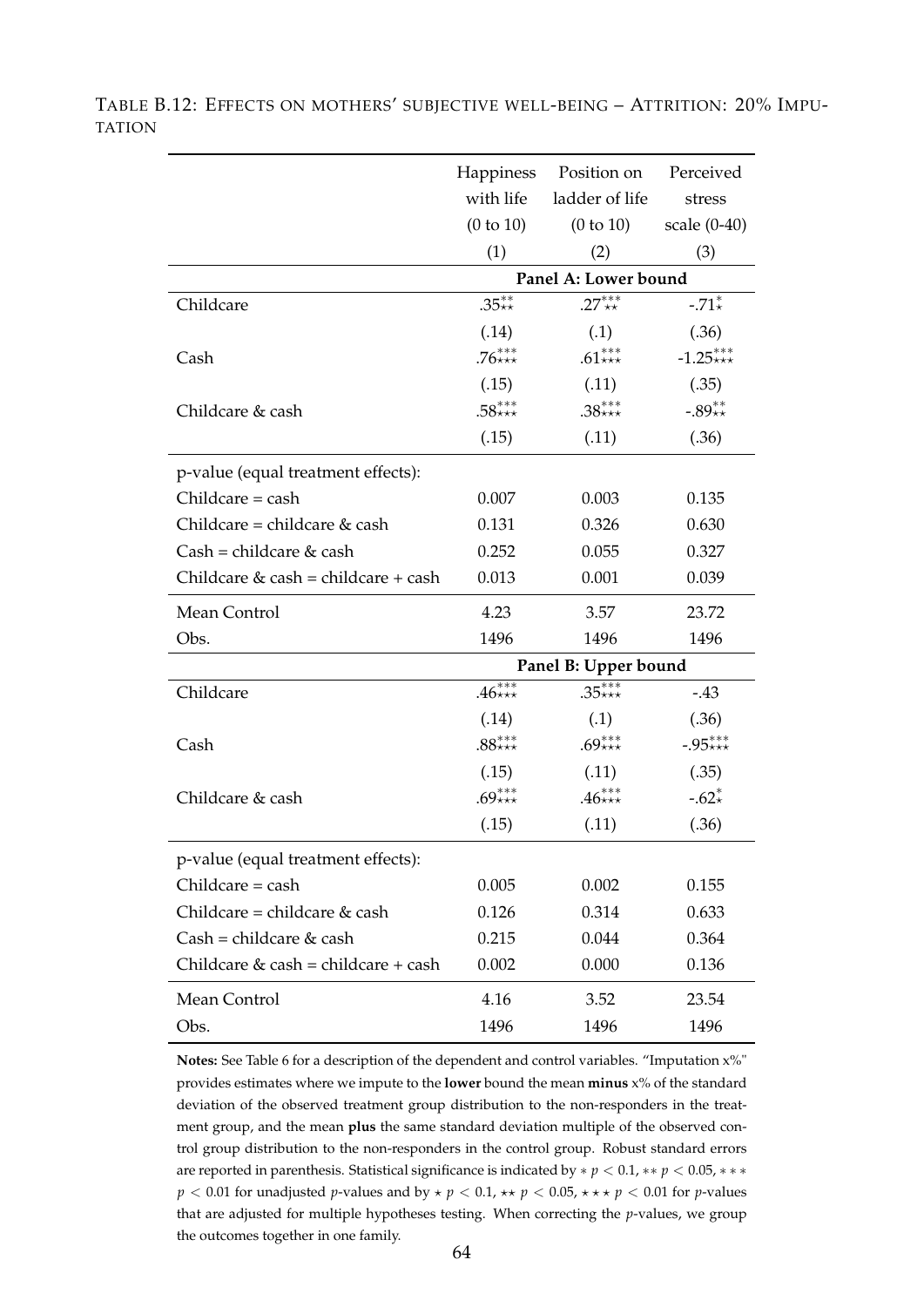|                                       |                      | Food                 |                             |         |           |  |  |  |
|---------------------------------------|----------------------|----------------------|-----------------------------|---------|-----------|--|--|--|
|                                       | Total                |                      | Food Non-food<br>Temptation |         |           |  |  |  |
|                                       | (1)                  | (2)                  | (3)                         | (4)     | (5)       |  |  |  |
|                                       |                      | Panel A: Lower bound |                             |         |           |  |  |  |
| Childcare                             | $.96**$              | .04                  | $.89***$                    | $-.04$  | $-14$     |  |  |  |
|                                       | (.48)                | (.25)                | (.33)                       | (.05)   | (.1)      |  |  |  |
| Cash                                  | $1.27***$            | .29                  | $.95***$                    | $-.07*$ | $-.21**$  |  |  |  |
|                                       | (.49)                | (.25)                | (.34)                       | (.04)   | (.09)     |  |  |  |
| Childcare & cash                      | $1.62***$            | .18                  | $1.41***$                   | $-.05$  | $-.25***$ |  |  |  |
|                                       | (.52)                | (.26)                | (.37)                       | (.05)   | (.1)      |  |  |  |
| p-value (equal treatment effects):    |                      |                      |                             |         |           |  |  |  |
| Childcare = cash                      | 0.560                | 0.312                | 0.863                       | 0.417   | 0.478     |  |  |  |
| Childcare = childcare $&$ cash        | 0.236                | 0.592                | 0.198                       | 0.756   | 0.273     |  |  |  |
| $Cash = children & cash$              | 0.525                | 0.678                | 0.263                       | 0.607   | 0.681     |  |  |  |
| Childcare $&$ cash = childcare + cash | 0.415                | 0.674                | 0.407                       | 0.330   | 0.471     |  |  |  |
| Mean Control                          | 11.51                | 5.94                 | 5.38                        | .19     | .41       |  |  |  |
| Obs.                                  | 1496                 | 1496                 | 1496                        | 1496    | 1496      |  |  |  |
|                                       | Panel B: Upper bound |                      |                             |         |           |  |  |  |
| Childcare                             | $1.18^{**}_{**}$     | .14                  | $1.03^{***}_{**}$           | $-.02$  | $-.1$     |  |  |  |
|                                       | (.49)                | (.25)                | (.34)                       | (.05)   | (.1)      |  |  |  |
| Cash                                  | $1.52***$            | $.4\,$               | $1.12^{***}_{***}$          | $-.05$  | $-17*$    |  |  |  |
|                                       | (.49)                | (.25)                | (.34)                       | (.04)   | (.09)     |  |  |  |
| Childcare & cash                      | $1.85***$            | .28                  | $1.55***$                   | $-.03$  | $-.22**$  |  |  |  |
|                                       | (.52)                | (.26)                | (.37)                       | (.05)   | (.1)      |  |  |  |
| p-value (equal treatment effects):    |                      |                      |                             |         |           |  |  |  |
| Childcare = cash                      | 0.518                | 0.294                | 0.826                       | 0.440   | 0.511     |  |  |  |
| Childcare = childcare & cash          | 0.231                | 0.589                | 0.202                       | 0.759   | 0.275     |  |  |  |
| $Cash = children & cash$              | 0.556                | 0.654                | 0.287                       | 0.633   | 0.648     |  |  |  |
| Childcare $&$ cash = childcare + cash | 0.253                | 0.481                | 0.253                       | 0.518   | 0.671     |  |  |  |
| Mean Control                          | 11.37                | 5.87                 | 5.29                        | .17     | .38       |  |  |  |
| Obs.                                  | 1496                 | 1496                 | 1496                        | 1496    | 1496      |  |  |  |

TABLE B.13: EFFECTS ON HOUSEHOLD CONSUMPTION AND FOOD SECURITY – ATTRITION: 10% IMPUTATION

**Notes:** See Table 7 for a description of the dependent and control variables. "Imputation x%" provides estimates where we impute to the **lower** bound the mean **minus** x% of the standard deviation of the observed treatment group distribution to the non-responders in the treatment group, and the mean **plus** the same standard deviation multiple of the observed control group distribution to the non-responders in the control group. Robust standard errors are reported in parenthesis. Statistical significance is indicated by ∗ *p* < 0.1, ∗∗ *p* < 0.05, ∗ ∗ ∗ *p* < 0.01 for unadjusted *p*-values and by ⋆ *p* < 0.1, ⋆⋆ *p* < 0.05, ⋆ ⋆ ⋆ *p* < 0.01 for *p*-values that are adjusted for multiple hypotheses testing. When correcting the *p*-values, we group the outcomes together in one family.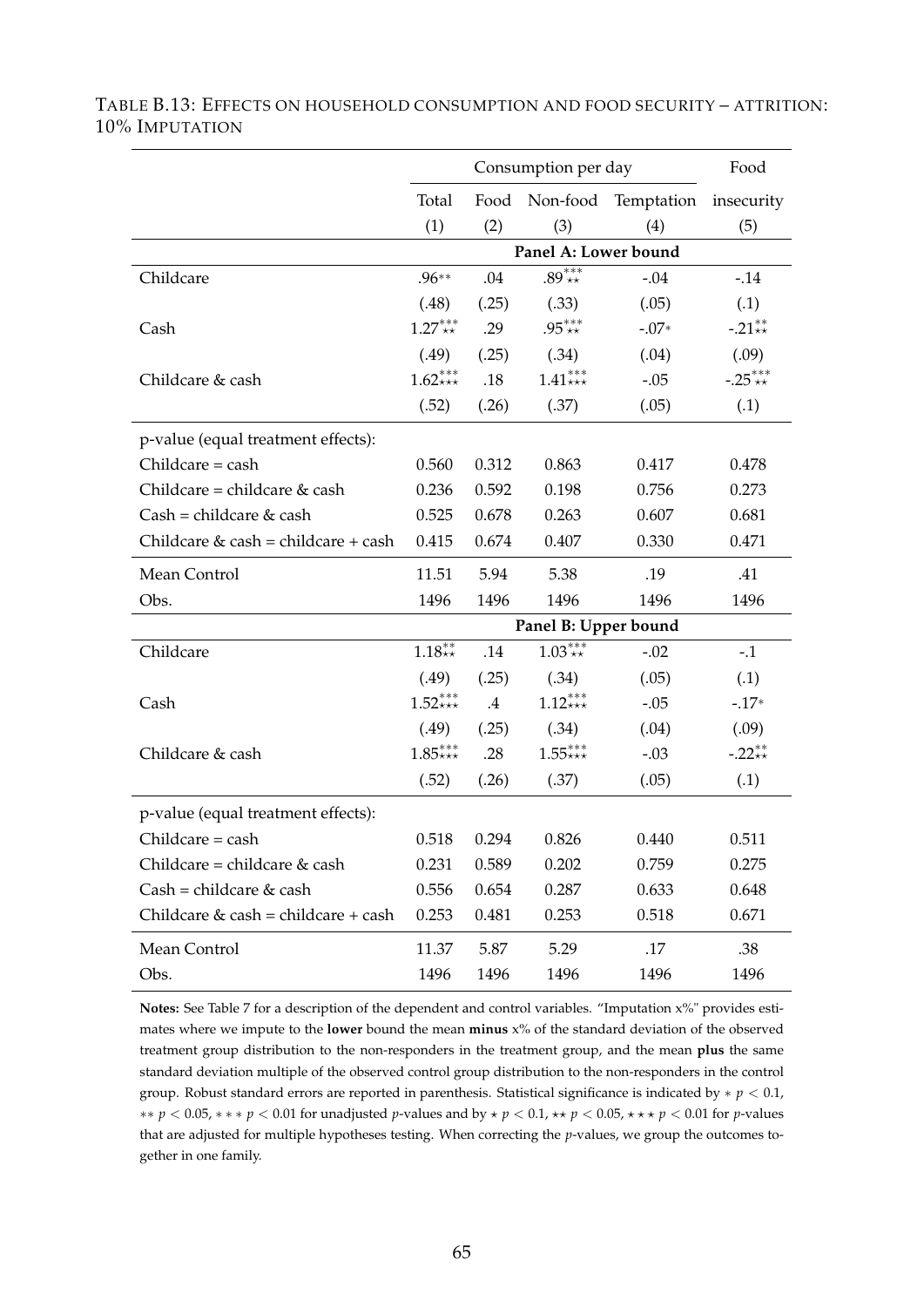|                                       |                      | Food                 |                       |         |           |  |  |  |
|---------------------------------------|----------------------|----------------------|-----------------------|---------|-----------|--|--|--|
|                                       | Total                | Food Non-food        | Temptation insecurity |         |           |  |  |  |
|                                       | (1)                  | (2)                  | (3)                   | (4)     | (5)       |  |  |  |
|                                       |                      | Panel A: Lower bound |                       |         |           |  |  |  |
| Childcare                             | $.85*$               | $\overline{0}$       | .82 $*$               | $-.05$  | $-16*$    |  |  |  |
|                                       | (.48)                | (.25)                | (.33)                 | (.05)   | (.1)      |  |  |  |
| Cash                                  | $1.14**$             | .24                  | $.87^{***}_{**}$      | $-.09*$ | $-.23**$  |  |  |  |
|                                       | (.49)                | (.25)                | (.34)                 | (.04)   | (.09)     |  |  |  |
| Childcare & cash                      | $1.51***$            | .14                  | $1.34***$             | $-.06$  | $-.27***$ |  |  |  |
|                                       | (.52)                | (.26)                | (.37)                 | (.05)   | (.1)      |  |  |  |
| p-value (equal treatment effects):    |                      |                      |                       |         |           |  |  |  |
| Childcare = cash                      | 0.582                | 0.322                | 0.882                 | 0.406   | 0.463     |  |  |  |
| Childcare = childcare & cash          | 0.239                | 0.594                | 0.196                 | 0.754   | 0.272     |  |  |  |
| $Cash = children & cash$              | 0.510                | 0.690                | 0.252                 | 0.595   | 0.699     |  |  |  |
| Childcare $&$ cash = childcare + cash | 0.515                | 0.781                | 0.502                 | 0.256   | 0.386     |  |  |  |
| Mean Control                          | 11.59                | 5.97                 | 5.42                  | .19     | .42       |  |  |  |
| Obs.                                  | 1496                 | 1496                 | 1496                  | 1496    | 1496      |  |  |  |
|                                       | Panel B: Upper bound |                      |                       |         |           |  |  |  |
| Childcare                             | $1.29^{***}$         | .18                  | $1.1***$              | $-.01$  | $-.09$    |  |  |  |
|                                       | (.49)                | (.25)                | (.34)                 | (.05)   | (.1)      |  |  |  |
| Cash                                  | $1.64***$            | $.45*$               | $1.2***$              | $-.04$  | $-0.15$   |  |  |  |
|                                       | (.49)                | (.25)                | (.34)                 | (.04)   | (.09)     |  |  |  |
| Childcare & cash                      | $1.96***$            | .33                  | $1.62***$             | $-.02$  | $-.2**$   |  |  |  |
|                                       | (.52)                | (.26)                | (.37)                 | (.05)   | (.1)      |  |  |  |
| p-value (equal treatment effects):    |                      |                      |                       |         |           |  |  |  |
| Childcare = cash                      | 0.498                | 0.285                | 0.808                 | 0.452   | 0.529     |  |  |  |
| Childcare = childcare $&$ cash        | 0.229                | 0.588                | 0.204                 | 0.761   | 0.276     |  |  |  |
| $Cash = children & cash$              | 0.572                | 0.643                | 0.300                 | 0.646   | 0.631     |  |  |  |
| Childcare $&$ cash = childcare + cash | 0.191                | 0.397                | 0.194                 | 0.629   | 0.781     |  |  |  |
| Mean Control                          | 11.29                | 5.84                 | 5.24                  | .17     | .37       |  |  |  |
| Obs.                                  | 1496                 | 1496                 | 1496                  | 1496    | 1496      |  |  |  |

TABLE B.14: EFFECTS ON HOUSEHOLD CONSUMPTION AND FOOD SECURITY – ATTRITION: 20% IMPUTATION

**Notes:** See Table 7 for a description of the dependent and control variables. "Imputation x%" provides estimates where we impute to the **lower** bound the mean **minus** x% of the standard deviation of the observed treatment group distribution to the non-responders in the treatment group, and the mean **plus** the same standard deviation multiple of the observed control group distribution to the non-responders in the control group. Robust standard errors are reported in parenthesis. Statistical significance is indicated by ∗ *p* < 0.1, ∗∗ *p* < 0.05, ∗ ∗ ∗ *p* < 0.01 for unadjusted *p*-values and by ⋆ *p* < 0.1, ⋆⋆ *p* < 0.05, ⋆ ⋆ ⋆ *p* < 0.01 for *p*-values that are adjusted for multiple hypotheses testing. When correcting the *p*-values, we group the outcomes together in one family.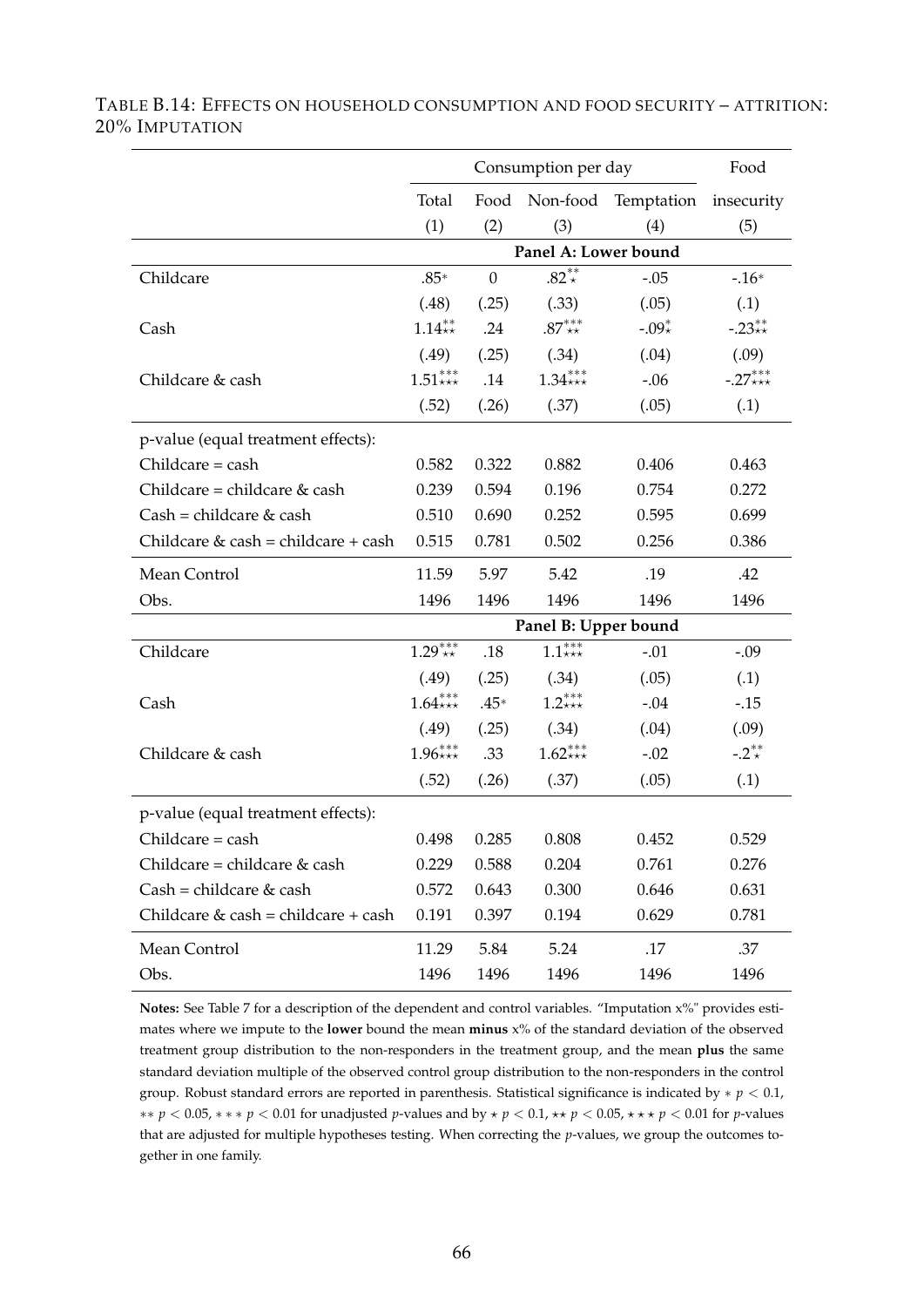|                                     | <b>Against partner</b> |                      | Against child (in hh) |               |                  | Against child (out hh) |               |                  |            |
|-------------------------------------|------------------------|----------------------|-----------------------|---------------|------------------|------------------------|---------------|------------------|------------|
|                                     | Psych.<br>(1)          | Phy.<br>(2)          | Any<br>(3)            | Psych.<br>(4) | Phy.<br>(5)      | Any<br>(6)             | Psych.<br>(7) | Phy.<br>(8)      | Any<br>(9) |
|                                     |                        | Panel A: Lower bound |                       |               |                  |                        |               |                  |            |
| Childcare                           | $\overline{0}$         | $\overline{0}$       | $\overline{0}$        | .04           | $-0.03$          | .02                    | .02           | .03              | .03        |
|                                     | (.03)                  | (.02)                | (.03)                 | (.03)         | (.03)            | (.02)                  | (.03)         | (.03)            | (.03)      |
| Cash                                | .03                    | $.06^{**}$           | $.06*$                | .03           | $-.01$           | .02                    | $-.04$        | $-.02$           | $-.04$     |
|                                     | (.03)                  | (.02)                | (.03)                 | (.03)         | (.03)            | (.02)                  | (.03)         | (.03)            | (.03)      |
| Childcare & cash                    | .02                    | $.04*$               | .03                   | .04           | $-.01$           | .01                    | .02           | .01              | .02        |
|                                     | (.03)                  | (.02)                | (.03)                 | (.03)         | (.03)            | (.02)                  | (.03)         | (.03)            | (.03)      |
| p-value (equal treatment effects):  |                        |                      |                       |               |                  |                        |               |                  |            |
| $Children = cash$                   | 0.295                  | 0.022                | 0.074                 | 0.647         | 0.470            | 0.893                  | 0.079         | 0.129            | 0.067      |
| Childcare = childcare & cash        | 0.558                  | 0.108                | 0.294                 | 0.955         | 0.504            | 0.692                  | 0.881         | 0.522            | 0.779      |
| Cash = childcare & cash             | 0.652                  | 0.507                | 0.472                 | 0.691         | 0.964            | 0.595                  | 0.113         | 0.373            | 0.129      |
| Childcare & cash = childcare + cash | 0.743                  | 0.591                | 0.566                 | $0.404\,$     | 0.472            | 0.275                  | 0.515         | 0.931            | 0.583      |
| Mean Control                        | .23                    | .11                  | .25                   | .78           | .75              | .89                    | .48           | .23              | .52        |
| Obs.                                | 1496                   | 1496                 | 1496                  | 1496          | 1496             | 1496                   | 1496          | 1496             | 1496       |
|                                     |                        | Panel B: Upper bound |                       |               |                  |                        |               |                  |            |
| Childcare                           | .03                    | .02                  | .03                   | $.06**$       | $-.02$           | .03                    | .04           | .04              | .04        |
|                                     | (.03)                  | (.02)                | (.03)                 | (.03)         | (.03)            | (.02)                  | (.03)         | (.03)            | (.03)      |
| Cash                                | $.06**$                | $.08^{***}_{***}$    | $.08***$              | .04           | $\boldsymbol{0}$ | $.03*$                 | $-.02$        | $\boldsymbol{0}$ | $-.02$     |
|                                     | (.03)                  | (.02)                | (.03)                 | (.03)         | (.03)            | (.02)                  | (.03)         | (.03)            | (.03)      |
| Childcare & cash                    | .04                    | $.06***$             | $.06**$               | $.05**$       | $\boldsymbol{0}$ | .02                    | .03           | .02              | .03        |
|                                     | (.03)                  | (.02)                | (.03)                 | (.03)         | (.03)            | (.02)                  | (.03)         | (.03)            | (.03)      |
| p-value (equal treatment effects):  |                        |                      |                       |               |                  |                        |               |                  |            |
| Childcare = cash                    | 0.282                  | 0.018                | 0.068                 | 0.650         | 0.473            | 0.897                  | 0.080         | 0.126            | 0.068      |
| Childcare = childcare & cash        | 0.569                  | 0.099                | 0.292                 | 0.951         | 0.509            | 0.693                  | 0.877         | 0.515            | 0.775      |
| $Cash = children & cash$            | 0.620                  | 0.492                | 0.448                 | 0.698         | 0.961            | 0.599                  | 0.114         | 0.372            | 0.130      |
| Childcare & cash = childcare + cash | 0.329                  | 0.260                | 0.221                 | 0.237         | 0.712            | 0.152                  | 0.754         | 0.677            | 0.833      |
| Mean Control                        | .22                    | $\cdot$ 1            | .24                   | .77           | .75              | .88                    | .47           | .22              | .51        |
| Obs.                                | 1496                   | 1496                 | 1496                  | 1496          | 1496             | 1496                   | 1496          | 1496             | 1496       |

TABLE B.15: DOMESTIC VIOLENCE - ATTRITION: 10% IMPUTATION

**Notes:** See Table 8 for a description of the dependent and control variables. "Imputation x%" provides estimates where we impute to the **lower** bound the mean **minus** x% of the standard deviation of the observed treatment group distribution to the non-responders in the treatment group, and the mean **plus** the same standard deviation multiple of the observed control group distribution to the non-responders in the control group. Robust standard errors are reported in parenthesis. Statistical significance is indicated by ∗ *p* < 0.1, ∗\* *p* < 0.05, \*\*\* *p* < 0.01 for unadjusted *p*-values and by  $\star$  *p* < 0.1,  $\star$  *x p* < 0.05,  $\star$  *x x p* < 0.01 for *p*-values that are adjusted for multiple hypotheses testing. When correcting the *p*-values, we group the outcomes in three families: (1) to (3), (4) to (6) and (7) to (9).